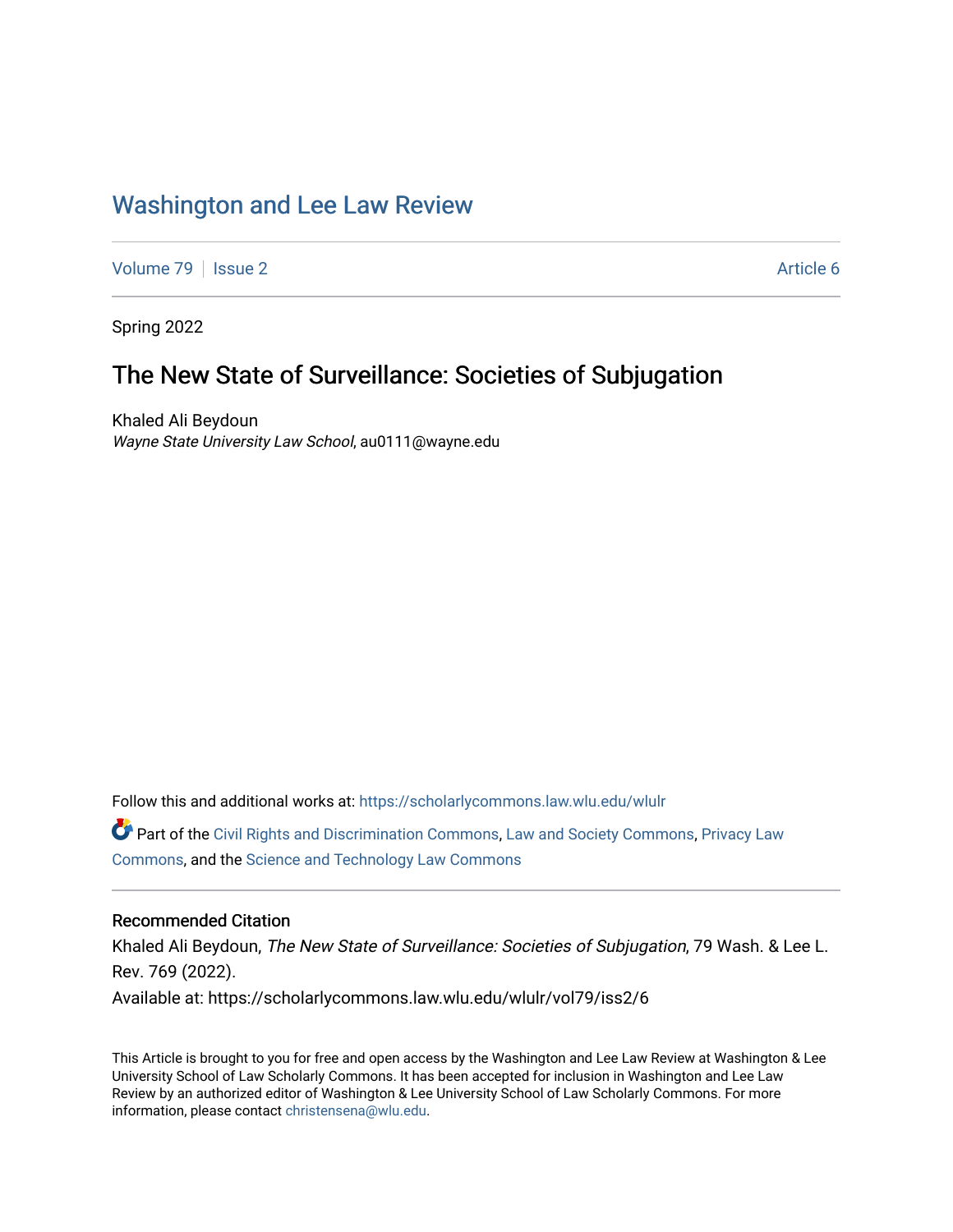# The New State of Surveillance: Societies of Subjugation

# Khaled Ali Beydoun\*

#### *Abstract*

*Foundational surveillance studies theory has largely been shaped in line with the experiences of white subjects in western capitalist societies. Formative scholars, most notably Michel Foucault and Gilles Deleuze, theorized that the advancement of surveillance technology tempers the State's reliance on mass discipline and corporal punishment. Legal scholarship examining modern surveillance perpetuates this view, and popular interventions, such as the blockbuster docudrama* The Social Dilemma *and Shoshana Zuboff's bestseller* The Age of Surveillance Capitalism, *mainstream the myth of colorblind surveillance. However, the experiences of nonwhite subjects of surveillance—pushed to or beyond the margins of these formative discourses—reflect otherwise.* 

769

Associate Professor of Law, Wayne State University School of Law; Co-Director, Damon J. Keith Center for Civil Rights; Harvard University, Scholar-in-Residence at the Berkman Klein Center for Internet & Society (Initiative for a Representative First Amendment (IfRFA)).

The author would like to thank the John Mercer Langston community for their insights and recognize the vital contributions made by Etienne Toussaint, Spearit, Vinay Harpalani, Darrin Johnson, Michael Morley, Eric Rentschler, and Kendra Albert, and the IfRFA community at Harvard in preliminary review of this Article. The insights from Jessica Eaglin, Chaz Arnett, Pauline T. Kim, Fanna Gamal, Maurice Dyson, Sheldon Evans, Nakita Cuttino, Aziza Ahmed, Eisha Jain, Elizabeth Joh, Nogzi Okidegbe, Margaret Hu, and the Race, Law, and Technology community were invaluable. Finally, the Article was enriched by the comments from Kyle Langvardt of the Nebraska Governance and Technology Center.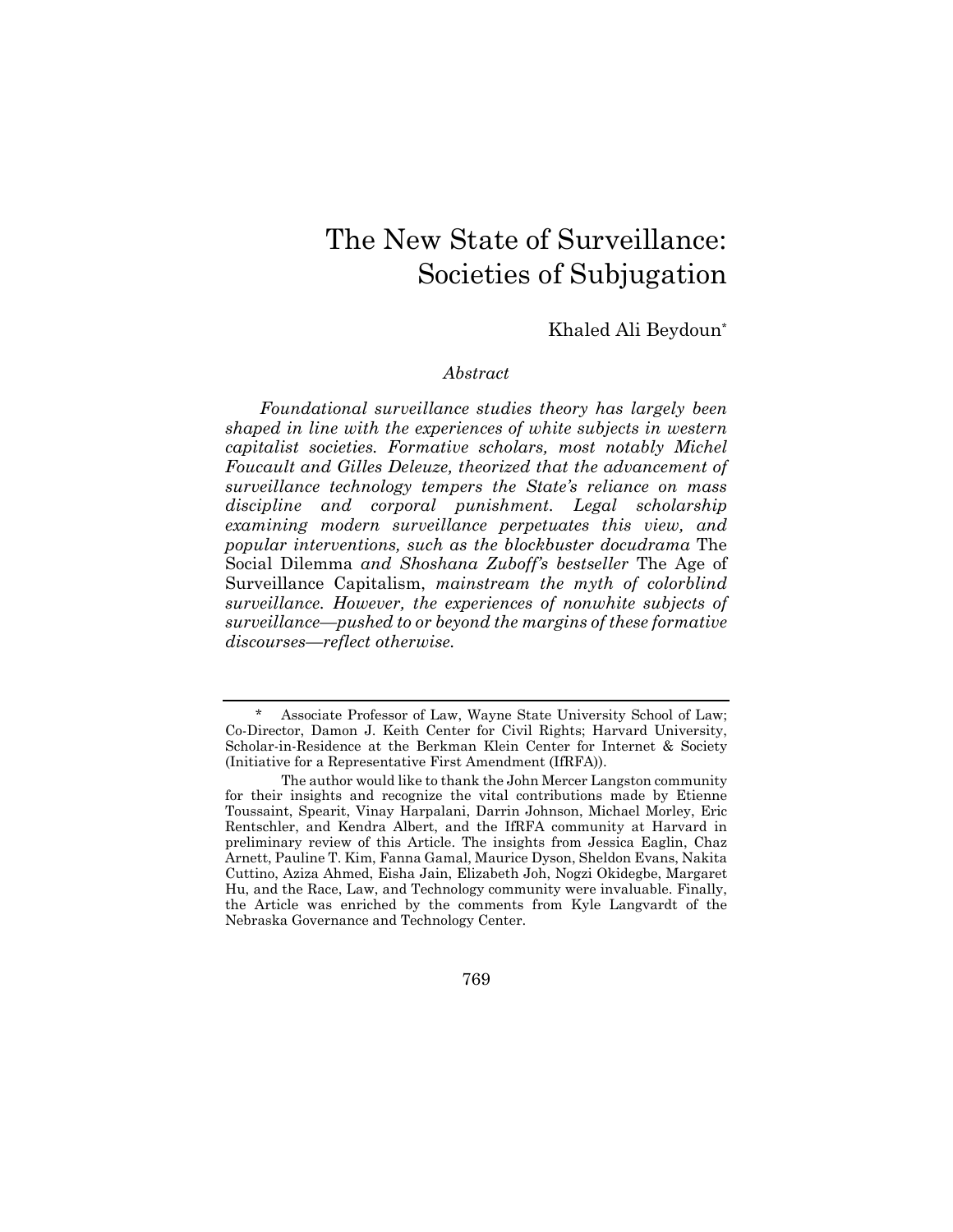*By disrupting surveillance theory and pushing it beyond the white subject and the West, this Article introduces the "society of subjugation" as a rebuttal. First, society of subjugation theory demystifies the colorblind presumption that advancements in surveillance technology humanize the State's administration of it by diminishing reliance on mass discipline and punishment. Second, this unchecked deployment of digital surveillance in authoritarian states is intended to subjugate minority groups marked as oppositional, a form of collective discipline and punishment that supersedes social control—as critical scholars examining racialized surveillance in the United States have argued. Through its focal case study of Uyghur surveillance in China, this Article analyzes how state administration of digital surveillance blurs the mandates of mass control, discipline, and punishment into a state ensemble of subjugation.* 

*Further, this Article builds on surveillance literature by arguing that the salient locus of state surveillance may be racial identity, but, depending on the political context, may fixate on other forms of subaltern identity such as religion, sexual orientation, gender, and their intersections. In turn, this expands scholarly analysis and attention to other groups stigmatized by the rising tide and deepening gaze of digital surveillance—a phenomenon unfolding on a global scale.* 

## *Table of Contents*

| T.      | A. On Punishment, Discipline, and Control 781<br>1. Technology's Humanizing Effect?782<br>2. Surveillance Society Stages784 |  |  |
|---------|-----------------------------------------------------------------------------------------------------------------------------|--|--|
| $\Pi$ . |                                                                                                                             |  |  |
| HL.     |                                                                                                                             |  |  |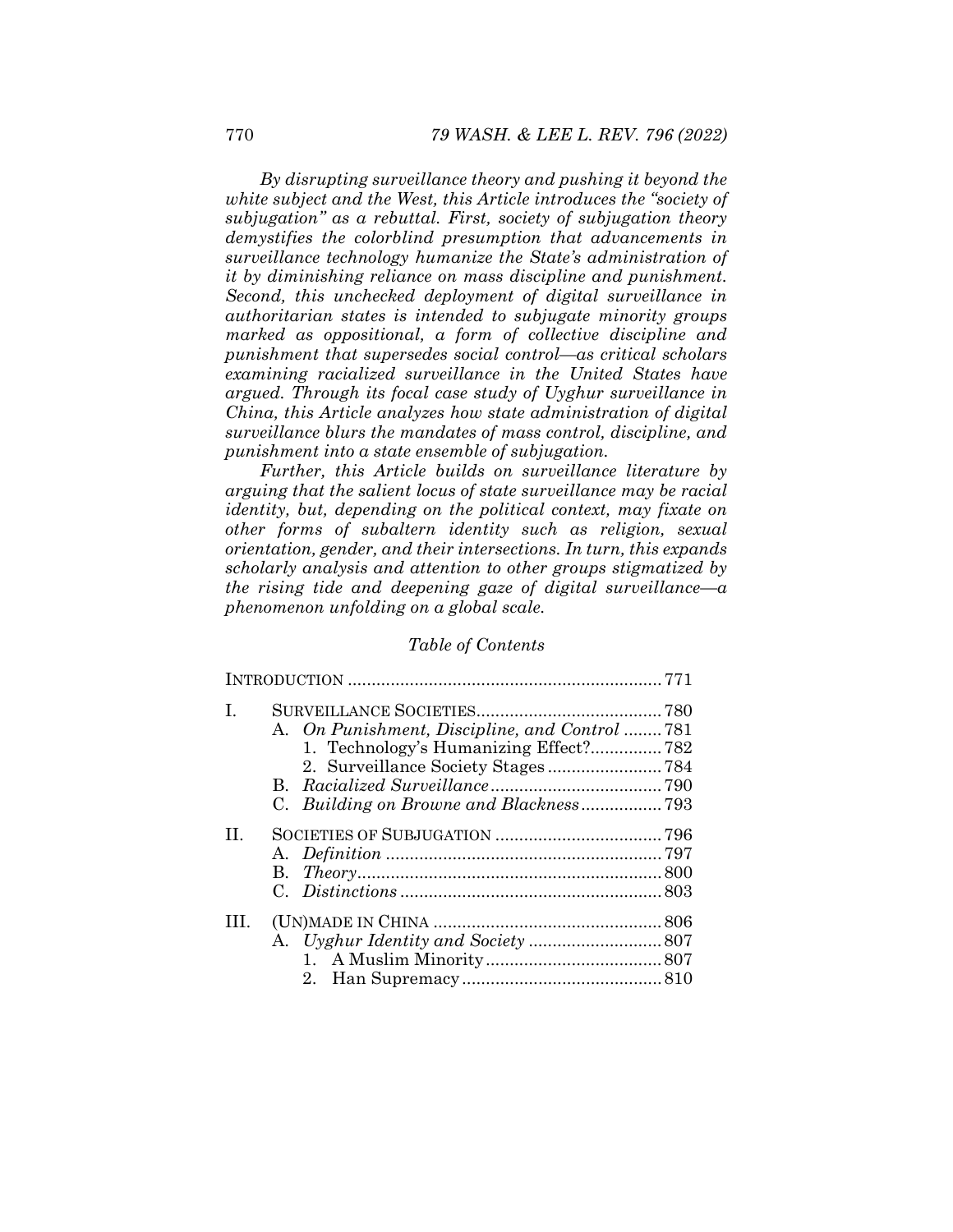## *SOCIETIES OF SUBJUGATION* 771

|     | 1. "War on Terror" Interest Convergence813   |  |
|-----|----------------------------------------------|--|
|     |                                              |  |
|     |                                              |  |
| IV. | DIGITAL ARCHITECTURES OF SURVEILLANCE  823   |  |
|     |                                              |  |
|     |                                              |  |
|     |                                              |  |
|     |                                              |  |
|     |                                              |  |
|     | B. China's Global Surveillance Footprint 836 |  |
|     | 1. Uganda and Sexual Minorities 836          |  |
|     |                                              |  |
|     | C. Beyond Subjugation, Subordination         |  |
|     |                                              |  |
|     |                                              |  |

## **INTRODUCTION**

*Every breath you take, Every move you make . . . Every step you take, I'll be watching you.* 

The Police<sup>1</sup>

"I was arrested on 22 May 2017. The statement says that I'm a terrorist."2 Before her arrest, the state tracked every terrestrial and virtual footstep Jelilova Gulbahar left behind.3 Every online purchase and social media exchange, every phone conversation and checkpoint stop, supplied the state with a fluid stream of data; data fed into a policing algorithm that led to

 <sup>1.</sup> THE POLICE, EVERY BREATH YOU TAKE (A&M Records 1983).

 <sup>2.</sup> Julia van den Muijsenberg, *Uyghur Camp Survivor: 'The Chinese Guards Laughed, Checking Our Naked Bodies. We Couldn't Even Cry'*, INT'L ANGLE (Jan. 9, 2020), https://perma.cc/W4CP-MLQ5.

<sup>3</sup>*. See* Paul Mozur, *One Month, 500,000 Face Scans: How China Is Using A.I. to Profile a Minority*, N.Y. TIMES (Apr. 14, 2019), https://perma.cc/C5LP-VY5W ("[D]ocuments and interviews show that the authorities are also using a vast, secret system of advanced facial recognition technology to track and control the Uighurs, a largely Muslim minority.").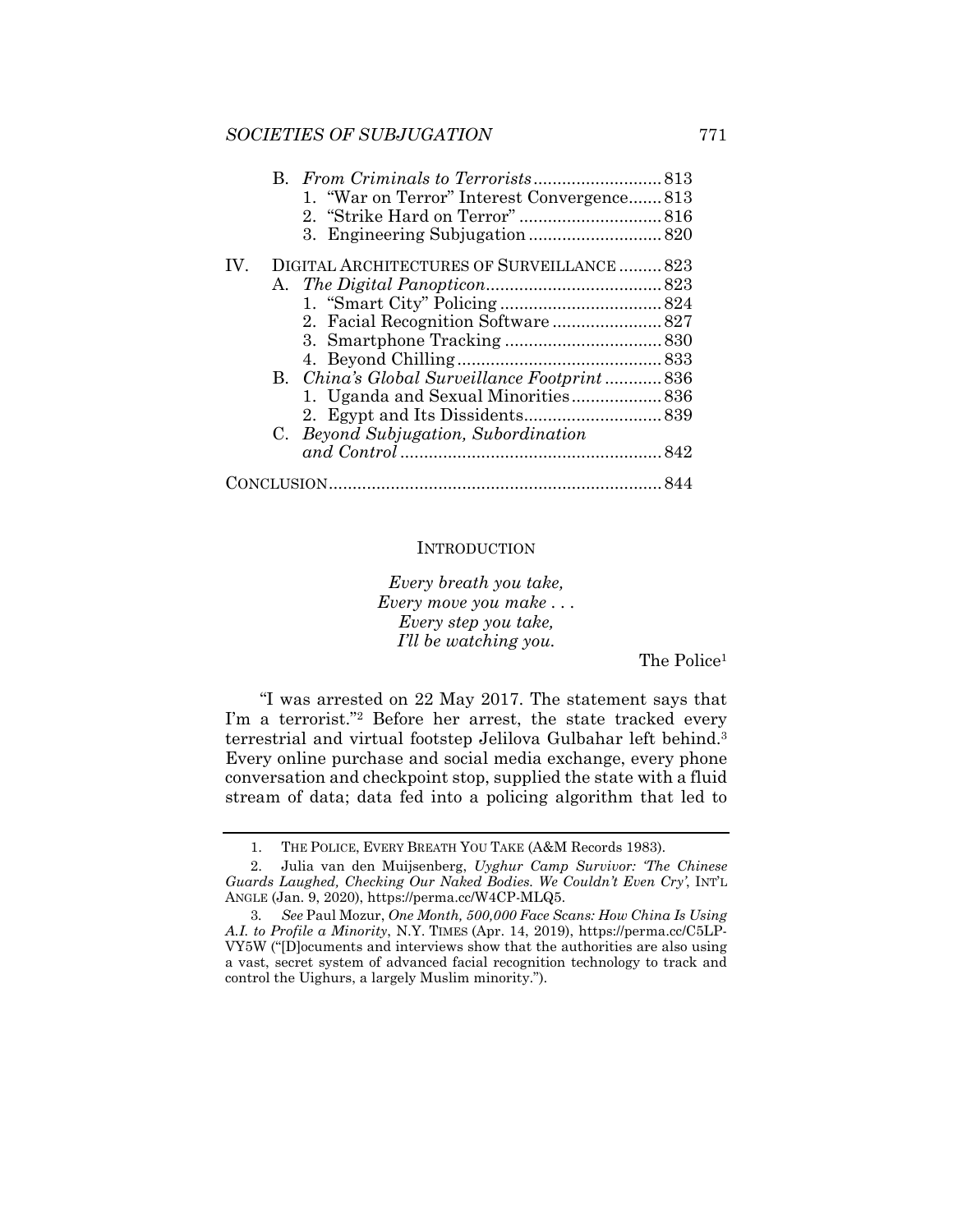Jelilova's identification as a "terrorist."4 Like millions before her and the millions more that will follow, "the yellow square around her face on the screen indicated that she had . . . been deemed a 'pre-criminal.'"5

Immediately after her arrest, Jelilova was taken to a concentration camp.6 There, she learned that more than one million people were detained inside of China's network of 1,200 prison camps.7 The inner sanctums of these camps were theaters of mass discipline and ghastly punishment, which, for Jelilova, began with the removal of her hijab.8 Prison guards cackled as they replaced the Islamic headdress with a freshly shaven head.9 After that initial "dignity taking," Jelilova was escorted into a cell where she met other women arrested on terror charges.10 The majority of them were Uyghur; all of them were Muslims.<sup>11</sup>

Days in the prison blended together until they blurred into one. "In the morning we had one minute each to use the bathroom. If we used it longer, we got punished," she shared.<sup>12</sup> Following the bathroom drill, Jelilova and the other inmates

- 5. IN THE CAMPS, *supra* note 4, at 11.
- 6*. See id.*

 7. Nick Cumming-Bruce, *U.N. Panel Confronts China over Reports that It Holds a Million Uighurs in Camps*, N.Y. TIMES (Aug. 10, 2018), https://perma.cc/V279-72AA. The number of Uyghur and ethnic Muslims imprisoned in Chinese camps could be as high as two million. Lindsay Maizland, *China's Repression of Uyghurs in Xinjiang*, COUNCIL ON FOREIGN RELS., https://perma.cc/7BXC-FGSD (last updated Mar. 1, 2021, 7:00 AM) (providing the number imprisoned); Sheena Chestnut Greitens et al., *Counterterrorism and Preventive Repression: China's Changing Strategy in Xinjiang*, 44 INT'L SEC., Winter 2019, at 9, 10 [hereinafter *Counterterrorism and Preventive Repression*] (providing the number of concentration camps).

- 8. Muijsenberg, *supra* note 2.
- 9*. Id.*

10*. Id*. See Bernadette Atuahene, *Dignity Takings and Dignity Restoration: Creating a New Theoretical Framework for Understanding Involuntary Property Loss and the Remedies Required*, 41 L. & SOC. INQUIRY 796, 817 (2016), in which the author defines a "dignity taking" as the stripping of humanity that accompanies the taking of property.

- 11. Muijsenberg, *supra* note 2.
- 12*. Id.*

 <sup>4.</sup> Muijsenberg, *supra* note 2. See DARREN BYLER, IN THE CAMPS: CHINA'S HIGH-TECH PENAL COLONY (2021) [hereinafter IN THE CAMPS] for a trenchant examination of the cutting-edge technologies the Chinese Government currently employs to persecute the Uyghur and other ethnic Muslims in China.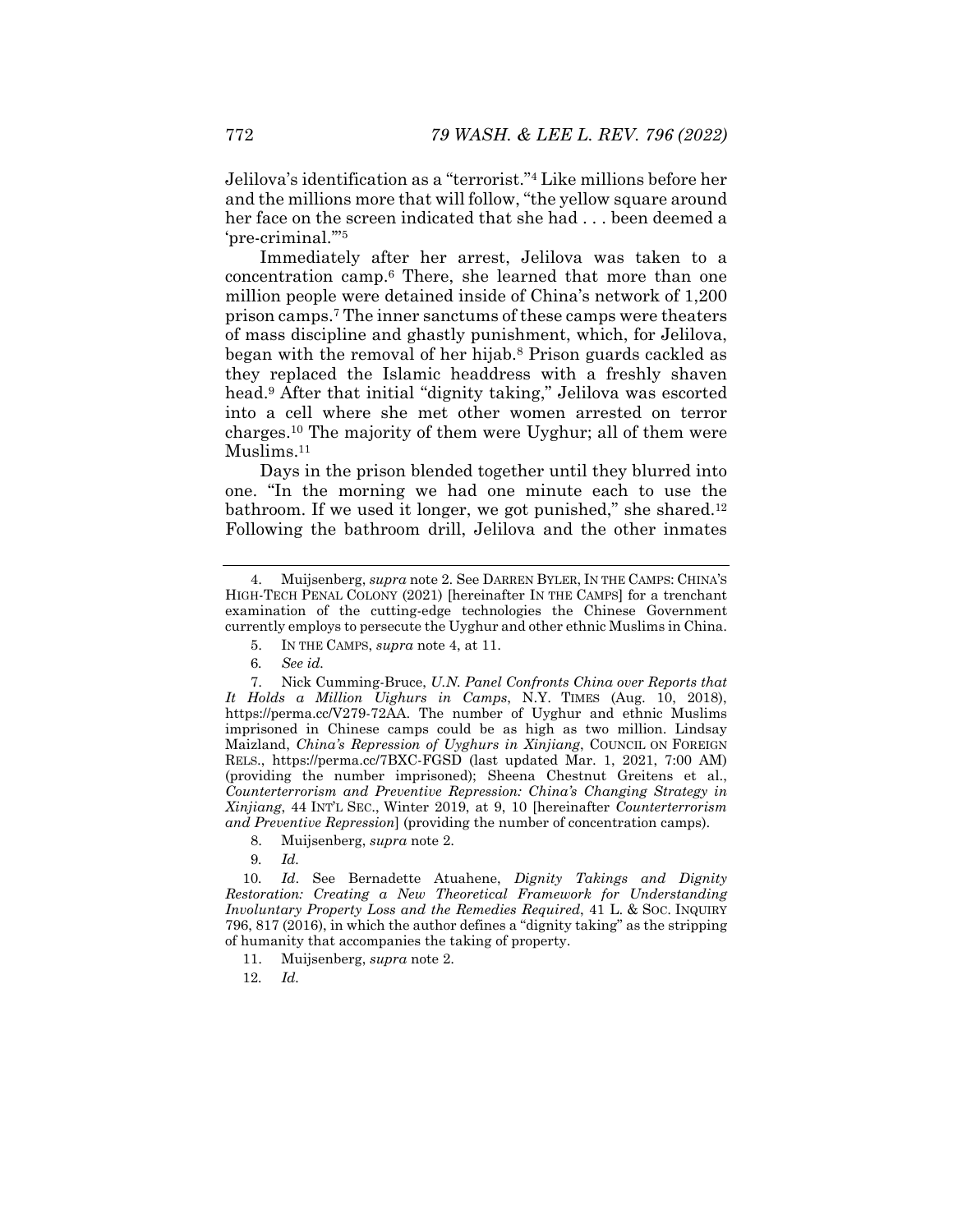were forced to sing Communist Party jingles: "Long live the Communist Party" and "I love China."13 After weeks, the Mandarin lyrics rolled from her tongue and muted the native Uyghur she was restricted from speaking.14 These imposed disciplines were designed to treat the "illness," and systematically "wash clean the [captives'] brains" of it.15 Their ailment?16 The very ethnic and Muslim identity that defines who Jelilova and fourteen million Uyghur in Xinjiang are and, in a surveillance society designed to subjugate them, struggle to remain.17

But the middle-aged Uyghur woman and the vast majority of the prisoners were no *terrorists*. That word was stripped of its meaning and deployed by the State to suppress a people long cast as oppositional and subversive.18 The State deployed counterterrorism law to intensify its crackdown on the Uyghur—behind the curtains of the camps and the digital walls

 16. Sigal Samuel, *China Is Treating Islam Like a Mental Illness*, ATLANTIC (Aug. 28, 2018), https://perma.cc/YQT4-MZHB.

17*. See* Maya Wang, *"Eradicating Ideological Viruses": China's Campaign of Repression Against Xinjiang's Muslims*, HUM. RTS. WATCH (Sept. 9, 2018), https://perma.cc/C5L8-V3SG. Xinjiang is also referred to as "Xinjiang Uyghur Autonomous Region." *See Xinjiang Uyghur Autonomous Region*, AMNESTY INT'L, https://perma.cc/9ZYF-X37E. For purposes of brevity, this Article will refer to the disputed territory as Xinjiang. For a comprehensive history of the territory, see JAMES A. MILLWARD, EURASIAN CROSSROADS: A HISTORY OF XINJIANG (2007).

18*. See* Jean Seaton, *Why Orwell's 1984 Could Be About Now*, BBC (May 7, 2018), https://perma.cc/88R9-A6S7 ("[T]he greatest horror in Orwell's dystopia is the systematic stripping of meaning out of language. The regime aims to eradicate words and the ideas and feelings they embody.").

<sup>13</sup>*. Id.*; *see* David Stavrou, *A Million People Are Jailed at China's Gulags. I Managed to Escape. Here's What Really Goes on Inside*, HAARETZ (Oct. 18, 2019), https://perma.cc/BS5G-KCZ6.

 <sup>14.</sup> Muijsenberg, *supra* note 2.

 <sup>15.</sup> Adrien Zenz, *"Wash Brains, Cleanse Hearts": Evidence from Chinese Government Documents About the Nature and Extent of Xinjiang's Extrajudicial Internment Campaign*, J. POL. RISK (Nov. 24, 2019), https://perma.cc/2DJY-DAJ7.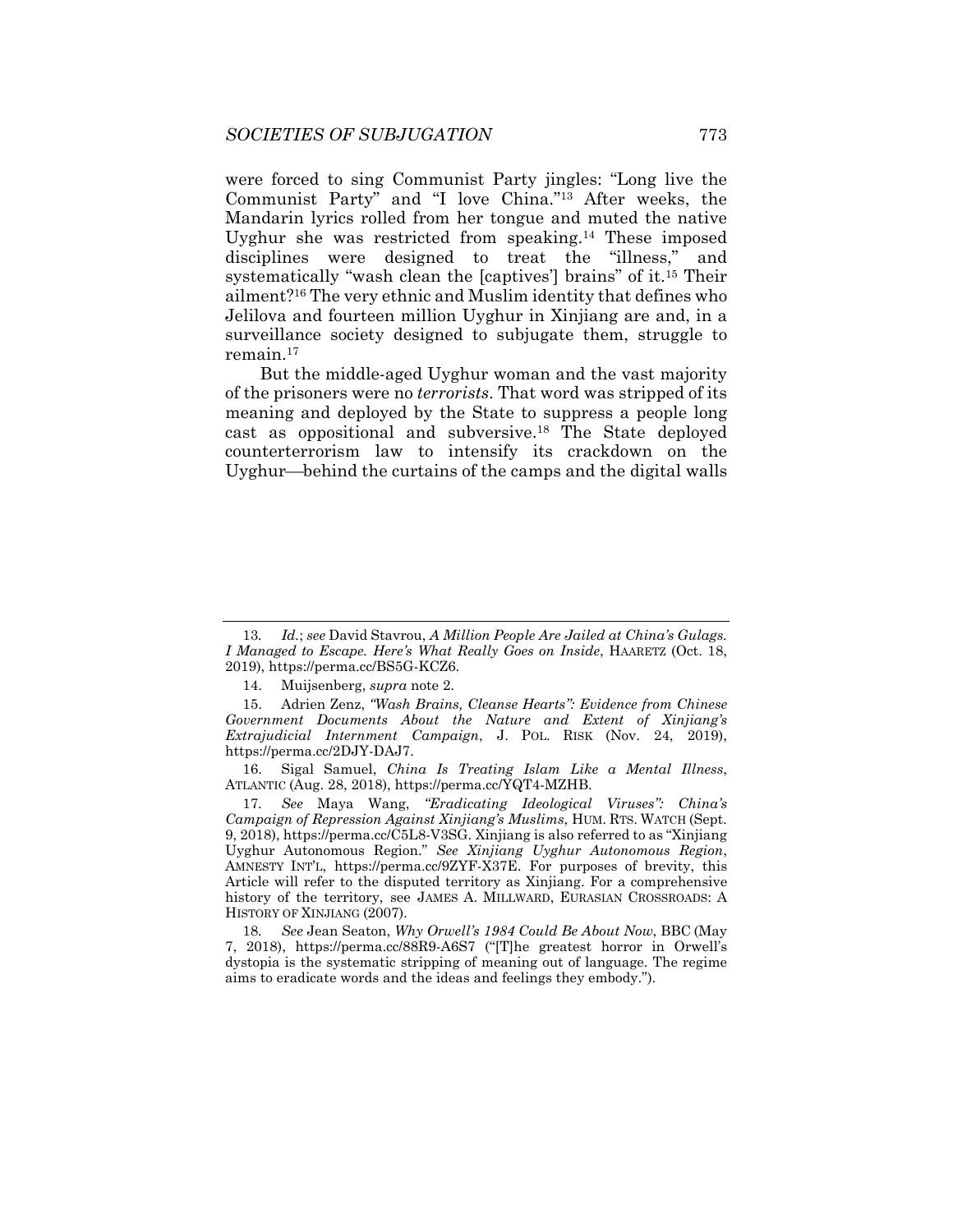that surrounded Xinjiang.19 Eventually, Jelilova confessed to the charge of terrorism.20

The global War on Terror legitimized that charge and intensified the "Han" supremacist campaign to suppress and stamp out the Uyghur.<sup>21</sup> Supplemented by domestic counterextremism laws and the regime's "Strike Hard on Terror" campaign, Xinjiang has been reengineered into a postmodern Panopticon that tracks every breath and mines every move of its Uyghur Muslim captives.<sup>22</sup> The new policing technologies that extend Beijing's eyes into every facet of Uyghur life are the building blocks of China's new state of surveillance, where the threat of incarceration looms alongside a society characterized by total "e-carceration"<sup>23</sup>—a society in which predictive algorithms, tracking software, and facial recognition cameras are planted throughout the province, and

21*. See infra* Part III.B.1. The Han are the largest ethnic group in China, comprising roughly 91 percent of the population. *See Who Is Chinese?: The Upper Han*, ECONOMIST (Nov. 19, 2016), https://perma.cc/22EN-8ABW.

22*. See* MICHEL FOUCAULT, DISCIPLINE AND PUNISH:THE BIRTH OF A PRISON 205 (1975) (describing the Panopticon as a "cruel, ingenious cage"). A "Panopticon" is form of prison designed to maintain continual surveillance of the captives. JEREMY BENTHAM, PANOPTICON 60–64 (1791); *see* Ross Andersen, *The Panopticon Is Already Here*, ATLANTIC (Sept. 2020), https://perma.cc/N3ZJ-ZYPX (examining President Xi Jinping's use of A.I. technology to police Xinjiang's Uyghur). For an accessible account of the establishment and expansion of the Chinese surveillance state across the country, see KAI STRITTMATTER, WE HAVE BEEN HARMONIZED (2020).

 23. Legal scholar Chaz Arnett defines "e-carceration" as "electronic correctional surveillance, such as electronic ankle monitors" that "seeks to encapsulate the outsourcing of aspects of prison into communities under the guise of carceral humanism: the repackaging or rebranding of corrections and correctional programming as caring and supportive, while still clinging to punitive culture." Chaz Arnett, *From Decarceration to E-Carceration*, 41 CARDOZO L. REV. 641, 645 (2019) [hereinafter *From Decarceration*].

 <sup>19.</sup> See Khaled A. Beydoun, *Exporting Islamophobia in the Global "War on Terror"*, 95 N.Y.U. L. REV. ONLINE 81, 93–96 (2020) [hereinafter *Exporting Islamophobia*], for an examination of how the American War on Terror facilitated the Chinese regime's crackdown on the Uyghur under the banner of counterterrorism.

<sup>20</sup>*. See* Muijsenberg, *supra* note 2 ("For a day and a night, they interrogated while I was locked in this chair. Then they forced me to sign a false confession."); *see also* GEORGE ORWELL, 1984, at 232 (1949) ("He became simply a mouth that uttered, a hand that signed whatever was demanded of him. His sole concern was to find out what they wanted him to confess, and then confess to it quickly, before the bullying started anew.").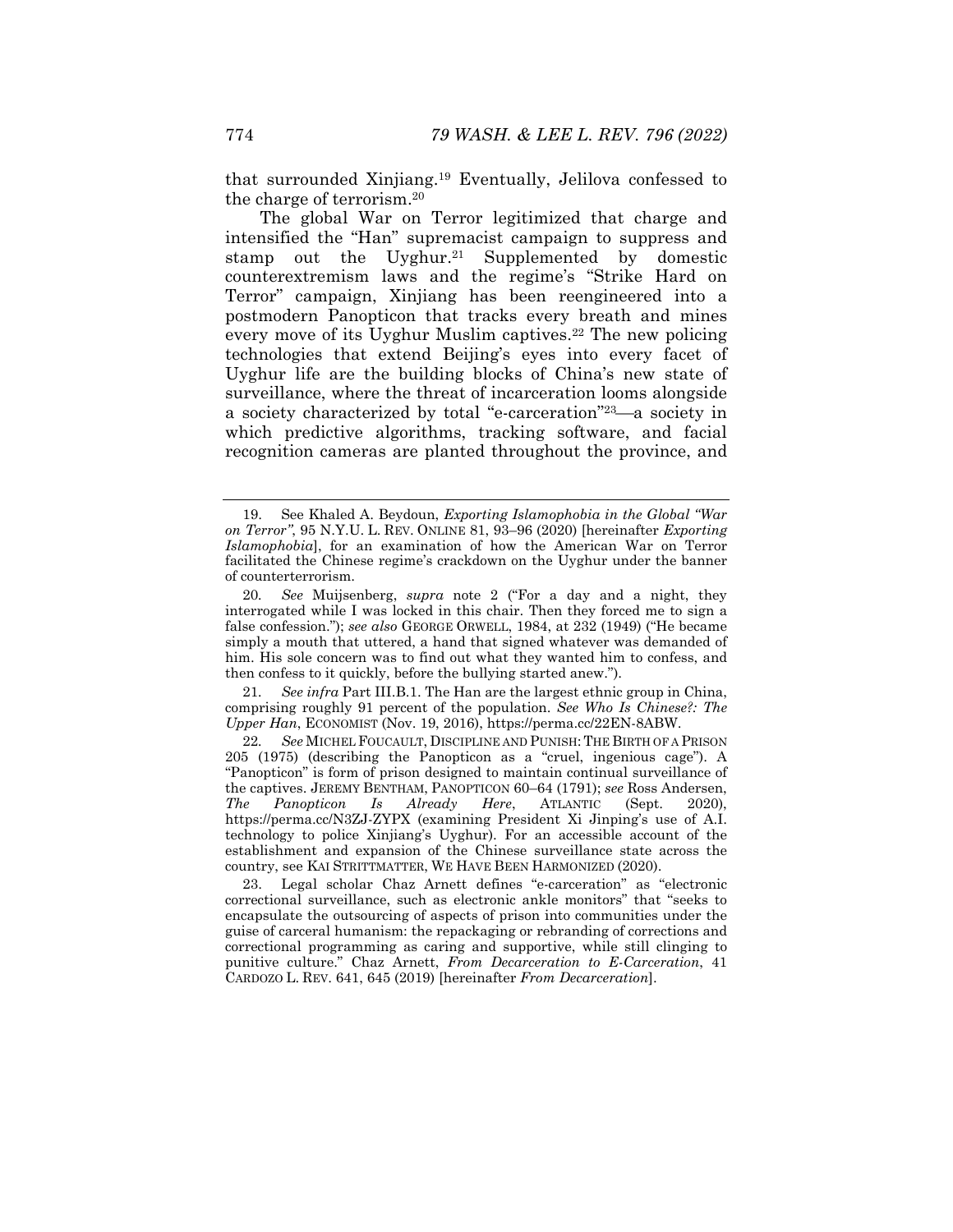rooted inside the devices that accompany the Uyghur wherever they  $g_0$ .<sup>24</sup>

Far more than cogs of a novel "surveillance capitalism" machine,25 these surveillance technologies form the prevailing architecture of policing in Xinjiang—and societies beyond—where modern policing is remaking new orders of digital surveillance.26 These digital tools form the new surveillance sites where punishment, discipline, and control ominously blur into one.

#### \* \* \*

On January 26, 2020, Netflix premiered *The Social Dilemma*.27 The docudrama highlighted the dangers posed by surveillance capitalism and, specifically, the Artificial Intelligence  $(A,I)$  technology that drives it.<sup>28</sup> The film sounded an alarm against the enveloping impact A.I. has on modern life and, even more piercingly, its capacity to reshape human behavior.29 Through A.I., "surveillance intermediaries" like Google and Facebook have remade our smartphones into "one way mirrors" that mine our data for capital ends.<sup>30</sup> They then

29*. See id.*

 <sup>24.</sup> China has an estimated 200 million surveillance cameras throughout its territory, "four times as many as the United States." Paul Mozur, *Inside China's Dystopian Dreams: A.I., Shame and Lots of Cameras*, N.Y. TIMES (July 8, 2018), https://perma.cc/DP2J-T38H.

<sup>25</sup>*. See generally* SHOSHANA ZUBOFF, THE AGE OF SURVEILLANCE CAPITALISM: THE FIGHT FOR A HUMAN FUTURE AT THE NEW FRONTIER OF POWER (2019).

<sup>26</sup>*. See* Paul Triolo & Kevin Allison, *The Digital Silk Road: Expanding China's Digital Footprint*, EURASIA GRP. (Apr. 9, 2020), https://perma.cc/7C7X-TCN3.

 <sup>27.</sup> THE SOCIAL DILEMMA (Netflix 2020).

<sup>28</sup>*. See* Devika Girish, *'The Social Dilemma' Review: Unplug and Run*, N.Y. TIMES (Sept. 9, 2020), https://perma.cc/6V73-MZX8 (explaining that the movie reveals how social media companies engage in "manipulation of human behavior for profit").

 <sup>30.</sup> ZUBOFF, *supra* note 25, at 80–81. Legal scholar Alan Z. Rozenshtein defines "surveillance intermediaries" as "companies like Apple, Google, and Facebook that dominate digital communications and data storage and on whose cooperation government surveillance relies." Alan Z. Rozenshtein, *Surveillance Intermediaries*, 70 STAN. L. REV. 99, 99 (2018).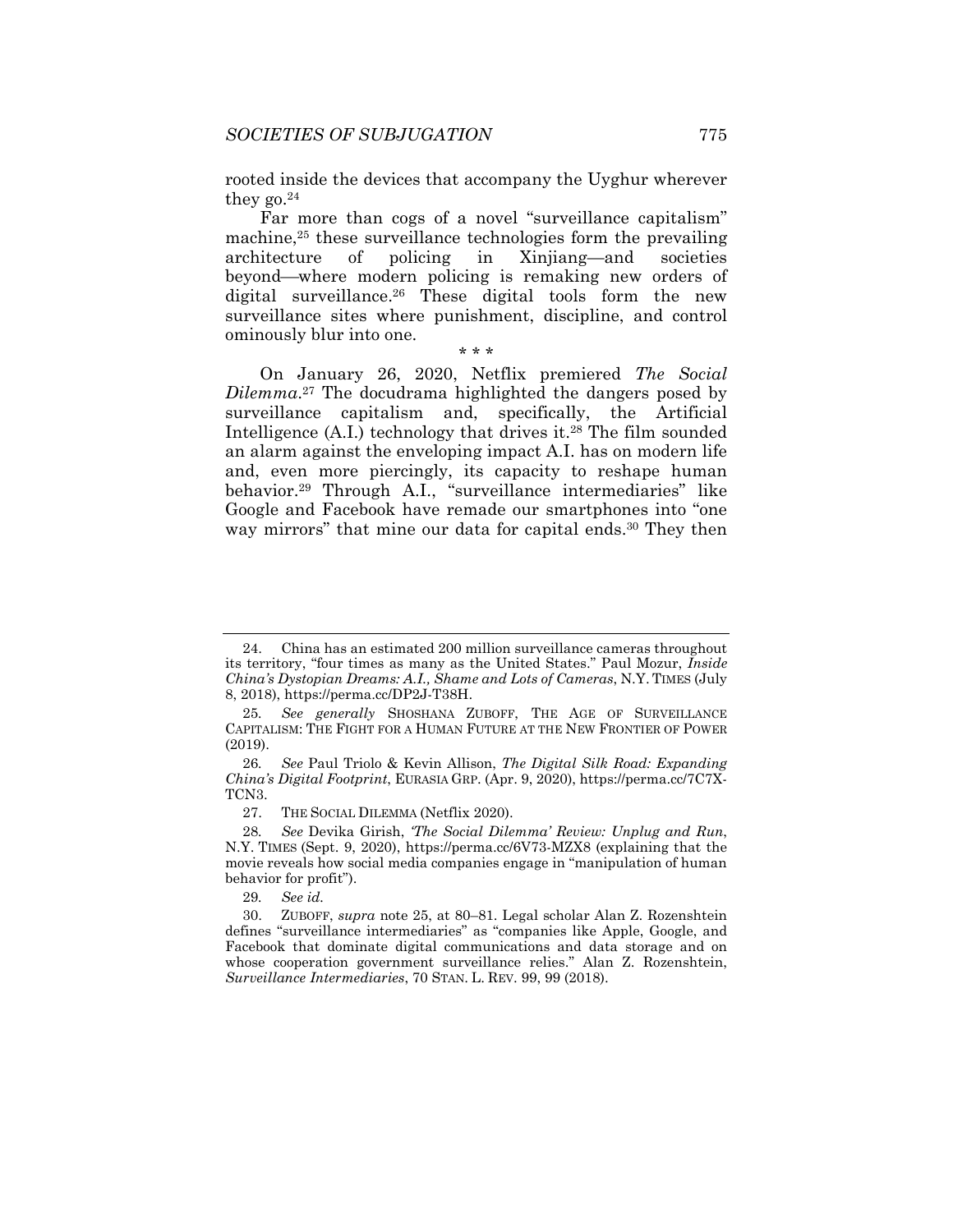(re)make us, with phones in hand wherever we go, into addicted engines that drive the new surveillance capitalism economy.<sup>31</sup>

Digital surveillance is more threatening for over-policed groups, like Black or Muslim communities, whose collected data is frequently resold to government agencies for the purpose of surveilling them.32 Further, police departments are adopting these technologies to make law enforcement more "efficient," particularly in already-over-policed communities.<sup>33</sup> The mining technology driving "Big Data Policing" is *predictive* and being rapidly mainstreamed into the policing strategies of law enforcement departments in the United States, China, and countries beyond and in-between.34

However, in China and other states trending toward authoritarian-style policing, Big Data Policing is far more than a novel frontier of surveillance with designs of deepening social control. It is a system of *subjugation* wielded by the state to deepen its authority and eliminate its opposition. The objective is more sinister and supersedes the end of controlling citizens—by eliminating subjects. This Article probes the human costs associated with emerging surveillance technologies

<sup>31</sup>*. See* ZUBOFF, *supra* note 25, at 81 (describing Google's enabling practices that access behavioral data).

 <sup>32.</sup> For example, the U.S. military purchased the data of 98 million Muslim users of a popular prayer app for counterterror purposes. *See* Joseph Cox, *How the U.S. Military Buys Location Data from Ordinary Apps*, VICE NEWS (Nov. 16, 2020, 10:35 AM), https://perma.cc/A2UM-KZJM.

 <sup>33.</sup> See Ngozi Okidegbe, *The Democratizing Potential of Algorithms?*, 53 CONN. L. REV. (forthcoming 2022), for a comprehensive analysis of how algorithm-driven policing disproportionately harms poor communities of color and excludes these communities from the enterprise of designing policing algorithms. See Andrew Guthrie Ferguson, *Illuminating Black Data Policing*, 15 OHIO ST. J. CRIM. L. 503 (2018), for an analysis of how pre-trial algorithms are used to assess the flight risk of defendants and are disproportionately enforced against defendants of color, and Jessica M. Eaglin, *Constructing Recidivism Risk*, 67 EMORY L.J. 59 (2017), for an examination of how sentencing judges use algorithms to determine a defendant's eligibility for a non-prison sentence.

 <sup>34.</sup> For a comprehensive account of "Big Data Policing," which is the use of modern technology to facilitate criminal policing, see ANDREW GUTHRIE FERGUSON, THE RISE OF BIG DATA POLICING: SURVEILLANCE, RACE, AND THE FUTURE OF LAW ENFORCEMENT (2017) [hereinafter THE RISE OF BIG DATA]. See Andrew Guthrie Ferguson, *Big Data and Predictive Reasonable Suspicion*, 163 U. PA. L. REV. 327 (2015), for an analysis of how law enforcement departments employ algorithms to forecast and assess criminality.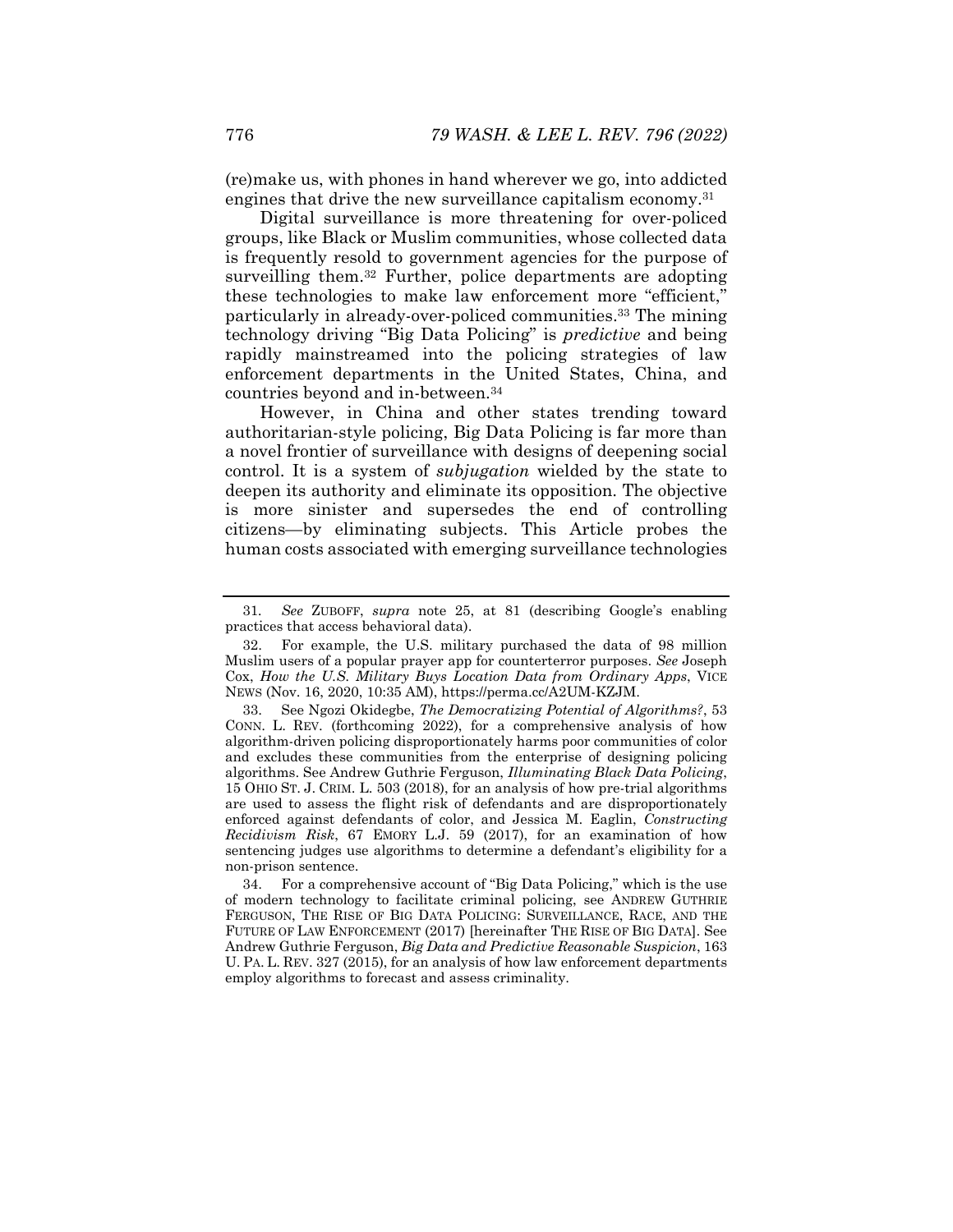that target subjects living beyond the shield of privacy and its buffer of constitutional protection.35 Moreover, this Article asks: what are the risks when the subject being mined of her data is Jelilova in Xinjiang instead of Jennifer in Palo Alto? 36

By introducing a new theoretical framework for understanding surveillance within "societies of subjugation," this Article grapples with these and other questions tied to race, religion, identity, and emerging fronts of digital surveillance designed to persecute subaltern groups.37 Further, theorizing surveillance from the vantage point of non-white identity challenges longstanding presumptions that render minority experiences marginal or invisible and builds on legal scholarship examining the impact of "Big Data" policing on communities of color by thinking about its enforcement beyond race.38

First, society of subjugation theory demystifies the colorblind presumption that advancements in surveillance technology humanize state administration by diminishing reliance on mass discipline and punishment. Second, this unchecked deployment of digital surveillance in authoritarian

 <sup>35.</sup> For a critical assessment of modern surveillance in the United States, see Henry A. Giroux, *Totalitarian Paranoia in the Post-Orwellian Surveillance State*, TRUTHOUT (Feb. 10, 2014), https://perma.cc/C9XA-AXA3. *See generally* Jeffrey L. Vagle, *Furtive Encryption: Power, Trust, and the Constitutional Cost of Collective Surveillance*, 90 IND. L.J. 101 (2015) (cautioning against the constitutionality of post-9/11 mass surveillance).

<sup>36</sup>*. See* Andrew D. Selbst, *Disparate Impact in Big Data Policing*, 52 GA. L. REV. 109, 127 (2017) ("Data mining is the use of machine learning techniques to find useful patterns and relationships in data. It works by exposing a machine learning algorithm to examples of cases of interest with known outcomes.").

 <sup>37. &</sup>quot;Societies of subjugation" are a type of surveillance society in which the state wields sophisticated technology to form a digital surveillance architecture designed to persecute, and then stamp out, an oppositional group. Societies of subjugation are distinct from what French philosopher Gilles Deleuze dubs "societies of control" in which corporations like Google and Facebook are the principal makers of surveillance and social control. Gilles Deleuze, *Postscript on the Societies of Control*, 59 OCTOBER 3, 5–6 (1992).

 <sup>38.</sup> For a definition of "Big Data," see Kurt Iveson & Sophia Maalsen, *Social Control in the Networked City: Datafied Dividuals, Disciplined Individuals and Powers of Assembly*, 37 SOC'Y & SPACE 331, 332–33 (2018), which defines it as "data that are being produced at scales and rates previously unseen and which can only be analyzed algorithmically and underpinned by a rationale of increased efficiency and cost-effectiveness."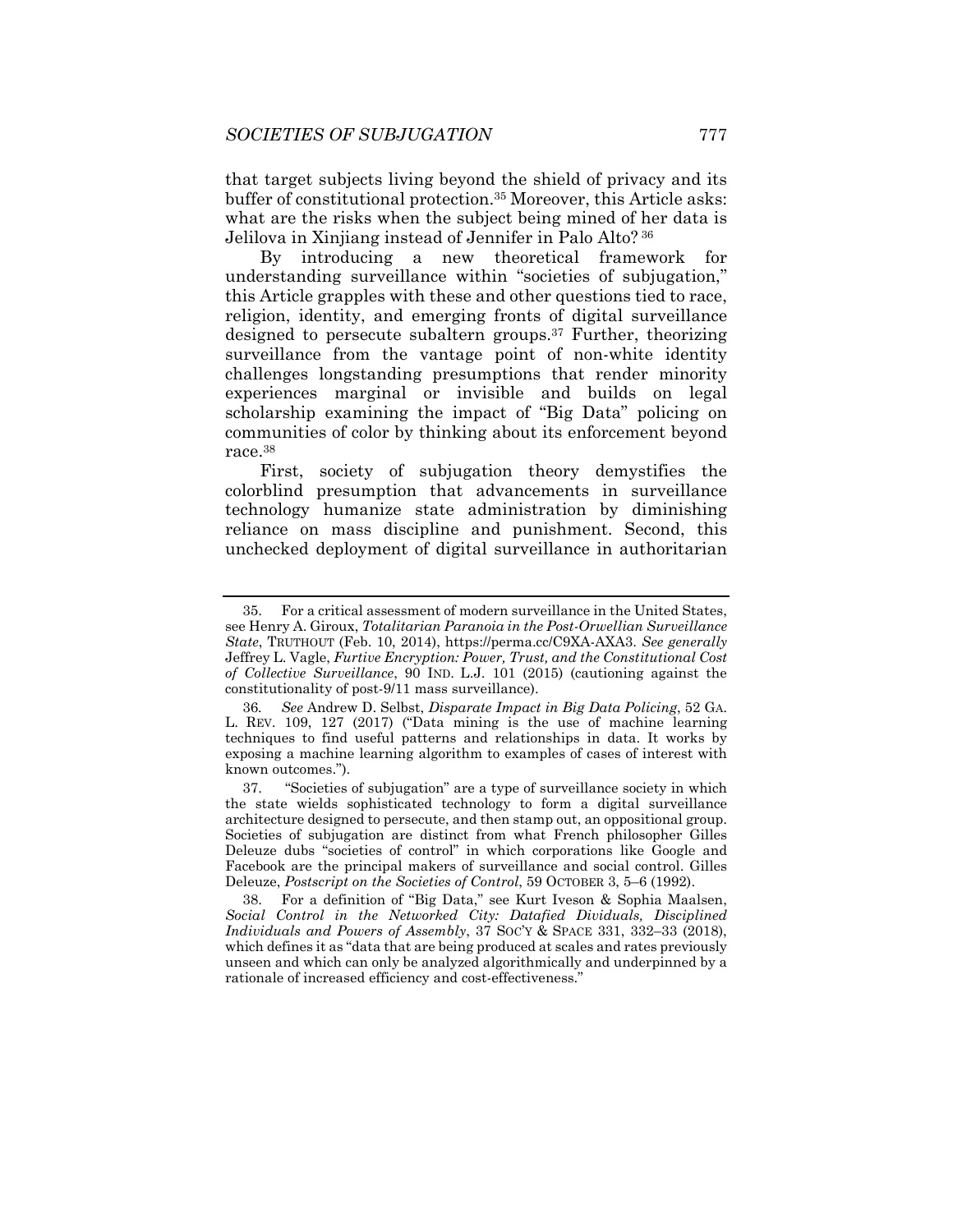states is intended to subjugate minority groups marked as oppositional, a form of collective discipline and punishment that supersedes social control—as critical scholars examining racialized surveillance in the United States have argued.<sup>39</sup> Through its focal case study of Uyghur surveillance in China and of China's expanding digital footprint beyond Xinjiang, this Article analyzes how state enforcement of digital surveillance blurs the mandates of mass control, discipline, and violence into a state ensemble of subjugation.

Beyond race and racism, the disciplinary and punitive effects of digital surveillance are determined by the character of the state and the policies it enacts against targeted groups to justify that surveillance. By theorizing beyond the prism of whiteness and the West, this Article builds on surveillance literature by arguing that the salient locus of state surveillance *may* fixate on race and racism, but, depending on context, turns to other "subaltern identities" including religion, sexual orientation, gender, political affiliation, social group, and their intersections.40

 <sup>39.</sup> Simone Browne describes racialized surveillance as "a technology of social control where surveillance practices, policies, and performances concern the production of norms pertaining to race and exercise a power to define what is in our out of place." SIMONE BROWNE, DARK MATTERS: ON THE SURVEILLANCE OF BLACKNESS 16 (2015) (internal quotations omitted). Racialized surveillance "reif[ies] boundaries, borders, and bodies along racial lines," often producing unequal and discriminatory outcomes. *Id.* For instance, Chaz Arnett, who is widely cited in this Article, observes that "[s]urveillance must be understood as a powerful tool of control" when considering racialized surveillance against communities in the United States, using Baltimore, Maryland as a case study. Chaz Arnett, *Race, Surveillance, Resistance*, 81 OHIO ST.L.J. 1103, 1142 (2020) [hereinafter *Race, Surveillance, Resistance*]. This Article and the subjugation society frame demonstrate how state surveillance against minority groups in authoritarian states aims to impose harms that supersede the threshold of social control.

 <sup>40.</sup> This Article defines "subaltern" as communities or groups subordinated along identity lines not only by race, but also by religion, class, sexual orientation, and more. In line with this Article's focus on identity beyond race and racism, "subaltern" is a useful term encompassing the germane myriad of subordinated identity markers. *See* Kimberlé Crenshaw, *Mapping the Margins: Intersectionality, Identity Politics, and Violence Against Women of Color*, 43 STAN. L. REV. 1241, 1298 (1991) (describing the "myriad ways" that individuals within certain identities "have been systematically subordinated").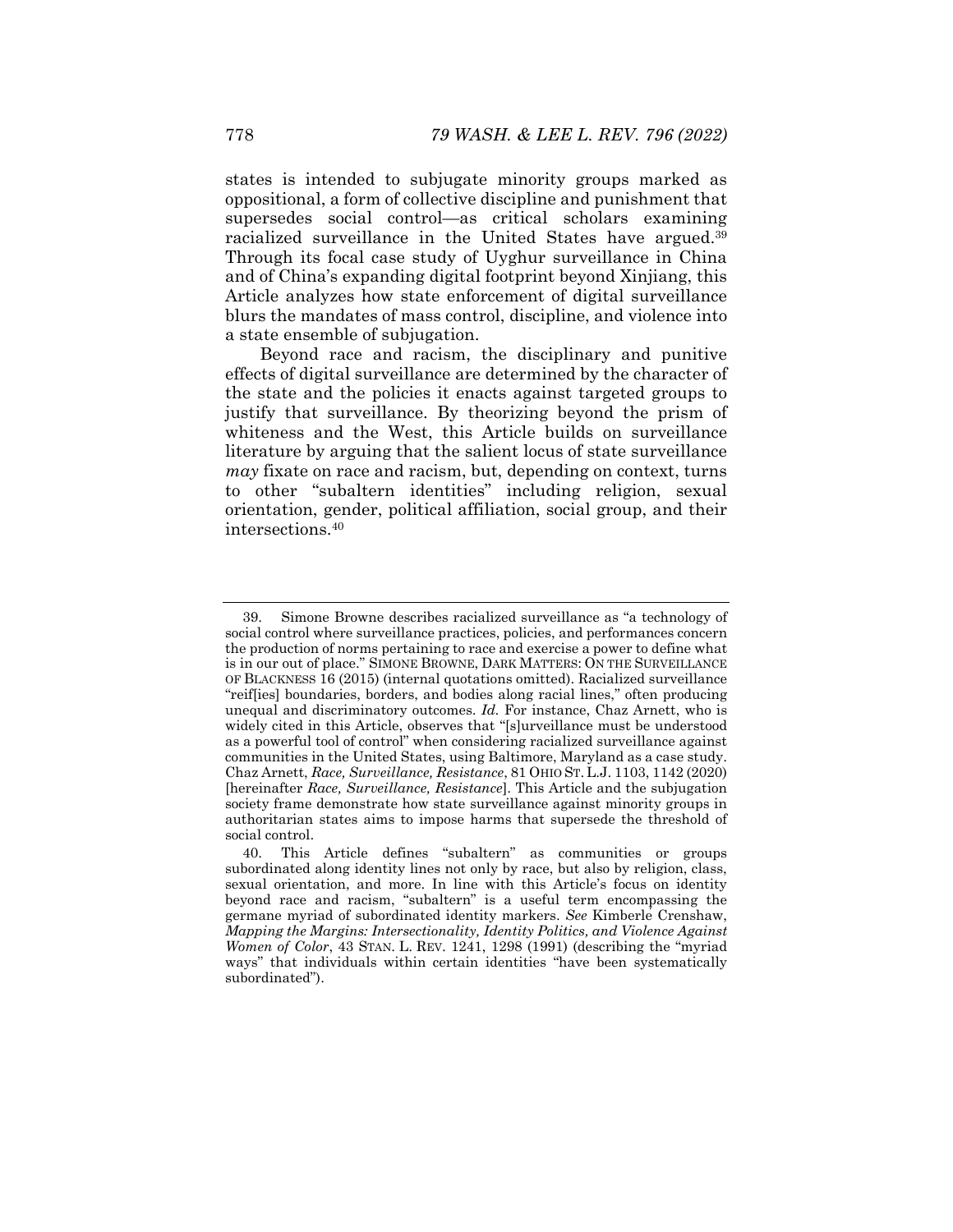Legal scholars have highlighted the centrality of context in determining the scale of surveillance deployed by state actors.<sup>41</sup> This Article broadens this frame beyond race, racism, and the West to reveal how the scale of surveillance is intensified in authoritarian contexts in which the legal constraints are thin or entirely nonexistent. In addition, by examining the subjugation society in relation to a population underexamined by legal scholars, this Article builds on the Author's formative work on Islamophobia by introducing the emerging tentacle of "digital Islamophobia"—deployed variably against Muslim communities in the United States and, with the War on Terror protracting into a third decade and into new countries, Muslim populations all over the world.42

This Article proceeds in four parts. Part I analyzes formative surveillance theory and its attendant surveillance society typology. It then examines the rebuttals of critical scholars, most notably Simone Browne and critical race tech scholars, who interrogate how colorblind surveillance theory overlooks the distinct surveillance experiences of Black subjects.

Part II introduces the society of subjugation and its attendant theoretical framework as a rebuttal building on colorblind and racialized surveillance theory. It then theorizes how digital surveillance in a subjugation society capitalizes on the ensemble of punishment, discipline, and control to achieve its political objective of subjugation—a condition of collective

 <sup>41.</sup> See Jessica M. Eaglin, *Technologically Distorted Conceptions of Punishment*, 97 WASH. U. L. REV. 483, 507 (2019), for an examination of how risk assessment tools were spawned and then enforced on communities marred by structural racism, poverty, and over-policing.

<sup>42</sup>*. See* KHALED A. BEYDOUN, AMERICAN ISLAMOPHOBIA: UNDERSTANDING THE ROOTS AND RISE OF FEAR 28 (2018) (defining Islamophobia "as the presumption that Islam is inherently violent, alien, and unassimilable, a presumption driven by the belief that expressions of Muslim identity correlate with a propensity for terrorism"); *see also* Khaled A. Beydoun, *Between Indigence, Islamophobia, and Erasure: Poor and Muslim in "War on Terror" America*, 104 CALIF. L. REV. 1463, 1494–99 (2016) (examining how counter-radicalization surveillance is disproportionately enforced against poor, Black and Brown Muslim populations in the United States). "Digital Islamophobia" is the use and administration of Big Data Policing philosophy, strategy, and tools to carry national security policing, guided by the presumption that expressions of Muslim identity are presumptive of terrorism.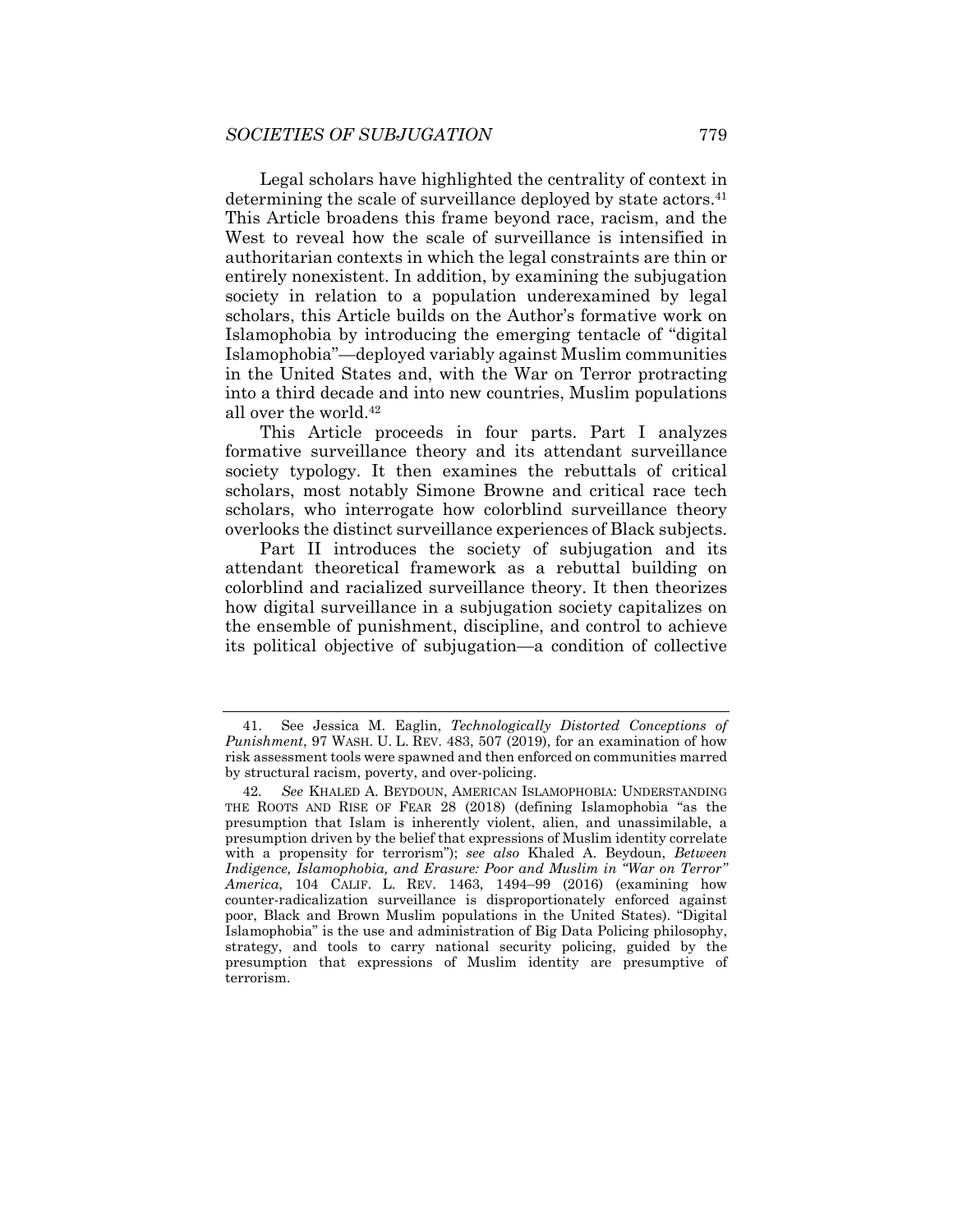injury that supersedes the threshold of social control and its attendant effect of subordination on marginalized groups.

Part III turns to this Article's focal case study—the Uyghur in Xinjiang—and analyzes the political and legal mechanisms that facilitate the enforcement of total surveillance against the Muslim minority group.

Part IV turns to the digital architecture of surveillance China established to subjugate the Uyghur in Xinjiang, focusing on smart city policing, facial recognition cameras, and smartphone tracking as the principal tools of total surveillance. It then examines two additional cases studies, Uganda and Egypt, in which sexual minorities and political dissidents are the targets of subjugation-style surveillance administered by the State. It closes with the shape of subjugation society theory moving forward.

## I. SURVEILLANCE SOCIETIES

In the early 1970s, French philosopher Michel Foucault entrenched himself in the penal system.43 His work focused on two prisons: the Neufchatel prison in Switzerland and Mettray Penal Colony in his native France.<sup>44</sup> The modern prison, Foucault concluded, had evolved into a structure of "surveillance" rather than a place of corporal detention.45 He theorized,

[The prison] lays down for each individual his place, his body, his disease and his death, his well-being, by means of an omnipresent and omniscient power that subdivides itself in a regular, uninterrupted way even to the ultimate determination of the individual, of what characterizes him, of what belongs to him, of what happens to him.46

<sup>43</sup>*. See* Roger-Pol Droit, *Michel Foucault, on the Role of Prisons*, N.Y. TIMES (Aug. 5, 1975), https://perma.cc/C5VR-5UHG.

 <sup>44.</sup> FOUCAULT, *supra* note 22, at 293.

<sup>45</sup>*. See id.* at 249 (describing prison as a "place of observation of punished individuals"). This Article adopts David Lyon's definition of surveillance, which he frames as "the focused, systematic and routine attention to personal details for purposes of influence, management, protection or direction." DAVID LYON, SURVEILLANCE STUDIES: AN OVERVIEW 14 (2007).

 <sup>46.</sup> FOUCAULT, *supra* note 22, at 197.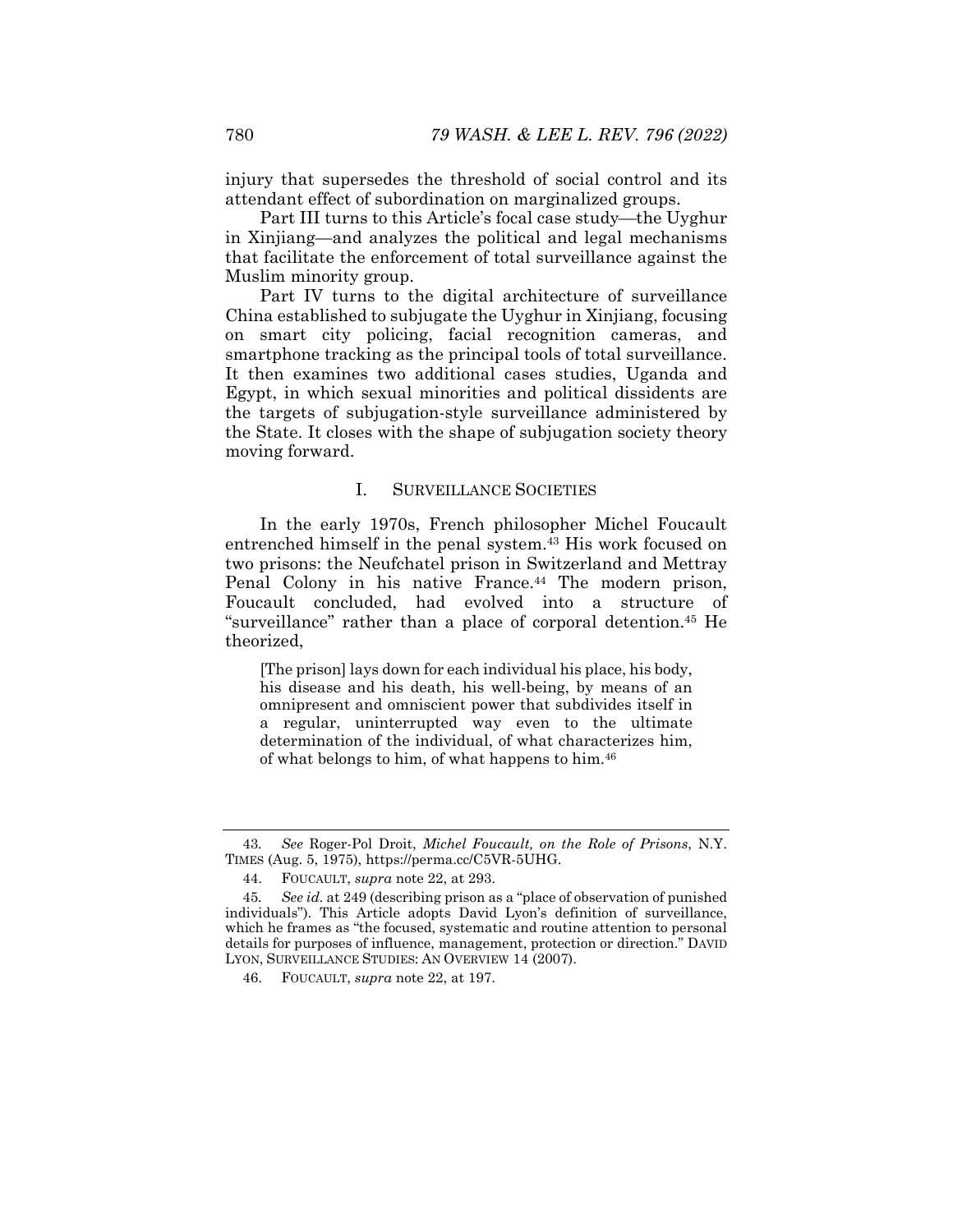As such, the modern prison—a technology in and of itself—was as much a tool deployed for internal disciplining as it was a site of external confinement.

For Foucault, the lessons drawn from Neufchatel and Mettray were not limited to two European prisons or the penal system at large. His "birth of a prison" meant something far more, with implications far grander than the carceral state.<sup>47</sup> Through the prison, Foucault delineated the transition from societies of sovereignty to disciplinary societies<sup>48</sup>—a shift through which the walls and eyes of the metaphoric prison condition the individual to gradually become "the principal of [their] own subjugation" and, in the disciplinary society, an agent of their own confinement.49

This Part interrogates formative surveillance theory and the development of these grand surveillance theories that drive scholarly examination of surveillance. Section A focuses squarely on the works of Foucault and Deleuze, whose colloquy continues to inform the work of surveillance scholars in the law and beyond.50 Section B surveys critical scholar Simone Browne's introduction of race, namely Blackness, into this discourse. Browne's theory of racialized surveillance sits at the apex of an expanding literature examining how race and racism shape the administration of surveillance, and how marginalized groups experience surveillance. The latter is the focus of section C.

#### A. *On Punishment, Discipline, and Control*

This section examines the formative surveillance colloquy between Foucault and Deleuze, leading with their kindred presumption that advancements in surveillance technology

<sup>47</sup>*. See id.* at 205 (describing prison's numerous applications, including treating medical patients, instructing children, supervising workers, and putting "beggars and idlers to work").

<sup>48</sup>*. See id.* at 203–04 (explaining the shift from using surveillance in prison to using it in general society). Given its tenuous link to modern forms of surveillance, this Article will not analyze the "Society of Punishment" in which the power to administer direct punishment was held by the ruling party or state. *See id* at 9–10.

<sup>49</sup>*. Id.* at 203–04.

 <sup>50.</sup> A "surveillance society" is an umbrella term for the enforcement and character of surveillance employed by the State on its polity.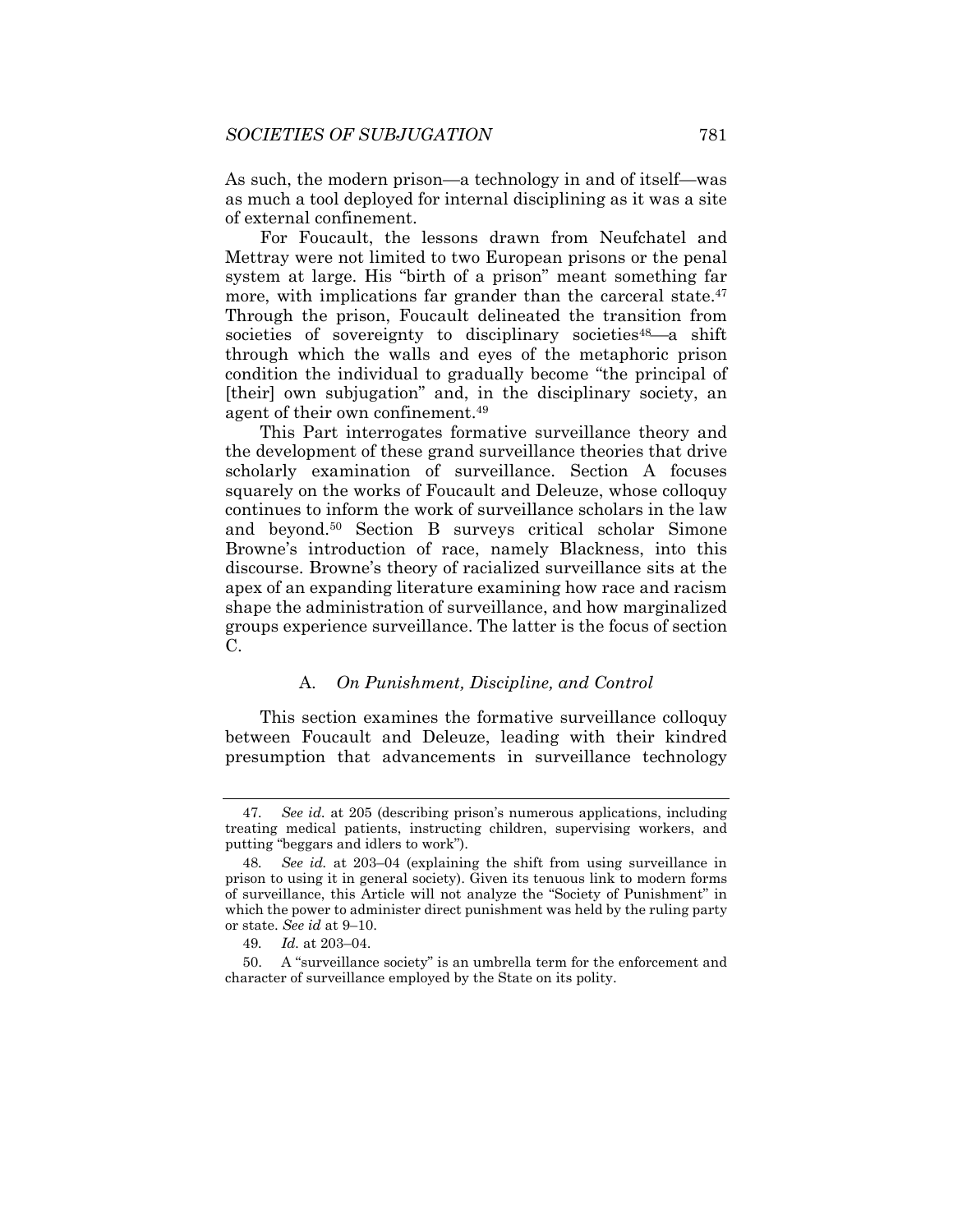humanize state administration of surveillance. It then proceeds with a careful analysis of the surveillance society stages derived from the two French theorists' formative works.

#### 1. Technology's Humanizing Effect?

Foucault's work spurred the view that technology had a humanizing effect on the administration of surveillance.<sup>51</sup> For him, and proponents of Big Data Policing today, technology mutated the conventions of policing and punishment, providing the State with powerful tools to oversee its citizens—most notably, its deviant actors—without having to resort to arcane disciplinary and punitive measures.<sup>52</sup> This presumption holds that technology allays reliance on mass discipline and punishment—a view strengthened by the gradual development of new digital surveillance tools believed to optimize social control while diminishing reliance on prison walls, iron bars, and the corporal punishment inflicted between and beneath them in the gallows.53

Gilles Deleuze homed in on the digital remaking of surveillance and theorized how Foucault's disciplinary society at large was succumbing to a tech-driven *society of control*. He observed,

But what Foucault recognized as well was the transience of the model: it succeeded that of the *societies of sovereignty*, the goal and functions of which were something quite different (to tax rather than to organize production, to rule on death rather than to administer life); the transition took place over time, and Napoleon seemed to affect the large-scale conversion from one society to the other. But in their turn the disciplines underwent a crisis to the benefit of new forces that were gradually instituted and which accelerated after

<sup>51</sup>*. See* Droit, *supra* note 43.

<sup>52</sup>*. See, e.g.*, Andrew Guthrie Ferguson, *Big Data Policing in the Big Apple*, HUFFINGTON POST (July 15, 2014, 11:13 AM), https://perma.cc/J2HZ-4S7G (last updated Sept. 14, 2014) (discussing arguments in favor of data predictive policing, including an expected lower crime rate). This presumption is critiqued in relation to racialized surveillance in Part I.B.

 <sup>53.</sup> See MARIE GOTTSCHALK, THE PRISON AND THE GALLOWS: THE POLITICS OF MASS INCARCERATION IN AMERICA (2006), for a leading work on the history and structure of the traditional American carceral state.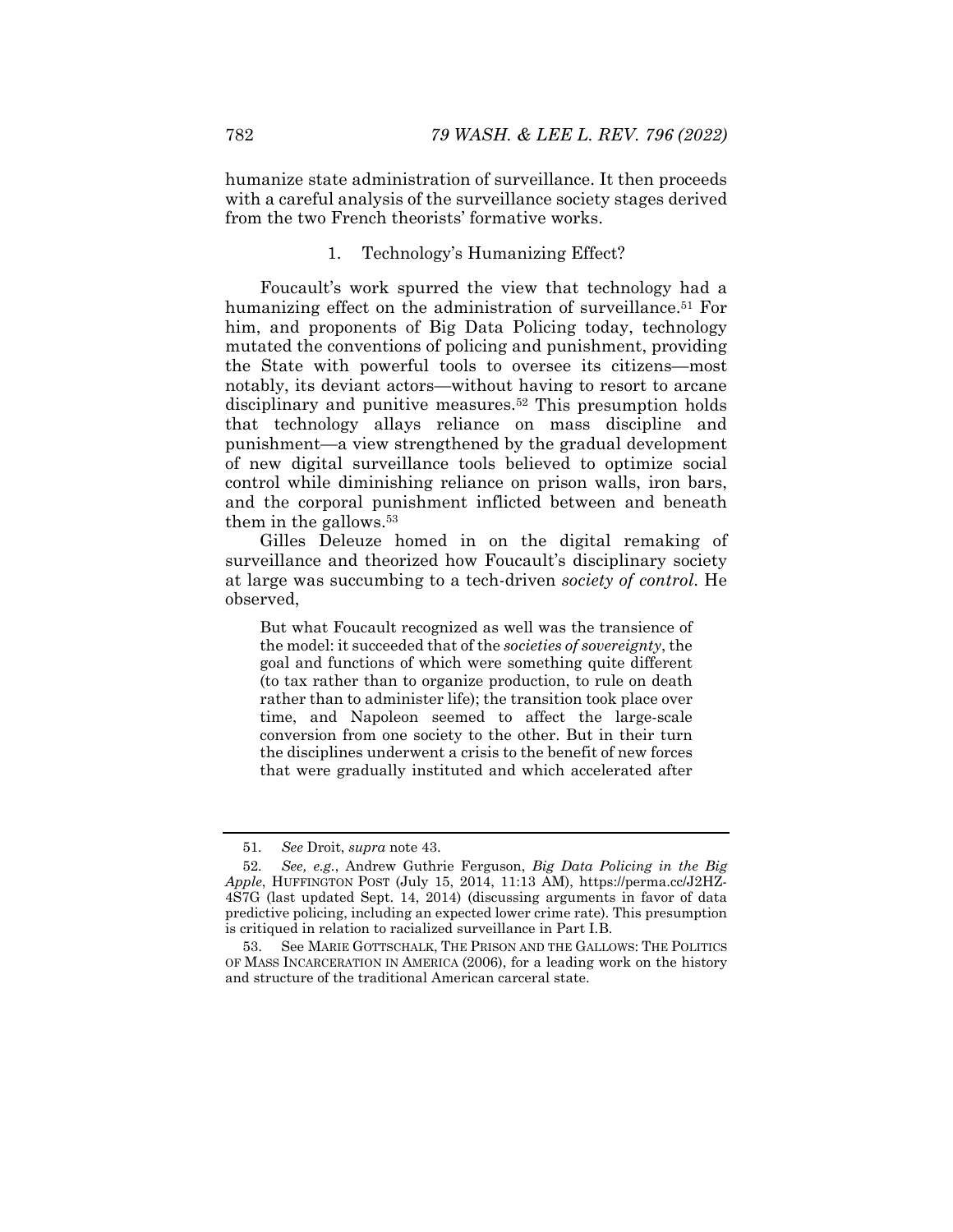World War II: a disciplinary society was what we already no longer were, what we had ceased to be.<sup>54</sup>

The coming of the "control society," according to Deleuze, brought the disciplinary society to a close.55 Reliance on mass discipline, he continued, would be rendered obsolete by the deepening, conditioning effect of technological control.56 The telos of modern surveillance technologies, driven by policing or economic ends, was individual and collective control instead of the disciplining effect curated by state-controlled surveillance. Thus, discipline succumbed to the coming of control in the same way that discipline did away with punishment.<sup>57</sup>

Central to Deleuze's theory is not only how surveillance technology changes society itself, but how systems of technological advancement change *man* within it.58 In short, Deleuze contends that technology's capacity to surveil and control tempered the violent inclinations of those in power; namely, the state.<sup>59</sup> However, like Foucault's theory, Deleuze's fell short by failing to see two salient points: first, how surveillance was differentially administered across identity lines, such as race, religion, or class; and second, how law—and the character of the state that enacted it—materially shaped the scale and severity of the administration of surveillance.

In large part, the theoretical development of the existing societies of surveillance are reflected in their generational technologies.60 This baseline drives the theoretical conclusions drawn by Foucault and Deleuze. Technology, for both French theorists, shares an indirectly proportional relationship with

59*. See id.* at 3 (comparing societies of sovereignty, which "rule on death," to societies of discipline, which "administer life").

60*. See id.* at 6 ("Types of machines are easily matched with each type of society—not that machines are determining, but because they express those social forms capable of generating and using them.").

 <sup>54.</sup> Deleuze, *supra* note 37, at 3.

<sup>55</sup>*. Id*. at 4.

<sup>56</sup>*. Id.* at 5.

<sup>57</sup>*. See id.* at 3 (detailing Foucault's recognition of the historical transition from societies of sovereignty to societies of discipline).

<sup>58</sup>*. See id.* at 5–6 ("The disciplinary man was a discontinuous producer of energy, but the man of control is undulatory, in orbit, in a continuous network.").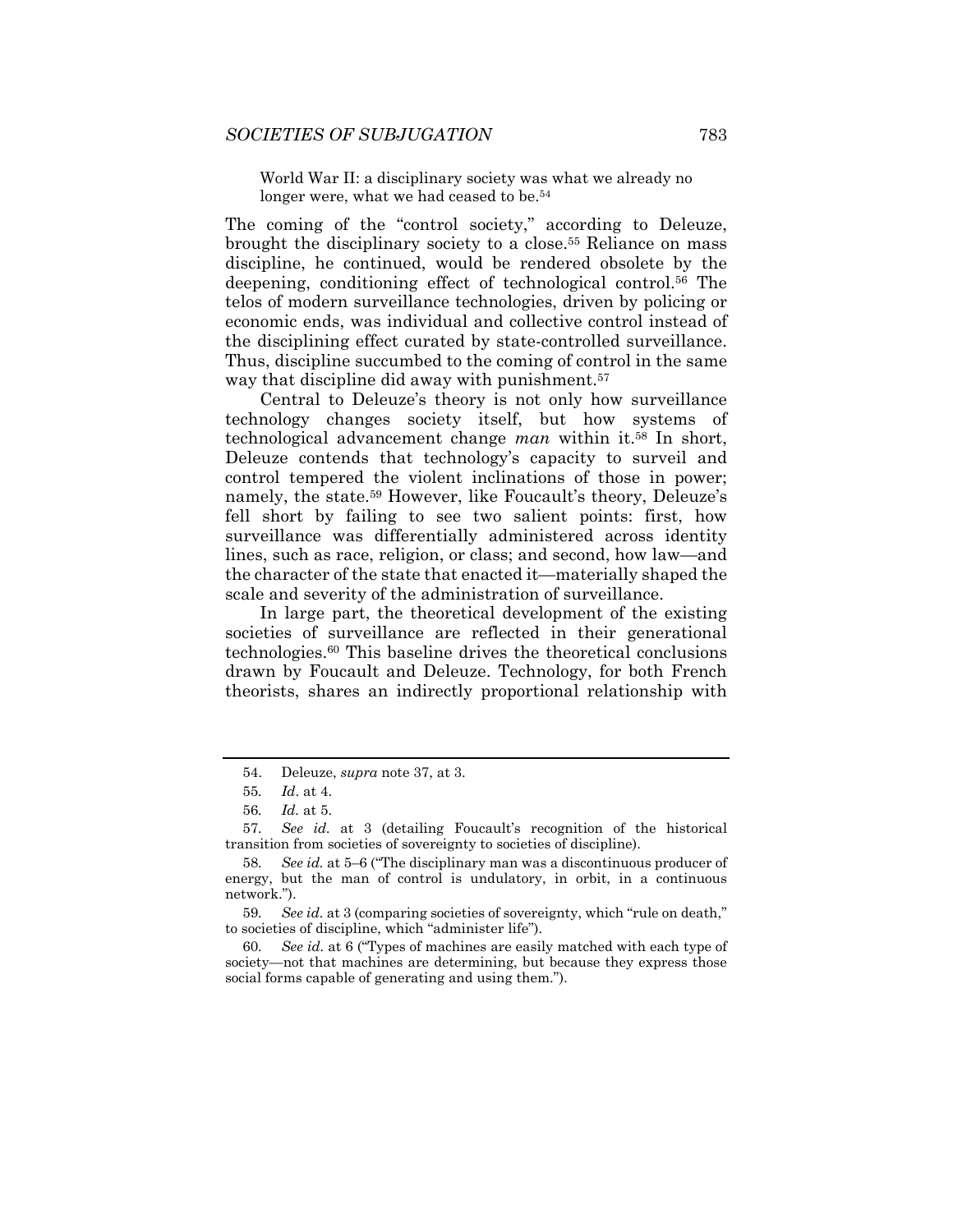the disciplinary and punitive administration of surveillance.<sup>61</sup> In short, technological advancement was said to reflect the need for more intimate, and violent, forms of regulation.62 Violence and discipline, according to Deleuze, were arcane and thus aberrant forms of surveillance administration in the control society.63 These conclusions, however, are anchored in *seeing* the subjects of surveillance as a unitary bloc of western and white targets, and in *unseeing* how the political context and demographic heterogeneity of the subjects of surveillance materially determines how surveillance is deployed and experienced.64 With these variables missing from the colloquy between Foucault and Deleuze, their conjoined theories presume that technological advancement diminishes reliance on punishment and discipline. This presumption, in turn, humanizes surveillance.

It is this "progressive arc of surveillance" that undergirds the pages of Foucault's *Discipline and Punishment* and Deleuze's *Postscript on the Societies of Control.*65 It is a conclusion that rises from a narrow focus on white subjects in western capitalist societies, which renders the experiences of nonwhite beings absent from analysis. Consequently, their conclusions fixate too strongly on the tools of surveillance and overlook the heterogeneity of the subjects and political geographies in which these tools are being administered.

Before delving fully into the critique of these conclusions in the coming section, a closer analysis of the colloquy between Foucault and Deleuze that forms this colorblind arc of humanized surveillance is necessary.

# 2. Surveillance Society Stages

Foucault's transition from "sovereign societies" to "disciplinary societies" centered on modern structures of

<sup>61</sup>*. See, e.g.*, *id.* at 7 (describing the substitution of the new technology of ankle monitors for incarceration in the prison system).

<sup>62</sup>*. Id.*

<sup>63</sup>*. Id*.

 <sup>64.</sup> Rozenshtein, *supra* note 30, at 99.

 <sup>65. &</sup>quot;Progressive arc of surveillance" is the presumption, formed by the colloquy between Foucault and Deleuze, that advancements in surveillance technology humanize the State's administration of surveillance, which in turn retrenches reliance on discipline and punishment as regulatory regimes.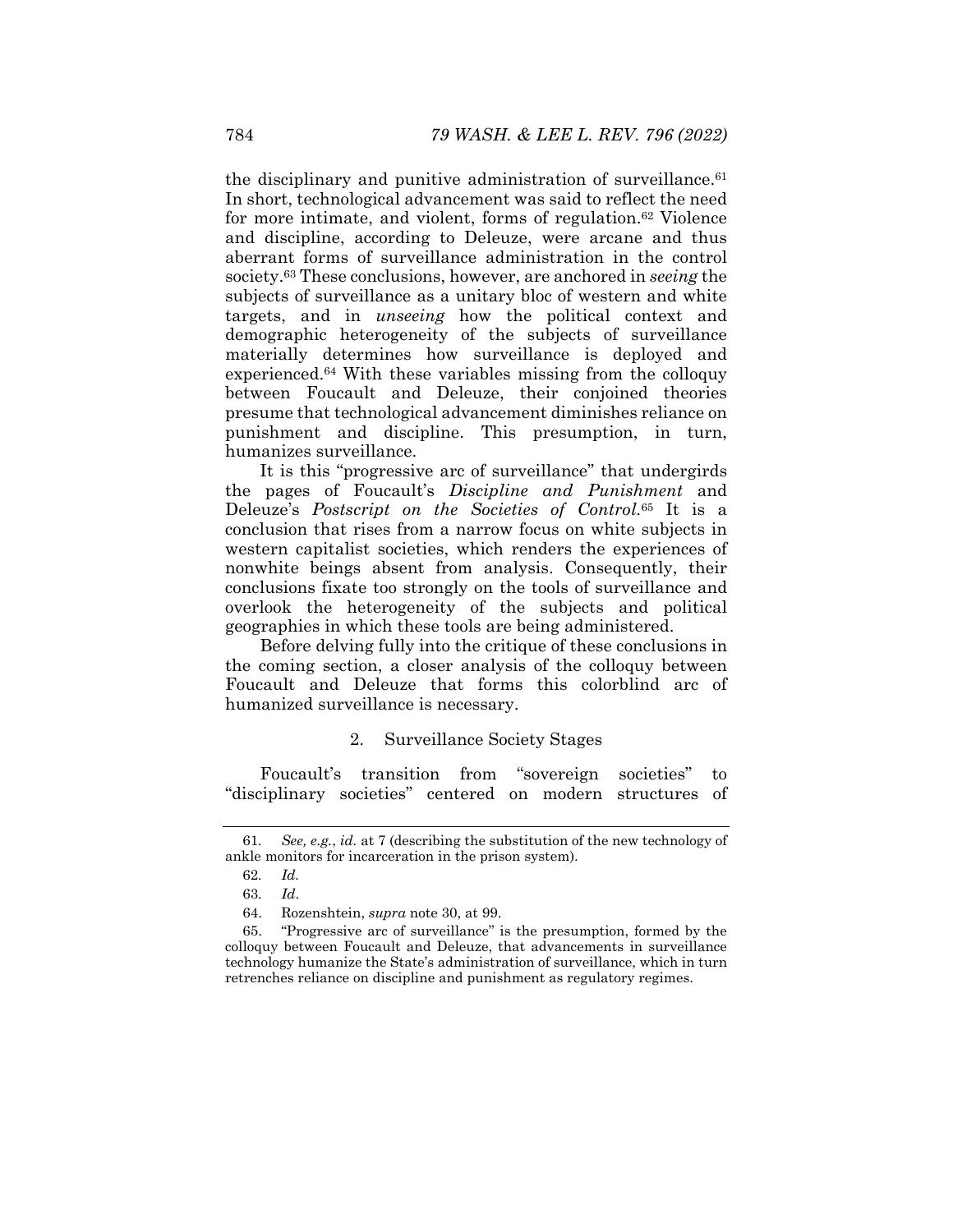congregation.66 For Foucault, these structures were prisons, schools, hospitals, factories, the family, and any and every unit that enclosed the individual and divided her from others.67 The prison was simultaneously the principal unit of analysis and a metaphor for these disparate disciplinary structures.68 Prisons stood as an architectural model that outlined the bounds of the disciplinary society and its unprecedented capacity to surveil the actions of those within them without having to resort to corporal punishment.69 For Foucault, the prison was the cutting-edge technology that transformed state regulation and surveillance.70

Jeremy Bentham's *Panopticon*, the English philosopher's eighteenth-century template of the ideal prison, served as Foucault's prototype.71 Foucault labeled Bentham's schematic, with an all-seeing watchtower at its center and tightly walled cells surrounding it, a "marvelous machine" that "produces homogenous effects of power."<sup>72</sup> The ubiquitous gaze of the boss, the schoolteacher, the parents, or the prison warden, all of which embody the surveillance state, make the subject perpetually aware that she is being surveilled.73 This knowledge of being watched, Foucault continued, had a *disciplining* effect, conditioning the subject to obey state authority without having to dispense of the physical punishment that characterized the previous society of sovereignty.74 The coming of the disciplinary

<sup>66</sup>*. See* FOUCAULT, *supra* note 22, at 200–01 (listing the structures used in disciplinary societies).

<sup>67</sup>*. Id.*

 <sup>68.</sup> Foucault himself shared, "If Bentham's project aroused interest, this was because it [the Panopticon] provided a formula applicable to many domains" in society. MICHEL FOUCAULT, *The Eye of Power: A Conversation with Jean-Pierre Barou and Michelle Perrot*, *in* POWER/KNOWLEDGE 146, 154 (Colin Gordon ed., 1980).

 <sup>69.</sup> FOUCAULT, *supra* note 22, at 249.

<sup>70</sup>*. See id.* ("The theme of the Panopticon—at once surveillance and observation, security and knowledge, individualization and totalization, isolation and transparency—found in the prison its privileged locus of realization.").

<sup>71</sup>*. See* BENTHAM, *supra* note 22, at 4–12.

 <sup>72.</sup> FOUCAULT, *supra* note 22, at 202.

<sup>73</sup>*. See id.* at 205.

<sup>74</sup>*. Id*.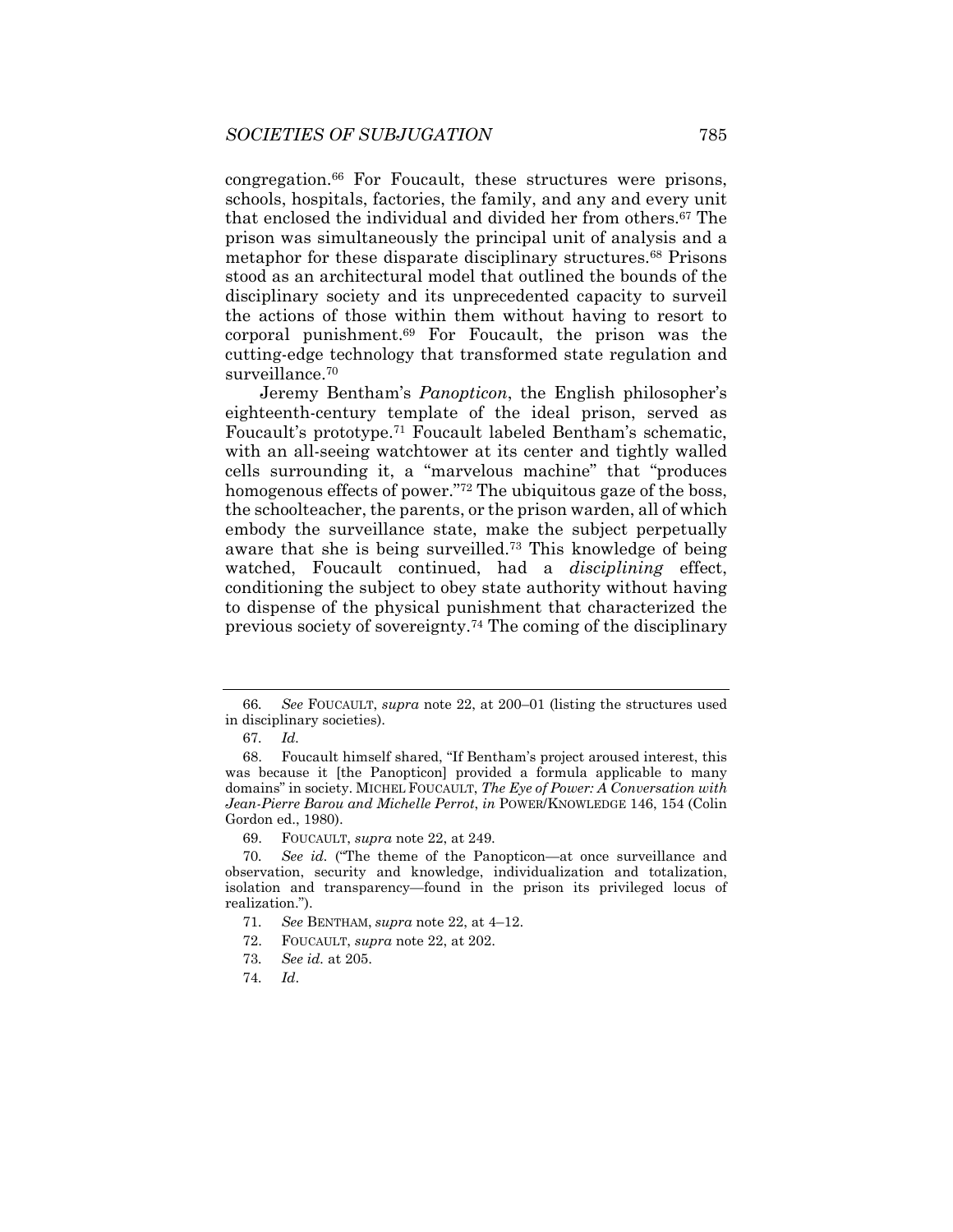society, theory holds, rendered punishment unnecessary and aberrant.75

Further, the disciplining effect of surveillance *automates* the individual to regulate herself. Even when she was not being watched, the design of the Panopticon and its centralized gaze made her feel like she was continuously being monitored.76 This conscious belief of always being watched conditions the surveilled subject to abide by the prison's orders to avoid punishment.77 This makes her a master of her own subjugation, and ultimately, according to Foucault, renders the plainly understood violence once relied on by the State unnecessary and, ultimately, obsolete.78

As a result, the disciplinary society converted the surveilled into its *co-surveillant*, simultaneously serving the master and collaborating in her own confinement.79 In conversation with Foucault's conclusion that the surveilled are themselves bearers of this disciplinary surveillance, legal scholar Tawia Ansah finds that these inmates are "both subject and object of surveillance, with similar effects of power produced in both by the broader operation of the discourse."80 This double consciousness of surveillance, whereby the surveilled believes that she is perpetually being monitored by the State, disciplines her behavior—gradually and lastingly—to behave within the lines of state regulation.

78*. See* FOUCAULT, *supra* note 22, at 202–03

He who is subjected to a field of visibility, and who knows it, assumes responsibility for the constraints of power; he makes them play spontaneously upon himself; he inscribes in himself the power relation in which he simultaneously plays both roles; he becomes the principle of his own subjection. By this very fact, the external power may throw off its physical weight; it tends to the non-corporal; and, the more it approaches this limit, the more constant, profound and permanent are its effects: it is a perpetual victory that avoids any physical confrontation and which is always decided in advance.

79*. See id.* at 201.

 80. Tawia Ansah, *Subject to Surveillance: Genocide Law as Epistemology of the Object*, 3 WASH. U. JURIS. REV. 31, 59 (2010).

<sup>75</sup>*. Id.* at 206.

<sup>76</sup>*. Id.*

<sup>77</sup>*. See id.* (describing the psychological effects of surveillance on the surveilled).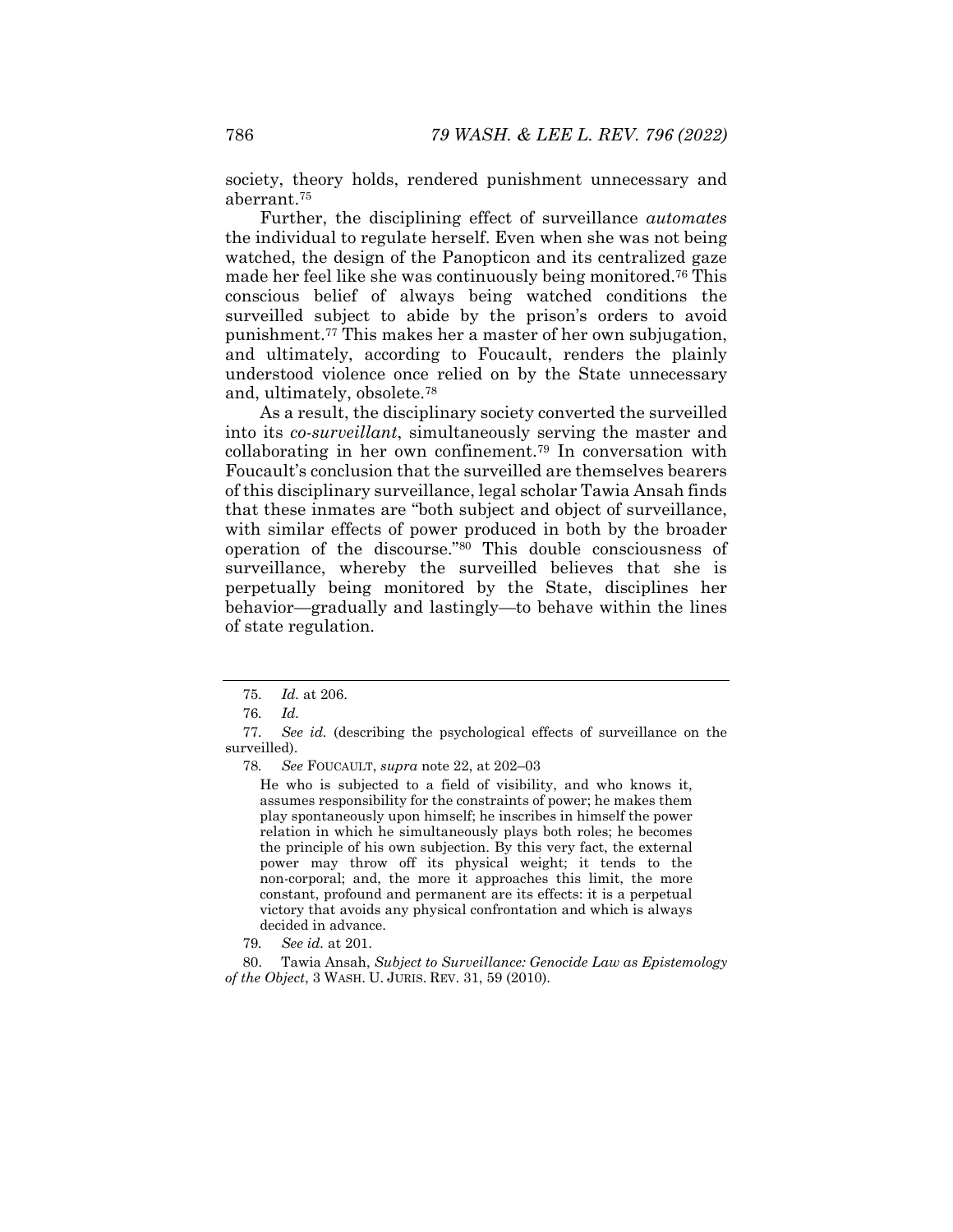The control society, the subsequent stage of societal surveillance introduced by Deleuze, accelerated the automation of the individual as a master of her own subjugation.<sup>81</sup> This is particularly the case today, when predictive algorithms serve as the lifeline of the "surveillance economy."82 Writing in 1992, Deleuze foresaw how enclosed structures of disciplinary surveillance would no longer become the exclusive sites of state power.83 Nonstate surveillance intermediaries, including Google, Amazon, Facebook, and other big tech actors that burrow through their users' information for endless streams of data, are the makers of this societal frontier.<sup>84</sup> The private character of the principal agents of surveillance marks a notable distinction from the (preceding) disciplinary society in which the State served as the central protagonist of surveillance.<sup>85</sup> In control societies, the State grows reliant on the expertise of *corporations*—the more efficient producers of surveillance technology—for access to coveted data.86

Another notable distinction is the *subject* of surveillance. The control society is one that regulates *data*, rather than corporal bodies, through the process of "datafication," in which human habits detected by algorithms provide tech corporations with a continuous pool of data to be regulated for commercial gain.87 Deleuze theorizes that through a "[n]umerical language

<sup>81</sup>*. See* Deleuze, *supra* note 37, at 7.

 <sup>82. &</sup>quot;The entire logic of this capital accumulation is most accurately understood as *surveillance capitalism*, which is the foundational framework for a surveillance-based economic order: *a surveillance economy*." ZUBOFF, *supra* note 25, at 94.

<sup>83</sup>*. See* Deleuze, *supra* note 37, at 6 ("The family, the school, the army, the factory are no longer the distinct analogical spaces that converge towards an owner—state or private power—but coded figures—deformable and transformable—of a single corporation that now has only stockholders.").

 <sup>84.</sup> See CATHY O'NEIL, WEAPONS OF MATH DESTRUCTION: HOW BIG DATA INCREASES INEQUALITY AND THREATENS DEMOCRACY 98 (2016) for an examination of how Amazon uses collected data to identify "recidivist" consumers.

<sup>85</sup>*. See, e.g.*, *id.* at 161–78 (describing the invasive collection of data by private insurance companies through employee wellness programs).

<sup>86</sup>*. See id*. at 84–85 (describing law enforcement's use of privately created predictive crime models).

<sup>87</sup>*. See* Iveson & Maalsen, *supra* note 38, at 333 ("Consciously or unconsciously, urban inhabitants leave a digital trace of themselves and their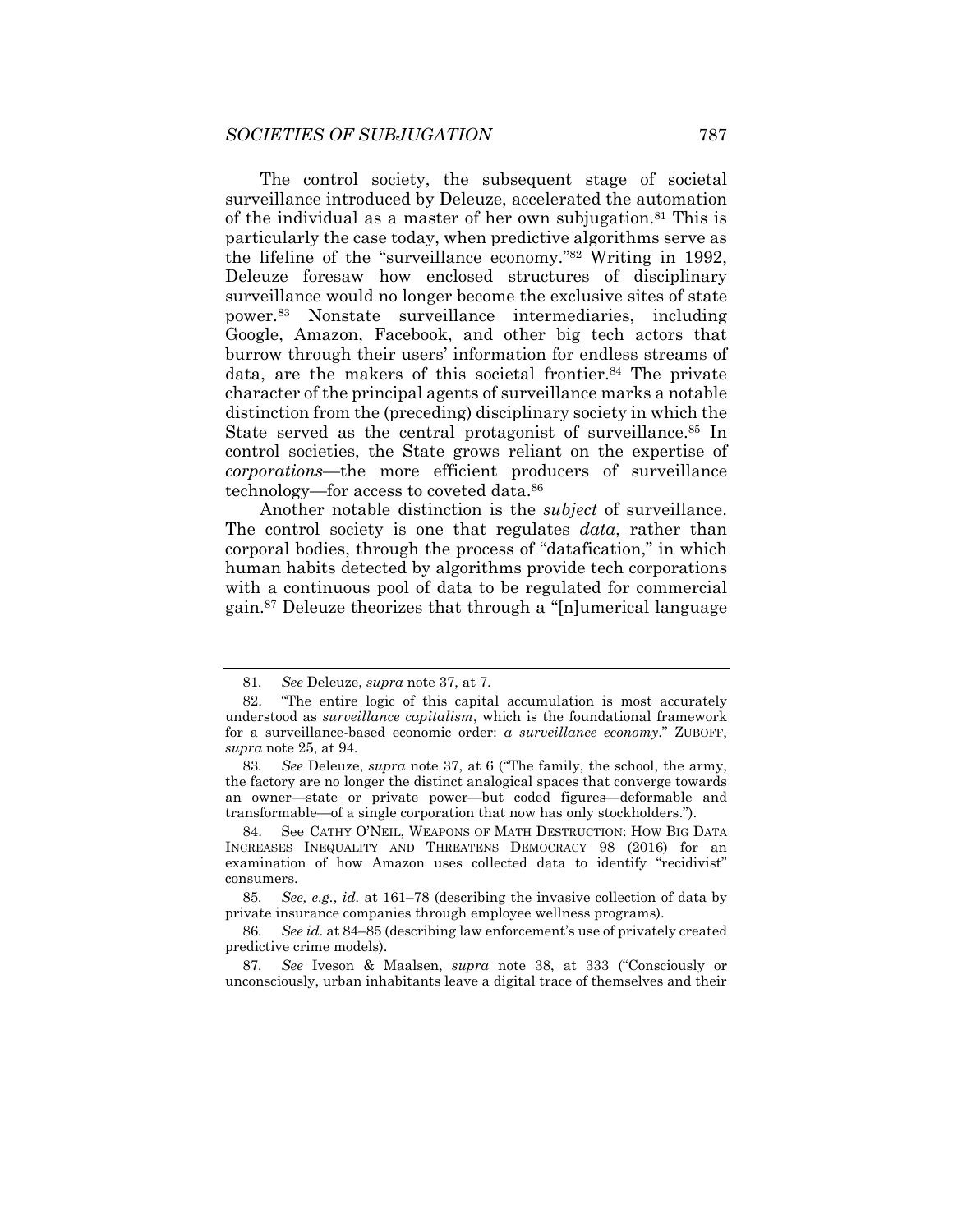of control" that is "made of codes that mark access to information, or reject it[,] [w]e no longer find ourselves dealing with the mass/individual pair" of the disciplinary society, but a "dividual" who submits "masses, samples, data" to the surveilling technology.<sup>88</sup>

Thus, bodies of data are the subjects of surveillance in control societies—not corporal bodies. The individual is the producer of that data, conditioned and controlled by the seductive pull of ads, likes, engagement, images, and entertainment that push individuals to keep feeding their devices with data.89 By surrendering that data, the (in)dividual submits her very freedom to the controlling device. With a learning machine at its core, the device tightens its grip on the user as it becomes more familiar with her interests and desires,90 then systematically mines as much data as possible from the dividual engaging with it.<sup>91</sup>

Digitally-driven control, according to Deleuze, not only diminishes reliance on traditional prisons, but *is the new prison*. Beyond the smartphone, these mobile, digital prisons are most starkly manifested by e-carceral technologies like the ankle-monitor, which legal scholar Chazz Arnett writes, "still cling[s] to punitive culture" that is disproportionately imposed on Black subjects.92

activities every time they interact with digital devices and infrastructure that are increasingly taken-for-granted technologies of everyday life in cities . . . .").

 <sup>88.</sup> Deleuze, *supra* note 37, at 5.

<sup>89</sup>*. See* Iveson & Maalsen, *supra* note 38, at 333 ("At the individual level, the datafication of our daily habits creates datasets from which curated content is developed—services, news and entertainment, fitness and well-being—which is fed back to us in a self-affirming loop of our habits.").

<sup>90</sup>*. See* Selbst, *supra* note 36, at 127 (describing how machine learning algorithms "find useful patterns and relationships in data" to predict outcomes).

<sup>91</sup>*. See, e.g.*, *id.* at 128 (describing data mining by companies such as Twitter and Facebook).

 <sup>92.</sup> Arnett, *supra* note 23, at 645. Arnett further articulates how the disproportionate enforcement of e-carceration on Black subjects "only perpetuates the role that the criminal justice system plays in entrenching a marginalized second-class citizenship," rebutting the colorblind presumption that advancements in carceral technologies have a humanizing effect on the subject. *Id.* at 653.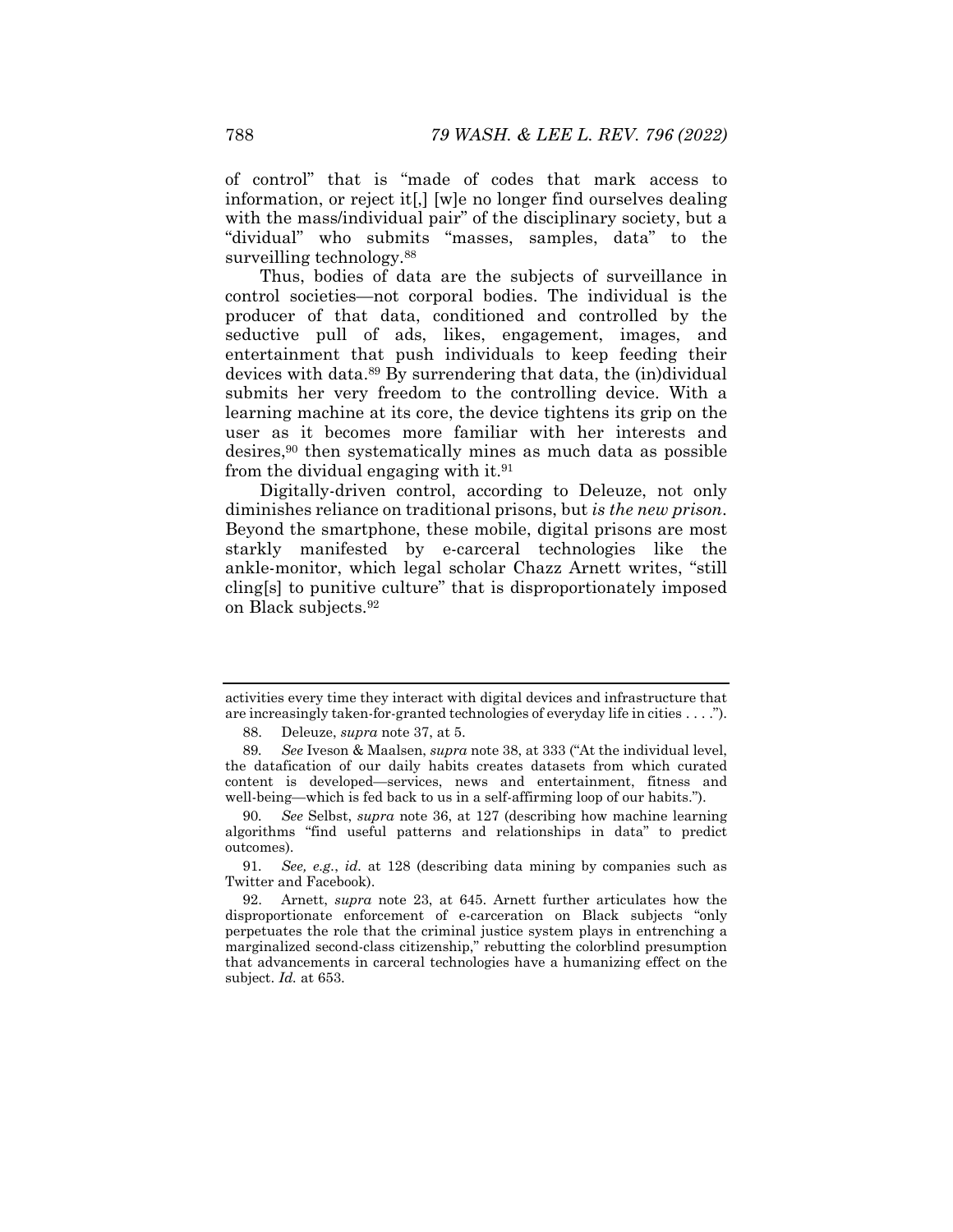For Deleuze, the physical walls of the prison are replaced by digital walls that control.93 The prevailing order of surveillance capitalism that *The Social Dilemma* and Shoshana Zuboff's *The Age of Surveillance* cautioned against manifests the realization of Deleuze's control society.94 Three decades later, the "control mechanisms" stationed throughout cities, embedded in our homes and cars, carried faithfully in our palms, and manifested by roving digital cameras convey Deleuze's prescience in writing *Postscript*.95 He saw the coming of this era of surveillance capitalism decades before Zuboff articulated its ominous architecture and its embodiment within the surveillance intermediaries that propel it.

However, his colloquy with Foucault about the arc of surveillance societies, which envisions a neat transition from one order to the next—punishment to discipline to control—is itself developed through a confined scope. Foucault and Deleuze theorized surveillance within imagined societies of similarly situated, "unracialized" (white) beings.<sup>96</sup> In the process, both theorists overlooked the salience of race with regard to how surveillance was *administered* by the State and *experienced* by the subject.97

 97. In addition to the role of race, the French theorists' analysis neglected gender. *See* Angela King, *The Prisoner of Gender: Foucault and the Disciplining of the Female Body*, 5 J. INT'L WOMEN'S STUD. 29, 29 (2004) ("Yet despite his preoccupation with power and its effects on the body, Foucault's own analysis was curiously gender-neutral. Remarkably, there is no exploration or even acknowledgement of the extent to which gender determines the techniques and degrees of discipline exerted on the body.").

<sup>93</sup>*. See* Deleuze, *supra* note 37, at 7.

<sup>94</sup>*. See supra* note 82 and accompanying text.

<sup>95</sup>*. See* Deleuze, *supra* note 37, at 7.

 <sup>96. &</sup>quot;Racialization" is defined as "an unstable and 'decentered' complex of social meanings constantly being transformed by political struggle" assigned to identities in society. MICHAEL OMI & HOWARD WINANT, RACIAL FORMATION IN THE UNITED STATES: FROM THE 1960S TO THE 1990S, at 55 (1994). White identity, in western capitalist societies, often occupies the highest rung of racial valuation. *See* Cheryl I. Harris, *Whiteness as Property*, 106 HARV. L. REV. 1707, 1757–78 (1993) (discussing the property value attached to whiteness, and the legal and de facto incentives attached to passing as white).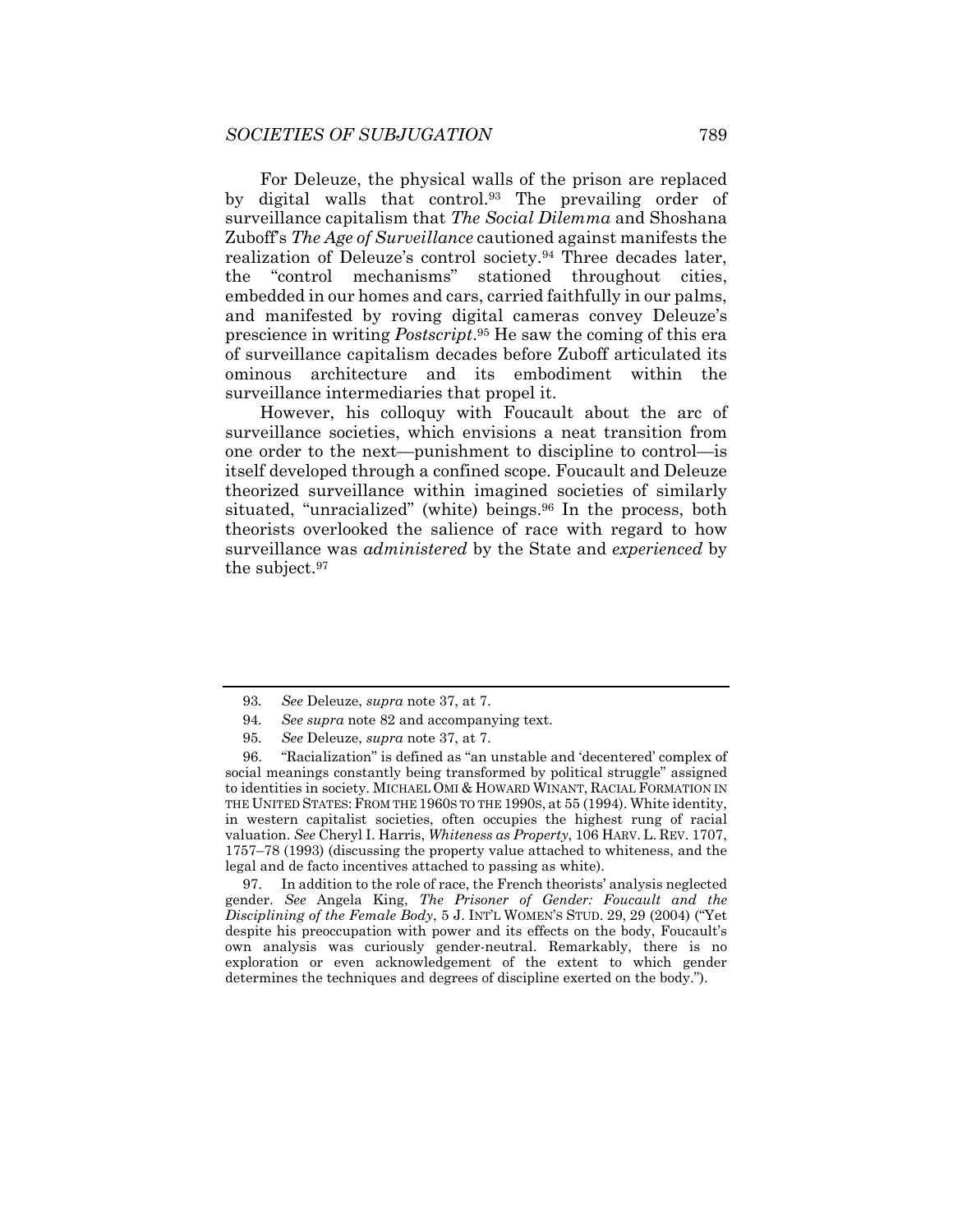# B. *Racialized Surveillance*

"[T]he master's tools will never dismantle the master's house," wrote the Black queer feminist, Audre Lorde.<sup>98</sup> She penned those words in 1984, the year in which Orwell set his dystopian novel envisioning the coming of the total surveillance society.99 This "Orwellian" society, despite its *dark* outlook, imagined the people within it as homogenously white, seated in a western society remade in the dystopian image of a state of total surveillance.100

By confronting the absence of race and racism in formative surveillance theory, Simone Browne heeds Lorde's call. Browne's *Dark Matters: On the Surveillance of Blackness* provides vital tools to examine the impact of surveillance on non-white bodies and subaltern groups.101 The established orders of surveillance, shaped by two French white men, were guided by a prism of white male normativity that, like Orwell, saw the central subjects of surveillance as white and male.102 In line with that narrow worldview, Foucault and Deleuze drew high stakes conclusions about the state administration of surveillance—and even more critically, how that surveillance was broadly experienced.

While race is the salient marker of departure for Browne, Blackness—or anti-Blackness—sits at the center of Browne's theorizing of "racialized surveillance."103 By introducing anti-Black state violence to the discourse on surveillance, Browne concludes, "[d]isciplinary power did not do away with or supplant the majestic and often gruesome instantiations of

 <sup>98.</sup> AUDRE LORDE, *The Master's Tools Will Never Dismantle the Master's House*, *in* SISTER OUTSIDER: ESSAYS AND SPEECHES 112, 112 (Nancy K. Bereano ed., 1984) (emphasis omitted).

<sup>99</sup>*. See generally* ORWELL, *supra* note 20.

<sup>100</sup>*. See* Douglas Kerr, *Law and Race in George Orwell*, 29 L. & LIT. 311, 321 (2017) ("[A]ll named characters in the story seem to be white English-speaking Europeans . . . .").

<sup>101</sup>*. See generally* BROWNE, *supra* note 39.

 <sup>102.</sup> Colorblindness presumes that systems, whether arms of the state or private, are apathetic to race or racial difference. *See* Ian F. Haney López, *"A Nation of Minorities": Race, Ethnicity, and Reactionary Colorblindness*, 59 STAN. L. REV. 985, 992–96 (2007).

<sup>103</sup>*. See generally* BROWNE, *supra* note 39.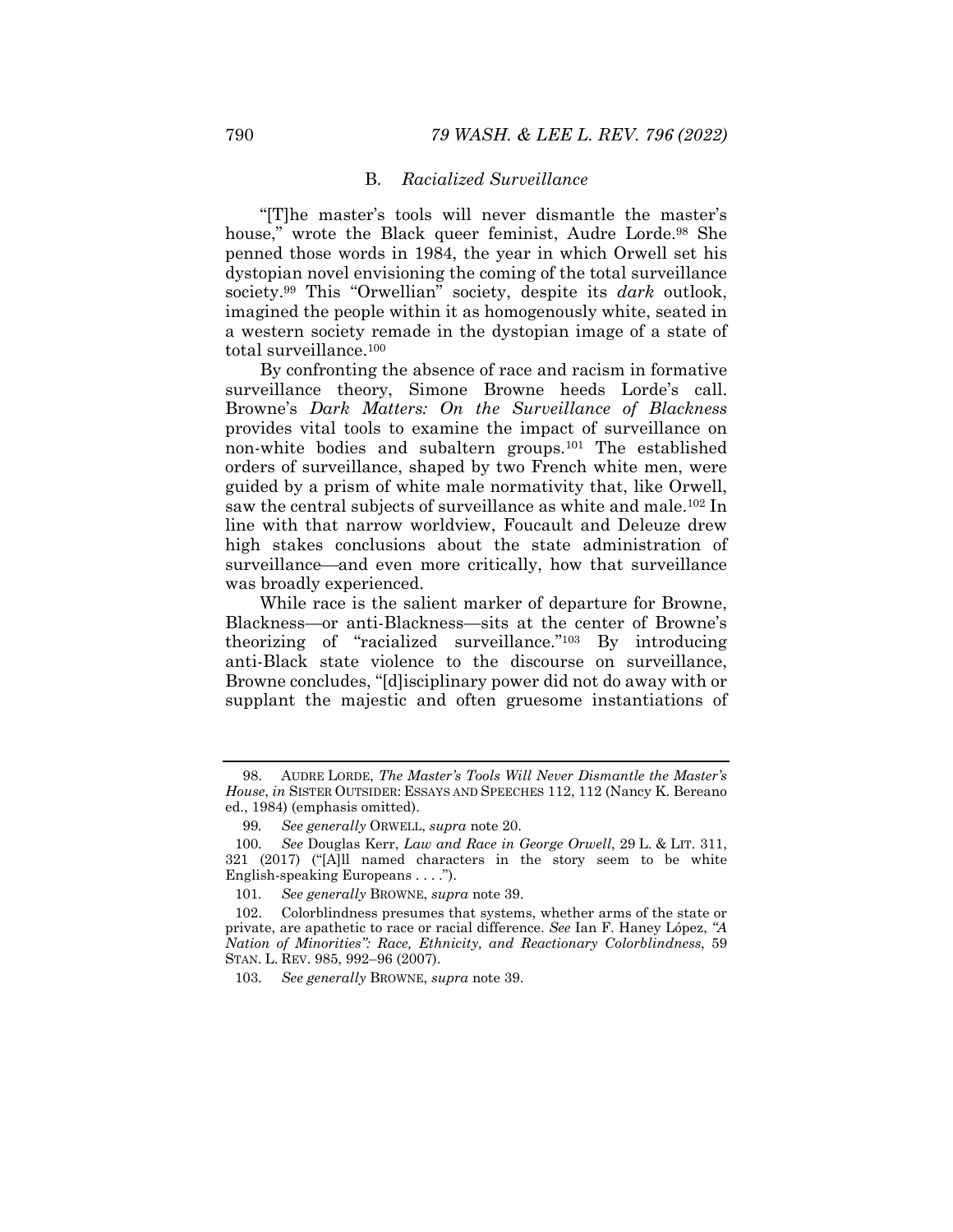sovereign power," but functioned alongside it.104 Browne challenged the colorblind presumption that technological advancement invariably had a *humanizing* effect on state surveillance and softened those in power who wield it in the process. The character of the surveillance state, as Foucault and Deleuze powerfully illustrate, mattered; but so did the character of the subject of surveillance. Browne argued that advancements in surveillance technology often had the effect of inflicting *more* violence when the surveilled subjects were Black,<sup>105</sup> a conclusion that critical law scholars, whose work is examined in the coming Part, echo and build on.

In the critical race studies' tradition, Browne uses historical examples of Black dehumanization as evidence.106 Moving the subject of surveillance from the white citizen, Browne focuses on the African captive on the "maritime prison," the enslaved woman beaten down by her oppressor before being sold on the auction block and bonded to inhuman work conditions on cotton fields, and the young Black man lynched for looking in the direction of a white woman in Antebellum Georgia—vignettes of racialized surveillance pushed beyond the bounds of the theoretical imagination of Foucault and Deleuze.107 Technological advancement, for Browne and the Black bodies

<sup>104</sup>*. Id.* at 37.

<sup>105</sup>*. See, e.g.*, *id.* at 92 (discussing the surveillance technology of "branding not only as a material practice of hot irons on skin, but as a racializing act, where the one-drop rule was a technology of branding blackness that maintained the enslaved body as black").

<sup>106</sup>*. See id.* at 23–24 (describing how surveillance technologies instituted during slavery "to monitor and track blackness as property" anticipated "the contemporary surveillance of racialized subjects"). Slave patrols were among the first regimes of mass surveillance in the North American colonies, and later, the United States. *See* SALLY E. HADDEN, SLAVE PATROLS: LAW AND VIOLENCE IN VIRGINIA AND THE CAROLINAS 4 (2001).

 <sup>107.</sup> BROWNE, *supra* note 39, at 32. See Khaled A. Beydoun, *Antebellum Islam*, 58 HOW. L.J. 141 (2015), for an examination of how slave-masters monitored the religious practices of enslaved African Muslims on plantations—a de facto prison. Legal scholar Brandon Hasbrouck echoes Browne, stating, "Since America's founding, this assumption of dangerousness subjected free Blacks to constant scrutiny and invasion of privacy by white authorities," and identifying how the surveillance of Blackness was spawned alongside the birth of the United States as a nation. Brandon Hasbrouck, *Abolishing Racist Policing with the Thirteenth Amendment*, 68 UCLA L. REV. DISCOURSE 200, 208 (2020).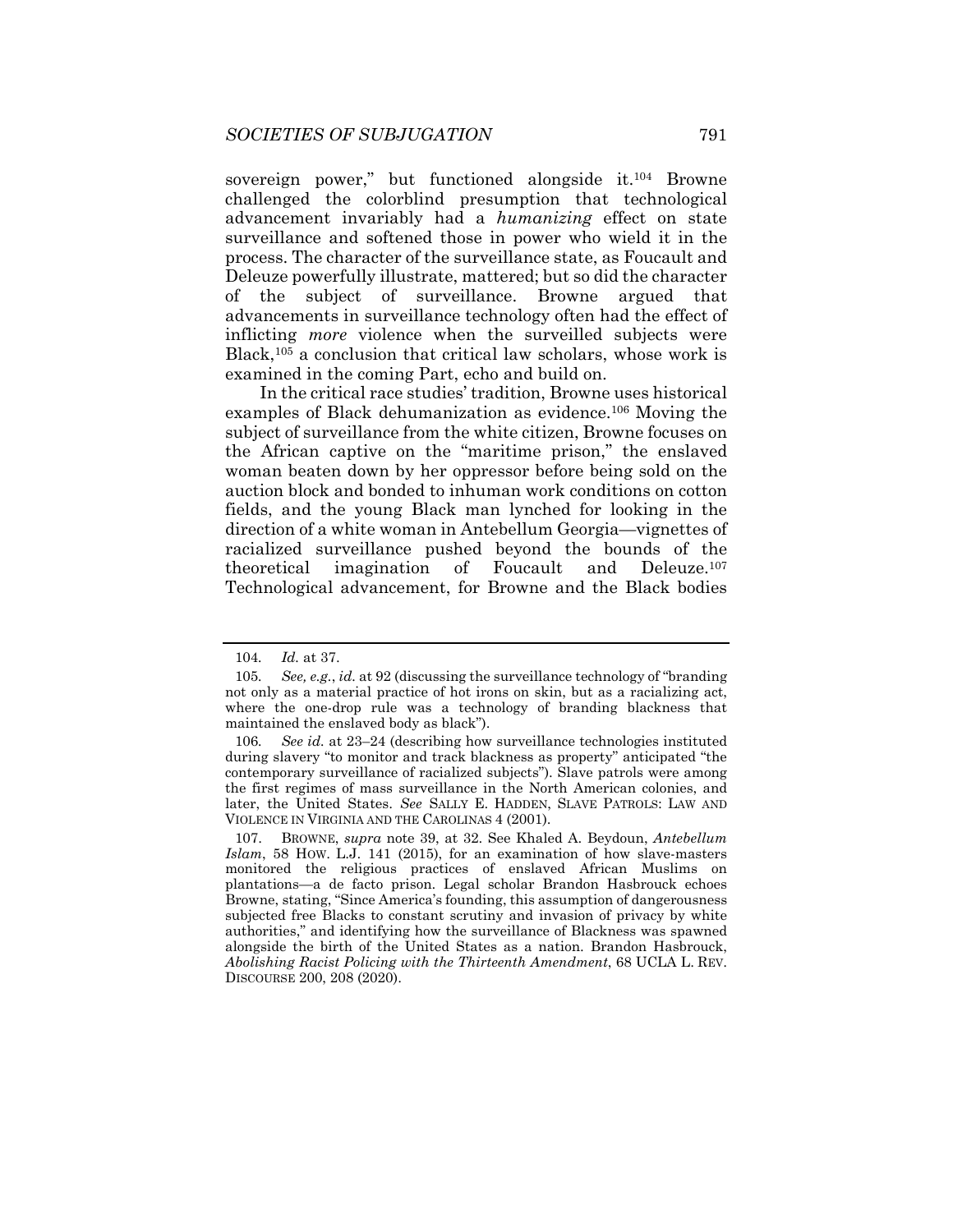she centers, can—and systematically *did*—intensify mass punishment and discipline.

With these past chapters of Black subjugation, and the ongoing subordination of Black bodies that continues today, Browne concludes: "[B]oth formulations of power—sovereign and discipline—worked together."108 This principle of *simultaneity*—the synchronized administration of punishment, discipline, and control by state actors—forms the crux of Browne's argument. Simultaneity is also central to this Article's core argument, which extends Browne's focus on Blackness to subaltern identities and, specifically, to the subjugation of the Uyghur in Xinjiang.

By interrogating the dialectic between surveillance and Blackness, Browne disrupts the progressive arc of digital surveillance proffered by Foucault and Deleuze.<sup>109</sup> Through injecting race into the surveillance narrative and centering Black subjects as the targets of surveillance, Browne unveils how advancements in surveillance technology did not temper state reliance on mass discipline and punishment but rather spurred the ensemble of the three to subjugate Black populations then, and subordinate them today.110 Legal scholars continue to grapple with the colorblind theory that grips surveillance discourses, challenging the "master" discourses of Foucault and Deleuze, and building on Browne.<sup>111</sup>

 <sup>108.</sup> BROWNE, *supra* note 39, at 37. "[A]nti-Black surveillance still exists as a tool to continue those legacies of racial hierarchy through control and disruption of any efforts, demands, or movements toward racial justice." *Race, Surveillance, Resistance*, *supra* note 39, at 1137. For a recent treatise analyzing how the entire enterprise of criminal policing in the United States reifies racial hierarchy, see Eric J. Miller, *Knowing Your Place: The Police Role in the Reproduction of Racial Hierarchy,* 89 GEO. WASH. L. REV. 1607 (2021).

<sup>109</sup>*. See* Megan M. Wood, Book Review, 14 SURVEILLANCE & SOC'Y 286, 288 ("*Dark Matters* should be understood as a productive disruption of theorizing-as-usual in Surveillance Studies.").

<sup>110</sup>*. See id.* at 286 ("Browne works with an astounding amount of archival and contemporary examples to situate blackness as a primary site through which surveillance is rationalized, practiced, fixed, and resisted.").

 <sup>111.</sup> The absence of race and religion is curious, especially for Foucault, given the visible presence of Arab, African, and Amazigh inmates populating French prisons during the 1960s and 1970s that resulted from the colony-to-prison pipeline. *See, e.g.*, Pascal Blanchard, *The Paradox of Arab France*, 21 CAIRO REV. 62, 67 (Amir-Hussein Radjy trans., 2016) (detailing the arrest of "[o]ver ten thousand Algerians" in a protest against "the imposition of a curfew uniquely for French Muslims" in October 1961). While the prisons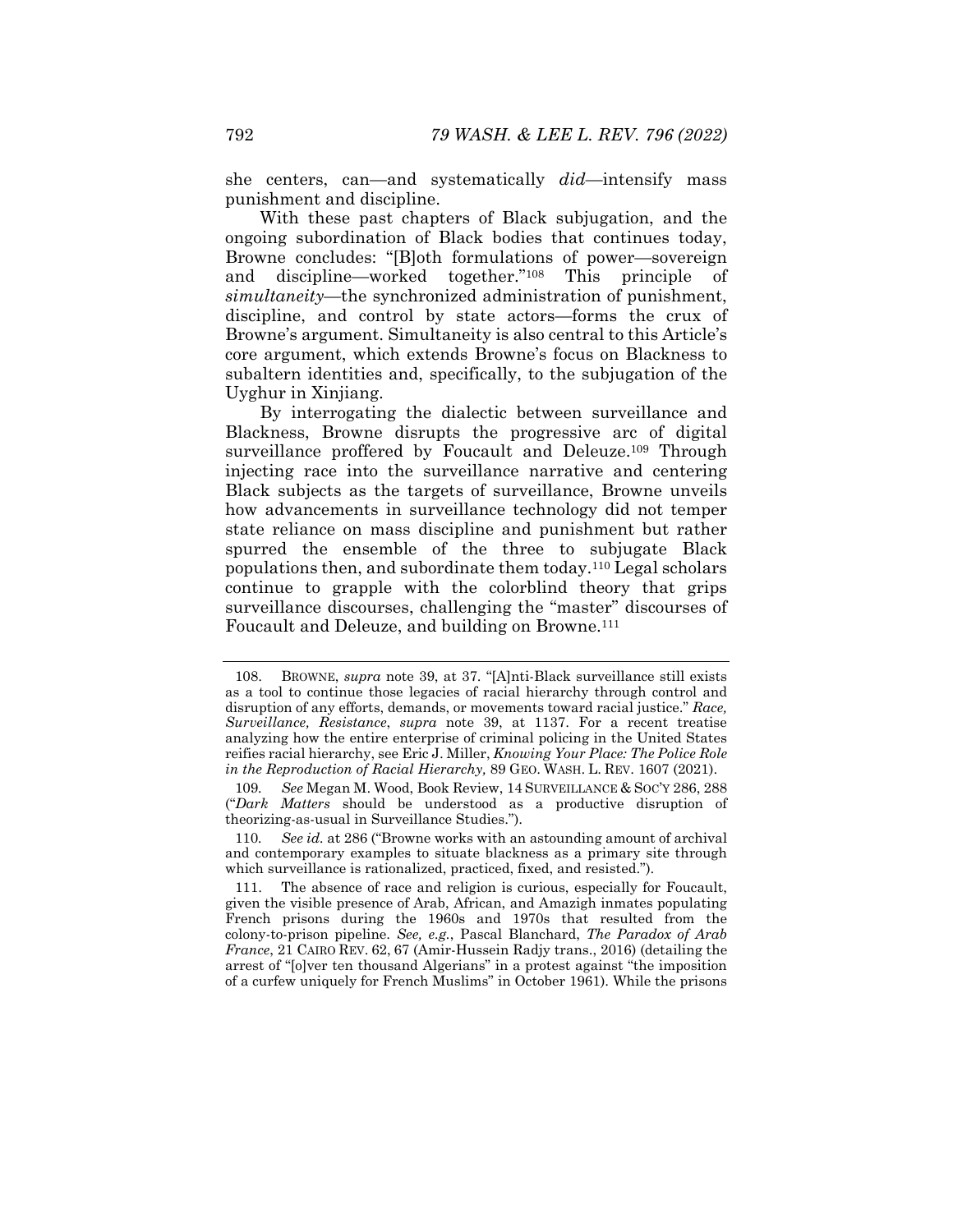#### C. *Building on Browne and Blackness*

Simone Browne's formative work on racialized surveillance inspires scholarly interventions that probe the convergence of race, surveillance, and technology. This literature confronts the progressive arc and orders of surveillance theory by shifting the gaze away from the white subject and onto racial minority groups. This, in turn, creates inroads for new theoretical frameworks that give flesh, bone, and voice to the surveillance experiences of non-white beings.

In the spirit of Browne, Safiya Umoja Noble's *Algorithms of Oppression* contests the colorblind discourses on surveillance capitalism.112 Her work identifies that the predictive technologies that drive the platforms and products we consume, while they consume *us* for data and dollars, are neither racially "neutral [n]or valueless."<sup>113</sup> Rather, Noble observes, "On the Internet and in our everyday uses of technology, discrimination is also embedded in computer code and, increasingly, in artificial intelligence technologies that we are reliant on, by choice or not."114

and gallows are flooded with these nonwhite bodies, the racial (and Muslim) identity of inmates is absent from Foucault's analysis. *See generally* STEPHEN A. TOTH, METTRAY: A HISTORY OF FRANCE'S MOST VENERATED CARCERAL INSTITUTION (2019) (providing an archival history of the prison colony).

<sup>112</sup>*. See* SAFIYA UMOJA NOBLE, ALGORITHMS OF OPPRESSION: HOW SEARCH ENGINES REINFORCE RACISM 1 (2018) ("While we often think of terms such as 'big data' and 'algorithms' as being benign, neutral, or objective, they are anything but.").

<sup>113</sup>*. Race, Surveillance, Resistance*, *supra* note 39, at 1142. Sonia M. Gipson Rankin summarizes the prevailing view that digital surveillance is colorblind, before examining how it reifies racial inequality: "The implementation of AI in legal spaces has brought great promise. An array of legal scholars, scientists, and businesses believe that embedding AI into criminal justice reform can lead the United States to a more effective and efficient, bias-free system no longer centered on entrenched historical racism." Sonia M. Gipson Rankin, *Technological Tethereds: Potential Impact of Untrustworthy Artificial Intelligence in Criminal Justice Risk Assessment Instruments*, 78 WASH. & LEE L. REV. 647, 653 (2021).

 <sup>114.</sup> NOBLE, *supra* note 112, at 1. Beyond racial bias in algorithmic coding, David Lyon observed, "all forms of communication technology have a 'bias'." DAVID LYON, THE ELECTRONIC EYE: THE RISE OF SURVEILLANCE SOCIETY 23 (1994); *see also* Ifeoma Ajunwa, *The Paradox of Automation as an Anti-Bias Intervention*, 41 CARDOZO L. REV. 1671, 1707 (2020) (contesting the notion that algorithmic bias is a "solely technical problem").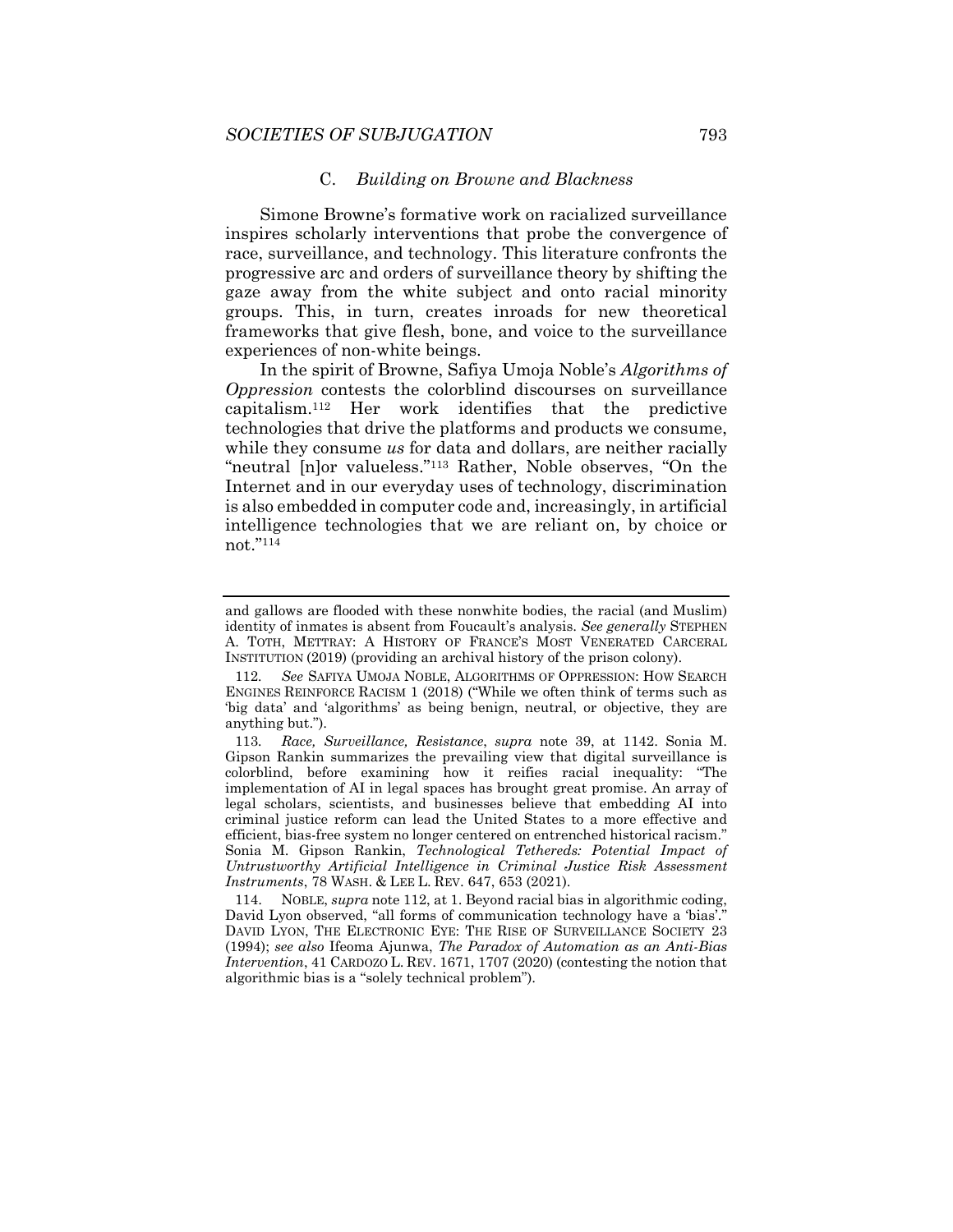Race is not incidental to surveillance, but rather is built into surveillance technology. Ruha Benjamin's *Race After Technology: Abolitionist Tools for the New Jim Code* positions race at the center of the discussion on technology.115 She offers that race itself must be understood as a form of political technology, and, further, "the employment of new technologies that reflect and reproduce existing inequities but that are promoted and perceived as more objective or progressive than the systems of a previous era" must be understood.116 Noble and Benjamin's texts contribute to a rising literature on Big Tech that emphasizes the centrality of race and racism, and challenges the colorblind theoretical canon that grips it.

Critical law scholars have contributed considerably to the literature on surveillance and race, particularly in the context of criminal policing. Chaz Arnett analyzes how Baltimore, Maryland, has served as "a leading experimentation lab for police surveillance technologies" incubated in the heart of the city's predominantly Black communities.117 Further, Arnett's work ties digital strategies of community policing to the punitive outcomes of e-carceration, arguing that digital surveillance of Black subjects exchanges traditional forms of incarceration for "electronic correctional surveillance, such as electronic ankle monitors," which inflicts novel forms of mass violence and social subordination on Black subjects.<sup>118</sup> Jessica Eaglin examines how actuarial risk assessments bring about longer sentences for offenders of color.119 This subordination and maintenance of Black second-class citizenship is not limited to criminal offenders. As Justin Hansford and Etienne Toussaint observe, law enforcement officers extend this subordination to Black activists by viewing their First Amendment activity through the racialized prism of criminality and by regularly abridging such

<sup>115</sup>*. See generally* RUHA BENJAMIN, RACE AFTER TECHNOLOGY: ABOLITIONIST TOOLS FOR THE NEW JIM CODE (2019).

<sup>116</sup>*. Id.* at 5–6. Benjamin notes how "race itself is a kind of technology," designed and legally deployed to "separate, stratify, and sanctify the many forms of injustice experienced by members of racialized groups." *Id.* at 36.

<sup>117</sup>*. Race, Surveillance, Resistance*, *supra* note 39, at 1105.

<sup>118</sup>*. From Decarceration*, *supra* note 23, at 645.

 <sup>119.</sup> Jessica Eaglin, *Constructing Recidivism Risk*, 67 EMORY L.J. 59, 96 (2017).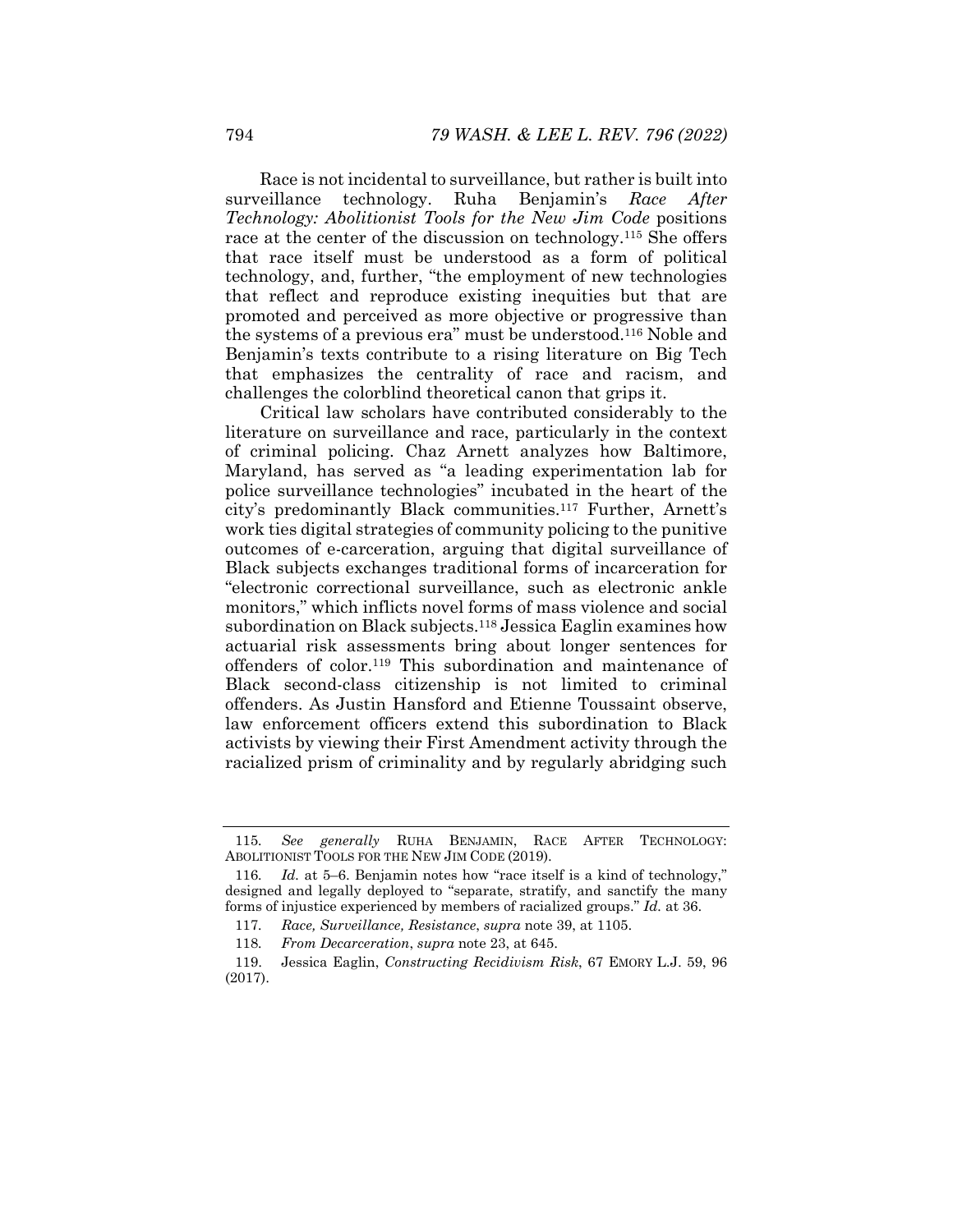activity.120 This policing has pivoted from traditional public forums to social media platforms through the enforcement of Black Identity Extremism (BIE) online to crackdown on Black activists on Facebook, Twitter, Instagram, and other sites of virtual advocacy and political organizing.121

Echoing Noble in the context of criminal policing, legal scholar Ngozi Okidegbe distills how policing algorithms deepen existing racial inequities.<sup>122</sup> Challenging the notion that "technology provides a [race-neutral and] evidence-based assessment of an individual's statistical risk" of committing a crime, Okidegbe surveys how novel policing strategies powered by algorithms developed by white designers, but deployed against communities of color, cause the disproportionate racial inequities that they were believed to cure.123 Arnett, Eaglin, Okidegbe, Bennett Capers, and a burgeoning cohort of other legal scholars are deftly demystifying the notion that algorithms, unlike their human predecessors tasked with making high stakes policing determinations, are in fact neutral or colorblind.124 Rather, through design choices made by predominantly white designers, algorithms stand as innovative new tools that perpetuate the same old racism.125

<sup>120</sup>*. See* Justin Hansford, *The First Amendment Freedom of Assembly as a Racial Project*, 127 YALE L.J. F. 685, 704 (2018); Etienne C. Toussaint, *Blackness as Fighting Words*, 106 VA. L. REV. ONLINE 124, 139 (2020).

 <sup>121.</sup> For an examination of how the FBI surveils Black Lives Matter (BLM) activists as putative security threats, see Sahar F. Aziz & Khaled A. Beydoun, *Fear of a Black and Brown Internet: Policing Online Activism,* 100 B.U. L. REV. 1151, 1179–84 (2020).

 <sup>122.</sup> Ngozi Okidegbe, *When They Hear Us: Race, Algorithms and the Practice of Criminal Law*, 29 KAN. J.L. & PUB. POL'Y 329, 334 (2020).

<sup>123.</sup> *Id.* at 330; *see id.* at 330-35.

<sup>124</sup>*. See* I. Bennett Capers, *Race, Policing, and Technology*, 95 N.C. L. REV. 1241 (2017) (providing an analysis of how race retools the use of surveillance technology on non-white communities); I. Bennett Capers, *Techno-Policing*, 15 OHIO ST. J. CRIM. L. 495 (2018) (examining the impact of cutting-edge surveillance technology on modern law enforcement). *See generally* THE RISE OF BIG DATA, *supra* note 34.

 <sup>125. &</sup>quot;Because the racial effects of currently employed algorithms are not endemic to the technology and stem from a series of design choices, it is worth considering whether we could redesign algorithms against the reproduction of the current racial status quo," Okidegbe observes. Okidegbe, *supra* note 122, at 334. She proposes including members of overpoliced communities in algorithmic design teams. *Id.*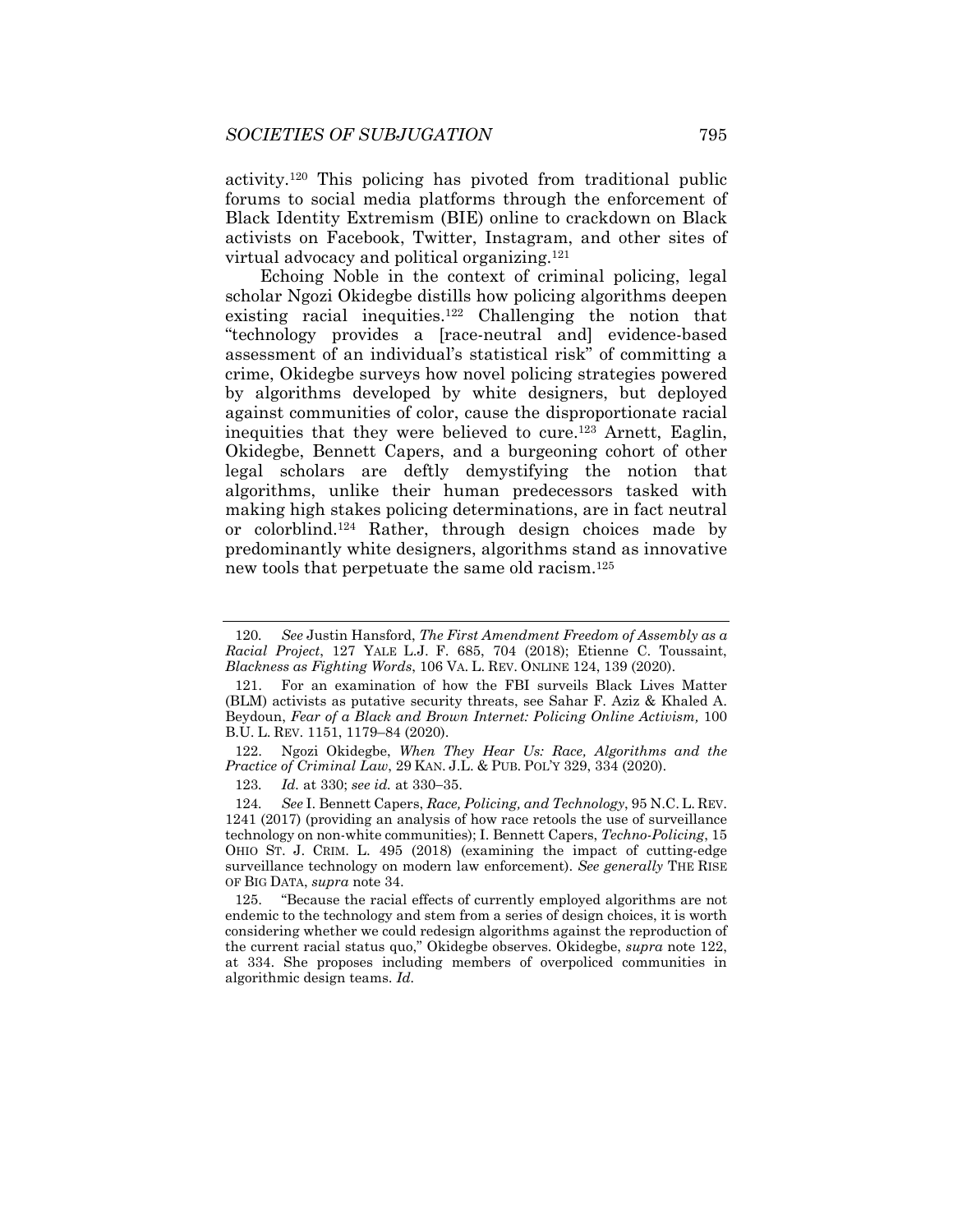While it is rapidly developing, the legal literature examining digital surveillance focuses predominantly on race in the American experience. Reflecting the disproportionate injury inflicted on Black and Brown communities, this legal literature probes the dialectic between modern fronts of policing and race in over-policed communities of color in the United States. Recent events—most notably the Black Lives Matter (BLM) Movement, the murders of unarmed Black women and men, and the collateral developments spawned by police violence—have ignited scholarly focus on racialized surveillance. In the American experience, race and racism are the loci of state surveillance and policing, and oftentimes, the key variables that determine their scale of enforcement.

This Article builds on this literature by examining the administration of digital surveillance on communities stigmatized along lines beyond race: lines of subaltern *identity* at large. Race and racism are salient, but do not tell the whole subaltern story of surveillance, particularly in societies where race is not the principal marker of subordination. As illustrated in my previous work examining War on Terror policing and the Islamophobia it spawns, surveillance is also deployed along lines of religious identity, and, in the United States, it encroaches on the Free Exercise of Religion liberties of Muslims and on associated First Amendment activity.126 In a society of subjugation, where the shelter of constitutional protection is pale or nonexistent, the injuries wrought by digital surveillance are more penetrating and perilous. These injuries are the products of a surveillance order that simultaneously inflicts punishment, discipline, and control.

#### II. SOCIETIES OF SUBJUGATION

Grand theories are rooted in real places. These places *can* determine these theories' intellectual reach, spaces of relevance, scope of resonance, and, most notably, their blind spots. This is

 <sup>126.</sup> For an examination of how counter-radicalization policing infringes on the free exercise of religion, speech, and assembly rights of Muslims in the United States, see Amna Akbar, *Policing "Radicalization"*, 3 U.C. IRVINE L. REV. 809, 868–82 (2013). For an analysis of how counter-radicalization runs counter to the spirit of the First Amendment's Establishment Clause, see Samuel J. Rascoff, *Establishing Official Islam? The Law and Strategy of Counter-Radicalization*, 64 STAN. L. REV. 125, 127 (2012).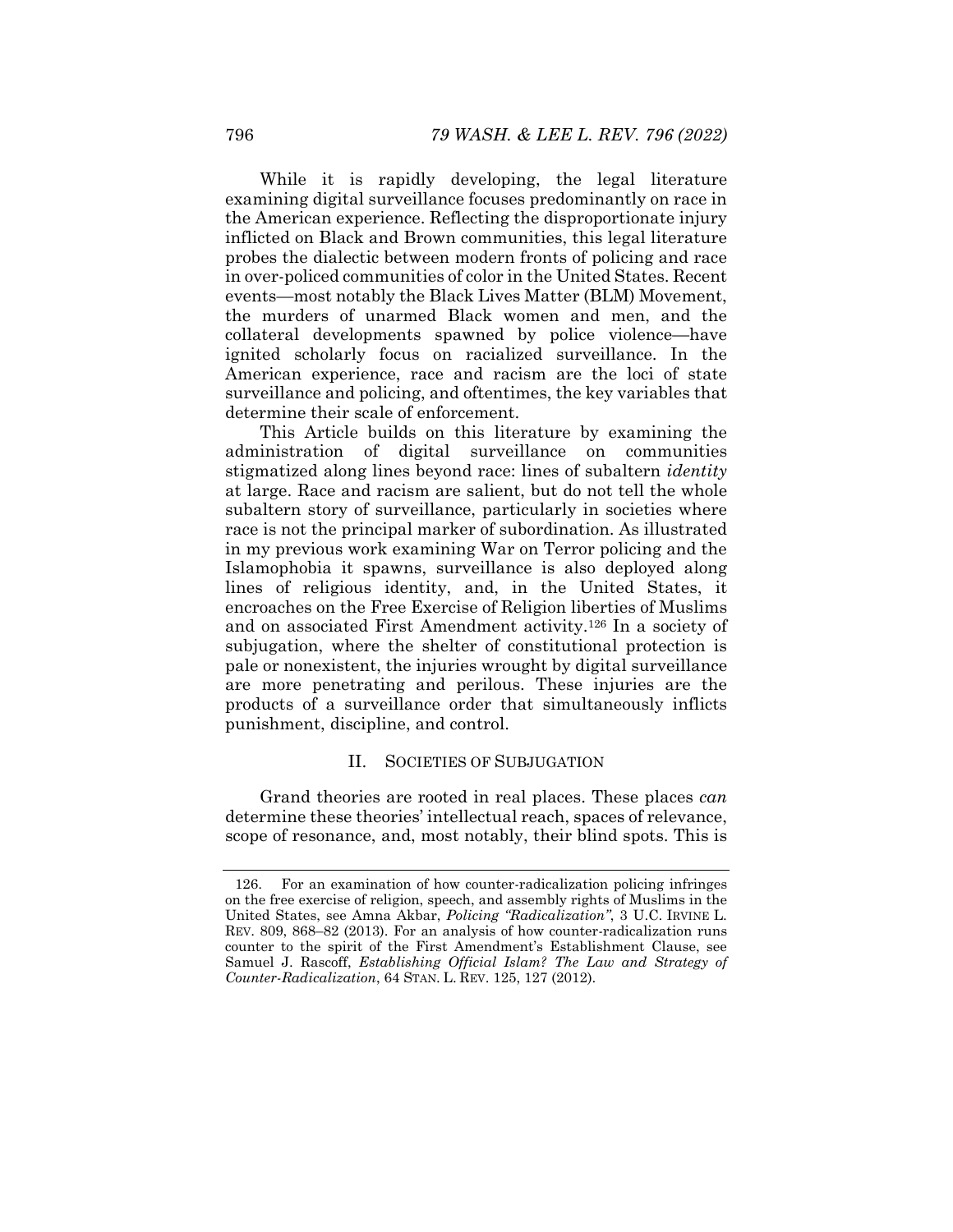particularly true for grand surveillance theories. While the Mettray and Neufchatel prisons in western Europe inspired Foucault's development of the disciplinary society, this Article is inspired by the digital architectures of surveillance constructed in Xinjiang, China—the homeland of the Uyghur. These surveillance technologies, which Chinese President Xi dubs the "sharp eyes" of the State, penetrate deep into previously unreachable spaces and corners of Uyghur life and society.<sup>127</sup> The use of cutting-edge digital surveillance tools to police targeted minorities is unfolding on a global scale.128 Despite legal scholarship prioritizing its administration in the United States, societies like China host omniscient policing mechanisms inflicted by authoritarian rule that is bent not only on control but also on the accompanying designs of mass discipline and punishment.<sup>129</sup>

This Part introduces societies of subjugation into the legal literature, providing a new theoretical framework to guide scholarship grappling with the reach of new surveillance strategies and architectures. Section A begins with a definition, followed by a theoretical framework in section B, which situates the societies of subjugation within the surveillance societies typology.

# A. *Definition*

The society of subjugation is a type of surveillance society in which the State wields surveillance technology to form a policing architecture designed to police, persecute, and then stamp out an oppositional minority group. Through an ensemble

 <sup>127. &</sup>quot;In 2015, China's National Development and Reform Commission launched a program called Sharp Eyes with the goal of achieving 100 percent video coverage of 'key public areas' and 'key industries' by 2020." DOMINIC J. NARDI, U.S. COMM'N ON INT'L RELIGIOUS FREEDOM, RELIGIOUS FREEDOM IN CHINA'S HIGH-TECH SURVEILLANCE STATE 2 (2019), https://perma.cc/UFM6- LEFR (PDF).

<sup>128</sup>*. See Ethnic Minorities at Greater Risk of Oversurveillance After Protests*, PRIV. INT'L (June 15, 2020), https://perma.cc/EC3K-HF8W (describing over-policing of minority communities in the United States, the United Kingdom, and Sweden).

<sup>129</sup>*. See* NARDI, *supra* note 127, at 5 (noting that the government's surveillance of religious behavior, houses of worship, and specific religious minorities has left many Muslims in Xinjiang afraid to attend prayer services in mosques); IN THE CAMPS, *supra* note 4.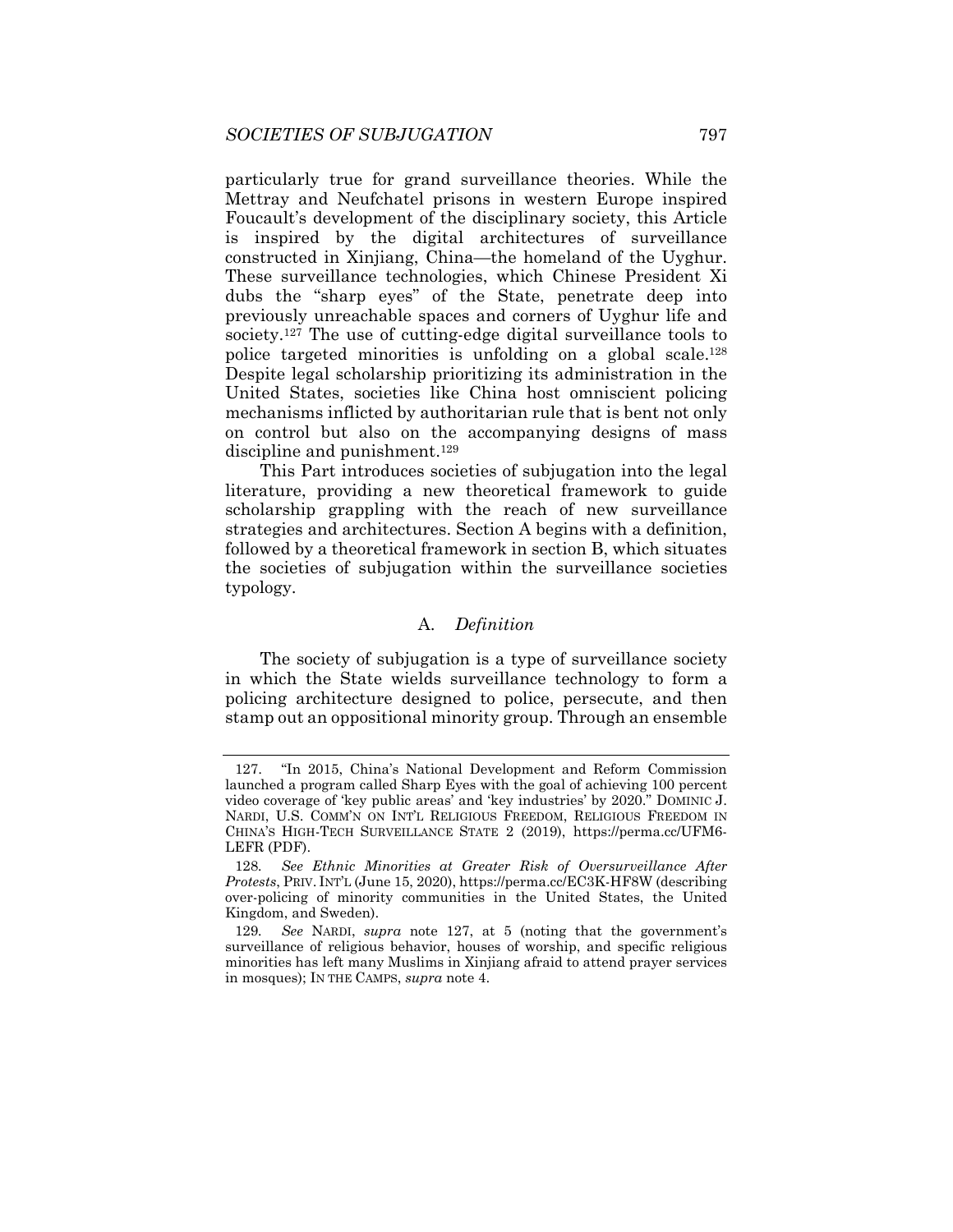of punishment, discipline, and control, the State administers its digital surveillance tools against an oppositional group. In so doing, the State blurs the lines of the prevailing orders of surveillance societies to achieve its political aim of subjugation.

Further, the subjugation society is driven by "strategic surveillance," through which the State aims to shore up its authority by tracking and then repressing elements believed to challenge its authority.130 This definition rests on Lawrence Lessig's baseline view that technologies "do not *naturally and inevitably* tend," but are "architectures [that] *tend* as we choose."131 Thus, like their preceding surveillance orders, societies of subjugation capitalize on the myriad of surveillance tools as "political technolog[ies]."132 Namely, they capitalize on tools wielded to achieve desired political aims, chief of which is bolstering state power by subjugating minority groups the State marks oppositional.

Political context is key. Authoritarian regimes or states with authoritarian aspirations engineer societies of subjugation.133 Thus, the State—*not* the corporation—is the principal spearhead of surveillance in a subjugation society. By contrast, the Deleuzean control society is administered by corporate management of technologies that reduce citizens into "dividuals," simultaneously mined for data while bonded to the digital platforms that lord over them while planted in their palms.134 However, there is often no meaningful private-public divide in most authoritarian states, where the rule of law (or the lack thereof) enables the authoritarian regime to wield surveillance technology in line with its repressive aims.<sup>135</sup> In

 <sup>130.</sup> Sociologist Gary T. Marx defines the "conscious strategy to gather information" from an adversarial group as "strategic surveillance." Gary T. Marx, *Surveillance Studies*, *in* INTERNATIONAL ENCYCLOPEDIA OF THE SOCIAL & BEHAVIORAL SCIENCES 722, 735 (James D. Wright ed., 2015).

 <sup>131.</sup> Lawrence Lessig, *On the Internet and the Benign Invasions of*  Nineteen Eighty-Four, *in* ON NINETEEN EIGHTY-FOUR: ORWELL AND OUR FUTURE 212, 220 (Abbott Gleason et al. eds., 2010).

 <sup>132.</sup> FOUCAULT, *supra* note 22, at 205.

 <sup>133.</sup> Oppositionality could be a bona fide threat, or alternatively, perceived or fabricated by the state to achieve its political objective of subjugation.

 <sup>134.</sup> Deleuze, *supra* note 37, at 5.

<sup>135</sup>*. See, e.g.*, Dorottya Sallai & Gerhard Schnyder, *What Is "Authoritarian" About Authoritarian Capitalism? The Dual Erosion of the Private-Public Divide in State-Dominated Business Systems*, 60 BUS. & SOC'Y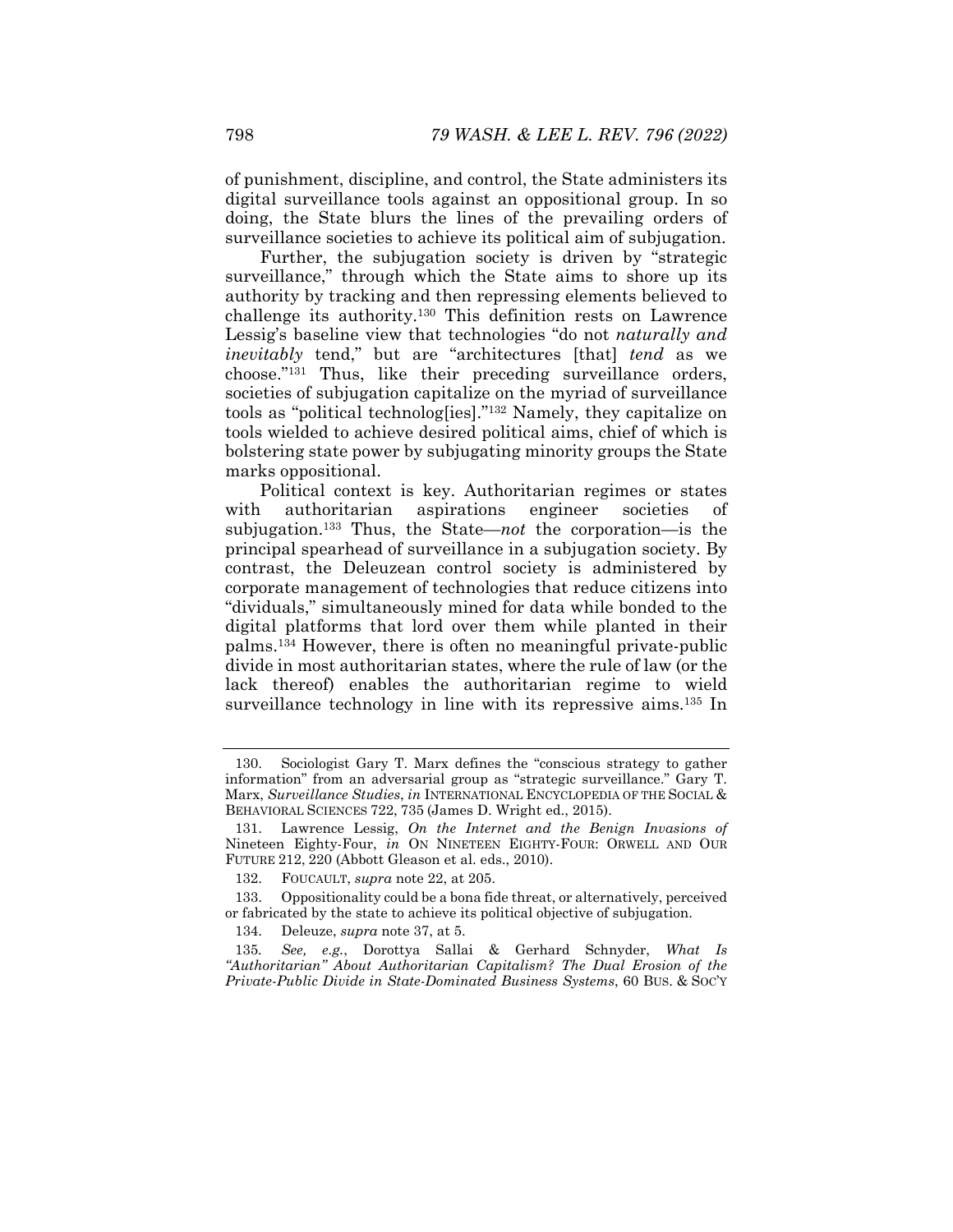addition, collection of the dividual's data is often a bridge toward seizing his or her body in the subjugation society, in turn, removing the corporal divide between control and disciplinary societies.

Again, regulation in control societies is produced by remaking *citizens* into endless pools of data. This data is funneled to corporations for the prime purpose of maximizing profits.136 Conversely, in societies of subjugation, technology is used by state agencies to extend the State's reach into the private quarters and minds of the *subject* to further the regime's control—or "hypercontrol"—over her.137 The legal literature examining digital surveillance and Big Data Policing focuses predominantly on control societies, and specifically the American control society, where the State collaborates with private actors to devise modern policing strategies.138

In the subjugation society, the State is the principal protagonist of surveillance and maker of policy, enabling unfettered authority over the administration of surveillance, its scale, and its reach into the lives of targeted subjects.

[N]ot merely "efficient," it is "prefficient," that is, it eliminates problems *before* they emerge, absolutely, before they even have the chance to *become* problems. This is hypercontrol, an ultimate resolution to the problem of efficiency, with all the technodeterminist, totalitarian, racist, imperial images associated with the phrase. It is the pre-emptive strike . . . : reaction precedes reacting, precession of reaction, finality of reaction.

<sup>1312, 1335–36 (2020) (</sup>noting how "institutionalized" corruption allows the government to use the surveillance tools embedded in bureaucracy for repressive ends, eroding the boundary between public and private).

 <sup>136.</sup> ZUBOFF, *supra* note 25, at 71–97 (describing corporations' discovery that citizens "are less valuable than others' bets on [their] future behavior").

<sup>137</sup>*. See* William Bogard, *Welcome to the Society of Control: The Simulation of Surveillance Revisited*, *in* THE NEW POLITICS OF SURVEILLANCE AND VISIBILITY 55, 60 (Kevin D. Haggerty & Richard V. Ericson eds., 2003)

 <sup>138.</sup> In the western democratic context, Big Tech corporations are wholly independent of the State. *See* Tom Wheeler, *A Focused Federal Agency Is Necessary to Oversee Big Tech*, BROOKINGS INST. (Feb. 10, 2021), https://perma.cc/F22L-TMN7 ("Oversight of the dominant digital platforms' broad effects on society is not possible within the existing federal regulatory structure."). Today, they hold a competing and increasingly tense relationship with the State. *See id.*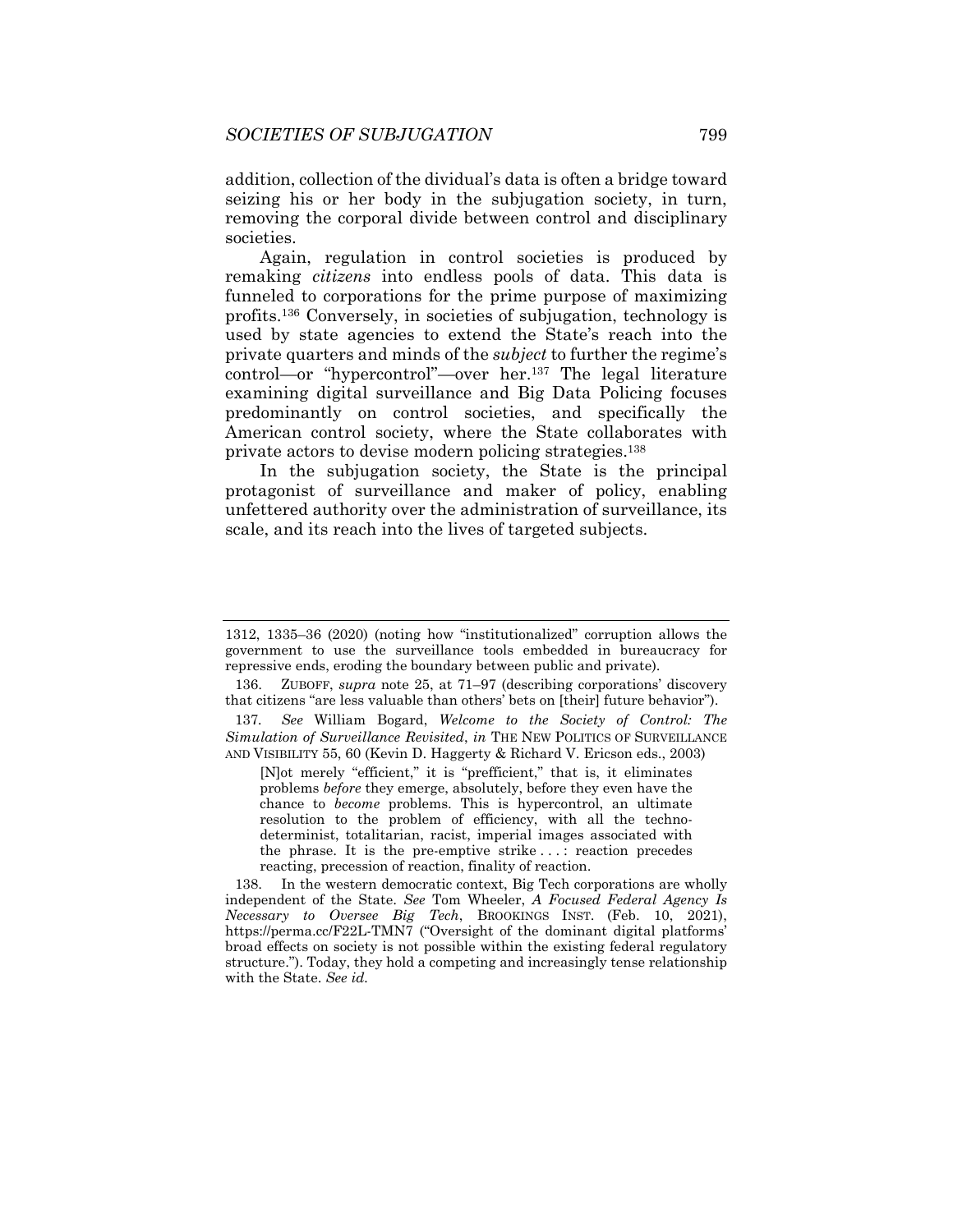#### B. *Theory*

Populations in authoritarian societies are not monolithic. Like any place else, they are diverse along racial, ethnic, religious, and converging lines. Shaping a new theoretical frame that builds on the work of Foucault, Deleuze, and Browne must begin with this acknowledgement. While the latter homed in on racial heterogeneity in the United States as a marker of difference of the surveilled subject, societies are diverse along lines that supersede race alone. This is fundamental to subjugation society theory, which holds that the State might administer the surveillance mandate of subjugation along lines of religion, sexual orientation, political affiliation, another subaltern identity, or a matrix of several markers.

Against this heterogeneity, authoritarian regimes are collectively wed to the aim of attaining the "compliance" of *everybody* in the land.139 These are societies in which the State seeks to remake the polity into an undifferentiated mass of subjects. However, authoritarian societies like Egypt, Uganda, or China are more demographically heterogeneous than their presiding regimes choose to convey.140 Often, this heterogeneity stands against the regime's aim of flattening the polity into an indistinguishable mass of subjects that are disciplined to sing its praises, while groups that resist are cast as "oppositional," "pariahs," "terrorists," or worse.<sup>141</sup> These indictments are the means that enable the State's surveillance designs of subjugation.

This authoritarian project of singling out minority segments that resist the State project of homogenization gives

 <sup>139.</sup> This Article defines "compliance" with the Deleuzean principle of control, whereby the State effectively submits the polity to its will through disincentives, most notable of which are the threat of mass disciplinary and punitive action. For a detailed analysis of the deployment of surveillance as a tool of social control, see Christian Fuchs, *Surveillance and Critical Theory*, 3 MEDIA & COMMC'N 6, 6–8 (2015).

<sup>140</sup>*. See, e.g.*, *Chinese Ethnic Groups: Overview Statistics*, UNC, https://perma.cc/W8PY-4AUB (last updated Sept. 3, 2021) (noting fifty-six different ethnic groups in China, making up about 8 percent of China's population).

<sup>141</sup>*. See, e.g.*, Nathan Ruser, *Documenting Xinjiang's Detention System*, AUSTL. STRATEGIC POL'Y INST. (2020), https://perma.cc/8529-8BDA (PDF) (identifying over 380 detention or "reeducation" camps that target Uyghurs and other Turkic Muslim nationalities in Xinjiang in Western China).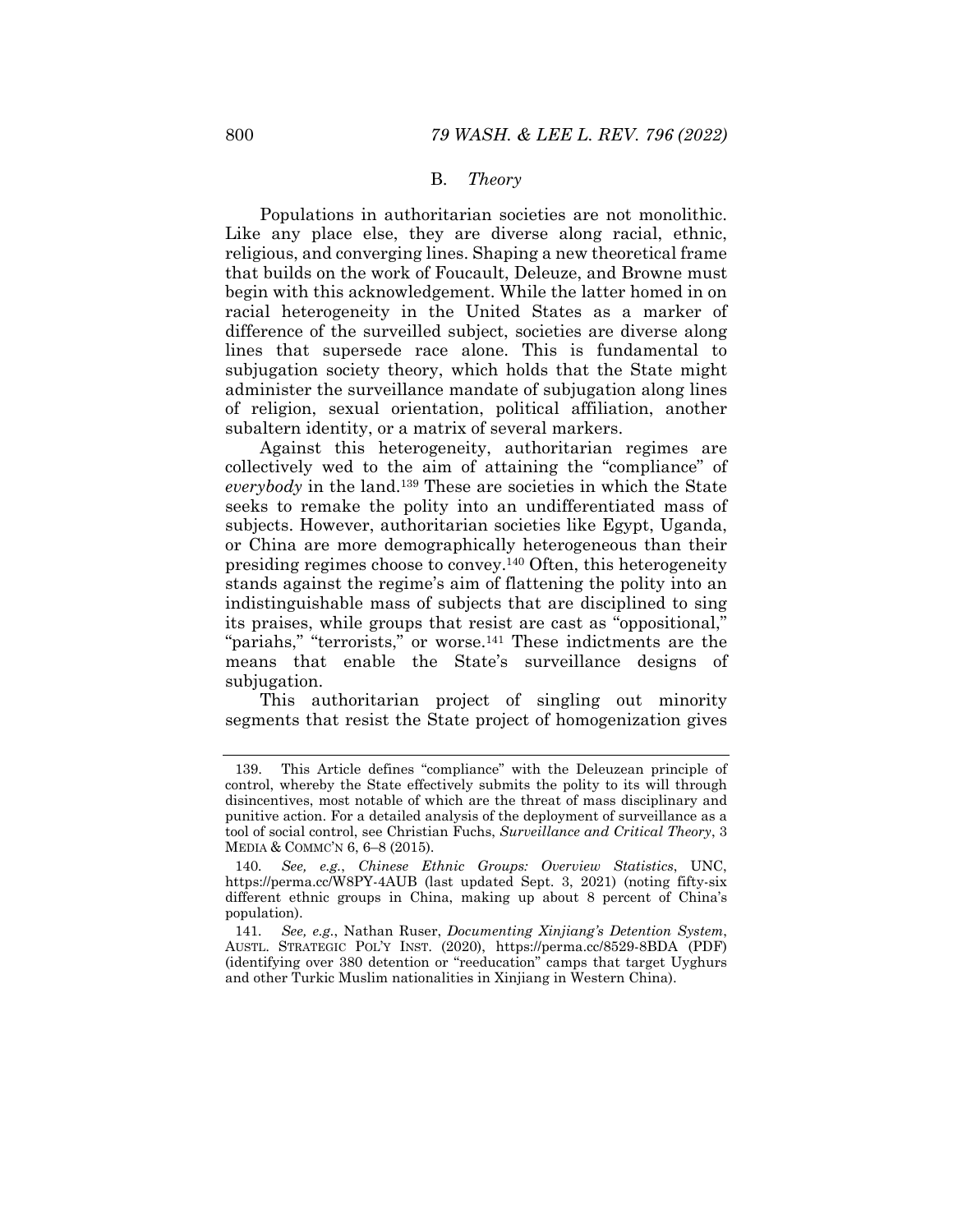rise to the narrower subjugation society aim: deploying surveillance technologies to isolate groups marked as oppositional and then subjugate them until the State attains their compliance. In western democracies, like the United States or Canada, the protections that arise from citizenship buffer the harm caused by digital surveillance.<sup>142</sup> These buffers may be thinning for marginalized groups, as many of the scholars highlighted in Part I.C note, but they prevent the scale of disciplinary and punitive harms inflicted on vulnerable populations in authoritarian states.

Building on Browne and legal scholars probing modern forms of racialized surveillance, the subjugation society theory analyzes the ways in which digital surveillance is enforced to collectively discipline and punish groups because of their affiliation with an oppositional group.143 While race is germane to this Article's focus, it is only one of five forms of *collective identity* that determine how the State deploys surveillance technologies against a targeted group.

Digital surveillance, and its subjugation designs in authoritarian states, is administered along identity lines that include but supersede race alone. Subaltern identity, for purposes of subjugation society surveillance, encompasses five attendant categories: (1) race or ethnicity; (2) religion; (3) nationality; (4) political opinion or affiliation; and  $(5)$  membership in a social group.<sup>144</sup> These classifications derive from refugee and asylum law, and society of subjugation theory

<sup>142</sup>*. See* Michele Gilman & Rebecca Green, *The Surveillance Gap: The Harms of Extreme Privacy and Data Marginalization*, 42 N.Y.U. REV. L. & SOC. CHANGE 253, 261–65 (2018) (stating that undocumented immigrants, as noncitizens, are more vulnerable to the harmful effects of surveillance in the United States).

<sup>143</sup>*. See* BROWNE, *supra* note 39, at 128–29 (concluding that modern forms of surveillance and use of biometric information track with historical commodification of Blackness).

 <sup>144.</sup> Christopher C. Malwitz, *Particular Social Groups: Vague Definitions and an Indeterminate Future for Asylum Seekers*, 83 BROOK. L. REV. 1149, 1149 (2018). The "membership in a particular social group" is the most indeterminable category of the five set forth in refugee and asylum law. *Id.* at 1151. American courts have struggled to accord on one consensus definition, in turn, burdening petitioners with the task of demonstrating belonging to a group persecuted on grounds of its social stigmatization. *See id.* at 1157–58. This Article embraces the ambiguity of the term as a point of potential flexibility. See *id.* for a review of the category's definitional ambiguity.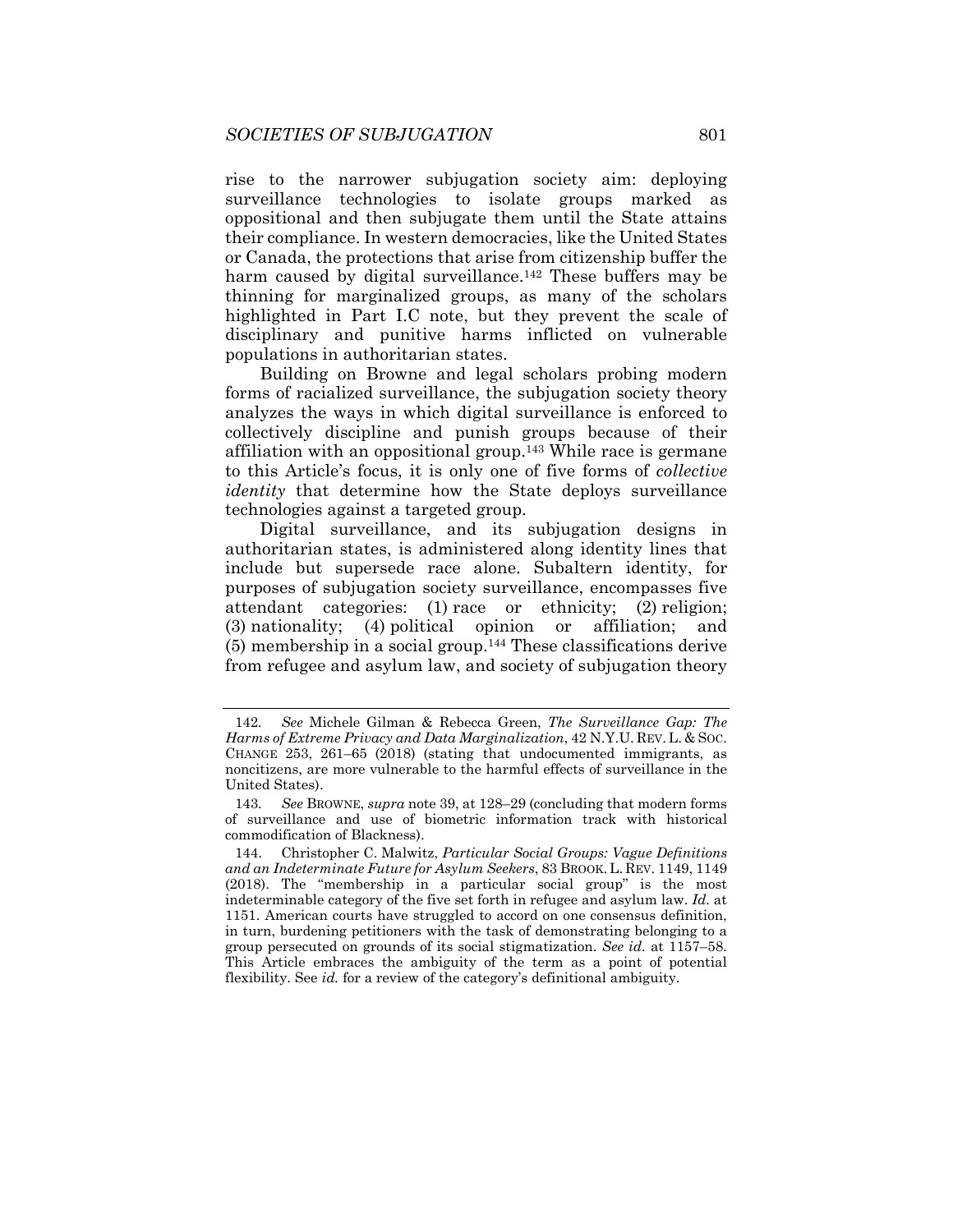follows the logic of linking persecution to one (or more) of these categories:145 the State imposes its digital surveillance capacity against a target on grounds of their membership with that group.

Groups targeted in subjugation societies often meet several of these five identity-based categories. Legal scholar Kimberlé Crenshaw famously theorized how "subordinate identities" frequently overlap and "intersect."146 This intersection exposes those with overlapping subordinate identities to the prospect of pronounced surveillance and pronounced harm.147 Uyghur Muslim identity in China, examined closely in Part III.A.1, meets at least three (ethnicity, religion, and imputed political opinion) of the five grounds and, depending on the trier of fact, all five (social group and nationality).148

Thus, authoritarian regimes committed to maintaining power generally single out groups along one, or more, of these categories. Identity, then, is tied to some political charge that the State levies on the targeted group to justify surveillance: it may brand them unassimilable, dissident, threatening, subversive, or, in the global War on Terror, terrorists.149 In most cases, the State will adopt the most expedient charge to justify

 148. See SEAN ROBERTS, THE WAR ON UYGHURS: CHINA'S CAMPAIGN AGAINST XINJIANG'S MUSLIMS (2020), for a popular book examining the PRC's crackdown on the Uyghur. See Leti Volpp, *The Citizen and the Terrorist*, 49 UCLA L. REV. 1575 (2002), for a widely cited analysis of the post-9/11 racialization of Muslims.

<sup>145</sup>*. See* 8 U.S.C. §§ 1158, 1101 ("To establish eligibility for asylum or refugee status under U.S. law, you must provide that you meet the definition of a refugee."). The five asylum categories provide an instructive framework to formally think about oppositional groups. However, I am not advancing this as the lone framework, but as one of many ways to conceive of oppositional groups.

 <sup>146.</sup> Crenshaw, *supra* note 40, at 1241.

<sup>147</sup>*. Id.* at 1252.

 <sup>149.</sup> See DAVID LYON, SURVEILLANCE AFTER SEPTEMBER 11 (2003) [hereinafter SURVEILLANCE AFTER 9/11], for a leading treatise examining how the 9/11 terror attacks spawned wholesale formulation and enforcement of surveillance on a global scale. Further, the War on Terror merely readapted the violent tropes ascribed to Muslims and, more specifically, Muslim masculinity; the baselines of these tropes were hardly novel, as law scholar Sahar Aziz notes. "The September 11 terrorist attacks [and the War on Terror that followed] finalized a transformation of Muslim identity that had been in the making for decades and was grounded in European Orientalism." SAHAR AZIZ, THE RACIAL MUSLIM 6 (2022).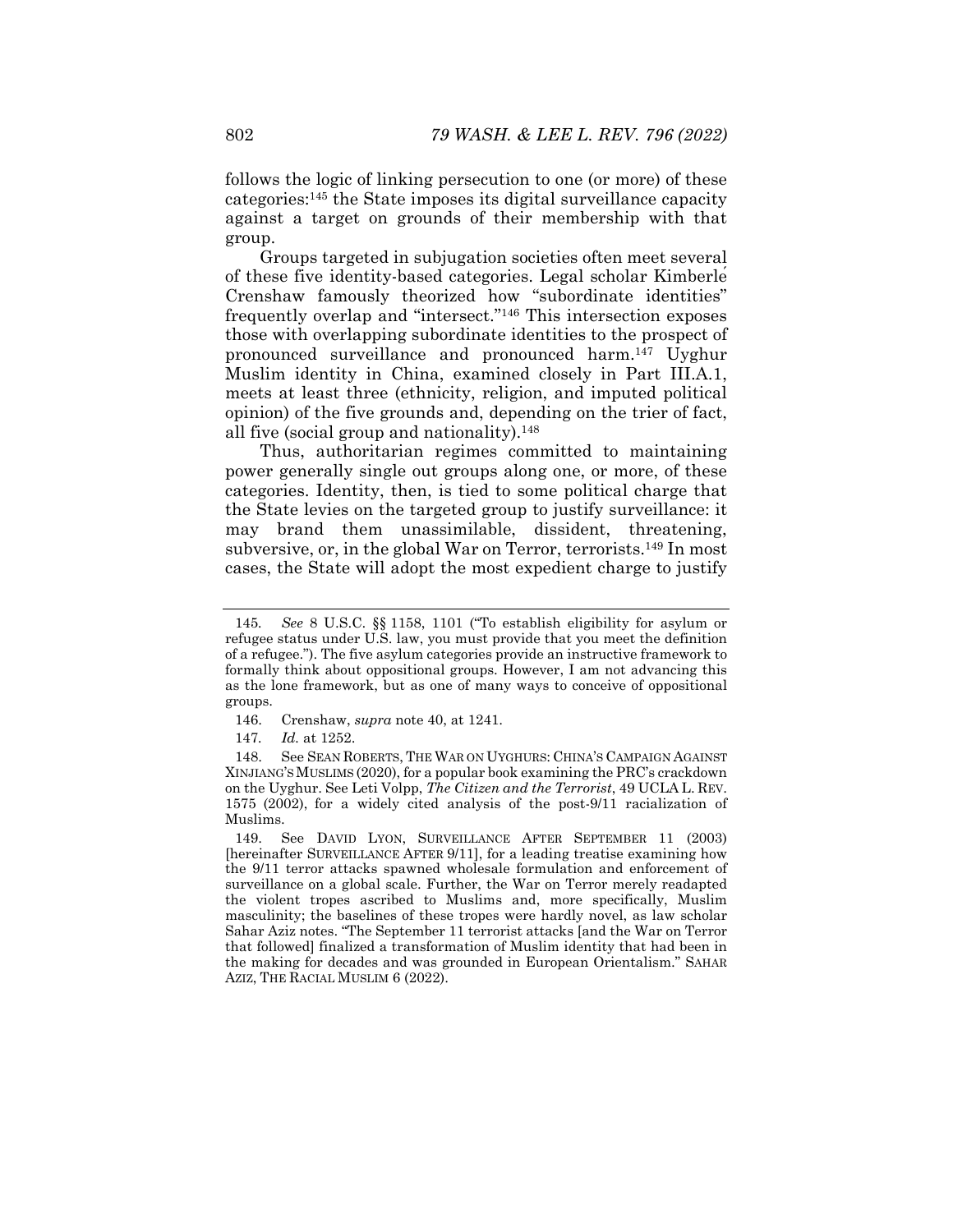the cardinal "myth of surveillance," which holds that surveillance of the entire group is vital for national security.<sup>150</sup> This is illustrated by the War on Terror mandate to profile and police Muslims in the United States as potential terrorists, a baseline adopted by China to implement a regime of "total surveillance"<sup>151</sup> on the Uyghur in Xinjiang.<sup>152</sup>

#### C. *Distinctions*

In addition to shifting attention away from the West, and the United States in particular, the subjugation society expands scholarly understanding of digital surveillance in four fundamental ways. First, as introduced above, this resetting reveals how identity markers beyond race may serve as the principal basis of surveillance in other nations, such as Uganda, where sexual minorities are the principal subjects of surveillance.<sup>153</sup> In Egypt, a majority-Muslim country, the Sisi Administration has focused its digital surveillance regime against the Muslim Brotherhood, a transnational political movement oriented as the regime's greatest rival.154 Both of these cases are closely examined in Part IV.B of this Article. While race stands as the focal identity variable that often

<sup>150</sup>*. See* Marx, *supra* note 130, at 738.

 <sup>151.</sup> Total surveillance is the optimal state of surveillance whereby a regime holds capacity to monitor every dimension of a subject's life.

<sup>152</sup>*. See* SURVEILLANCE AFTER 9/11, *supra* note 149, at 109 (noting the globalized impact of the United States' "War on Terror").

<sup>153</sup>*. See Uganda: Stop Police Harassment of LGBT People*, HUM. RTS. WATCH (Nov. 17, 2019, 9:00 PM), https://perma.cc/DK6B-W3JR. Anti-homosexuality laws and surveillance have collaterally impacted heterosexual communities as well, based on stereotypical and arbitrary presumptions of homosexual activity, further feeding the hysteria off which Ugandan President Museveni feeds. *Id.*

 <sup>154.</sup> The Muslim Brotherhood are a longstanding political movement, rooted in Egypt with deep ties throughout the Muslim world, that leverages an Islamic ethos to mobilize grassroots support and build power. Barbara Zollner, *Surviving Repression: How Egypt's Muslim Brotherhood Has Carried On*, CARNEGIE ENDOWMENT FOR INT'L PEACE (Mar. 11, 2019), https://perma.cc/XE7G-97HE. Sisi designated the Muslim Brotherhood, which briefly held political power with the election of longtime Muslim Brotherhood member Mohamed Morsy following the 2011 Revolution, as a terrorist organization shortly after Sisi claimed the presidency in a military coup. Ashraf El-Sharif, *The Egyptian Muslim Brotherhood's Failures*, CARNEGIE ENDOWMENT FOR INT'L PEACE (July 1, 2014), https://perma.cc/DP9P-AWQJ.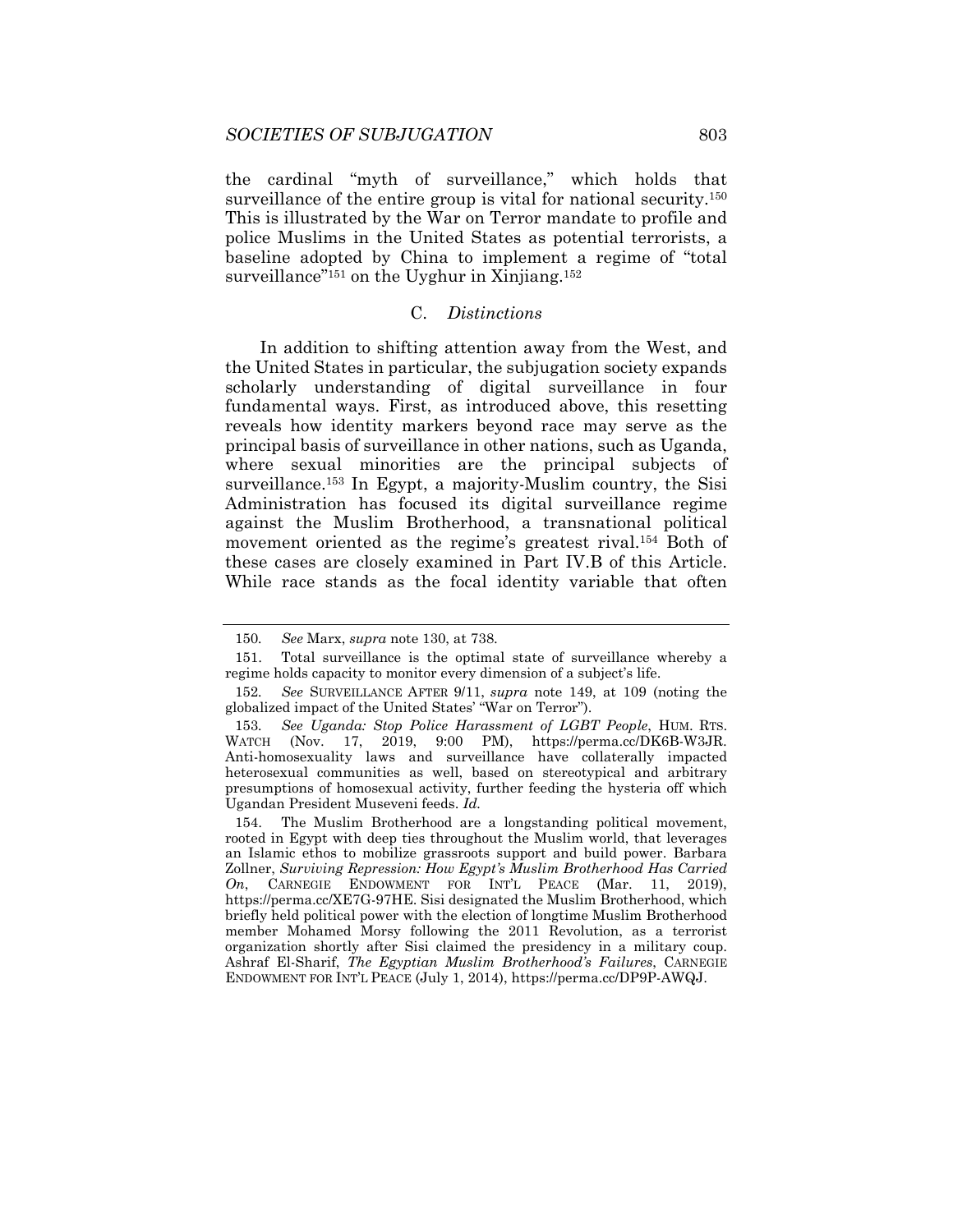dictates how the State prioritizes who and where to dedicate its surveillance resources to in the United States, other markers may be more determinative in other contexts.

Second, the deployment of digital surveillance technologies in authoritarian states is often *intended*, and designed, as Part IV illustrates, to discriminate along identity lines—instead of merely resulting in disproportionate harms along identity lines.155 Even more nefariously, the State forms partnerships with corporations to develop technologies to isolate and identify the distinct physical characteristics of ethnic minorities, such as the Uyghur, to sharpen its surveillance efficacy.156 Beyond racial biases written into algorithmic code, Chinese digital surveillance tools are being specifically engineered to distinguish Uyghur, Tibetans, and minority ethnic groups from the majority Han.

Third, resistance to surveillance stands as a fundamental distinction between control and subjugation societies. In the former, activists have engaged in strategic "sousveillance," the process whereby citizens wield their devices—mainly their smartphones—to capture and then disseminate evidence of state violence and overreach.157 Darnella Frazier, the seventeen-year-old who recorded the eight minutes and forty-six seconds of George Floyd's murder, illustrates the immense power of sousveillance in western control societies.158 This mode

 158. Frazier shared, "I was the one that was recording the whole thing. I've seen him die. I posted the video last night, and it just went viral . . . . They killed this man and I was right there. I was five feet away. It's so

 <sup>155.</sup> Subjugation societies could even deepen these lines, create new ones, or shift how we think about existing racial or ethnic categories.

<sup>156</sup>*. See, e.g.*, Drew Harwell and Eva Dou, *Huawei Tested AI Software That Could Recognize Uyghur Minorities and Alert Police, Report Says*, WASH. POST (Dec. 8, 2020), https://perma.cc/XY2L-6NR2.

<sup>157</sup>*. See* BROWNE, *supra* note 39, at 54–55 (discussing "sousveillance" in the context of runaway slaves using makeup and creating aliases to pass as white and avoid capture). Scholars have also described this activism of sousveillance as "watching [the State] from below." Steve Mann, *Veillance and Reciprocal Transparency: Surveillance Versus Sousveillance, AR Glass, Lifeglogging, and Wearable Computing*, 2013 I.E.E.E. INT'L SYMP. ON TECH. & SOC'Y 1, 3 (2013). Journalist Jascha Hoffman defines sousveillance as a "reverse tactic: the monitoring of authorities . . . by informal networks of regular people, equipped with little more than cellphone cameras, video blogs, and the desire to remain vigilant against the excesses of the powers that be." Jascha Hoffman, *Sousveillance*, N.Y. TIMES MAG. (Dec. 10, 2016), https://perma.cc/YXS2-WBJH.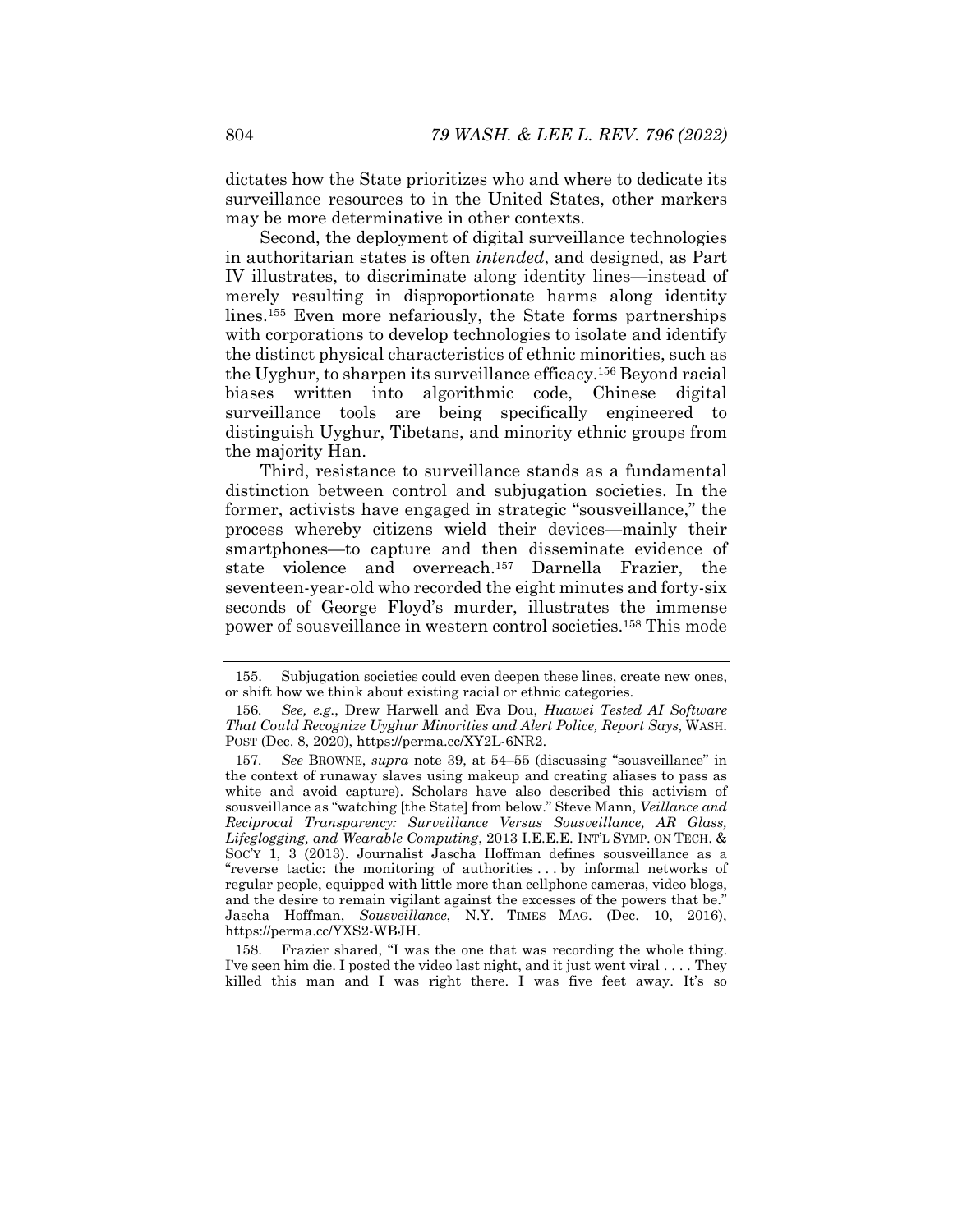of surveillance resistance, and others including the "use of umbrellas to shield people's faces," "spray painting over the lenses of facial recognition cameras," or "wearing face paint to confuse cameras," would be met with harsh punishment in subjugation societies, and in light of this state response, are wholly avoided.<sup>159</sup> For the Uyghur in Xinjiang, the possibility of popular resistance against the Chinese subjugation society—as Part III.B illustrates—is stifled heavily by the State's campaign of subjugation.

Fourth, the scale of harm distinguishes the outcomes of digital surveillance in authoritarian states from their deployment in democratic societies. Instead of holding citizenship and the slate of constitutional rights that emanate from it, subjects of authoritarian states are afforded very little protection from the reach of surveillance<sup>160</sup> $-$ or, as illustrated by the experience of the Uyghur in Xinjiang, no protection at all.<sup>161</sup> While legal scholars lament the rise of authoritarian practices in democratic states, particularly during the expansion of surveillance during the global "War on Terror," subjugation societies are uninhibited in their use of surveillance technologies to punish their opposition and entrench their power.162 Democratic control societies, at least outwardly, are bound by legal and public checks on surveillance overreach. While it remains "important for the society of control to maintain the illusion of freedom," there are no such illusions in subjugation societies.<sup>163</sup>

traumatizing." Celia Fernandez, *"If It Wasn't for Me 4 Cops Would've Still Had Their Jobs": Teen Who Recorded George Floyd's Arrest Defends Herself Against Online Backlash*, INSIDER (May 30, 2020, 3:39 PM), https://perma.cc/4ARX-XF9P.

<sup>159</sup>*. See Race, Surveillance, Resistance*, *supra* note 39, at 1125–27 (outlining the distinct forms of sousveillance adopted by activists in China during the 2019 Hong Kong protests).

<sup>160</sup>*. See, e.g.*, BROWNE, *supra* note 39, at 23–24 (describing surveillance methods used against enslaved persons and how these persons had no shelter from surveillance).

<sup>161</sup>*. See generally* ROBERTS, *supra* note 148.

<sup>162</sup>*. See* Giroux, *supra* note 35, at 14 (describing how the United States corporate-state surveillance apparatus was revealed by Snowden to be an authoritarian "turnkey").

 <sup>163.</sup> Cameron Crain, *Living in a Society of Control*, MANTLE (2018), https://perma.cc/3SA8-VZUU.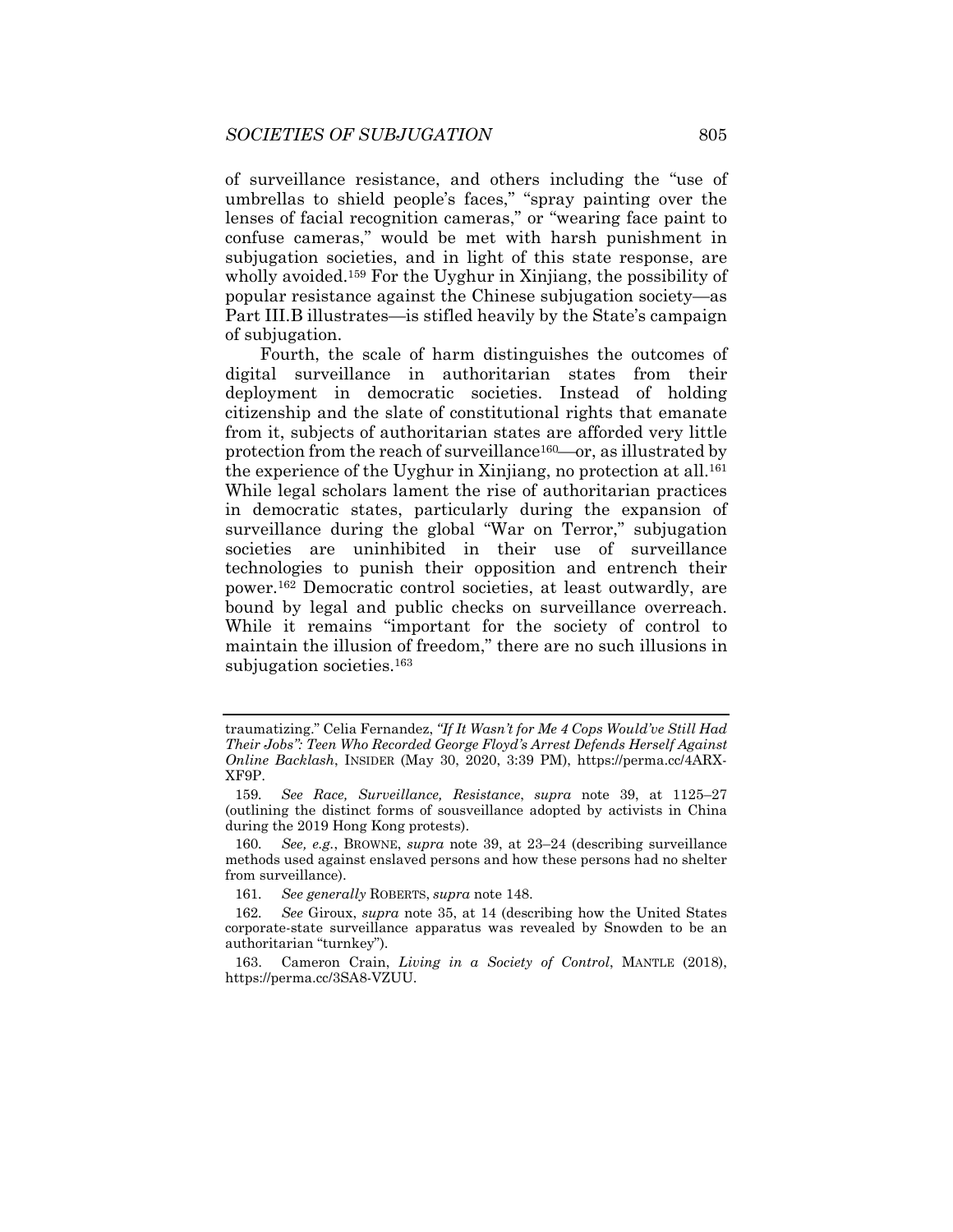This distinction is critical to this Article's theory of the subjugation society as a distinct *type* of surveillance society. Unlike in the control society theorized by Deleuze, where "we know that we are being tracked, but are encouraged not to worry about it,"164 the society of subjugation weaponizes that knowledge to impose piercing forms of punishment and discipline. Such punishment and discipline include those latent forms internalized by Uyghur subjects who are conditioned to underperform and conceal their bona fide identities by "acting" less Uyghur and Muslim and more Chinese and Han.165 This phenomenon is closely examined in Part IV.A.4.

This subjugation suppresses the very thought of dissidence, self-expression, and, as Chaz Arnett compellingly writes, "the possibilit[y] for resistance."166 In subjugation societies, the State mandate of control synchronizes with accompanying systems of mass discipline and violence that are designed to suffocate resistance, and, ultimately, submit the targeted group to the State's will. State enforcement of digital surveillance, as illustrated in Xinjiang, is blended and blurred by the State until the stages of surveillance theorized by Foucault and Deleuze become an indistinguishable ensemble.

## III. (UN)MADE IN CHINA

"My brother passed away in East Turkistan [Xinjiang]. It's been hard for us being so far away; we are completely helpless. We can't even send money because we might put the rest of the family in danger."167

*[Four days later]* "We just got news that they were forced to give him a Chinese funeral . . . . There is no tombstone allowed.

<sup>164</sup>*. Id.*

<sup>165</sup>*. Cf.* Khaled A. Beydoun, *Acting Muslim*, 53 HARV. C.R. & C.L. L. REV. 1, 6–7 (2018) [hereinafter *Acting Muslim*] (explaining how Muslim Americans grapple with "the making over of religious identity, compelled by counterterror law and the fear of appearing to be Muslim").

<sup>166</sup>*. Race, Surveillance, Resistance*, *supra* note 39, at 1125–41.

 <sup>167.</sup> Direct message from a Uyghur refugee, Rima R., now living in Melbourne, Australia, INSTAGRAM (Nov. 27, 2020) (name changed to protect anonymity).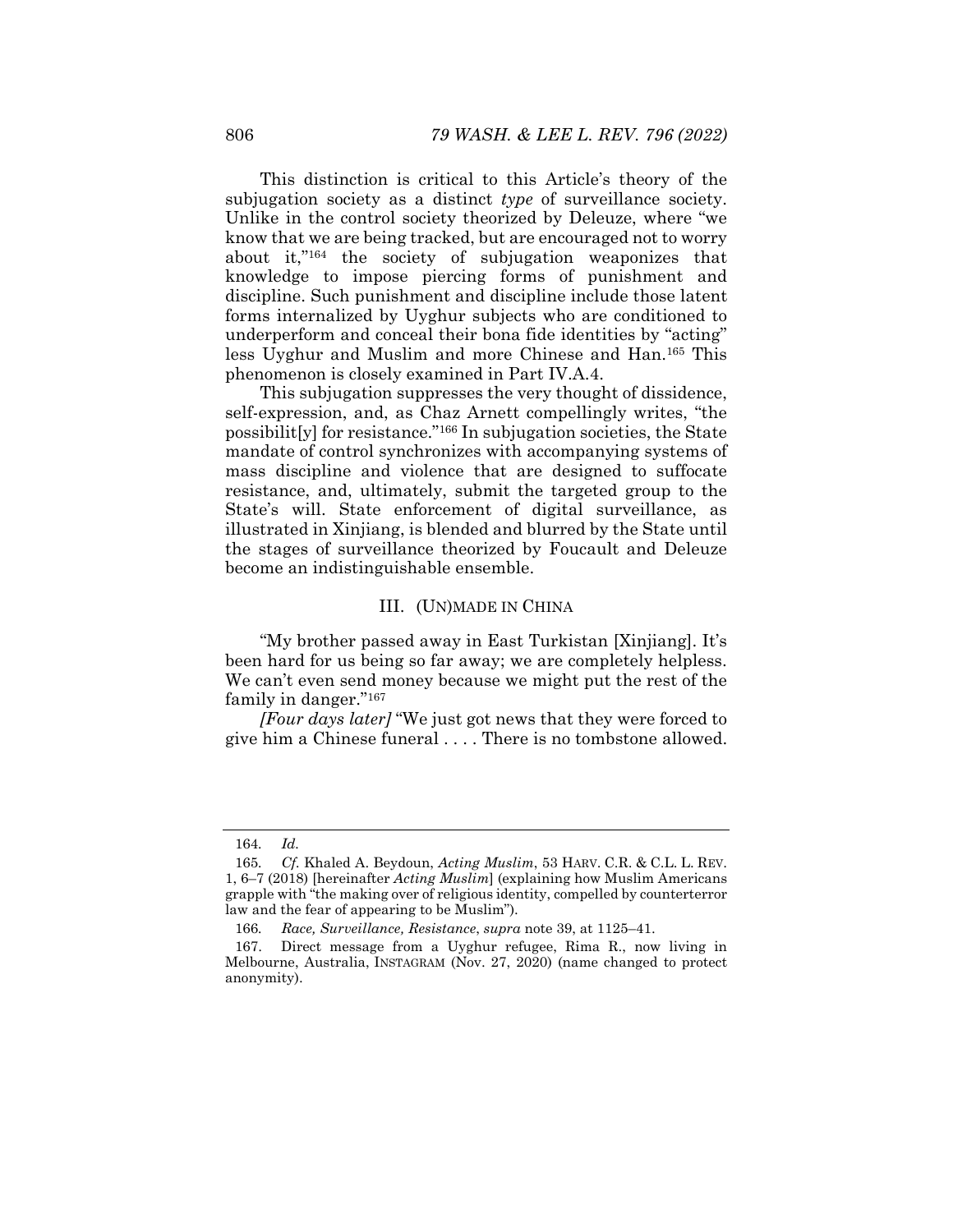Just a number at the grave. No identity, just a number. He was #770."168

This Article now turns to the setting that inspired the subjugation society and its attendant theory: Xinjiang. The province in northwest China is an "incubator" for the world's most sophisticated surveillance technologies, which are deployed to subjugate, then stamp out, the Uyghur.169 Before examining the digital architecture of surveillance assembled to subjugate the Uyghur, this Part examines the political and legal campaigns that sow the seeds for the subjugation society erected in Xinjiang.

As a test lab for the world's most cutting-edge surveillance technologies, Xinjiang is the most compelling subjugation society case study and this Article's focal case study. Further, it is an ideal place to commence continued analysis of other subjugation societies around the world.

# A. *Uyghur Identity and Society*

This section surveys Uyghur identity and society. It examines the distinct cultural and religious customs that prompt the Chinese regime to surveil and subjugate the Uyghur.

## 1. A Muslim Minority

Before it bore the name "Xinjiang," the territory, home to fourteen million Uyghur in northwest China, was called East Turkistan.170 The land, bordering Turkic nations like Kazakhstan and Kyrgyzstan to the west and Mongolia to the east,171 sits along the ancient Silk Road—a gateway linking

 <sup>168.</sup> Direct message from a Uyghur refugee, Rima R., now living in Melbourne, Australia, INSTAGRAM (Dec. 1, 2020) (name changed to protect anonymity).

<sup>169</sup>*. See* Chris Buckley & Paul Mozur, *How China Uses High-Tech Surveillance to Subdue Minorities*, N.Y. TIMES (May 22, 2019), https://perma.cc/T7CD-3BUB.

 <sup>170.</sup> For a brief history of East Turkistan from a Uyghur perspective, see *Brief History*, WORLD UYGHUR CONG., https://perma.cc/SD7Y-XYBN.

 <sup>171. &</sup>quot;Turkic nations" are a group of states in Central and West Asia where the populations speak Turkic languages.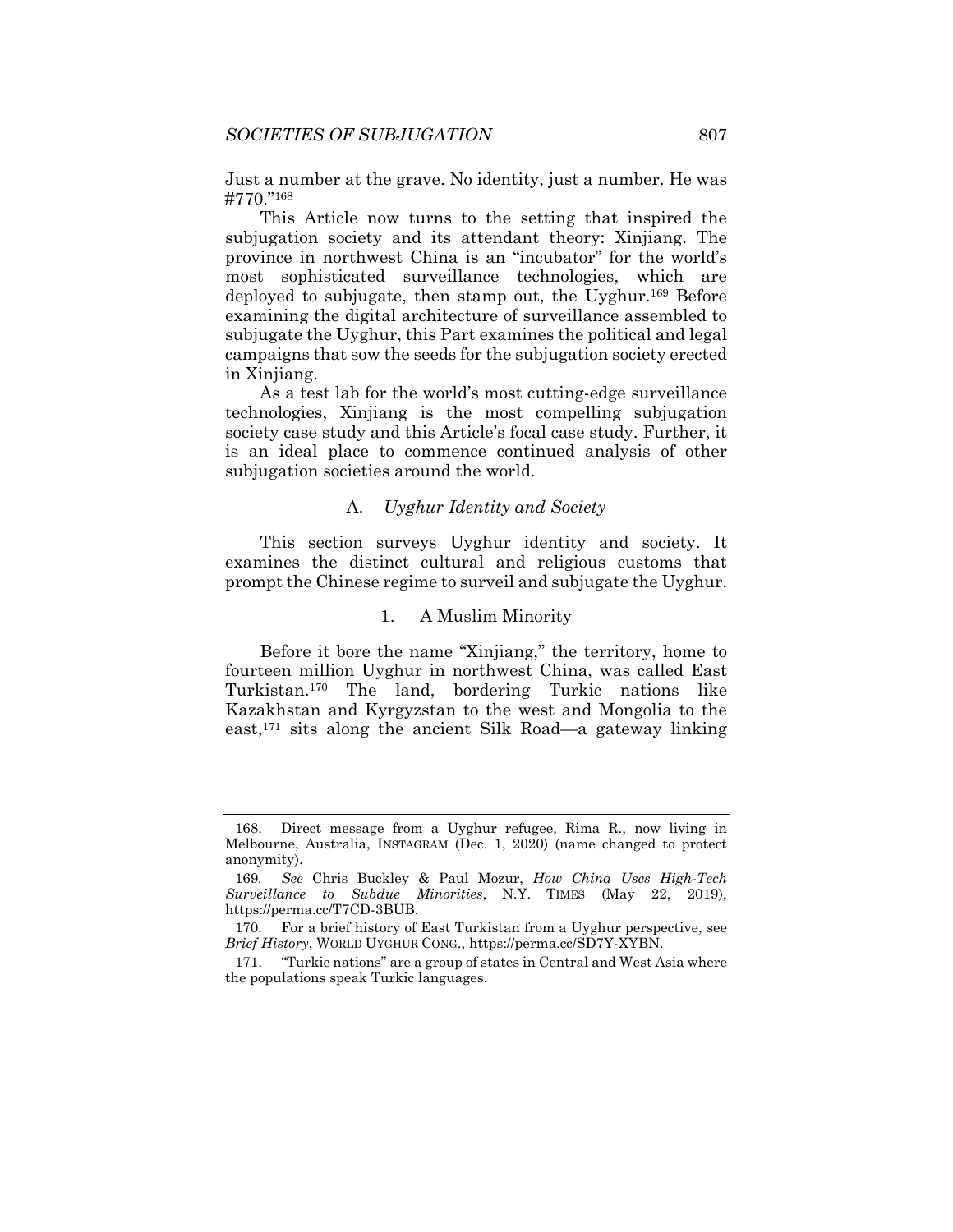China to vital regional and global markets.172 Xinjiang's economic importance, geographic proximity, abundant resources, and size figure heavily into Beijing's interest in the territory and, because of this, drive its mandate to subjugate and suppress the Uyghur.173

The Chinese government views Uyghur identity and culture as subversive in and of itself.174 In 1944, during the Chinese Civil War between the Nationalists and Communists, the Uyghur established the East Turkistan Republic.175 This independent nation-state would only last four years. In 1949, the victorious People's Liberation Army of China annexed the coveted territory and renamed it "Xinjiang"—which means "new frontier" in Mandarin.176 Since then, the Uyghur have lived under the thumb of the Communist government in Beijing and remained vulnerable to its integrated campaign of ethnic, political, and religious persecution.177

Islam remains intrinsic to Uyghur identity.178 The population in Xinjiang closely adheres to the faith, and Uyghur script adopts the Arabic rooted in the *Qur'an*—Islam's holy book.179 Therefore, the fundamental rituals and symbols of Muslim life permeate Uyghur culture and society.180 The mosque is a center of religious, social, and civic gathering; the imam181 serves as a community leader beyond the mosque; and the notion of a transnational Muslim community (*ummah*)

<sup>172</sup>*. See* Andrew Chatzky & James McBride, *China's Massive Belt and Road Initiative*, COUNCIL ON FOREIGN RELS., https://perma.cc/J3CE-FUQV (last updated Jan. 28, 2020, 7:00 AM).

 <sup>173.</sup> Matthew Moneyhon, *Controlling Xinjiang: Autonomy on China's "New Frontier"*, 3 ASIAN-PAC. L. & POL'Y J. 120, 120–21 (2002). Xinjiang comprises roughly one-sixth of China's landmass. Xinjiang also "contains huge coal and oil reserves, believed to be three times those of the United States." *Id.*  at 121.

<sup>174</sup>*. See generally* ROBERTS, *supra* note 148.

<sup>175</sup>*. Id.* at 126–27.

<sup>176</sup>*. Id*.

<sup>177</sup>*. See generally id.* 

<sup>178</sup>*. See* Colin Mackerras, *Ethnicity in China: The Case of Xinjiang*, 8 HARV. ASIA Q. 4, 9 (2004) (highlighting how restrictions of religious freedom in Xinjiang may have further entangled Islam and Uyghur identity).

<sup>179</sup>*. See id.*

<sup>180</sup>*. See id.* at 10–15.

 <sup>181.</sup> The Imam is the spiritual head of the mosque.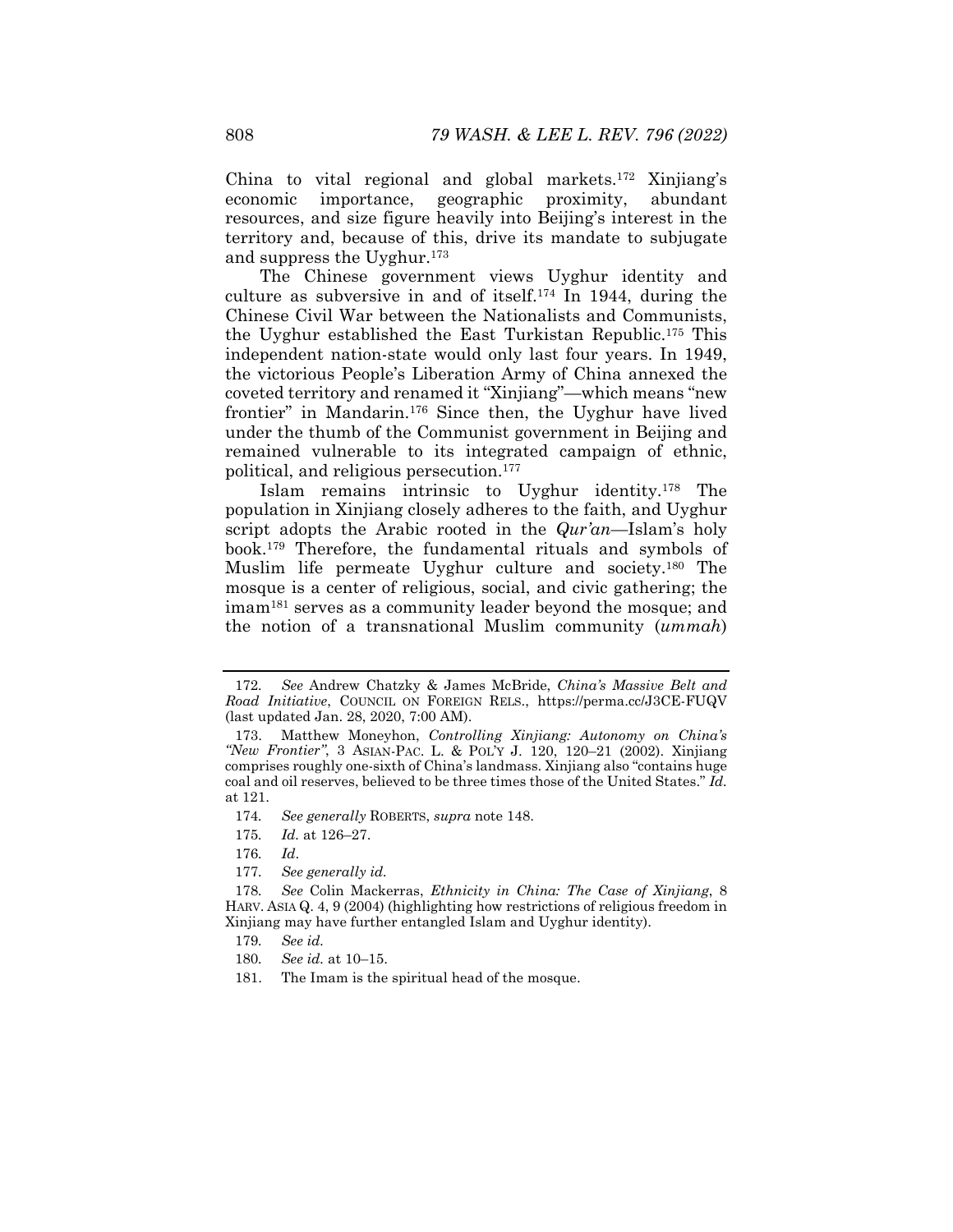figures heavily into Uyghur custom.182 Beijing views these pillars of Islamic life as barriers to assimilating the Uyghur.183

Turkic ethnicity and nationhood are another cornerstone of Uyghur identity. "In addition to religious affinity, Uighur ethnicity resembles and overlaps with that of its Central Asian neighbours, such as Kyrgyzstan, Kazakhstan, and other countries populated with predominantly Turkic peoples."184 Shared ethnicity and history breeds affinity among the Uyghur with neighboring Turkic societies, while linguistic ties bridge greater political solidarity and cultural exchange.185 Naturally, the Han-controlled government looks on these ties with great suspicion. Beyond Uyghur aspirations for self-determination, Beijing also fears transnational unity among the (Turkic) Central Asian states that orbit Xinjiang.186 After all, Bishkek and Tashkent, the capitals of the Turkic nations of Kyrgyzstan and Uzbekistan, are far closer to Xinjiang than the major Chinese cities along the coastline.187

Physical appearance is another unifier between the Uyghur and their Turkic neighbors. Uyghurs look more Turkic than Han, differentiating them phenotypically from the ruling Han.188 This marks another divide that the State seizes on to root its campaign of subjugation and push its program of Han

 <sup>182.</sup> For a survey of Uyghur religious life, and the salience of Islam to Uyghur culture and society in Xinjiang, see GARDNER BOVINGDON, THE UYGHURS: STRANGERS IN THEIR OWN LAND (2010).

<sup>183</sup>*. See id.* at 51–58.

 <sup>184.</sup> Khaled A. Beydoun, *China Holds One Million Uighur Muslims in Concentration Camps*, AL JAZEERA (Sept. 13, 2018), https://perma.cc/2NDT-DE68.

 <sup>185.</sup> For a comprehensive history of the Uyghur of Xinjiang's historical ties with its neighboring Turkic societies, currently formed into nation-states, see Kwang-tzuu Chen & Fredrik T. Hiebert, *The Late Prehistory of Xinjiang in Relation to Its Neighbors*, 9 J. WORLD PREHISTORY 243 (1995).

<sup>186</sup>*. See* Paul Kubicek, *Regionalism, Nationalism and* Realpolitik *in Central Asia*, 49 EUROPE-ASIA STUD. 637, 638–41 (1997) (identifying factors promoting cooperation and possible integration between Central Asian states including Kazakhstan, Uzbekistan, Kyrgyzstan, Turkmenistan, and Tajikistan).

<sup>187</sup>*. Id.* 

<sup>188</sup>*. See* Brent Crane, *A Tale of Two Chinese Muslim Minorities*, DIPLOMAT (Aug. 22, 2014), https://perma.cc/U9F3-M7RY (explaining that the Uyghurs "are as distinct in appearance from the Han Chinese as Native Americans are from their Caucasian counterparts").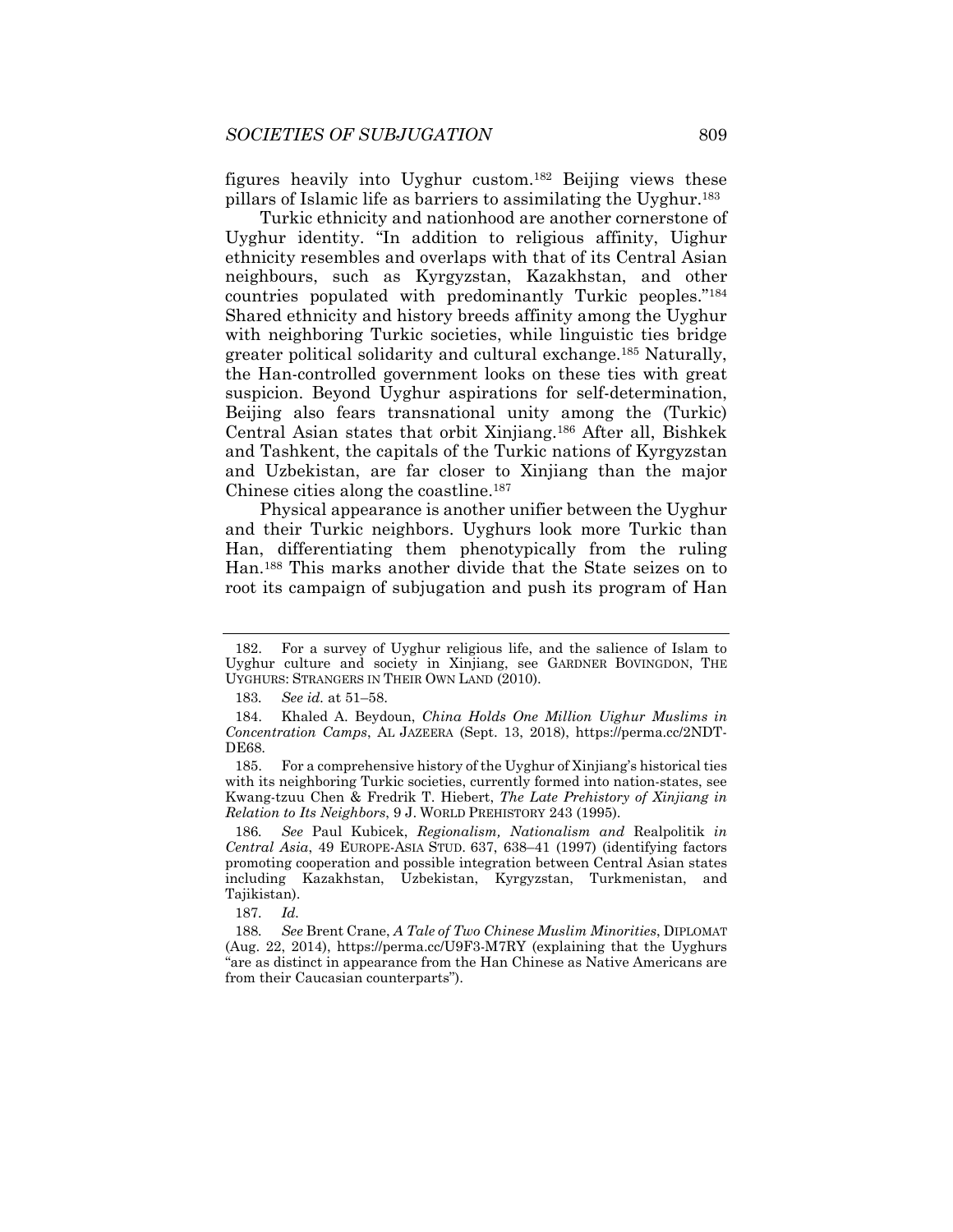supremacy. *Looking* Uyghur, in addition to practicing Islam and the cultural customs that emanate from their distinct ethnicity and religion, clashes with the Han supremacist aspirations of the state.189

# 2. Han Supremacy

The racial dimension of Beijing's persecution of the Uyghur is central to understanding China's subjugation society. The Han, the majority ethnic group that holds power, view the Uyghur as an obstacle to its Sinicization effort.190 While China remains "an incredibly diverse nation with fifty-six recognized" ethnicities, the Han are keen on flattening Chinese identity into a mold made exclusively in their image.191 Akin to white supremacy, Han supremacy is built on the belief that its customs, traditions, and ideals are superior to those of minority ethnicities and that Chinese society should be engineered in its image.192 This ethnic supremacy is expedited by Communism, which blends the aim of political homogenization with the campaign of imposed (ethnic and cultural) assimilation.193

The claim of Uyghur indigeneity to Xinjiang stands as a threat to this state project. A leading Chinese official declared, at a United Nation's Permanent Forum on Indigenous Issues hearing, that "China has no indigenous people," confirming the State's dismissal of Uyghur claims of indigeneity and claims of

<sup>189</sup>*. See* Hannah Beech, *If China Is Anti-Islam, Why Are These Chinese Muslims Enjoying a Faith Revival?*, TIME (Aug. 12, 2014, 5:30 AM), https://perma.cc/4F8X-RGEY (eliciting this assertion through a comparison between the Hui Muslims, who live in China's interior, and the Uyghur Muslims, who predominantly live in Xinjiang).

<sup>190</sup>*. See* Brennan Davis, *Being Uyghur . . . with "Chinese Characteristics": Analyzing China's Legal Crusade Against Uyghur Identity*, 44 AM. INDIAN L. REV. 81, 87 (2019) (noting a long history of Han feelings of superiority, and the persecution of minority groups by the ruling government).

<sup>191</sup>*. Id.* at 83.

<sup>192</sup>*. See id*. at 85 (explaining that after the establishment of the Republic of China, the government stressed that "the country was home to only one people, the Chinese people, and that the supposedly distinct groups of the republic were merely subvarieties of a common stock" (citation omitted)).

<sup>193</sup>*. Id.* at 86–88.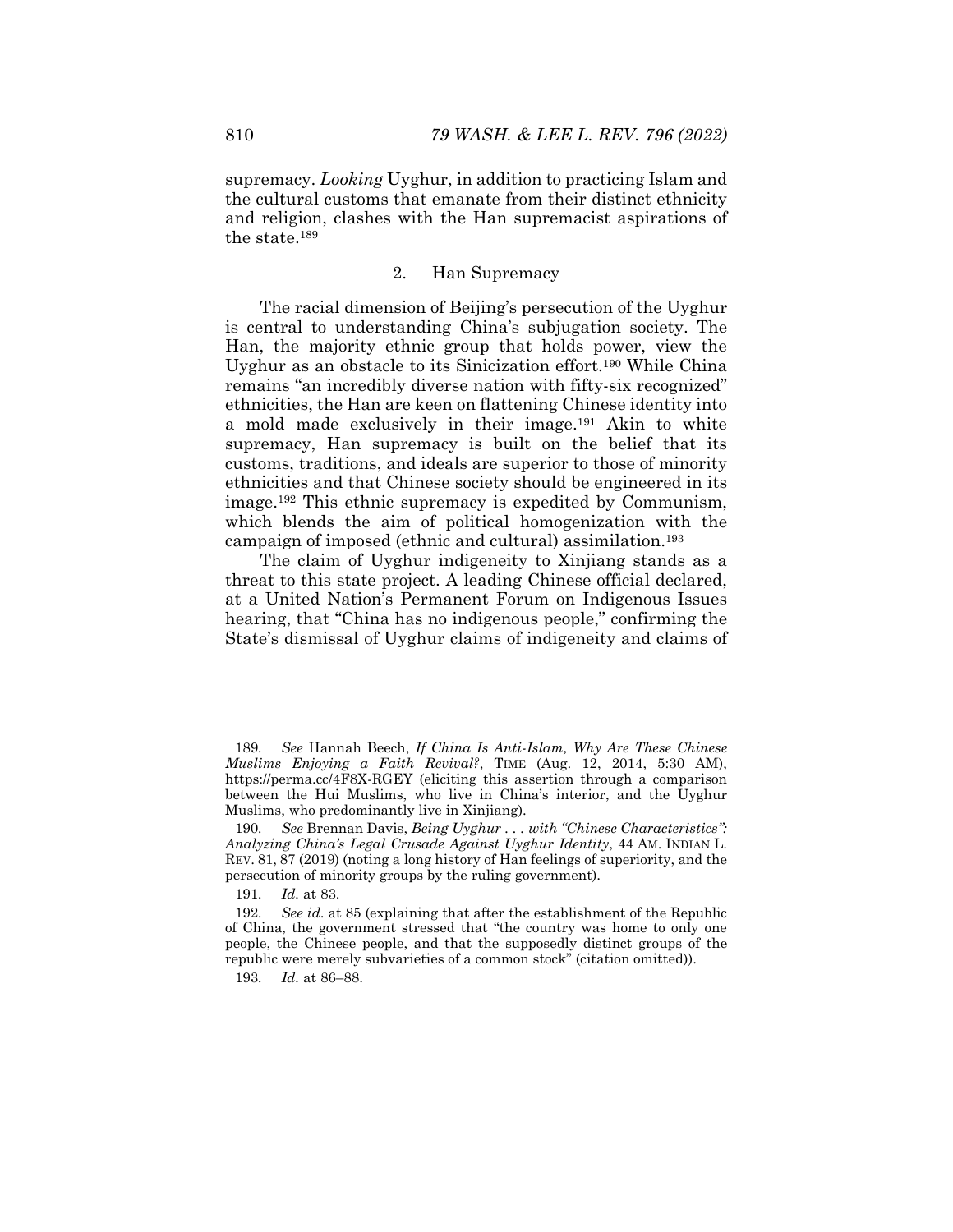independence.194 Further, the statement manifests the Communist regime's rewriting of Chinese history to align with its political interests and exposes the telos of the digital surveillance campaign enforced against the Uyghur.195 For the Communist regime in Beijing, *Chinese equals Han*, and Han "blood" stands as the marker of racial superiority.196

The perseverance of Uyghur nationhood in Xinjiang conflicts with Beijing's assimilatory project. China's Sinicization campaign is an "inherently imperial project" that seeks to punish the expression of Uyghur identity along ethnic, religious, and political lines.<sup>197</sup> It embodies the full-scale "barbarism" delineated by postcolonial thinker Aimé Césaire, whereby colonial subjects are commodified into objects that satiate the imperial power.198 While elements among the Uyghur remain committed to the restoration of an East Turkistan, the state of subjugation has eliminated virtually all forms of resistance within Xinjiang.<sup>199</sup> Again, this stands as a fundamental distinction between the subjugation society and the control society, where sousveillance and other forms of collective actions against state surveillance are not only possible but, as Arnett

 <sup>194.</sup> Statement by Counsellor Yao Shaojun of the Chinese Delegation at the 15th Session of the Permanent Forum on Indigenous Issues (May 10, 2016), https://perma.cc/U7YG-44EA.

 <sup>195.</sup> See MARGARET HILLENBRAND, NEGATIVE EXPOSURES: KNOWING WHAT NOT TO KNOW IN CONTEMPORARY CHINA (2020), for a critical examination of China's strategic disavowal of past events and incidents to further the regime's political aims.

<sup>196</sup>*. See* MICHAEL IGNATIEFF, BLOOD AND BELONGING: JOURNEYS INTO THE NEW NATIONALISM 5 (1993) (arguing that as a moral ideal, nationalism justifies the "use of violence in defense of one's nation against enemies, internal or external").

 <sup>197.</sup> Michael Clarke, *China and the Uyghurs: The "Palestinianization" of Xinjiang?*, 22 MIDDLE E. POL'Y, Fall 2015, at 127, 128 [hereinafter *Palestinianization*].

 <sup>198.</sup> AIMÉ CÉSAIRE, DISCOURSE ON COLONIALISM 47 (2000). Aimé Césaire theorizes how colonialism degrades the colonizer and its "soul," and through its pillaging and plunder of colonized peoples, reduces it to barbarism. *See generally id.* 

<sup>199</sup>*. See* Austin Ramzy & Chris Buckley, *"Absolutely No Mercy": Leaked Files Expose How China Organized Mass Detentions of Muslims*, N.Y. TIMES (Nov. 16, 2019), https://perma.cc/FJ9U-NUVT (detailing the extent of China's subjugation of Uyghurs and the crackdown on all forms of resistance to this policy, even within the government).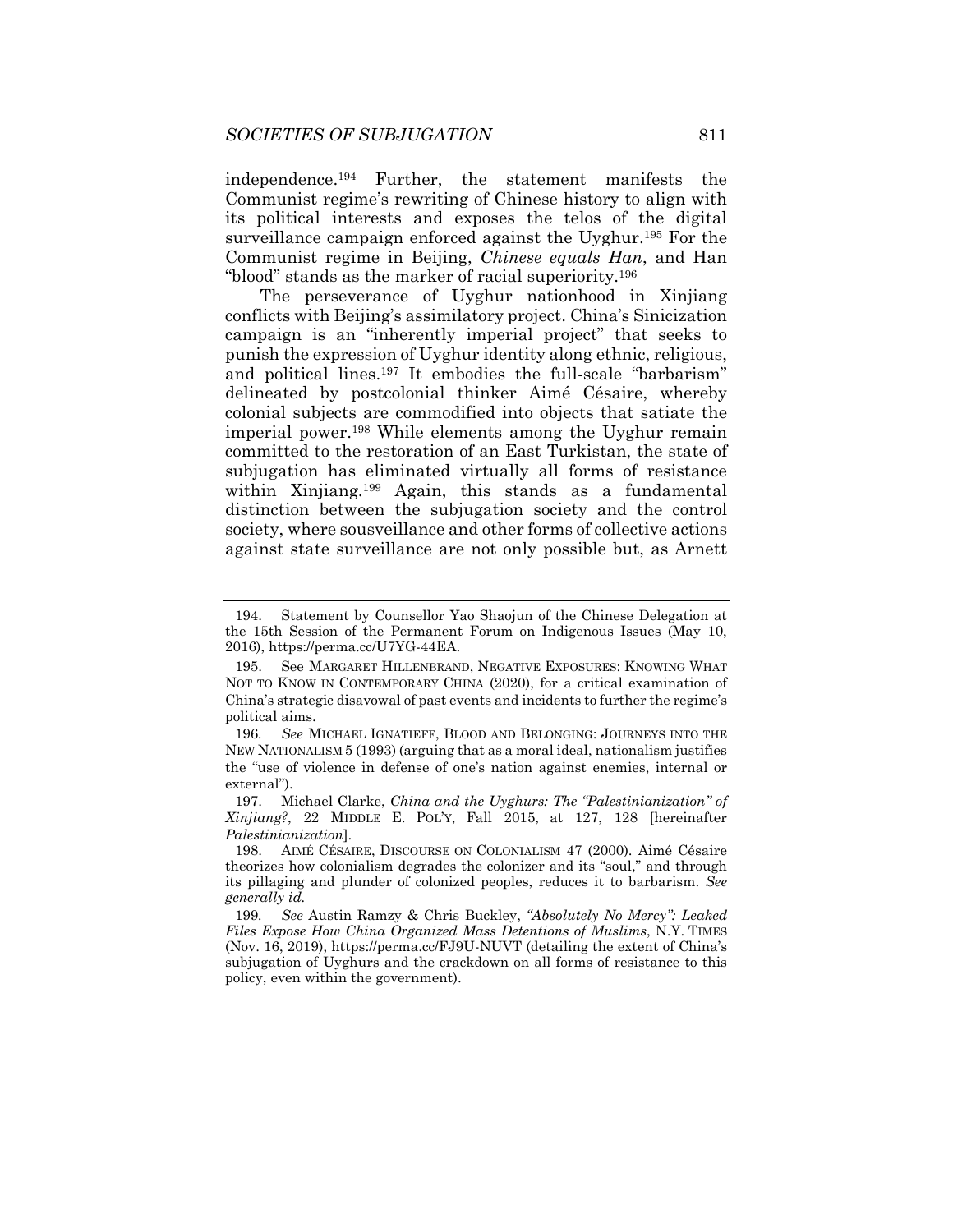documents, formidable.200 Today, Uyghur resistance predominantly takes place outside China, rising from Uyghur diaspora groups in countries like Australia, England, and the United States.201 Resistance against the Chinese subjugation society has been rooted firmly beyond the borders of Xinjiang, and far from the bounds of China.

Stamping out dissent and resistance among the Uyghur in Xinjiang is part of the broader project of subjugation. Within this landscape of total surveillance, visible expressions of Uyghur identity are often interpreted as an affront to Chinese authority.202 As detailed above, Uyghur identity is most visible through the practice of Islam—by way of dress, grooming, and the myriad forms of "acting Muslim" in a surveillance state where even benign expression triggers suspicion.<sup>203</sup> Religious exercise, therefore, is how Beijing often fixates its subjugation strategy on the Uyghur.<sup>204</sup> With Islam standing as the lifeline of Uyghur society, China has turned its surveillance campaign toward the faith, and its cornerstone practices, to subjugate the Uyghur.205 This aim was already in process before 9/11, but it was accelerated by the global War on Terror—an American "imperial" project that emboldened crackdowns on Muslim populations across the world—that followed.206

<sup>200</sup>*. Race, Surveillance, Resistance*, *supra* note 39, at 1125–27.

<sup>201</sup>*. See* Shafik Mandhai, *Uighurs Marking "Independence Day" Call for International Help*, AL JAZEERA (Nov. 13, 2018), https://perma.cc/VUF7-3BX6.

<sup>202</sup>*. See* Maizland, *supra* note 7 ("The Chinese government has come to characterize any expression of Islam in Xinjiang as extremist . . . .").

 <sup>203.</sup> See *Acting Muslim*, *supra* note 165, in which the Author defines "acting Muslim" as the process by which Muslim Americans strategically negotiate and publicly perform a religious identity stigmatized by counterterror policy.

 <sup>204. &</sup>quot;Where the Soviets broke you, made you confess to invented charges, and then killed you, the Chinese wanted to remake its citizens." Phil Tinline, *How Orwell Foretold the Remaking of Xinjiang*, NEW STATESMAN (July 29, 2020), https://perma.cc/8JNA-BDX8 (last updated Sept. 9, 20210, 2:14 PM).

<sup>205</sup>*. See* Mackerras, *supra* note 178, at 10–11.

 <sup>206. &</sup>quot;[The War on Terror] is best understood, in its myriad and ever-changing manifestations, as rooted in empire. Thus, Muslims' inclusion within an imperial system that presides over war, genocide, and tortures does little to dent racism." DEEPA KUMAR, ISLAMOPHOBIA AND THE POLITICS OF EMPIRE 8 (2021).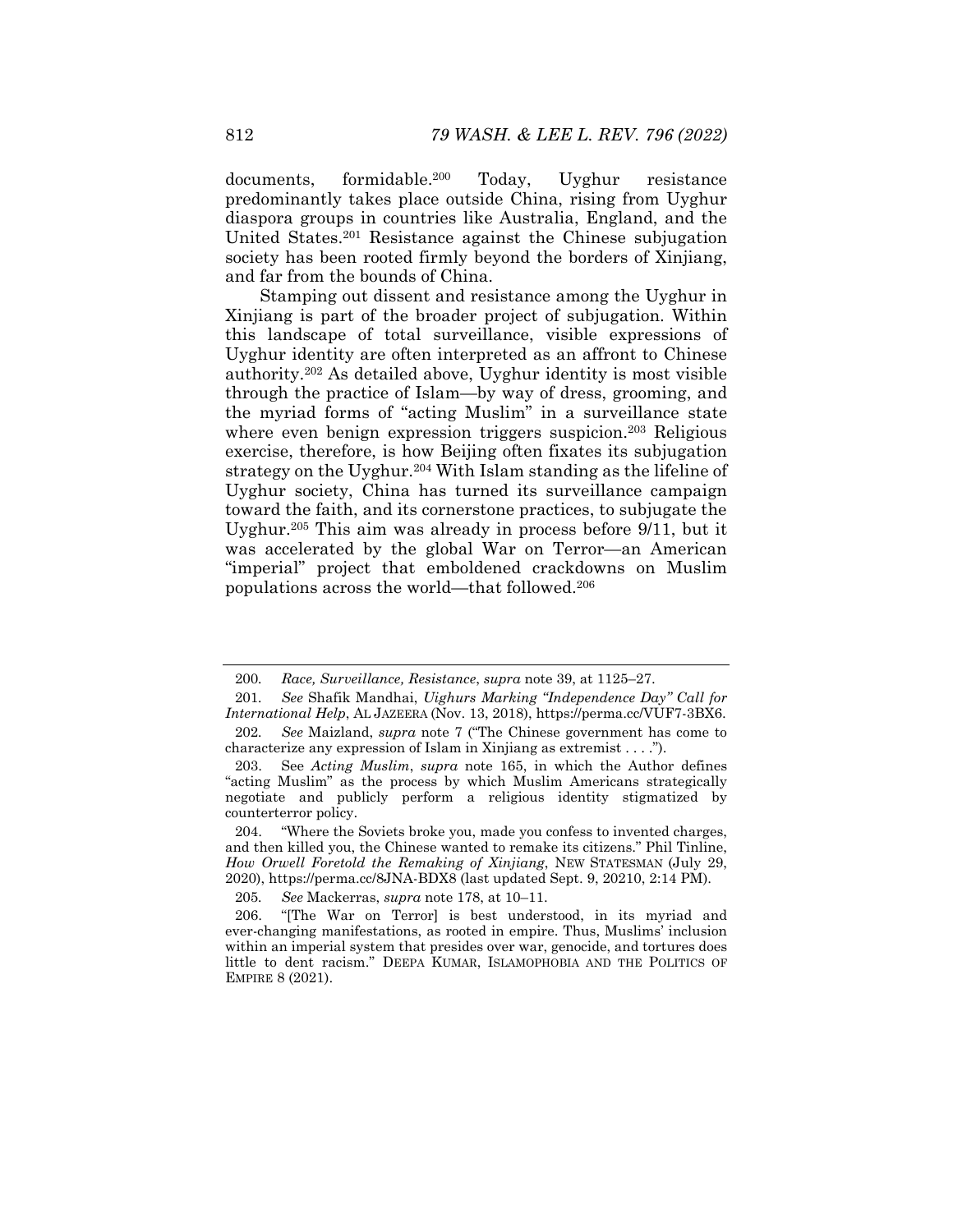## B. *From Criminals to Terrorists*

This section examines the modern arc of state surveillance against the Uyghur in Xinjiang. It begins by analyzing the political and legal means leveraged by the State to persecute the Uyghur that preceded the development of the digital architecture of surveillance that deepens their subjugation today.

## 1. "War on Terror" Interest Convergence

"September 11, 2001 was a world event but it was also a globalized event," observed surveillance scholar David Lyon, pointing to how the ensuing War on Terror developed into an international crusade to conquer "Islamic terrorism."207 Nearly a month after 9/11, President George W. Bush landed in Beijing to enlist China as a War on Terror ally.208 Standing alongside (then) President Jiang Zemin, Bush stated, "[w]e have a common understanding of the magnitude of the threat posed by international terrorism," after meetings in which Zemin briefed Bush about the "security" concerns posed by the Uyghur.<sup>209</sup> With Beijing's interest of subjugating the Uyghur converging with the pressing American mandate of combating global terrorism, the stage was set for an accelerated crackdown on Uyghur life in Xinjiang.210

The "War on the Uyghur people" was commenced in the days after Bush's visit.211 In line with American War on Terror speak and strategy, Beijing instantly conflated Uyghur identity with terrorism after 9/11, exchanging the labels of "criminals"

 <sup>207.</sup> SURVEILLANCE AFTER 9/11, *supra* note 149, at 109.

<sup>208</sup>*. See* Phelim Kine, *How China Hijacked the War on Terror*, POLITICO (Sept. 9, 2021, 7:06 PM), https://perma.cc/2HZR-6Y32 (Sept. 10, 2021, 1:34 PM) (noting that President Bush praised the United States and China's "joint anti-terrorism focus").

 <sup>209.</sup> Robin Wright & Edwin Chen*, Bush Says China Backs War on Terror*, L.A. TIMES (Oct. 18, 2001, 12:00 AM), https://perma.cc/YV23-DJRR.

<sup>210</sup>*. See* Akbar Shahid Ahmed, *China Is Using U.S. "War on Terror" Rhetoric to Justify Detaining 1 Million People*, HUFFPOST (Dec. 2, 2018, 9:07 PM), https://perma.cc/MQM7-TGER (explaining that while the United States is the leading critic of China's Uyghur policy, it also "[laid] the groundwork for it to succeed").

<sup>211</sup>*. See generally* ROBERTS, *supra* note 148.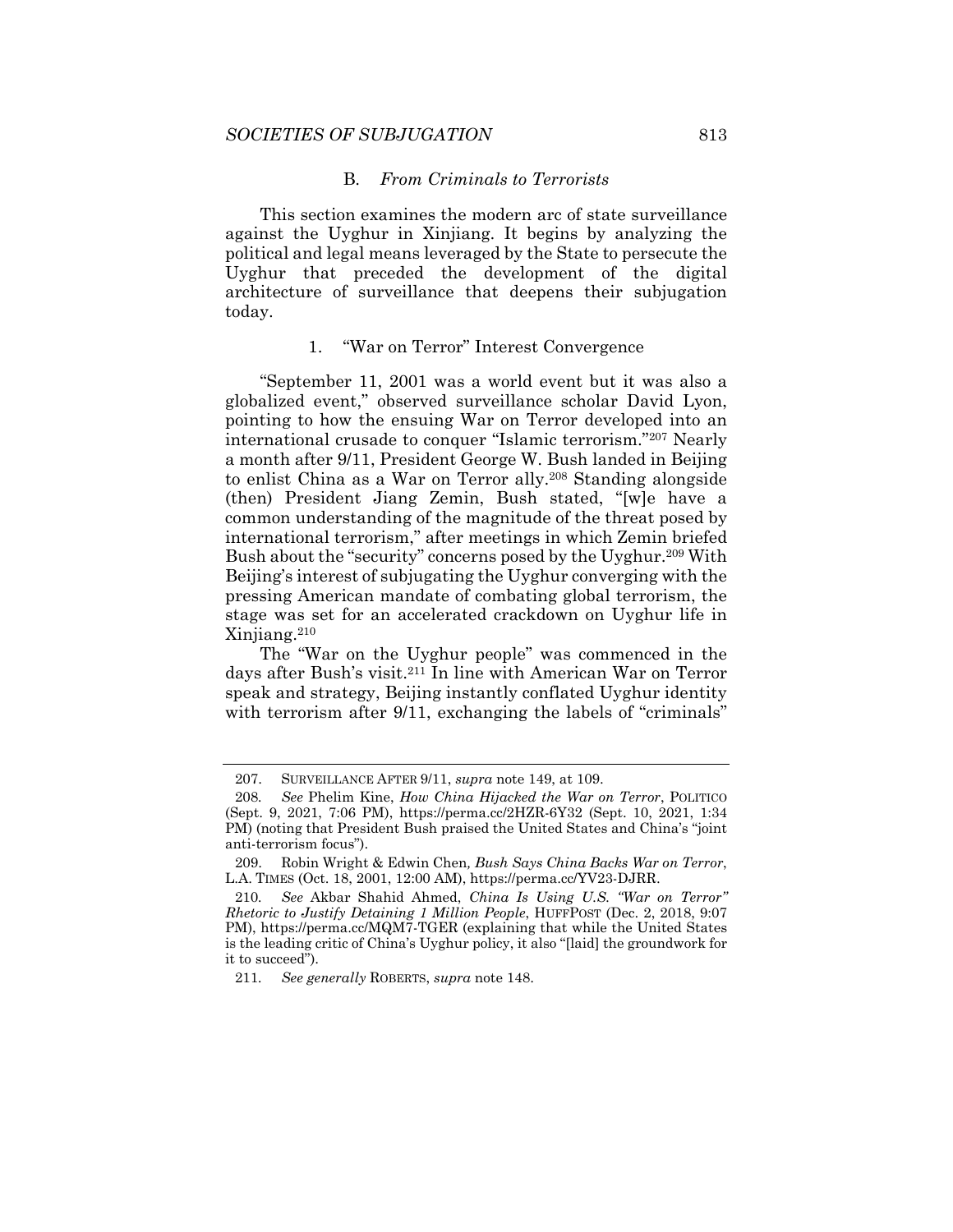and "subversives" for "terrorists."212 State police began to openly associate benign expression of faith with terrorism.213 Islamic institutions and leaders were linked to foreign terror groups.214 Beijing's strategy behind this structural "Islamophobia"<sup>215</sup> was *not* counterterrorism but to exploit counterterrorism and its War on Terror vocabulary to legitimize its preexisting Sinicization and Han supremacy campaigns.<sup>216</sup>

The State's reframing from criminals to terrorists also marked a strategic shift: religion, more potently than ethnicity, became the locus of Beijing's surveillance strategy. Reversing the direction of Derick Bell's "interest convergence" theory toward spurring human rights regress instead of civil rights progress, 9/11 and the War on Terror aligned with Beijing's preexisting suppression of the Uyghur.217 More ominously for the Uyghur, the War on Terror handed the state virtual carte blanche to intensify its campaign under the guise of combating Islamic terrorism.218 As a result, Chinese Islamophobia rose considerably, spurred by the global War on Terror and the

 <sup>212. &</sup>quot;China tapped into the prevailing anger at Islamic extremists Thursday by calling for international backing for its effort to quell Muslim [Uyghur] separatists in the western region of Xinjiang," Chinese officials stated during President Bush's meeting with President Zemin on October 18, 2001. Wright & Chen, *supra* note 209*.*

<sup>213</sup>*. See generally* Michael Clarke, *China's "War on Terror" in Xinjiang: Human Security and the Cases of Violent Uyghur Separatism*, 20 TERRORISM & POL. VIOLENCE 271 (2008) [hereinafter *War on Terror*] (examining the credibility of Chinese allegations of the Uyghur "terrorist" threat).

<sup>214</sup>*. See* Beina Xu et al., *The East Turkestan Islamic Movement (ETIM)*, COUNCIL ON FOREIGN RELS., https://perma.cc/AQE2-F74D (last updated Sept. 4, 2014, 8:00 AM) (noting that China has linked ETIM, among other Uyghur groups to al-Qaeda and the Taliban, despite those groups denying any connection).

 <sup>215.</sup> Islamophobia is "the presumption that Islam is inherently violent, alien, and inassimilable. Combined with this is the belief that expressions of Muslim identity are correlative with a propensity for terrorism." Khaled A. Beydoun, *Islamophobia: Toward A Legal Definition and Framework*, 116 COLUM. L. REV. ONLINE 108, 111 (2016) [hereinafter *Islamophobia*].

<sup>216</sup>*. See* Davis, *supra* note 190, at 87 (highlighting the broader history of the Chinese government's long-term project to reinforce Han supremacy).

<sup>217</sup>*. See* Derrick A. Bell, Jr., Brown v. Board of Education *and the Interest Convergence Dilemma*, 93 HARV. L. REV. 518, 524 (1980) (theorizing how the global geopolitical current shapes domestic policy).

<sup>218</sup>*. See Exporting Islamophobia*, *supra* note 19, at 93–96.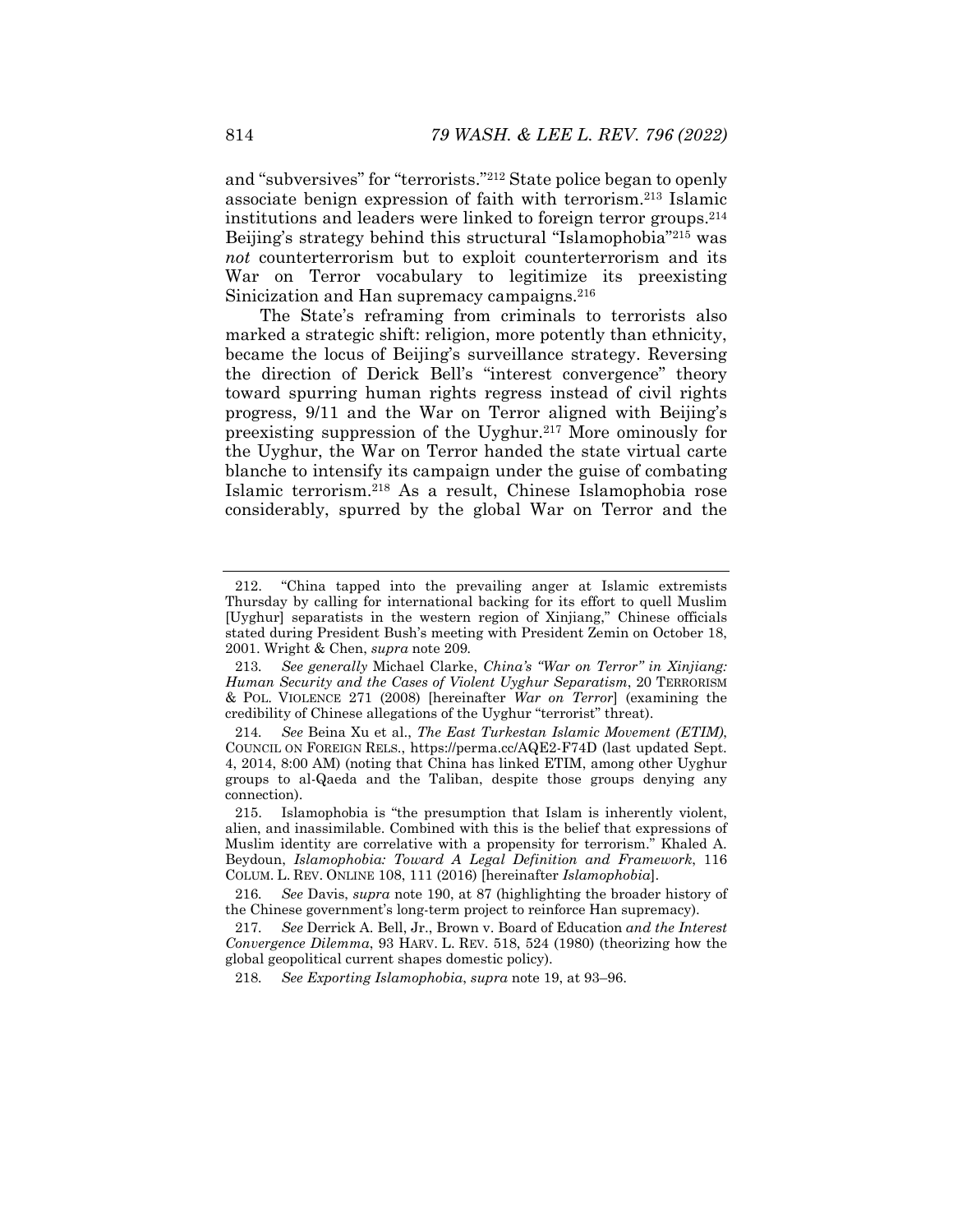state-sponsored Islamophobia the United States exported by way of war, policy, and propaganda.<sup>219</sup>

The traditional appearances and customs of the Uyghur corroborated the stereotypical images propagated by western and, subsequently, state-controlled Chinese media. This facilitated Beijing's conflation of Uyghur identity with terrorism as it made that case to the United States and its War on Terror allies. 220 The Uyghur, like their coreligionists in the United States, were swiftly branded putative terrorists.221 Uyghur men donning beards and women wearing headscarves were branded "radicals," matched by Beijing with stereotypes disseminated by American propaganda.222 This "redeployment of old Orientalist tropes" was not only a post-9/11 American phenomenon, but also one that rose to the fore in Xinjiang.223 Virtually overnight, 9/11 flipped the State's formal framing of its Sinicization efforts in Xinjiang. The State shifted away from its policy of suppressing Turkic separatism in Xinjiang, instead dubbing it "the 'main battlefield' in China's fight against terrorism."224 As a result, religion—and, particularly, outward expression of Muslim identity—increasingly became the focus of the State's surveillance and conjoined counterterror crackdown.<sup>225</sup>

Two decades into the War on Terror, the Chinese crackdown on the Uyghur continues to be driven by the Islamophobic trope that ascribes suspicion of terrorism to expression of Muslim identity. Wang Li, China's Foreign Minister, justified the mass discipline and violence against the Uyghur as in line with pressing global War on Terror aims, stating: "It's the necessary way to deal with Islamic or religious extremism. . . . [China's] efforts are completely in line with the direction the international

<sup>219</sup>*. See id.*

<sup>220</sup>*. See* Ahmed, *supra* note 210 (discussing how China presented Uyghur seeking autonomy as a religious militant group based on the United States' and other countries' policies negatively affecting Muslims).

<sup>221</sup>*. See* Natsu Taylor Saito, *Symbolism Under Siege, Japanese American Redress and the "Racing" of Arab Americans as "Terrorists"*, 8 ASIAN AM. L.J. 1, 12 (2001).

 <sup>222.</sup> See EVELYN ALSULTANY, ARABS AND MUSLIMS IN THE MEDIA (2012), for a critical examination of the most prominent stereotypes of Muslim men and women after the 9/11 terror attacks.

 <sup>223.</sup> Volpp, *supra* note 148, at 1586.

<sup>224</sup>*. Counterterrorism and Preventive Repression*, *supra* note 7, at 11.

<sup>225</sup>*. See* Maizland, *supra* note 7.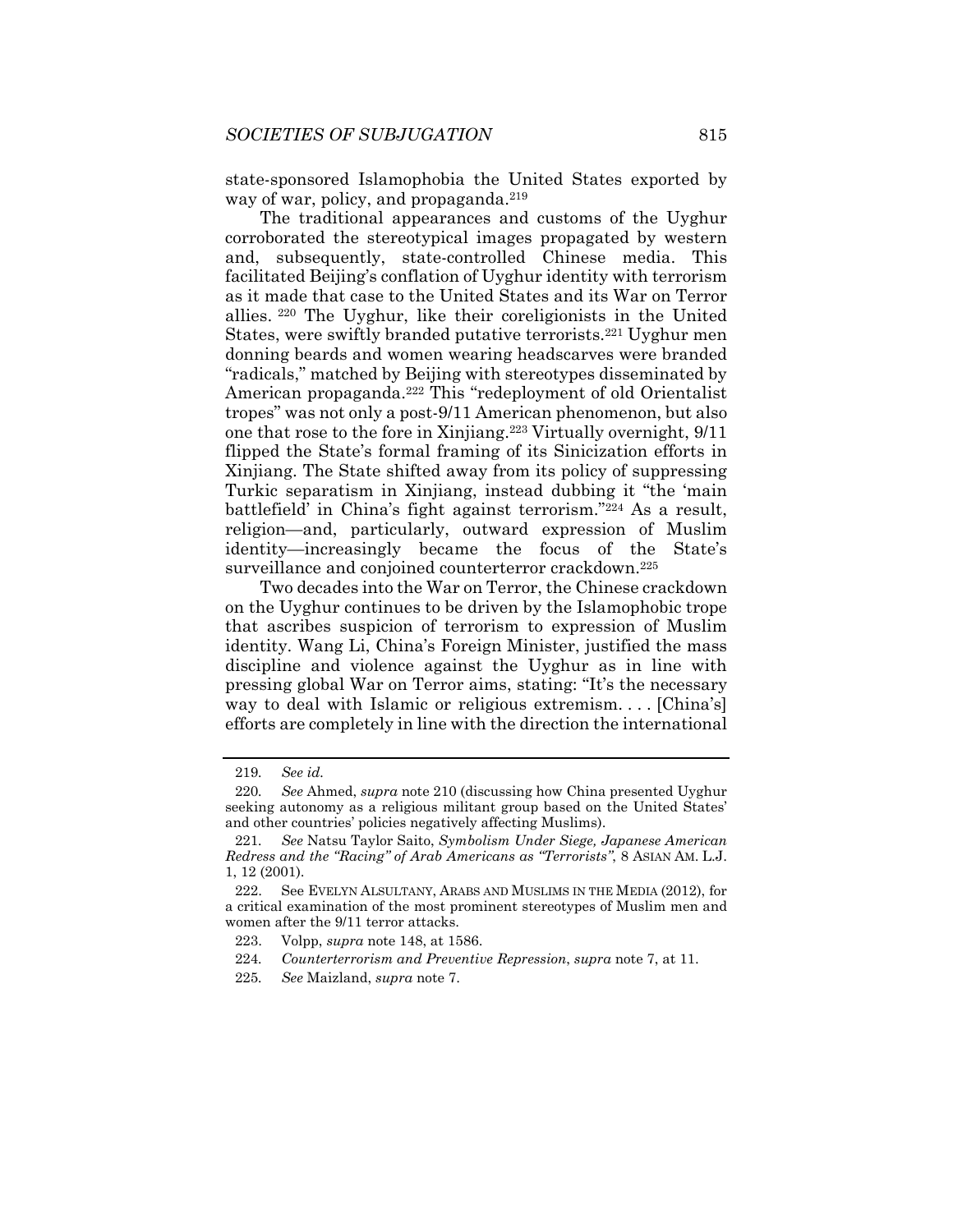community has taken to combat terrorism, and are an important part of the global fight against terrorism."226 With Uyghur identity tied to terrorism, the War on Terror continues to furnish Beijing with the "moral 'blank check' for [the] human rights abuses" against the Uyghur it long coveted.227

The transnational political mandate of combating Islamic terrorism rooted by the War on Terror was supplemented by domestic federal law. In June of 2012, the National People's Congress of China enacted legislation that made way for the draconian Strike Hard On Terror Campaign.228 The new "Counterterror Law of 2012" was built on the preventative and preemptive strike logic of the War on Terror.229 In line with its design, which afforded the state with broad latitude to levy terror suspicion on anybody, Uyghur subjects who committed no crime at all were arrested and detained under suspicion of terror.230 The Counterterror Law was followed by additional policing campaigns that, in the years that followed, pronounced the crackdown on Uyghur life in Xinjiang.231

## 2. "Strike Hard on Terror"

Buoyed by the global War on Terror, Beijing commenced its Strike Hard Against Violent Terrorism Campaign in 2014.232 President Xi steered his administration's focus toward "three evil forces": separatism; extremism; and, most forcefully,

232. Wang, *supra* note 17.

 <sup>226.</sup> Ahmed, *supra* note 210.

<sup>227</sup>*. Counterterrorism and Preventive Repression*, *supra* note 7, at 12.

 <sup>228.</sup> Opinions on Several Issues on the Application of Law in Cases of Terrorist Activities and Extremism Crimes, CHINA L. TRANSLATE (June 12, 2018), https://perma.cc/FYF6-K3X2 [hereinafter Chinese Counterterror Law of 2012].

 <sup>229. &</sup>quot;[Terrorism] also includes individuals preparing to carry out, or currently carrying out, terrorist activities." *Id.* (provided in  $\S$  I(2)(4) of the law).

<sup>230</sup>*. See* Maizland, *supra* note 7 (noting that more than 15,000 Xinjiang residents who were surveilled for being "suspicious" were placed in detention centers).

 <sup>231.</sup> For an examination of the distinct threats faced by the Uyghur during the pandemic, see Vaishnavi Chaudry, *The Impact of COVID-19 on Uyghur Muslims: An Ignored Crisis*, LSE HUM. RTS. (Apr. 23, 2020), https://perma.cc/4R8H-SC6K.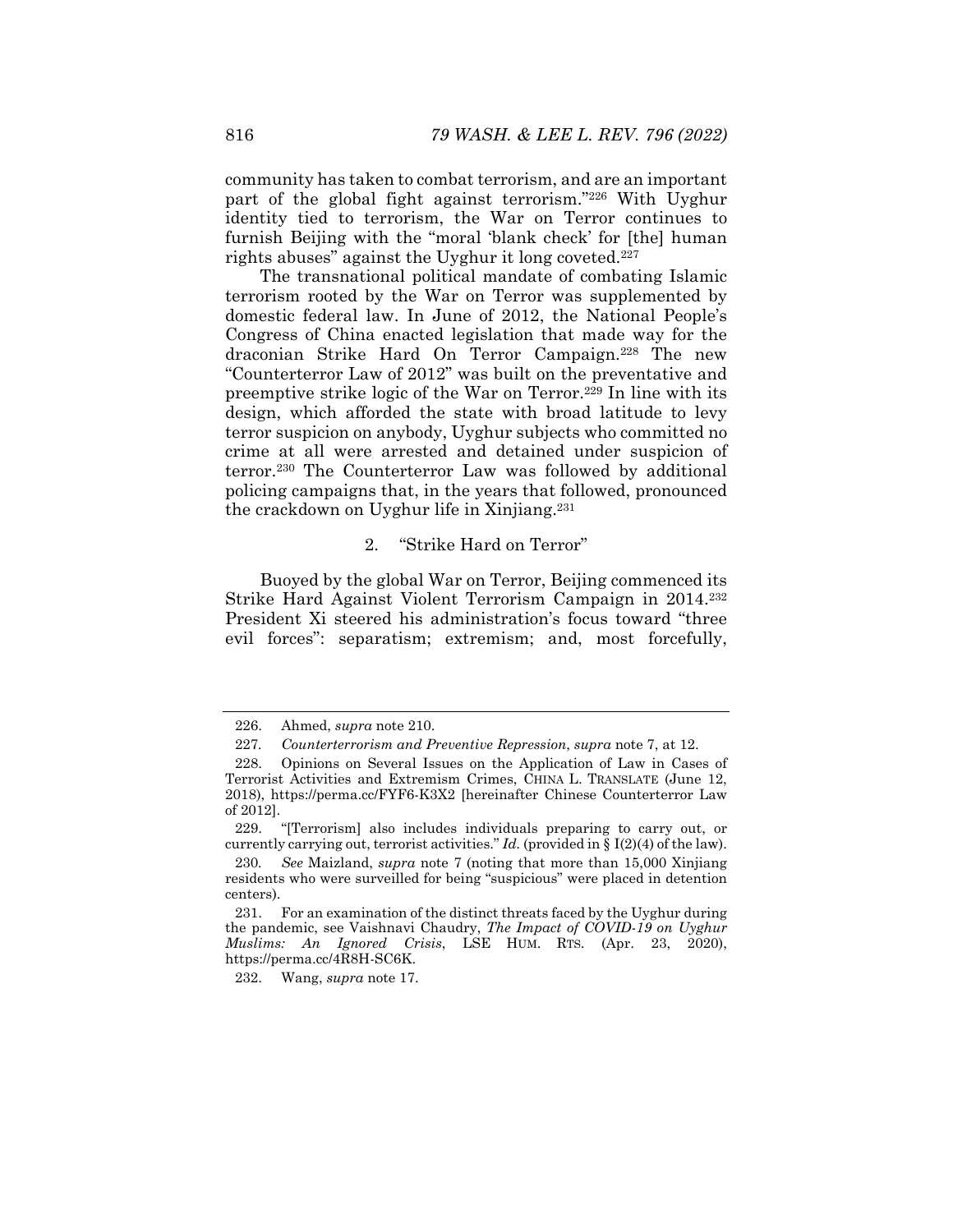terrorism, in line with Washington's counterterror mandate.233 The Strike Hard Campaign aimed to crush separatist elements and restrict "illegal religious activities" under the banner of fighting terror.234 This isolated religious expression forms the focus of the State's surveillance campaign against the Uyghur.235

The Campaign took a sharp turn in 2016, coupling the surveillance aim of control with draconian programs of mass discipline and punishment. On August 29 of that year, President Xi appointed hardliner Chen Quanguo to serve as Xinjiang's Communist Party Secretary.236 Shortly after assuming that role, Quanguo ordered the mass arrest and detention of Uyghur in major cities, intensifying the preemptive counterterror mandate of the 2012 counterterror laws.237 Most notably, he ushered in the rapid expansion of Xinjiang's network of concentration camps.238 According to Darren Byler, a leading expert on China's total surveillance state:

[The network of concentration camps] targeted the entire Muslim population of 15 million people in Xinjiang. It precipitated a criminalization of Islamic practice and a number of Uyghur and Kazakh cultural traditions. Initially only religious leaders were sent to camps, but by 2017 the war on terror became a program of preventing Uyghurs from being Muslim and, to a certain extent, from being Uyghur or Kazakh.239

<sup>233</sup>*.* Sarah A. Topol, *Her Uighur Parents Were Model Chinese Citizens. It Didn't Matter.*, N.Y. TIMES (June 22, 2021), https://perma.cc/85JM-ZVGE.

<sup>234</sup>*. See* Dana Carver Boehm, *China's Failed War on Terror: Fanning the Flames of Uighur Separatist Violence*, 2 BERKELEY J. MIDDLE E. & ISLAMIC L. 61, 94 (2009).

<sup>235</sup>*. War on Terror*, *supra* note 213, at 279–80.

<sup>236</sup>*. See* Maizland, *supra* note 7 ("Arbitrary detention became widely used by regional officials under Chen Quanguo, Xinjiang's Communist Party secretary, who moved to the region in 2016 . . . .").

<sup>237</sup>*. See* Chinese Counterterror Law of 2012, *supra* note 228; *see also* Austin Ramzy & Chris Buckley, *"Absolutely No Mercy": Leaked Files Expose How China Organized Mass Detentions of Muslims*, N.Y. TIMES (Nov. 16, 2019), https://perma.cc/JN47-68TX (noting the Xinjiang leadership "settled on plans to detain Uighurs in large numbers," following Chen's order to "[r]ound up everyone who should be rounded up").

<sup>238</sup>*. Counterterrorism and Preventive Repression*, *supra* note 7, at 17.

 <sup>239.</sup> INSIDE THE CAMPS, *supra* note 4, at 18–19.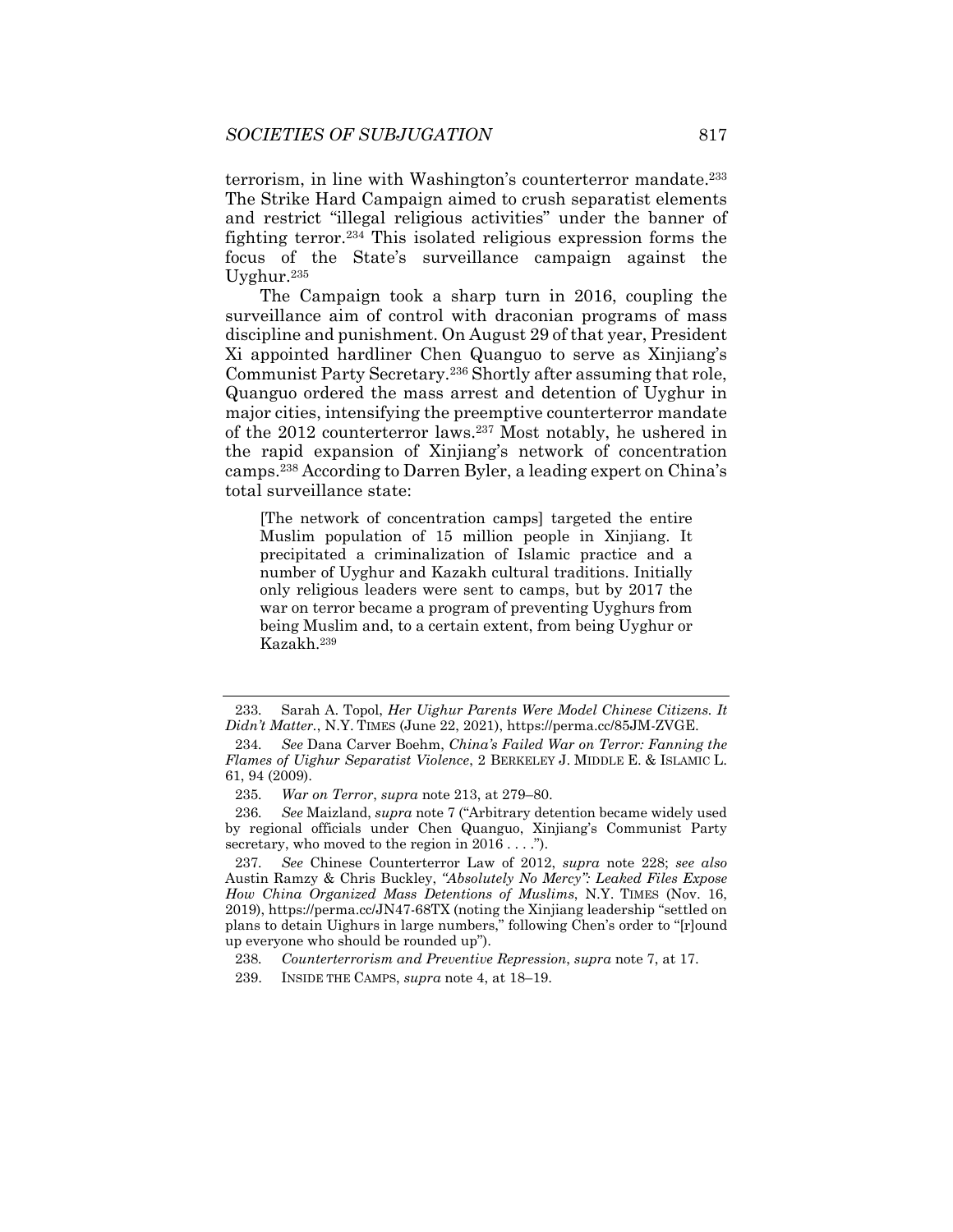The concentration camps thus illustrated the State's anti-Muslim fixation, which was entwined with ethnic animus but stood atop the State's matrix of determining and deploying subjugation.

Within these broad ambitions, the concentration camps became the signature programs of mass discipline and punishment against the Uyghur.240 Under Quanguo, thirty-nine camps tripled in size between April 2017 and August 2018 to accommodate the incarceration of more Uyghur and ethnic Muslims.241 This expansion was heavily subsidized by the federal government as "construction spending on security-related facilities in Xinjiang increased by 20 billion yuan (around \$2.96 billion) in 2017."242 As Foucault aptly observes, the concentration camp—a form of prison—is not only a surveillance technology itself, but a structure that enables continuous and unfettered monitoring of its subjects.243 But, diverging from Foucault's theorizing of the Panopticon, the administration of punitive violence coexists with discipline within the camps—as graphically illustrated by the corporal and psychological torture inflicted en masse within the camps.244 Punitive violence and discipline, as illustrated in this Article's vignette, are entwined surveillance strategies enforced on Jelilova and the millions of Uyghur prisoners inside the camps. Again, punitive violence is not aberrant, but operative to the state's surveillance regime.

Beijing supplemented its expanded concentration camp program by quartering spies in Uyghur homes. Since 2014, President Xi has quartered Communist Party members inside Uyghur homes to monitor and report "extremist" behavior.245 This tentacle of the Strike Hard Campaign, dubbed the

 <sup>240.</sup> China restricts foreign journalists from entering the camps. Matt Schiavenza, *Why It's Difficult for Journalists to Report from Xinjiang*, ASIA SOC'Y (May 23, 2019), https://perma.cc/T97Y-FWJ9.

 <sup>241.</sup> Maizland, *supra* note 7.

<sup>242</sup>*. Id*.

 <sup>243.</sup> FOUCAULT, *supra* note 22, at 200–01.

<sup>244</sup>*. See generally* IN THE CAMPS, *supra* note 4.

<sup>245</sup>*. See* U.S. COMM'N ON INT'L RELIGIOUS FREEDOM, CHINA: RECOMMENDED COUNTRIES OF PARTICULAR CONCERN 4 (2019), https://perma.cc/49C7-ZFRT (explaining that local government workers live in Muslim households and assess the family's ideological views); *see also* NARDI, *supra* note 127, at 2.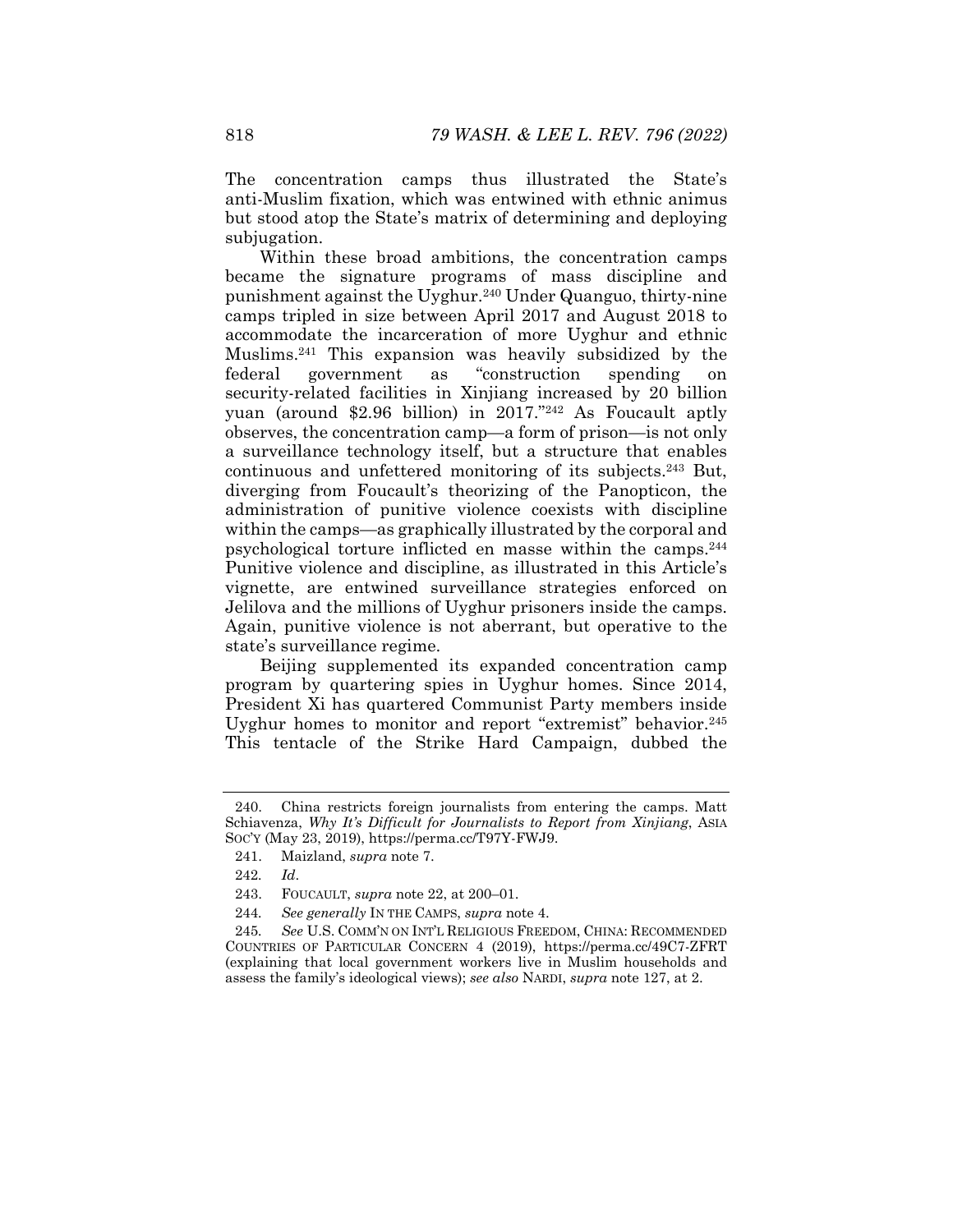"Becoming Family" program, diverted one million Communist Party members, overwhelmingly Han, into Uyghur homes.<sup>246</sup> The compulsory homestay program converted private homes into perpetual surveillance stations, where activities such as praying, fasting during Ramadan, speaking Uyghur, and eating halal (Islamically blessed) meat are cited as violations of the counterterror laws.247 In 2016, Quanguo assigned "200,000 [more Communist] cadres from government agencies, state-owned enterprises, and public institutions" to Xinjiang to bolster the Becoming Family surveillance strand of the Strike Hard Campaign.248

The punitive effects of the Strike Hard Campaign were immediate and spectacular. Arbitrary arrests proliferated, the Islamic Holy Month of Ramadan was banned in Xinjiang in 2015, and the presence of Communist Party informants increased in religious spaces and private homes.249 Another "anti-extremism" law was enacted in 2017, this time explicitly prohibiting Uyghur men from growing long beards and women from wearing hijab in public.250 The new law also prohibited Uyghur from decorating their homes with Islamic emblems (like crescents and stars) or placing them atop mosques or cultural centers.251 "In the eyes of Beijing, all Uyghurs could potentially be terrorists or terrorist sympathizers," a formal state view that made every conceivable form of Islamic expression in Xinjiang suspicious to the State and ushered in heightened forms of mass discipline and collective punishment.252

251*. Palestinianization*, *supra* note 197, at 130.

 <sup>246.</sup> Wang, *supra* note 17.

 <sup>247.</sup> The halal food prohibition was "heralded by government officials as fighting a fictional pan-halal trend under which Muslim influence was supposedly spreading into secular life." *For Uyghur Muslims in China, Life Keeps Getting Harder*, FOREIGN POL'Y (Oct. 26, 2019), https://perma.cc/3FCH-WFKD.

 <sup>248.</sup> Wang, *supra* note 17.

 <sup>249.</sup> Jon Sharman, *China "Forcing Muslims to Eat Pork and Drink Alcohol" for Lunar New Year Festival*, INDEPENDENT (Feb. 7, 2019, 1:37 PM), https://perma.cc/L3ER-P4V3.

 <sup>250.</sup> Maizland, *supra* note 7.

 <sup>252.</sup> Maizland, *supra* note 7.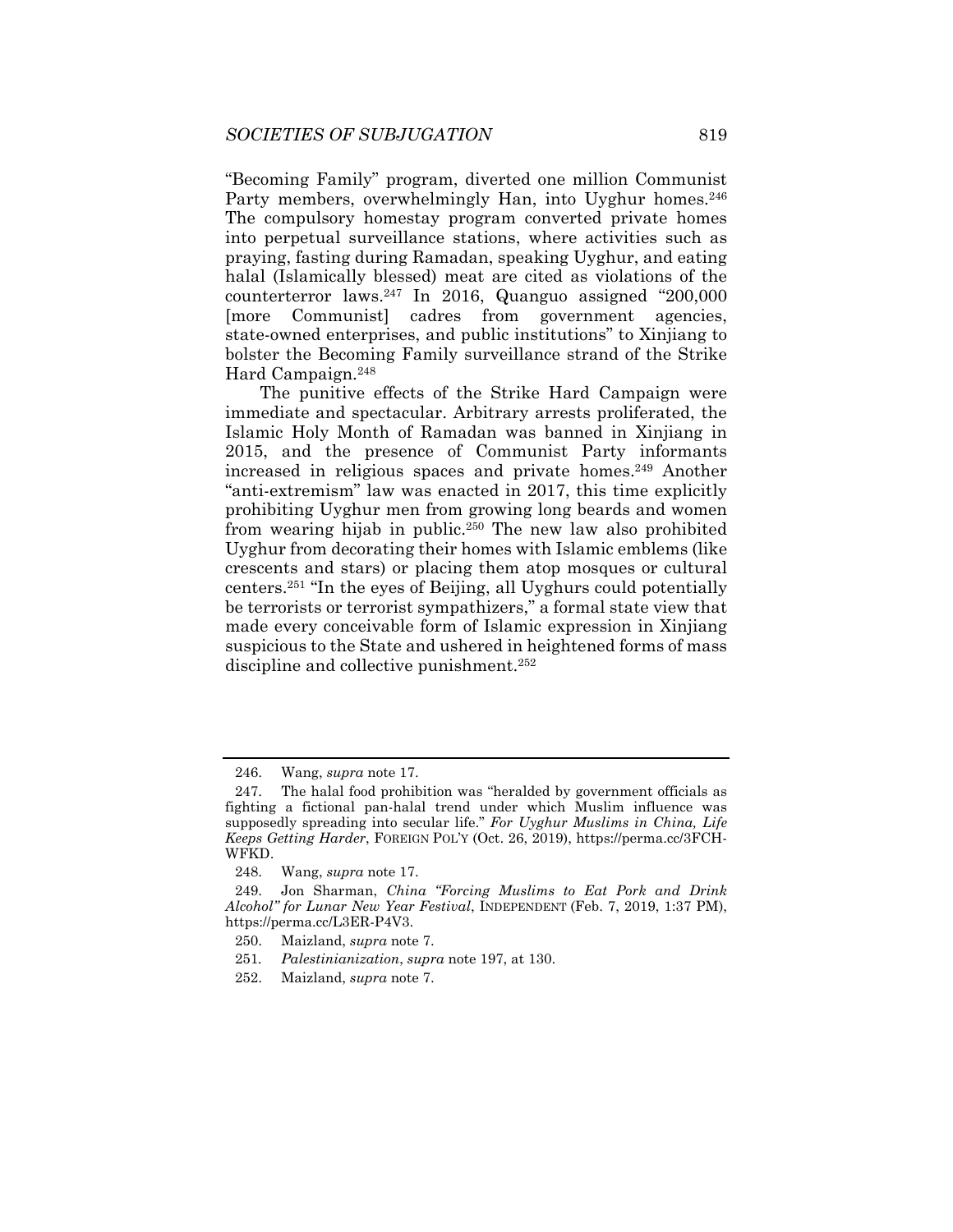### 3. Engineering Subjugation

The Strike Hard Campaign mutated China's Sinicization mandate into full-scale persecution of the Uyghur. Scholars and human rights advocates have dubbed China's designs a "genocide" or "cultural genocide," while others have labeled it ethnic cleansing.253 On the eve of Joe Biden's inauguration as President of the United States, outgoing President Trump's Secretary of State, Mike Pompeo, formally accused China of "committing genocide and crimes against humanity in Xinjiang."254 In line with these findings, this Article echoes the cultural genocide framing to elucidate the scale of mass discipline and punishment that the state inflicts on the Uyghur.255

The concentration camps provide the starkest examples of mass discipline and punishment imposed on the Uyghur. The cornerstone of Beijing's subjugation strategy in Xinjiang, the swelling network of camps spread throughout the massive province show no sign of slowing down in scale or number of detainees.256 Every stratum of Uyghur society, from rank-and-file workers to "singers, musicians, novelists, scholars, and academics" have been detained in the camps.257 A staggering 11.5 percent of the Muslim population between the ages of twenty and seventy-nine currently are, or have been,

 <sup>253.</sup> Preston Jordan Lim, *Applying International Law Solutions to the Xinjiang Crisis*, 22 ASIAN-PAC. L. & POL'Y J. 90, 94–107 (2020). Erkin Alptekin, the (former) president of the World Uyghur Congress framed the crisis in terms of cultural genocide, stating, "[t]he Chinese want to replace us with their own people as colonists, and assimilate those of us who remain, wiping out our culture." *War on Terror*, *supra* note 213, at 274.

 <sup>254.</sup> Bill Chappell, *Pompeo Accuses China of Genocide Against Uyghur Muslims*, NPR (Jan. 19, 2021, 4:18 PM), https://perma.cc/UV2C-UUR7.

 <sup>255.</sup> The circumstance is fluid and could devolve into genocide if the concentration camps become sites of mass execution.

 <sup>256.</sup> See Rian Thum, *China's Mass Internment Camps Have No Clear End in Sight*, FOREIGN POL'Y (Aug. 22, 2018, 9:00 AM), https://perma.cc/4FHC-7Y47, for a Uyghur expert's analysis of the State's intent behind the rapid expansion of the concentration camps.

 <sup>257.</sup> Yasmeen Serhan, *Saving Uighur Culture from Genocide*, ATLANTIC (Oct. 4, 2020), https://perma.cc/RA3W-WNQ7.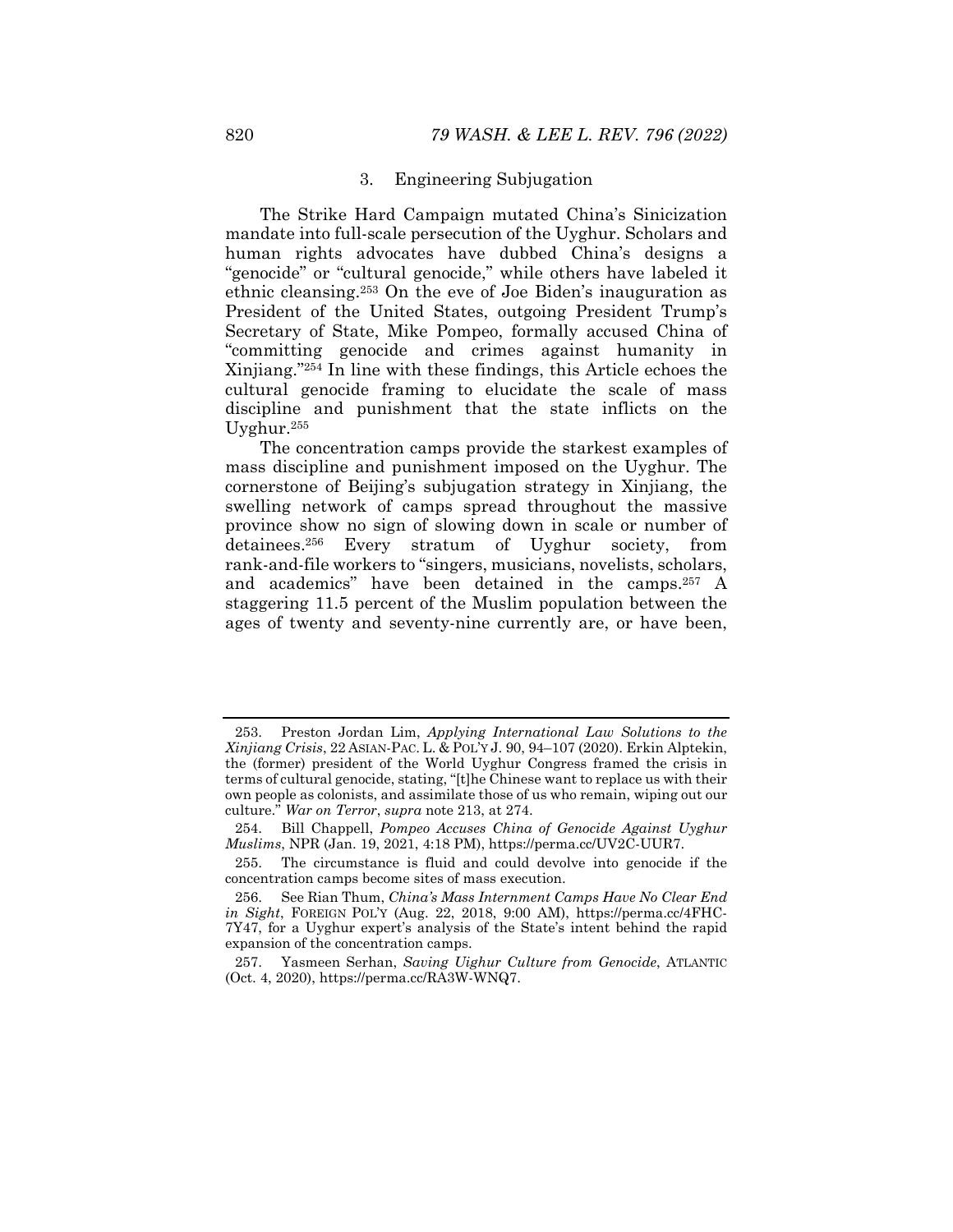imprisoned in the camps.258 There is no due process, and "[m]ost people in the camps have never been charged with crimes and have no legal avenues to challenge their detentions."<sup>259</sup> The mass surveillance, deepened by the Strike Hard Campaign, funneled droves of Uyghur into the camps by the day, where control and discipline blurred with draconian forms of violence believed to be arcane and extinct.<sup>260</sup>

Chinese surveillance also aims to break up the Uyghur family—a form of mass violence spawned by surveillance. Uyghur adults are arrested for the slightest "anti-extremism" infractions, or no infraction at all.261 This often leads to incarceration in the camps and the consequent funneling of Uyghur children into Xinjiang's string of brainwashing centers disguised as orphanages or kindergartens.262 These centers are where children are isolated from their parents, subjected to Communist drills tailored for youth, and sometimes enlisted to monitor their parents (and siblings) when reassigned to their homes.<sup>263</sup> The number of these "kindergartens" doubled in 2017, in line with Quanguo's expansion of the camps.264

The mosque, the institutional symbol of Muslim life, is another site of mass violence spurred by state surveillance. To *further* submit the Uyghur, Xi destroyed and razed tens of

 262. Isobel Yeung, *They Came for Us at Night: Inside China's Hidden Wars on Uighurs*, VICE (June 29, 2019, 10:54 AM), https://perma.cc/663L-5BU2.

 <sup>258.</sup> Editorial Board, *Opinion: China Is Creating Concentration Camps in Xinjiang. Here's How We Hold It Accountable*, WASH. POST (Nov. 24, 2018), https://perma.cc/6XQ9-JZ8T.

 <sup>259.</sup> Maizland, *supra* note 7.

<sup>260</sup>*. See* Wang, *supra* note 17 (describing the "reports of deaths in the political education camps, raising concerns about physical and psychological abuse, as well as stress from poor conditions, overcrowding, and indefinite confinement," and "harsh punishments for disobedience in the facilities").

<sup>261</sup>*. See* Chinese Counterterror Law of 2012, *supra* note 228 (provided in §  $I(3)–(4)$  of the law).

<sup>263</sup>*. See* Sigal Samuel, *China's Jaw-Dropping Family Separation Policy*, ATLANTIC (Sep. 4, 2018), https://perma.cc/9N9E-6RBU [hereinafter *China's Family Separation Policy*] ("China's crackdown has some Uighurs in Xinjiang worried that their own children will incriminate them, whether accidentally or because teachers urge kids to spy on their parents.").

<sup>264</sup>*. See* Nicole Bozorgmir & Isabel Yeung, *Uighur Parents Say China Is Ripping Their Children Away and Brainwashing Them*, VICE (July 1, 2019, 11:56 AM), https://perma.cc/Q25L-6KJ5 ("[B]etween 2016 and 2017 the number of kindergartens more than doubled to 1,265 from 481.").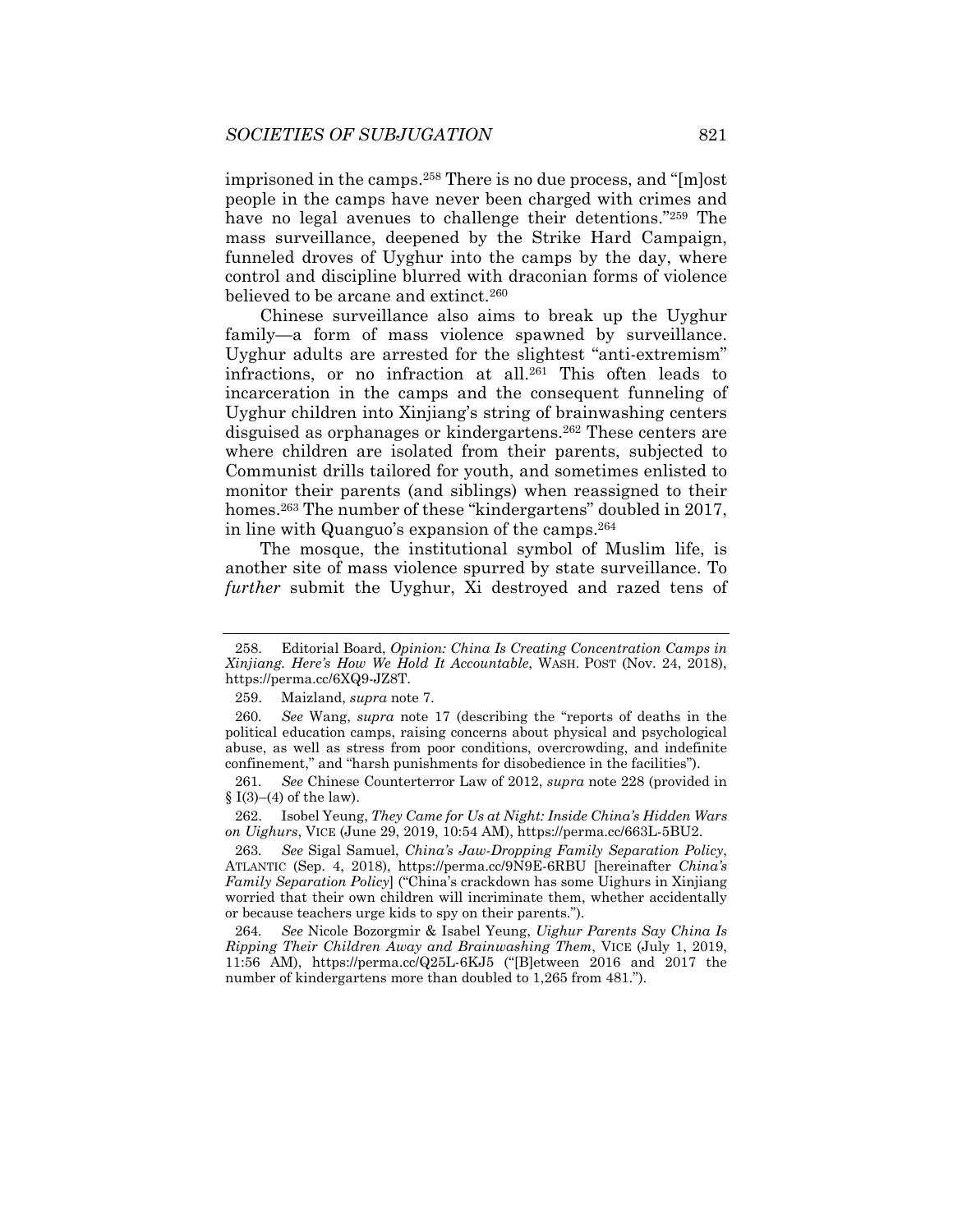mosques in Xinjiang.265 Many of these mosques were longstanding shrines, destroyed to sever the Uyghur from vital spaces of spiritual and civic congregation and erode the practice of Islam among the Uyghur.266

The mosques that still stand have not been spared. Under Quanguo, Xinjiang police have "installed video cameras over mosque doorways to monitor worshippers" who frequent individual mosques.267 Additional cameras were planted inside mosques to monitor individuals who choose to maintain their spiritual observance against standing policy.<sup>268</sup>

In addition to the mass discipline and punishment outlined above, reports of women being sterilized to prevent Uyghur births are widespread.269 Han men are incentivized by the State to sleep with and marry Uyghur women.270 The harvesting of Uyghur organs sold on global black markets further illustrates the macabre nature of mass violence inflicted by Beijing on the Uyghur.271

Chinese Studies scholar Joanne Smith Finley observes, "[S]tate counter-terrorism becomes terrorism when it fails to

 <sup>265.</sup> Thirty-one mosques and two major Muslim shrines were destroyed between 2016 and 2018 in Xinjiang. Amy Gunia, *China Destroyed Mosques and Other Muslim Sites in Xinjiang, Report Says*, TIME (May 7, 2019, 3:17 AM), https://perma.cc/Q6NC-EUGA. Of the thirty-one, fifteen were "completely or almost completely razed." *Id.* 

<sup>266</sup>*. Id*.

 <sup>267.</sup> *See* Topol, *supra* note 233. "Authorities have installed surveillance cameras both inside and outside houses of worship to monitor and identify attendees." NARDI, *supra* note 127, at 1.

 <sup>268.</sup> NARDI, *supra* note 127, at 2.

<sup>269</sup>*. See China Forcing Birth Control on Uighurs to Suppress Population, Report Says*, BBC NEWS (June 29, 2020), https://perma.cc/42MS-D7ZS (finding that Uyghur women were involuntarily fitted with IUDs, "coerced into receiving sterilization surgery," and "threatened with internment in camps for refusing to abort pregnancies that exceed birth quotas"); Adrian Zenz, *China's Own Documents Show Potentially Genocidal Sterilisation Plans in Xinjiang*, FOREIGN POL'Y (July 1, 2020, 10:38 AM), https://perma.cc/DH59-VSWW (discussing China's strategies to "suppress minority birth rates").

<sup>270</sup>*. See Xinjiang Authorities Push Uyghurs to Marry Han Chinese*, RADIO FREE ASIA (Sept. 2017), https://perma.cc/55X5-WVTD ("[The]Uyghur-Han Marriage and Family Incentive Strategy . . . gave 10,000 yuan to Uyghurs and Han Chinese couples who intermarried.").

 <sup>271.</sup> Will Martin*, China Is Harvesting Thousands of Human Organs from Its Uyghur Muslim Minority, UN Human-Rights Body Hears*, BUS. INSIDER (Sept. 25, 2019, 7:33 AM), https://perma.cc/SG5S-YZAR.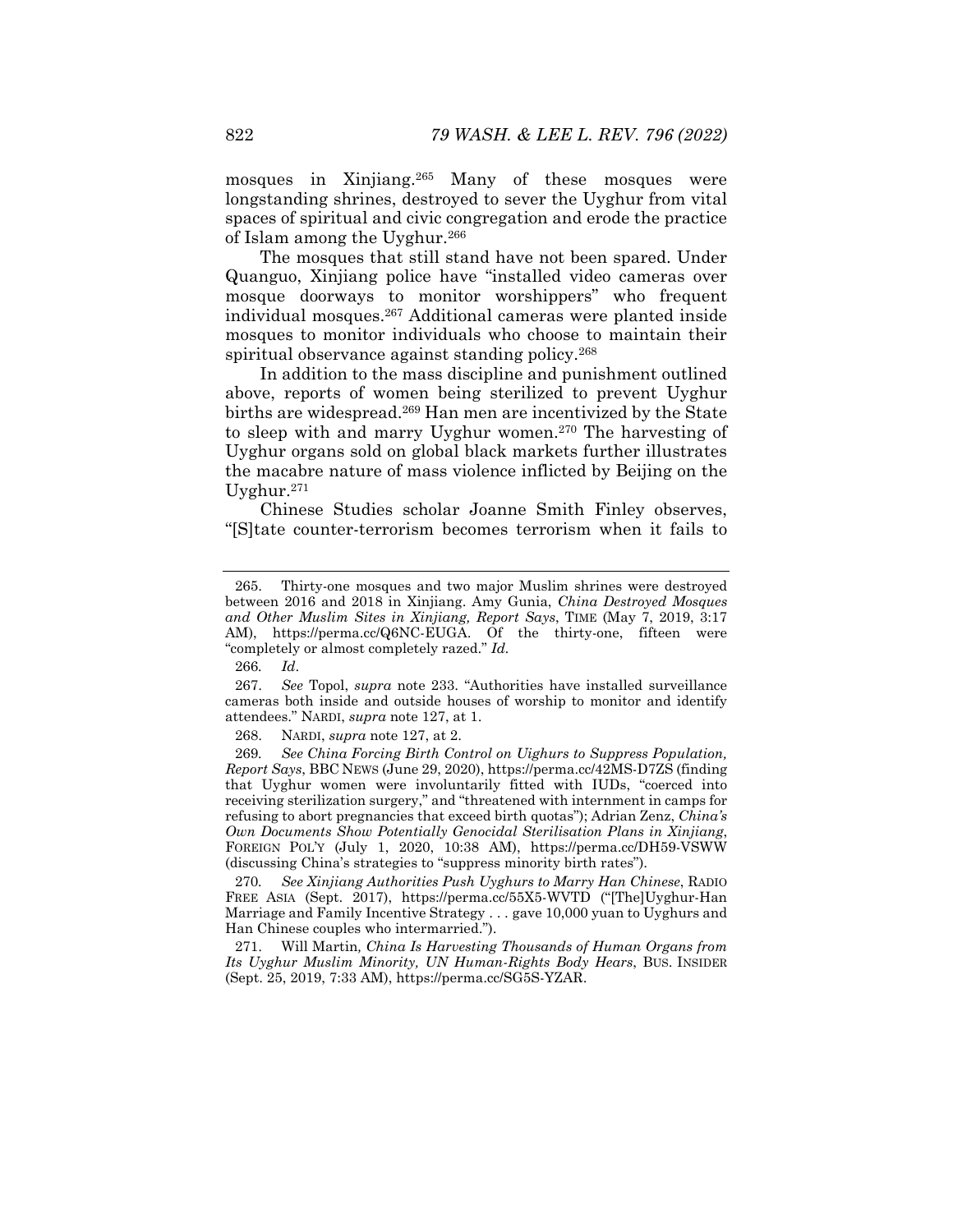distinguish between the innocent and the guilty, it is highly disproportionate, and it aims to terrify or intimidate the wider population or a particular community into submission."272 The State aim to subjugate and submit the Uyghur, which has produced ghastly displays of mass discipline and punishment by way of the global War on Terror and domestic policy, is further accelerated by the digital architecture of surveillance constructed in Xinjiang.

### IV. DIGITAL ARCHITECTURES OF SURVEILLANCE

"With millions of cameras and billions of lines of code, China is building a high-tech authoritarian future" designed to subjugate the Uyghur in Xinjiang.<sup>273</sup> This new architecture of digital surveillance enables the State to track phone activity, online purchases, social media engagement, personal networks, and real time movement of the Uyghur in Xinjiang under the banner of fighting Islamic terrorism.274 "Digital Islamophobia"—the deployment of digital surveillance and Big Data Policing to single out and subjugate the Uyghur on grounds that their identity is presumptive of terrorism—forms the architecture of digital surveillance in Xinjiang.275 This Part first examines how digital surveillance drives the subjugation society in Xinjiang, then turns to case studies that examine China's export of the digital architectures of surveillance it is perfecting in the province.

# A. *The Digital Panopticon*

Section A will survey the chief components of the subjugation society in Xinjiang, focusing on chief components of the digital panopticon constructed in Xinjiang: (1) Smart City

 <sup>272.</sup> Joanne Smith Finley, *Securitization, Insecurity and Conflict in Contemporary Xinjiang: Has PRC Counter-Terrorism Evolved into State Terror?*, 38 CENT. ASIAN SURV. 1, 15 (2019) (internal citations omitted).

 <sup>273.</sup> Mozur, *supra* note 24.

<sup>274</sup>*. See* Chinese Counterterror Law of 2012, *supra* note 228 (provided in § I(3)(3) of the law); Dahlia Peterson, *How China Harnesses Data Fusion to Make Sense of Surveillance Data*, BROOKINGS INST. (Sept. 23, 2021), https://perma.cc/VRD5-R482.

 <sup>275.</sup> This definition adapts the author's formative definition of Islamophobia. *See Islamophobia*, *supra* note 215, at 116.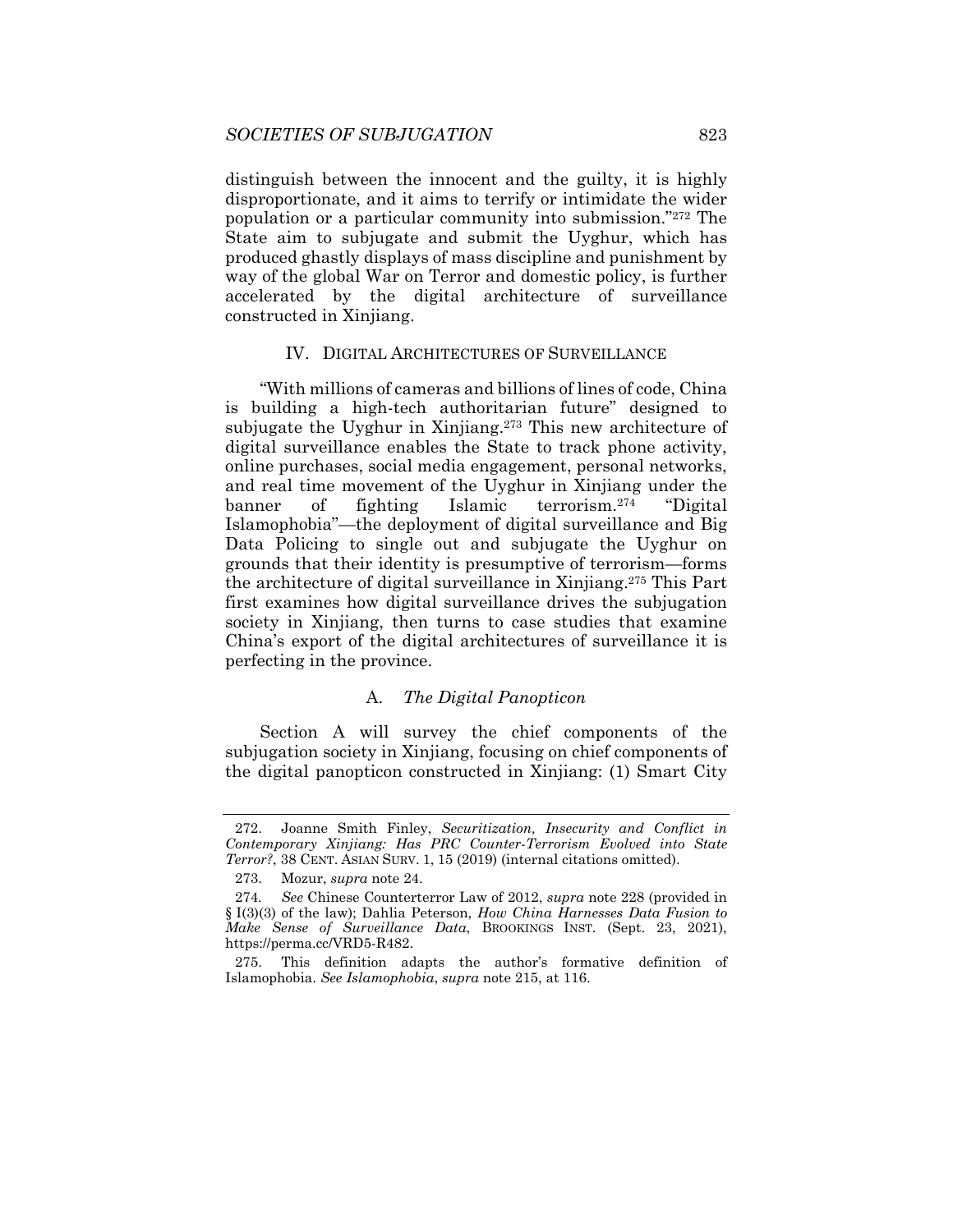Policing; (2) Facial Recognition Software; and (3) Smartphone Tracking.276 It closes with an examination of how these digital surveillance tools function jointly to suppress collective Uyghur identity expression and compel the minority group to comply in their own subjugation.

# 1. "Smart City" Policing

The logic behind the "smart city" is the urban planning of cities around surveillance technology.277 The infrastructural design of smart cities is tailored to facilitate data collection, sensory tracking, and visual surveillance mechanisms implemented by the State.278 Further, it is geared not only to surveil everything that takes place within its bounds, but also to serve the broader policing aims of the State by (1) collecting data from its residents and visitors; (2) tracking their movement; (3) limiting their movement with "digital enclosures"; and (4) maintaining a fluid mine of data stored by the state to progressively further its tracking capacity.279

Smart city design powers the new infrastructure of surveillance in Xinjiang. With priority on the territory's largest cities, Kashgar and the capital, Urumqi, Xi's focal aim is to remake these urban spaces as the primary sites of total surveillance.<sup>280</sup> The first step was reconfiguring the surveillance governance of cities and towns in line with Beijing's total surveillance mandate:

 <sup>276.</sup> While other forms of Big Data Policing, which are mentioned in the following sections, are employed in Xinjiang, this Article homes in on the cornerstones of the architecture of digital surveillance in the province.

 <sup>277.</sup> The "smart city" is the infrastructural replanning of cities around an assemblage of technology that simultaneously monitors and mines data from individuals within it. ANTHONY M. TOWNSEND, SMART CITIES: BIG DATA, CIVIC HACKERS, AND THE QUEST FOR A NEW UTOPIA 273–76 (2013).

 <sup>278.</sup> See Simon Marvin & Andrés Luque-Ayala, *Urban Operating Systems: Diagramming the City*, 41 INT'L J. URB. & REG'L RSCH. 84 (2017) for an analysis of civil design of cities in line with surveillance and sensory technology.

 <sup>279.</sup> Darren Byler, Essay, *The Digital Enclosures of Turkic Muslims*, SOC'Y & SPACE (Dec. 7, 2020) [hereinafter *Digital Enclosures*], https://perma.cc/7YJZ-2LMH.

<sup>280</sup>*. See* Josh Chen & Clément Bürge, *Twelve Days in Xinjiang: How China's Surveillance State Overwhelms Daily Life*, WALL ST. J. (Dec. 19, 2017, 10:58 PM), https://perma.cc/5H8R-QV7U.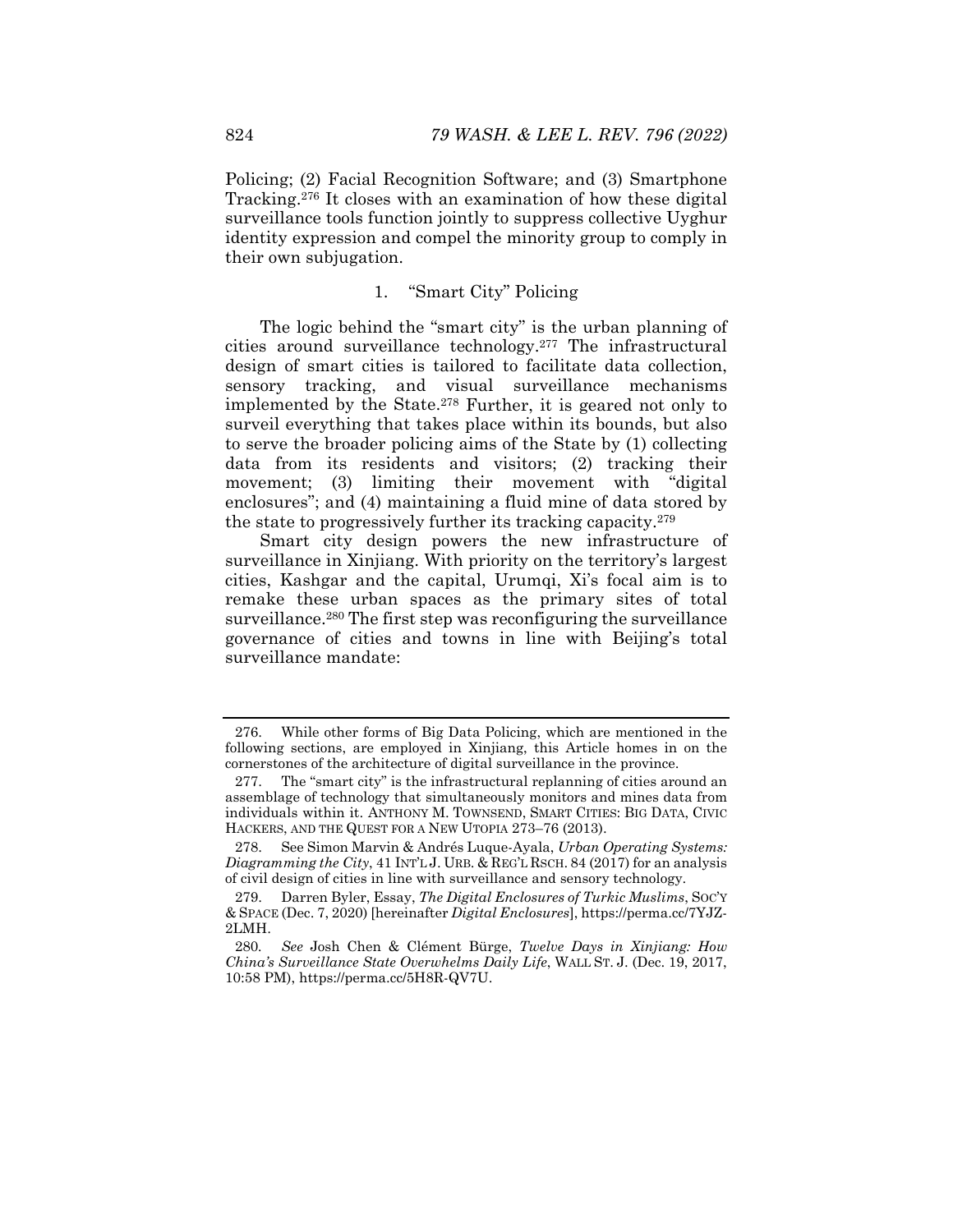Xinjiang was placed under a grid-management system, . . . in which cities and villages were split into squares of about five hundred people. Each square has a police station that closely monitors inhabitants by regularly scanning their identification cards, taking their photographs and fingerprints, and searching their cell phones.281

By integrating cutting-edge technologies into the urban planning of Xinjiang, Beijing extended its capacity to surveil Uyghur life and "violat[ed] religious freedom" far beyond traditional limits.282

The smart city also enables the State to track the movement of the Uyghur in Xinjiang. Those who travel from city to city within the province are forced to carry a "convenience contact card," which includes the phone numbers of local police stations, their landlords, family members, employers, and more.283 While this policy covers all residents, it is disproportionately enforced on Uyghur and ethnic Muslims. In 2018, Beijing introduced the "smart card," a digital update of the convenience contact card that embedded a GPS locator with broader types of data.284 The smart card communicates with surveillance technologies planted in the smart city architecture, optimizing the State's ability to monitor the physical and virtual footprints of everybody inside their digital enclosures.285

A.I. forms the nerve center of Xinjiang's regime of digital racial profiling. It coalesces the disparate streams of data mined from smartphone tracking, facial recognition cameras, and biometric and DNA information into neat codes to measure "degrees of suspicion."286 "According to experts, the Chinese government's use of artificial intelligence to track Uighurs and Tibetans is the first known example of a government intentionally using A.I. for racial profiling."287 Currently, Uyghur residents entering Xinjiang's public spaces can be

 <sup>281.</sup> Maizland, *supra* note 7.

 <sup>282.</sup> NARDI, *supra* note 127, at 2.

 <sup>283.</sup> Topol, *supra* note 233.

<sup>284</sup>*. Counterterrorism and Preventive Repression*, *supra* note 7, at 19. "Identification cards are also needed to buy knives, gasoline, phones, computers and even sugar." Buckley & Mozur, *supra* note 169.

<sup>285</sup>*. Digital Enclosures*, *supra* note 279.

<sup>286</sup>*. See* Andersen, *supra* note 22.

 <sup>287.</sup> NARDI, *supra* note 127, at 3.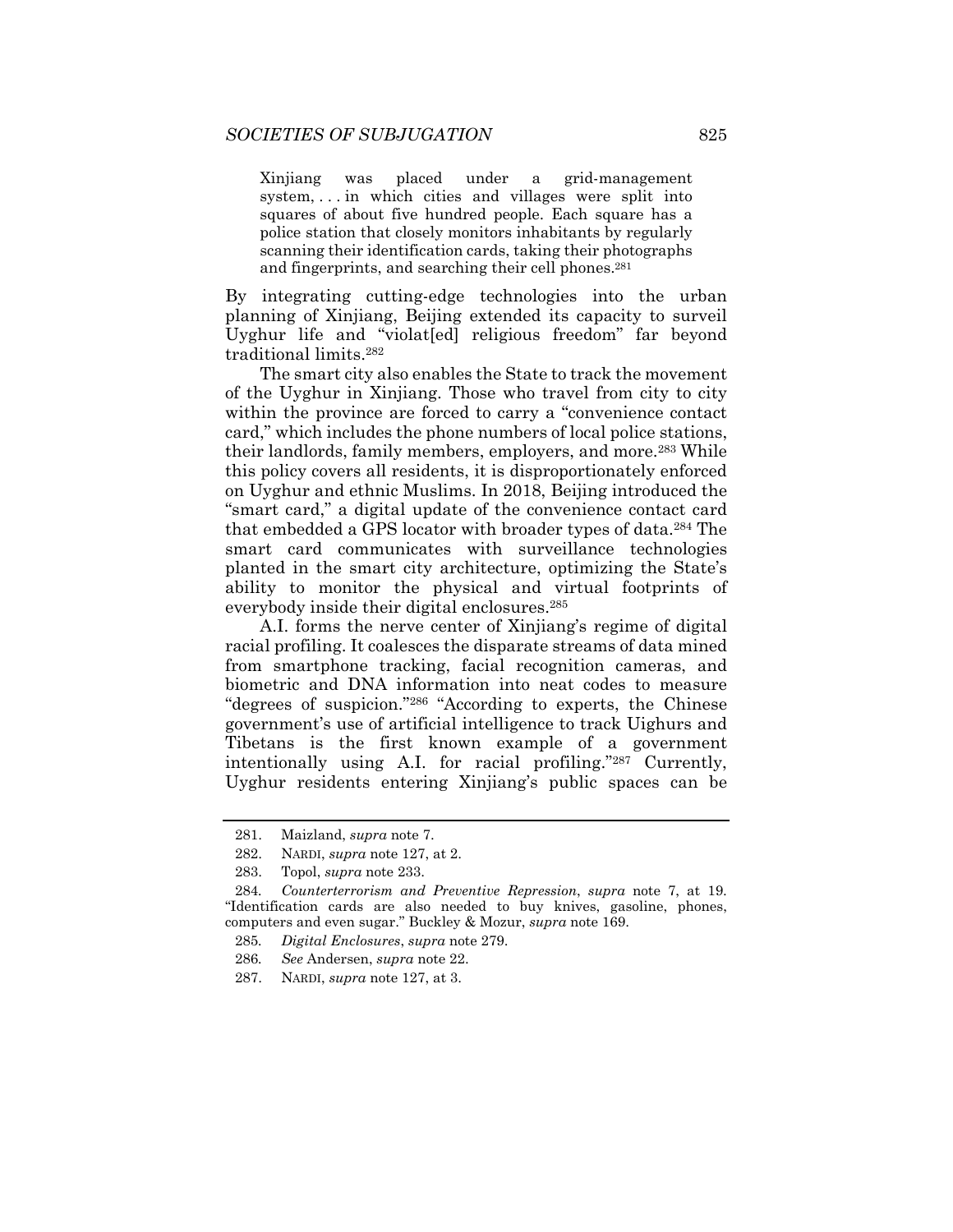identified by matching (captured) images with an "ocean of personal data" stored by the State.288 This matching is done in rapid real time, and has accelerated the swelling arrest and detention rates during the Strike Hard Campaign.289

After installation of the cameras, arrests in Xinjiang proliferated to account for 21 percent of the nation's aggregate number of arrests in 2017.<sup>290</sup> This marked a 731 percent increase from the previous year, and is especially staggering given that Xinjiang's population (26 million) comprises only 1.8 percent of China's total population  $(1.4 \text{ billion})$ .<sup>291</sup> These figures illustrate how smart city profiling has enabled the efficient detection of Uyghur travel through the province and instantly accelerated arrest and detention rates.292

However, the deep machine learning capacity of Beijing's A.I.-powered surveillance has yet to reach its full potential. Huawei, the Chinese telecommunications giant, signed a contract with Beijing in 2018 to help Xinjiang police analyze and improve A.I. data.293 When a person passes through a checkpoint and presents their smart card, police have access to an endless supply of personal data.294 Data sets are designed, with Huawei's expertise, to identify individuals who participated in a Quran discussion group on WeChat, purchased an Arabic language book online, or engaged in a social media exchange with somebody outside of the country<sup>295</sup>—activity that alone, and especially combined, could trigger state suspicion and

 <sup>288.</sup> Andersen, *supra* note 22.

<sup>289</sup>*. See China: Big Data Fuels Crackdown in Minority Region*, HUM. RTS. WATCH (Feb. 26, 2018, 7:00 PM), https://perma.cc/DTB2-MYK7.

<sup>290</sup>*. Criminal Arrests in Xinjiang Account for 21% of China's Total in 2017*, CHINESE HUM. RTS. DEFS. (July 25, 2018) [hereinafter *Xinjiang's Annual Reports*], https://perma.cc/G25T-6FT9 (citing TIANSHAN NET; *Xinjiang People's Procuratorate Annual Work Reports* (2014–2017); SUPREME PEOPLE'S PROCURATORATE ANNUAL WORK REPORTS (2013–2017)).

<sup>291</sup>*. Id*.

 <sup>292.</sup> The aggregate number of arrests in the Uyghur-heavy province was 27,404 in 2016, 35,568 in 2015, and 27,164 in 2014. *Id.*

 <sup>293.</sup> Buckley & Mozur, *supra* note 169.

 <sup>294.</sup> Andersen, *supra* note 22.

<sup>295</sup>*. Id.*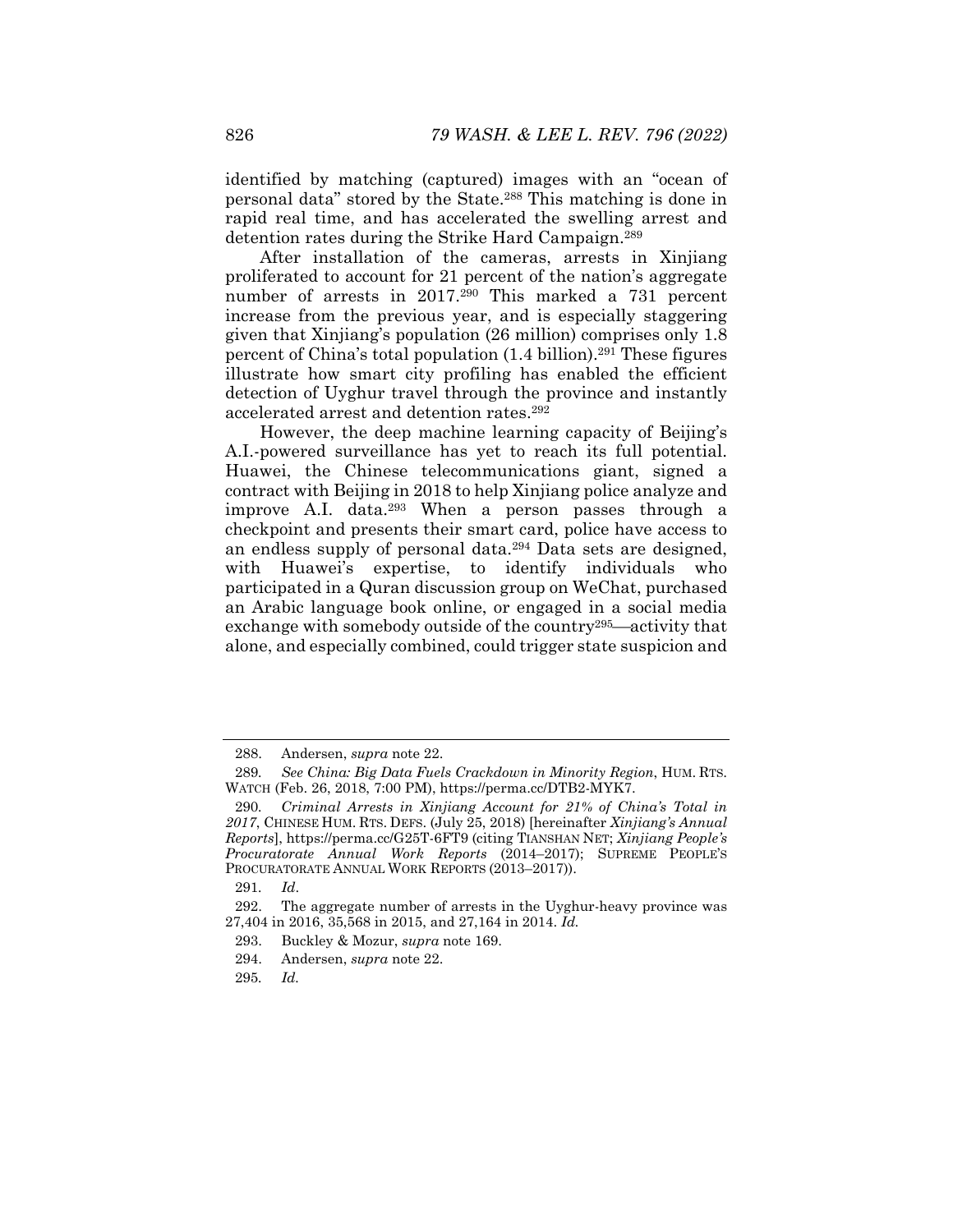feed the Uyghur into the "electronic surveillance pipeline" that ends at the camps.296

### 2. Facial Recognition Software

Technology that can distinguish the distinct phenotypic characteristics of the Uyghur, and identify outward expressions of Muslim identity such as the hijab or beards, is built into the design of the primary surveillance tool used by the State.<sup>297</sup> Powered by A.I., "[f]acial recognition technology has been integrated into much of [the] surveillance network and trained to identify" Uyghur facial characteristics.298 The technology has been designed to home in on the Uyghur and other minority groups that the Chinese government seeks to suppress.299 This facial recognition profiling is not the outcome of policy or decisions made by state agents manning checkpoints, but the intended outcome of surveillance tools designed to single out the Uyghur.300

China's facial recognition technology is designed by Chinese tech giants. The State collaborates with domestic companies, including Hangzhou Hikvision, to plant facial recognition cameras throughout the province.301 In 2019, Hangzhou Hikvision installed cameras to monitor 967 mosques in *one*

*From Decarceration*, *supra* note 23, at 651 n.30.

298. NARDI, *supra* note 127, at 3.

 <sup>296.</sup> I adopt the term coined by Arnett, who defines it in relation to racialized policing in the United States as:

the various new technological surveillance strategies and devices that comprise the surveillance regime of control primarily promoted in community-correction models. Offenders enter the continuum through risk assessment instruments and algorithmic formulas that measure worthiness for surveillance, and then are exposed to myriad community-based surveillance technologies that monitor and manage offenders as a net-widened extension of incarceration.

 <sup>297.</sup> Andersen, *supra* note 22.

 <sup>299.</sup> Chinese tech companies have also filed patent applications for designs that identify the Muslim minority. Avi Asher-Schapiro, *Chinese Tech Patents Tools that Can Detect, Track Uighurs*, THOMSON REUTERS FOUND. NEWS (Jan. 14, 2021, 5:50 PM), https://perma.cc/JSZ7-BBP9.

<sup>300</sup>*. See* Paul Mozur, *One Month, 500,000 Face Scans: How China Is Using A.I. to Profile a Minority*, N.Y. TIMES (Apr. 14, 2019), https://perma.cc/8Y95- QUXP.

<sup>301</sup>*. See* Buckley & Mozur, *supra* note 169.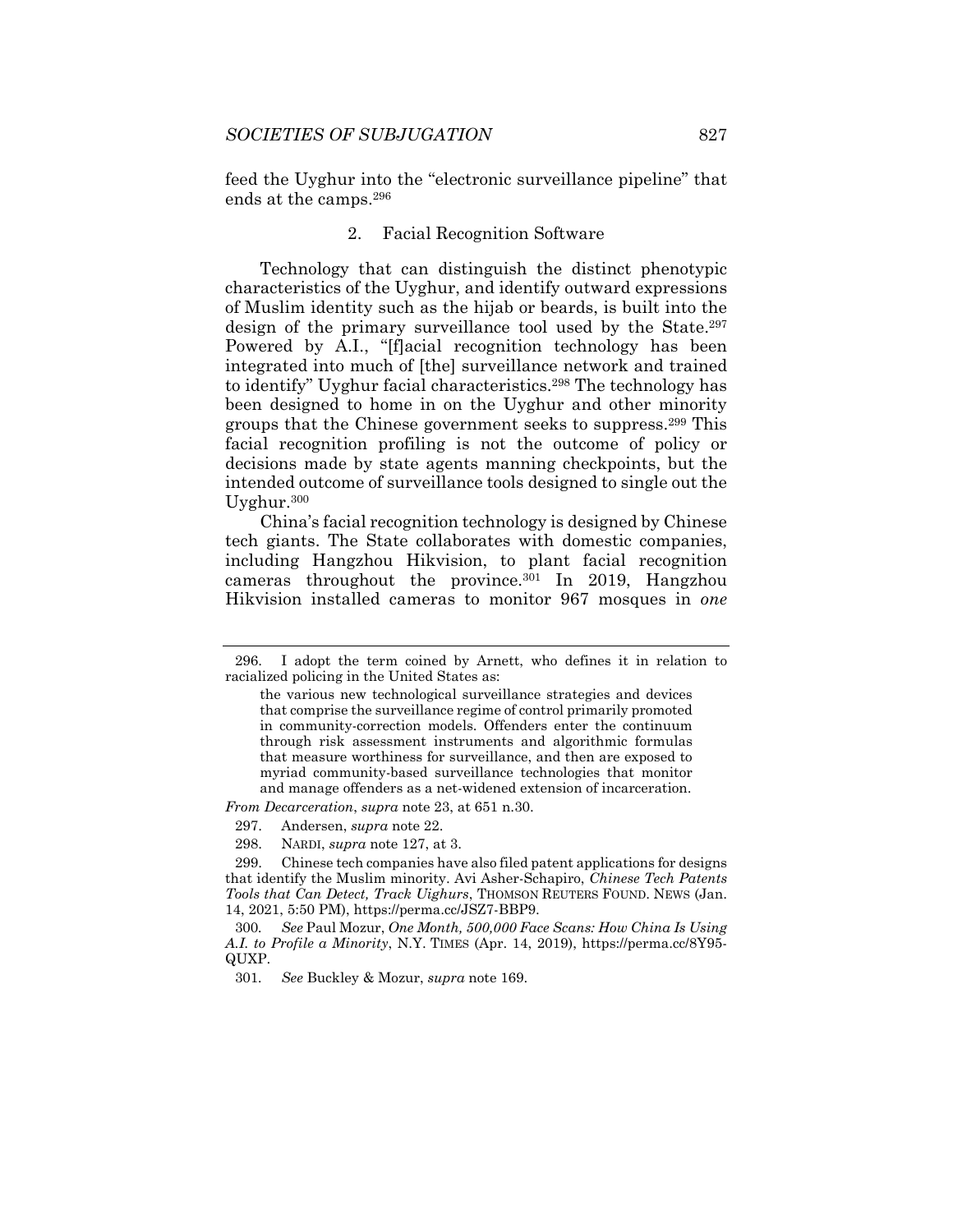county in southern Xinjiang.302 This technology enables state police to lock in on individual subjects entering or inside a Xinjiang mosque and collect real-time images of activity that are instantly fed into a central database.303 Further, this scope of coverage in a single county in Xinjiang, which is divided into sixty-one distinct counties, illustrates the vast scale of surveillance.<sup>304</sup>

Facial recognition cameras are also stationed in cities and at municipal checkpoints throughout Xinjiang. Similar to toll stations on American highways, this network of checkpoints serves as the digital walls that envelop the modern Chinese municipality.305 The checkpoints also keep real-time tabs on the movement of residents within their home cities:

When Uighurs reach the edge of their neighborhood, an automated system takes note. The same system tracks them as they move through smaller checkpoints, at banks, parks, and schools. When they pump gas, the system can determine whether they are the car's owner. At the city's perimeter, they're forced to exit their cars, so their face and ID card can be scanned again.306

When Uyghurs travel beyond their hometowns, digital checkpoints use "algorithms to predict the likelihood of 'extremism' in individuals and sort them for imprisonment, indoctrination, or surveillance."307 In Urumqi, Xinjiang's

306. Andersen, *supra* note 22.

 <sup>302.</sup> NARDI, *supra* note 127, at 3. In 2019, the Trump Administration considered barring Hikvision from buying American technology. Buckley & Mozur, *supra* note 169.

<sup>303</sup>*. See Digital Enclosures*, *supra* note 279.

<sup>304</sup>*. See Xinjiang: Prefectural Divisions*, CITY POPULATION (Feb. 20, 2022), https://perma.cc/UB24-UNR4.

 <sup>305.</sup> The system that connects this network of checkpoints is the Integrated Joint Operations Platform (Ijop), "a regional data system that uses AI to monitor the countless checkpoints in and around Xinjiang's cities. Any attempt to enter public institutions such as hospitals, banks, parks or shopping centres, or to cross beyond the boundaries of ... local police precinct[s], would trigger the Ijop to alert police." Darren Byler, *China's Hi-Tech War on Its Muslim Minority*, GUARDIAN (Apr. 11, 2019, 1:00 AM), https://perma.cc/D3FK-9QR4.

 <sup>307.</sup> James Millward & Dahlia Peterson, *China's System of Oppression in Xinjiang: How It Developed and How to Curb It*, BROOKINGS INST. 5 (Sept. 2020), https://perma.cc/QBV8-GPU3.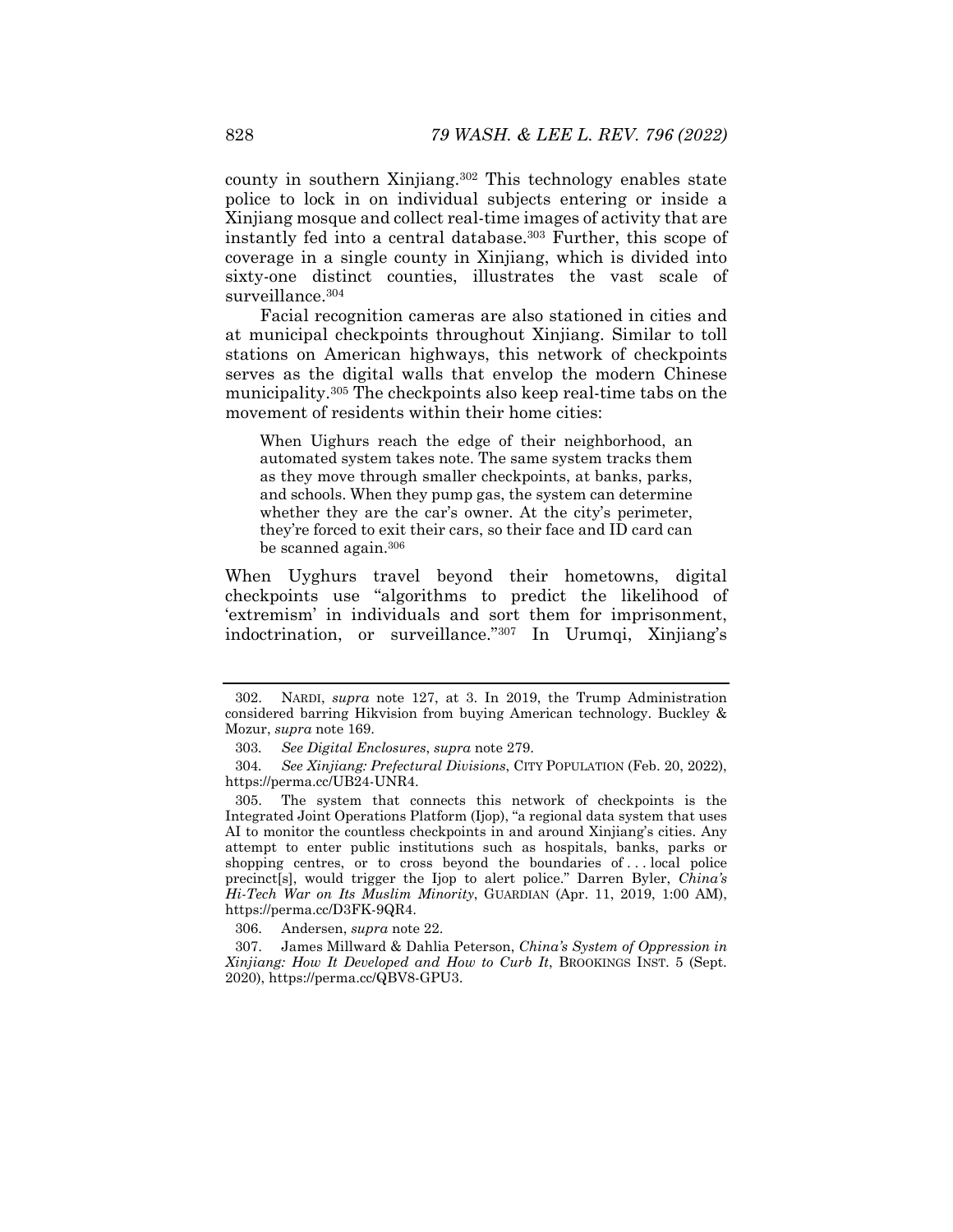capital, a staggering six million identifications were made at the city's 10,000 checkpoints in twenty-four hours' time.308 The vast majority of those identified and stopped were Uyghur, which demonstrates the profiling efficacy of the technology.309 Chinese tech titan Alibaba advertises that its products can "detect the faces of Uighurs and other ethnic minorities within images and videos."310 These "Uyghur analytics" tools work alongside DNA mining and matching at city checkpoints, where "Uighurs frequently have their DNA collected and their eyes scanned."311

In 2018, Beijing tasked Alibaba to create an A.I. facial recognition software called "City Brain."312 The project includes technology that is "capable of detecting Uighurs by their ethnic features."313 Beyond facial recognition, this surveillance tool enables the State to lock in on anonymous members of the Uyghur population, distinguish them from Han and other ethnic groups, and arrest members of the targeted Uyghur.314 Currently, the State has "face signatures," which capture the facial expressions of individuals from a series of strategic angles, of the majority of Uyghur residents of Xinjiang.315

Fixed facial recognition cameras are accompanied by roving surveillance technologies in Xinjiang. As of 2019, Chinese tech companies "began making networked facial-recognition helmets for police, with built-in infrared fever detectors, capable of

 <sup>308.</sup> Buckley & Mozur, *supra* note 169.

 <sup>309. &</sup>quot;Under the pretext of 'counter-terrorism,' 'anti-separatism,' and 'de-extremism' efforts, Chinese authorities have greatly increased the number of arrests and prosecutions in Xinjiang, which will have disproportionally affected Uyghur Muslims. The government has abandoned any appearance of maintaining judicial review or respecting due process rights in these 'strike hard' campaigns." *Xinjiang's Annual Reports*, *supra* note 290.

 <sup>310.</sup> Raymond Zhong, *As China Tracked Muslims, Alibaba Showed Customers How They Could, Too*, N.Y. TIMES (Jan. 20, 2021), https://perma.cc/V4NP-6UBJ.

 <sup>311.</sup> ALINA POLYAKOVA & CHRIS MESEROLE, EXPORTING DIGITAL AUTHORITARIANISM: THE RUSSIAN AND CHINESE MODELS 5 (2019), https://perma.cc/QRG5-86PU (PDF). Uyghurs stopped at checkpoints "may [also] be forced to install spyware on their phones that tracks all of their online activity." *Id*.

 <sup>312.</sup> Andersen, *supra* note 22.

<sup>313</sup>*. Id.*

<sup>314</sup>*. Id.* 

 <sup>315.</sup> Darren Byler, *Ghost World*, LOGIC (May 1, 2019), https://perma.cc/43D5-A6AL.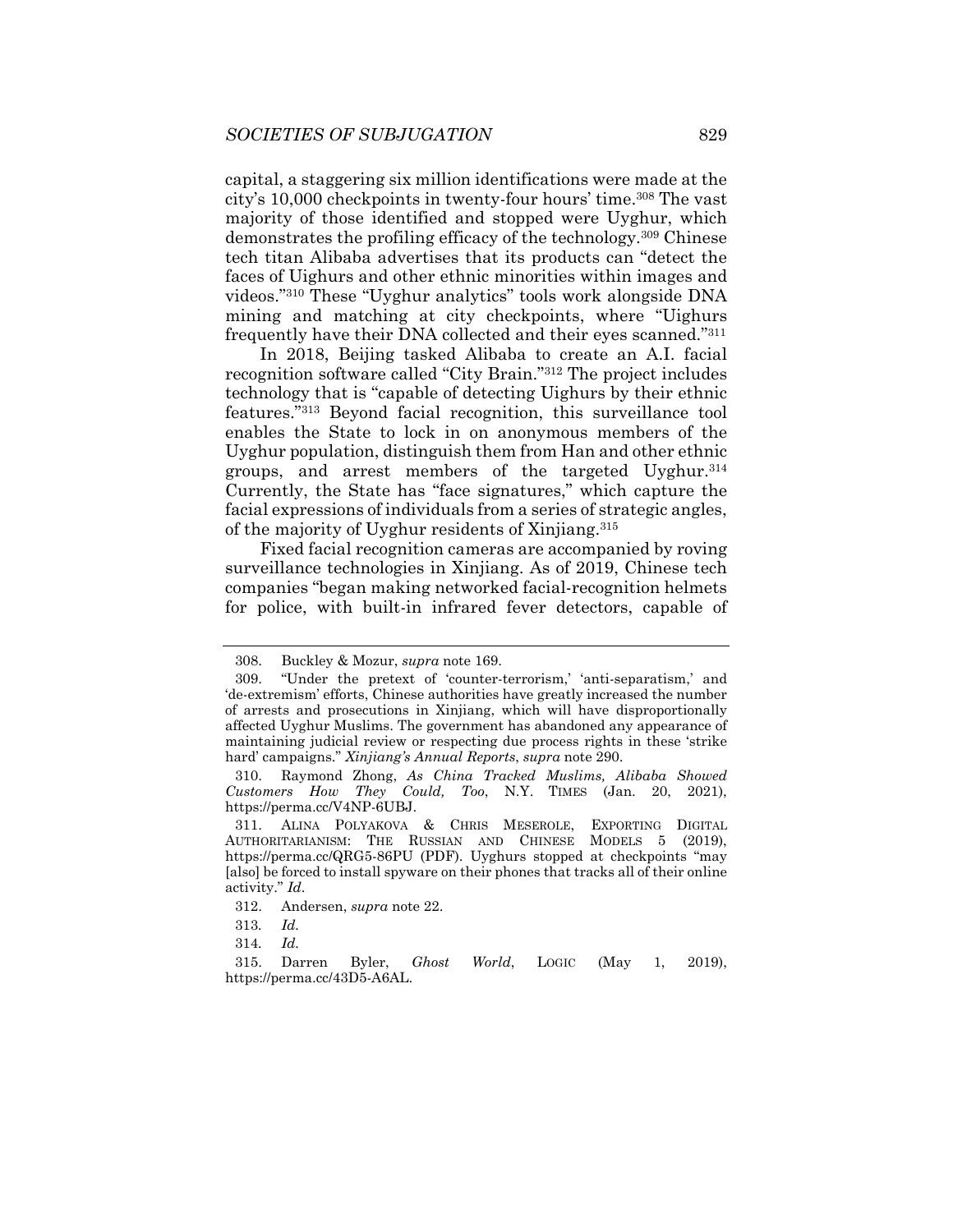sending data to the government" in real time.<sup>316</sup> In 2018, police and informants began to use facial recognition glasses.317 In addition, "spy bird" drones equipped with video and facial recognition cameras hovering above, disguised as doves, expand the terrestrial space the State can surveil.<sup>318</sup> While American cities, like Baltimore, are still in the process of implementing aerial surveillance to monitor Black spaces in the city, this technology is firmly in place in Xinjiang.319

The smart city synchronizes facial recognition tracking with other cogs of the surveillance architecture. Facial recognition cameras communicate with the State's collection of Uyghur biometric and DNA data to identify, then match, a subject with a stored profile.<sup>320</sup> Xinjiang residents between the ages of twelve and sixty-five must submit to medical examinations that collect blood samples, eye and iris imaging, voice recording, and fingerprints.321 This information is stored by the State and continually updated with new data.<sup>322</sup> Collaborating with Chinese tech companies, like iFlytek Co., Beijing continuously refines its aptitude to pair this biometric data with terrestrial image capture and recording.<sup>323</sup> The placement of facial recognition cameras is a potent deterrent on free movement and expression that also disciplines the Uyghur from being and believing in line with their authentic selves.

## 3. Smartphone Tracking

In this era of surveillance capitalism, the first item that comes to mind when uttering the word "surveillance" is the smartphone. In Xinjiang, the smartphone doubles as a "digital

 <sup>316.</sup> Andersen, *supra* note 22.

 <sup>317.</sup> Mozur, *supra* note 24.

 <sup>318.</sup> Andersen, *supra* note 22.

<sup>319</sup>*. See Race, Surveillance, Resistance*, *supra* note 39, at 1108.

 <sup>320.</sup> NARDI, *supra* note 127, at 3.

<sup>321</sup>*. Id.*

<sup>322</sup>*. Id.* 

 <sup>323.</sup> *Id*. iFlyTek Co. "specializes in speech and speaker recognition and produces an estimated 70 percent of all speech-recognition technology in China. . . . In advertising material, the company claims that its systems can handle minority languages, including Tibetan and Uighur." *Id.*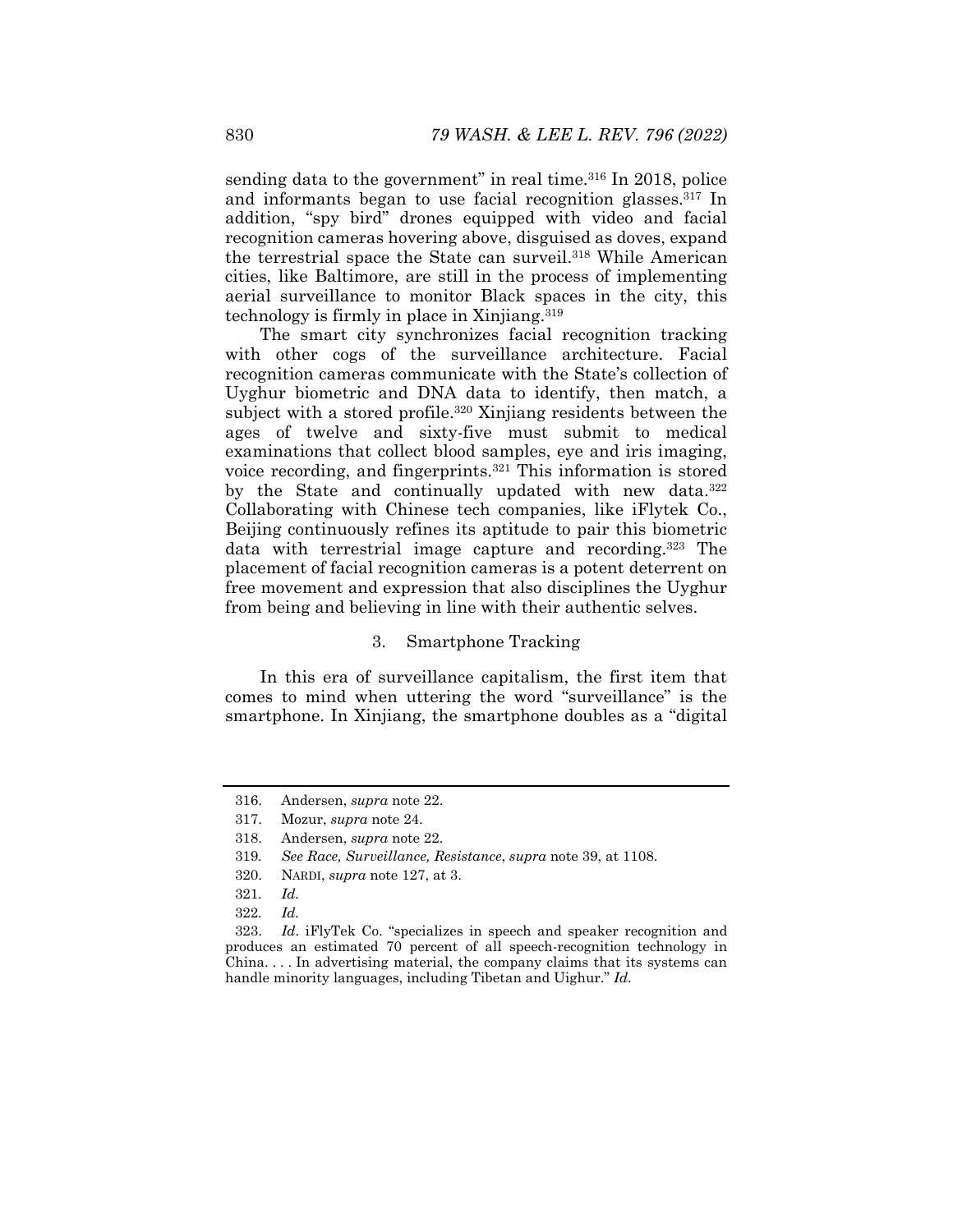Swiss Army knife" of monitoring and mining possibilities.<sup>324</sup> In a world where the smartphone has evolved into a bodily appendage that accompanies the surveilled subject wherever they go, it is the ideal digital surveillance tool.

Installation of malware into Uyghur smartphones is a standard tracking practice. Hackers authorized by Beijing use "phishing and fake app-stores" to distribute and seed the malware, turning smartphones into nonstop tracking and "listening devices."325 In addition to monitoring vocal communication, specific software is also designed to detect Arabic script and written Uyghur.<sup>326</sup> Smartphone tracking is *responsive*, meaning that it aims to monitor the activity of the target. However, *extractive* software, which mines data from Uyghur smartphone users, is also embedded.327 This extractive software intercepts data from the smartphones of Uyghur, including photos, recorded communications, texts, browsing history, and other items tied to Uyghur culture or Islam.<sup>328</sup>

Installation of "nanny apps," software that monitors smartphone use, is a growing practice in Xinjiang.<sup>329</sup> These "apps use algorithms to hunt for 'ideological viruses' day and night," homing in on Islamic practices.330 "They can scan chat logs for Quran verses, and look for Arabic script in memes and other image files."331 This gives the State a penetrating, and permanent, presence in the lines of communication,

 <sup>324.</sup> Tim Bajarin, *The Smartphone Is the Swiss Army Knife of Gadgets*, TIME (Nov. 18, 2013), https://perma.cc/ZAL8-LQFV.

 <sup>325.</sup> Sean Lyngaas, *Chinese Mobile Surveillance of Uighurs More Pervasive than Previously Thought, Researchers Say*, CYBERSCOOP (July 1, 2020), https://perma.cc/ATW2-WT9P.

 <sup>326.</sup> The World Staff & Carol Hills, *How China Uses Malware to Track Muslim Uyghurs, Even if They've Fled Their Country*, WORLD (July 2, 2020), [hereinafter Hills] https://perma.cc/5U49-RJ4T.

<sup>327</sup>*. See* Paul Mozur & Nicole Perlroth, *China's Software Stalked Uighurs Earlier and More Widely, Researchers Learn*, N.Y. TIMES (July 1, 2020), https://perma.cc/Y39P-Q2CB (last updated Jan. 19, 2021) (describing the Chinese hacking campaign against Uyghurs).

<sup>328</sup>*. See* Hills, *supra* note 326 ("[H]ackers created tools disguised as third-party apps to tap into phones in Xinjiang, which then allowed for the ability to record and export information.").

 <sup>329.</sup> Andersen, *supra* note 22.

<sup>330</sup>*. Id.* 

<sup>331</sup>*. Id.*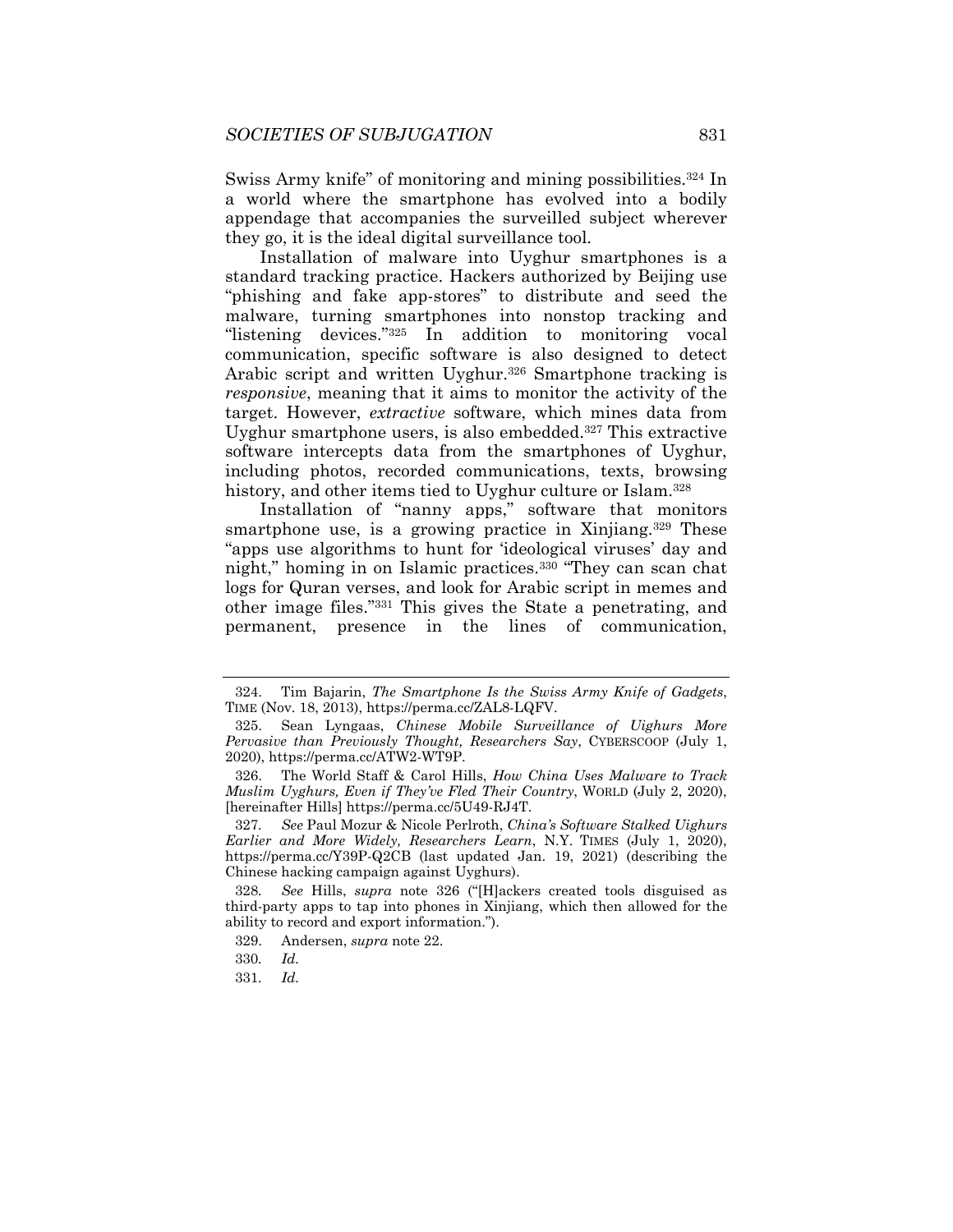entertainment, and everyday engagement conducted on the smartphone.

For example, nanny apps track and store interactions on WeChat, a central artery of communication, social media engagement, and commerce in China.332 Abstaining from platforms like WeChat is no simple task for the Uyghur, given that it holds a "surveillance monopoly" in Xinjiang.333 The platform is far more than a communication app—it is China's most popular site for purchasing daily needs.334 Further, WeChat's vitality rose immensely during the coronavirus pandemic, when Internet retail giants became the lone platforms for purchasing groceries and other basic necessities.335 This compelled the Uyghur to knowingly use a platform that monitors and mines their data.

Beyond digital data, real-time conversations by phone are also tracked and stored.336 The character of the person on the other side of the line, in addition to the content of the conversation, determines the scale of state suspicion. "Any kind of contact from a non-Chinese phone number, though not officially illegal, can result in arrest."337 This is particularly true if the caller is from a Muslim-majority state or a Uyghur caller outside China.338

Uyghurs in Xinjiang are universally aware that their smartphone activity is being surveilled.<sup>339</sup> This knowledge, and the stigma associated with it, has reshaped the Uyghur relationship with the smartphone, disincentivizing routine use of the smartphone and disciplining the Uyghur, en masse, to engage with smartphones in line with the narrow confines

335*. Id.*

<sup>332</sup>*. See* Steven Millward, *7 Years of WeChat*, TECHINASIA (Jan. 20, 2018), https://perma.cc/VJ2Z-TVFX (providing a history of "China's most essential app"). The Chinese tech giant Tencent launched WeChat in 2011. *Id.* 

<sup>333</sup>*. See generally* POLYAKOVA & MESEROLE, *supra* note 311.

<sup>334</sup>*. See* Rita Liao, *WeChat Advances e-Commerce Goals with \$250B in Transactions*, TECHCRUNCH (Jan. 19, 2021, 10:23 AM), https://perma.cc/W39R-9KDG (providing statistics and analysis of WeChat users' shopping patterns).

 <sup>336.</sup> Isobel Cockerell, *Inside China's Massive Surveillance Operation*, WIRED (May 9, 2019), https://perma.cc/4QJ8-LQW5.

<sup>337</sup>*. Id.*

 <sup>338.</sup> Topol, *supra* note 233.

<sup>339</sup>*. How Mass Surveillance Works in Xinjiang, China*, HUM. RTS. WATCH 3–5 (May 2, 2019), https://perma.cc/7WS2-X5R5.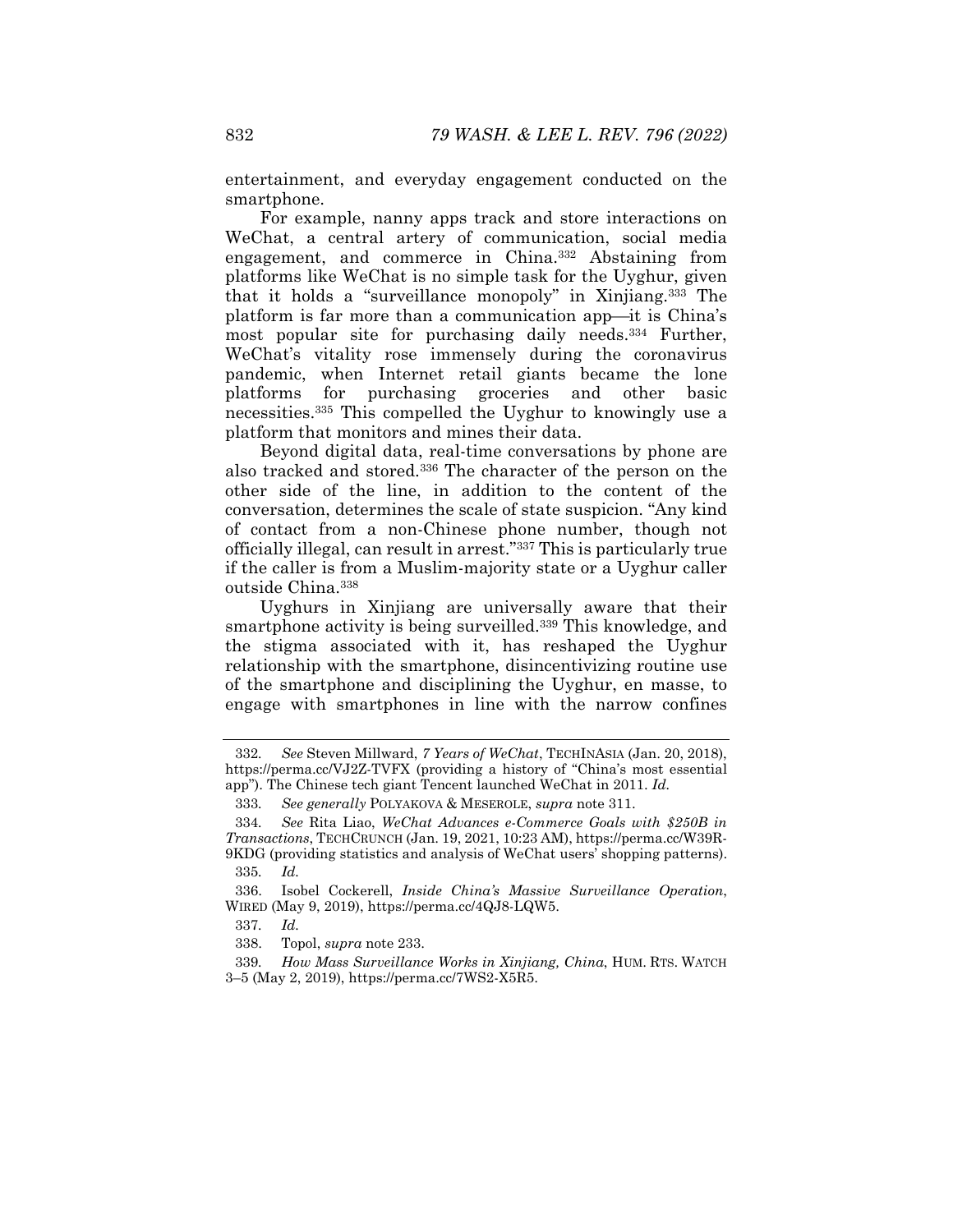imposed by the State. For instance, it is not uncommon for family members to disconnect entirely from loved ones or cease using the smartphone as a communicative device altogether.<sup>340</sup> A Uyghur man currently living in Washington, D.C., shared,

I still have family in Xinjiang, and I desperately want to talk to them. But I know if they get a call, a text or even a note from me I can put them in danger. I am here [in the United States], and that all by itself is reason for the [state] police to take action against them. So, even though I want to more than anything, I do not try to contact them to keep them safe . . . . The phone [altogether] has become a sight of worry.341

However, nonuse is no cure for smartphone surveillance. Abstaining from phone use, and "irregular" phone use, can also give rise to suspicion,  $342$  converting the smartphone—technology so deeply entrenched into Uyghur daily life—into the perfect tool of subjugation society surveillance. This makes the smartphone a tool of mass control and discipline that, as illustrated by the violence wrought on the street and in the camps, invites the violent hands of the State.

# 4. Beyond Chilling

While scholars focus heavily on the chilling effect of digital surveillance, the impact on the Uyghur in Xinjiang is far more than chilling. The impact of digital surveillance transcends the suppression of speech, assembly, and other core liberties extended, albeit in a stratified way, in western control societies. With no constitutional protections or civil liberties to speak of in China, Xinjiang's digital architectures of surveillance—by design—have a mass subjugating effect that supersedes the effect of marginalization, subordination, or, more technically, the erosion of "substantive citizenship."343 Again, it is critical to

 <sup>340.</sup> See Topol, *supra* note 233, for a case involving a Uyghur mother who intentionally ceased telephone communication with her daughter, living in Sweden, for fear of state retribution.

 <sup>341.</sup> Interview with Abdul N. (Oct. 14, 2020) (name changed to protect anonymity).

 <sup>342.</sup> Tanner Greer, *48 Ways to Get Sent to a Chinese Concentration Camp*, FOREIGN POL'Y (Sept. 13, 2018, 10:40 AM), https://perma.cc/57ZN-48F5.

<sup>343</sup>*. See* LINDA BOSNIAK, THE CITIZEN AND THE ALIEN: DILEMMA OF CONTEMPORARY MEMBERSHIP 31 (2006) ("[T]here is often a gap between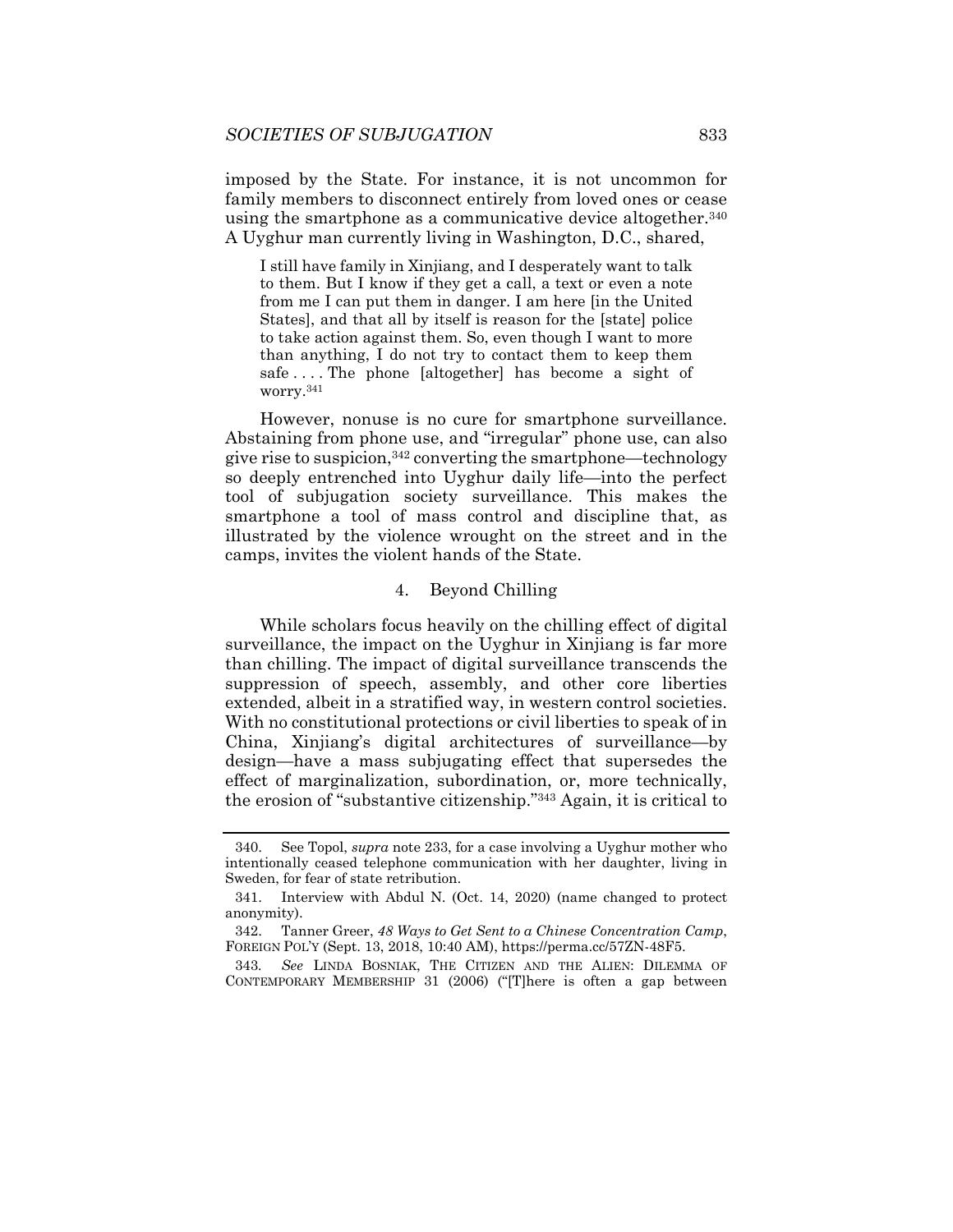remember that members of the polity in authoritarian states are more *subjects* than *citizens*—a critical distinction with regard to rights.344

The pervasiveness of targeted surveillance in Xinjiang drives the Uyghur to underperform their cultural customs and guise their bona fide identities. The regime's digital omnipresence pushes the Uyghur to elect out of religious exercise, cultural expression, communal assembly, and travel. This conditions "identity performance" in line with Beijing's Sinicization program among the Uyghur, and reperformance of Uyghur identity in line with Han supremist benchmarks. In turn, Uyghur "covering," or full-fledged "concealment," becomes a mandate for survival in Xinjiang.345 The digital bounds of surveillance condition the Uyghur to continuously moderate their every action—off- and, especially, online.346

Examining the effect of subjugation through the prism of identity performance, and distinguishing it from the subordination that results in control societies, is instructive.<sup>347</sup> Erving Goffman's concept of "stigma" is lucidly demonstrated in Xinjiang by the Uyghur response to digital surveillance.348 The

346*. See* Greer, *supra* note 342.

 347. Identity performance involves the public negotiation of one's expression of self in line with incentives and disincentives. Behavioral psychologist Erving Goffman developed this theory. *See generally* ERVING GOFFMAN, THE PRESENTATION OF SELF IN EVERYDAY LIFE (1956). Identity Performance theory has been influential among critical law scholars, particularly those examining how subordinated identities—including gender, sexual orientation, and race—stand as stigma that spur identity performance in line with positive incentives. For a leading treatise on reperformance of sexual identity, see Kenji Yoshino, *Covering*, 111 YALE L.J. 769 (2002).

348*. See* ERVING GOFFMAN, STIGMA: NOTES ON THE MANAGEMENT OF  $103-04$   $(1963)$   $(°[C]overing...is$  an important . . . 'assimilative technique[] employed by members of a minority ethnic group[] . . . to restrict the way in which a known-about attribute obtrudes itself into the center of attention . . . .").

possession of [formal] citizenship status and the enjoyment or performance of citizenship in substantive terms.").

<sup>344</sup>*. See generally* Maximilian Koessler, *"Subject," "Citizen," "National," and "Permanent Allegiance"*, 56 YALE L.J. 58 (1946).

<sup>345</sup>*. See* Dan Levin, *Uighurs' Veils Signal Protest Against China's Restrictions*, N.Y. TIMES (Aug. 7, 2014), https://perma.cc/YEL2-5PH3 (describing the experience of a Uyghur woman "torn between her professional ambition and her outrage toward official restrictions targeting the Uighur way of life").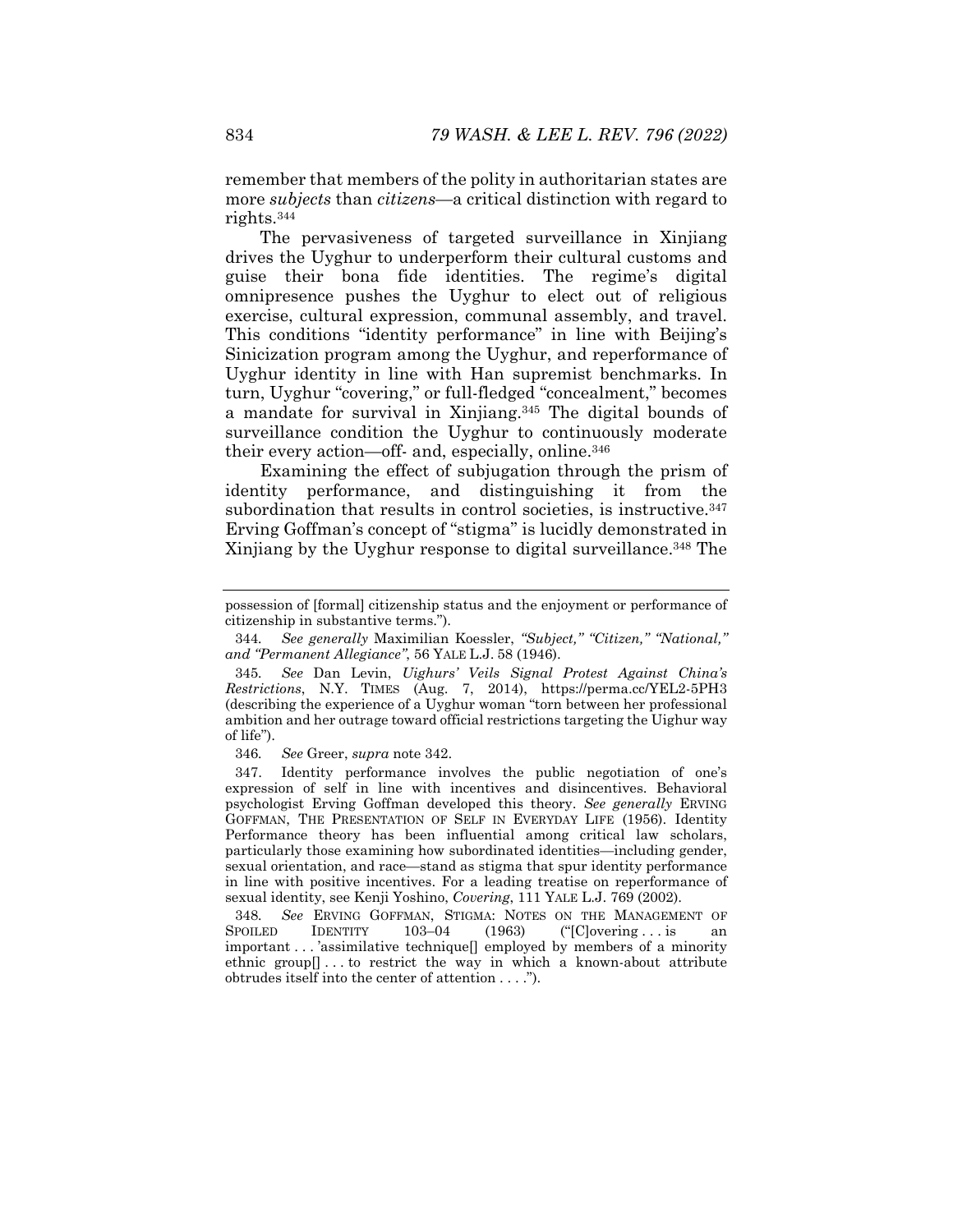state stigma ascribed to Uyghur and Muslim identity, so ominous for the Uyghur, not only incentivizes them to "conceal Islam" and their cultural practices, but also conditions them to partake in the state project of removing associated practices and traits through conditioned discipline and reperformance.349 In turn, the Uyghur—as a population mass within Xinjiang—are disciplined through the threat of arrest, detention, or worse to reperform an identity that aligns with sanctioned Han custom but is against the linguistic, cultural, and spiritual expression central to Uyghur life.

This campaign of mass discipline, deepened by the State's penetrating gaze enabled by digital surveillance, is reactive and productive. In addition to concealing native customs and Islamic practice, Uyghur seeking to stave off punishment condition themselves to speak Mandarin, express allegiance to the State and the Communist Party, and take on Han cultural customs and practices. The digital architecture of surveillance fixating on the Uyghur has this potent two-way disciplining effect in addition to mere control. Consequently, it blurs the lines between control, discipline, and the corporal punishment looming over Xinjiang.

This negating effect of digital surveillance in Xinjiang even pierces spaces surveillance does not reach. As Paul Mozur of the *New York Times* observed, "For technology to be effective, it doesn't always have to work."350 Knowledge that the State has exerted immense resources to surveil Uyghur life, alongside the penetrating surveillance technology, is itself debilitating. Echoing Foucault, the Uyghur subject becomes a "principle of [her] own subjection" within Xinjiang, always believing she is being watched even when she is not.<sup>351</sup> The looming presence of the smartphone, routinely seated near the subject and *always there*, stands as an ever-present reminder that the State can see what the subject is doing. It is more than the optimal digital tool for *controlled* entertainment; in the subjugation society, it is an ever-present embodiment of the State's omnipresent gaze.

 <sup>349. &</sup>quot;'Concealing Islam' is the process whereby a Muslim American actor trades in his or her Muslim identity for a non-Muslim identity within a specific setting." *Acting Muslim*, *supra* note 165, at 15.

<sup>350</sup>*. See* Mozur, *supra* note 24.

<sup>351</sup>*. See* FOUCAULT, *supra* note 22, at 203.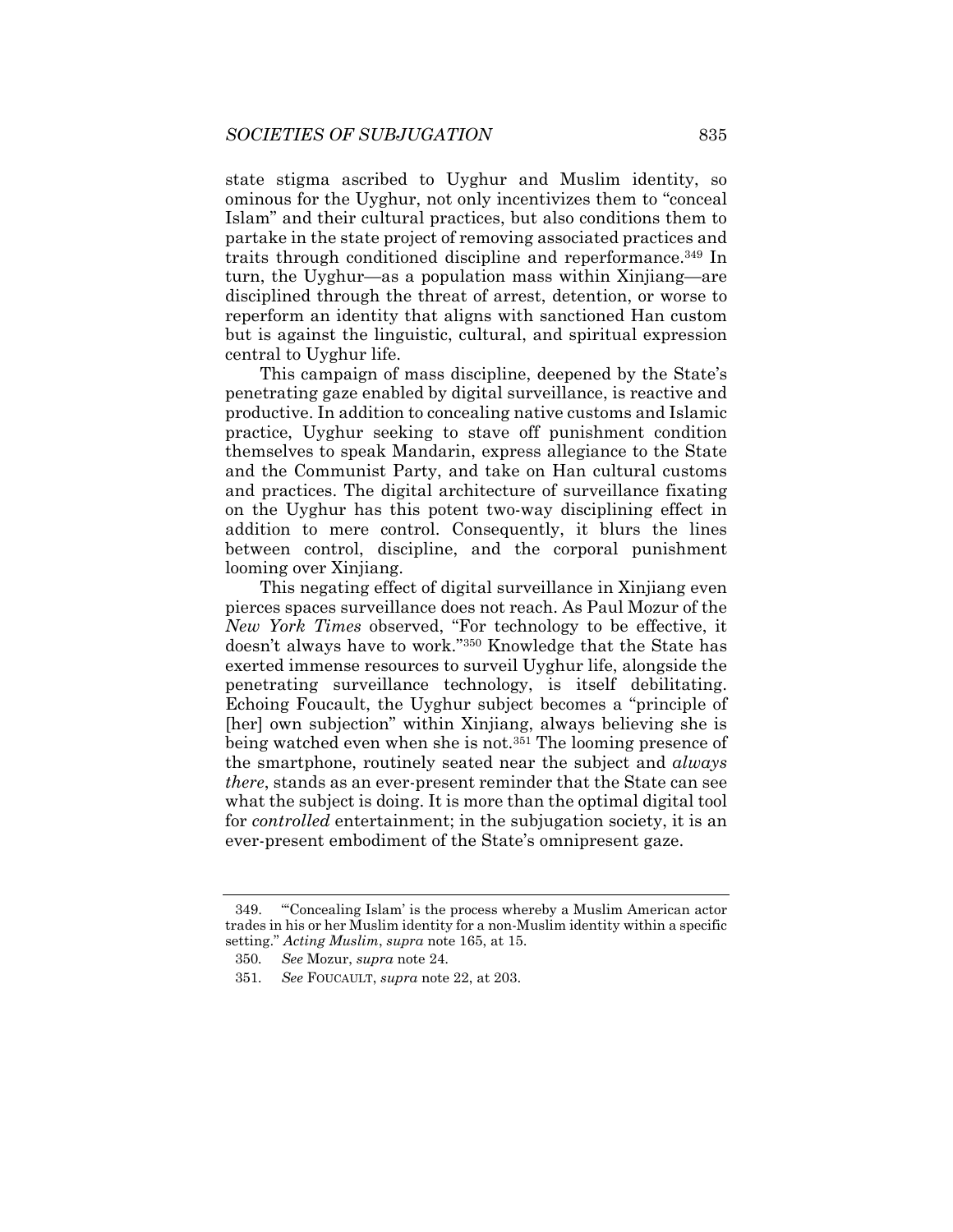#### B. *China's Global Surveillance Footprint*

The subjugation society is not confined to China. Nor is it exclusively devised to subjugate and stamp out the Uyghur. China's expanding global influence, fueled in part by its digital surveillance expertise, is pushing subjugation society surveillance into new contexts.<sup>352</sup> As Steven Feldstein observes in *The Rise of Digital Repression*,

Chinese technology used for repressive purposes has proliferated worldwide. Major Chinese firms, such as Huawei, ZTE, Hikvision, Dahua, Meiya Pico, Sensetime, and others, are building safe city surveillance projects, peddling high-tech censorship tools, and supplying advanced social media monitoring capabilities to countries around the world.353

Demand for Chinese companies' digital surveillance tools is especially high among authoritarian regimes with designs to subjugate and stamp out their own oppositional groups. This section examines two of these case studies: (1) the violent crackdown on sexual minorities in Uganda; and (2) the persecution of dissidents in Egypt.

# 1. Uganda and Sexual Minorities

Uganda is trending toward a subjugation society. The target in the African nation: sexual minorities. The State steers its violent crackdown onto sexual minorities to deepen its popularity. Serving as president of the African nation since January of 1986, President Yoweri Museveni strengthened

 <sup>352.</sup> China is unabashed about its global tech ambitions. President Xi is positioning China to achieve global AI supremacy by 2030, surpassing the United States as that market's biggest player. This target, among other economic aims tied to shoring up Chinese digital surveillance hegemony, is integral to its Belt and Road Initiative (BRI)—a global infrastructure development strategy devised in 2013 to invest in seventy nations and leading international organizations. This initiative will build inroads to export Chinese surveillance technologies, which will influence how surveillance is administered in authoritarian and non-authoritarian states globally. *See* Andrew Chatzky & James McBride, *China's Massive Belt and Road Initiative*, COUNCIL ON FOREIGN RELS., https://perma.cc/Y939-M66R (last updated Jan. 28, 2020, 7:00 AM).

 <sup>353.</sup> STEVEN FELDSTEIN, THE RISE OF DIGITAL REPRESSION: HOW TECHNOLOGY IS RESHAPING POWER, POLITICS, AND RESISTANCE 48 (2021).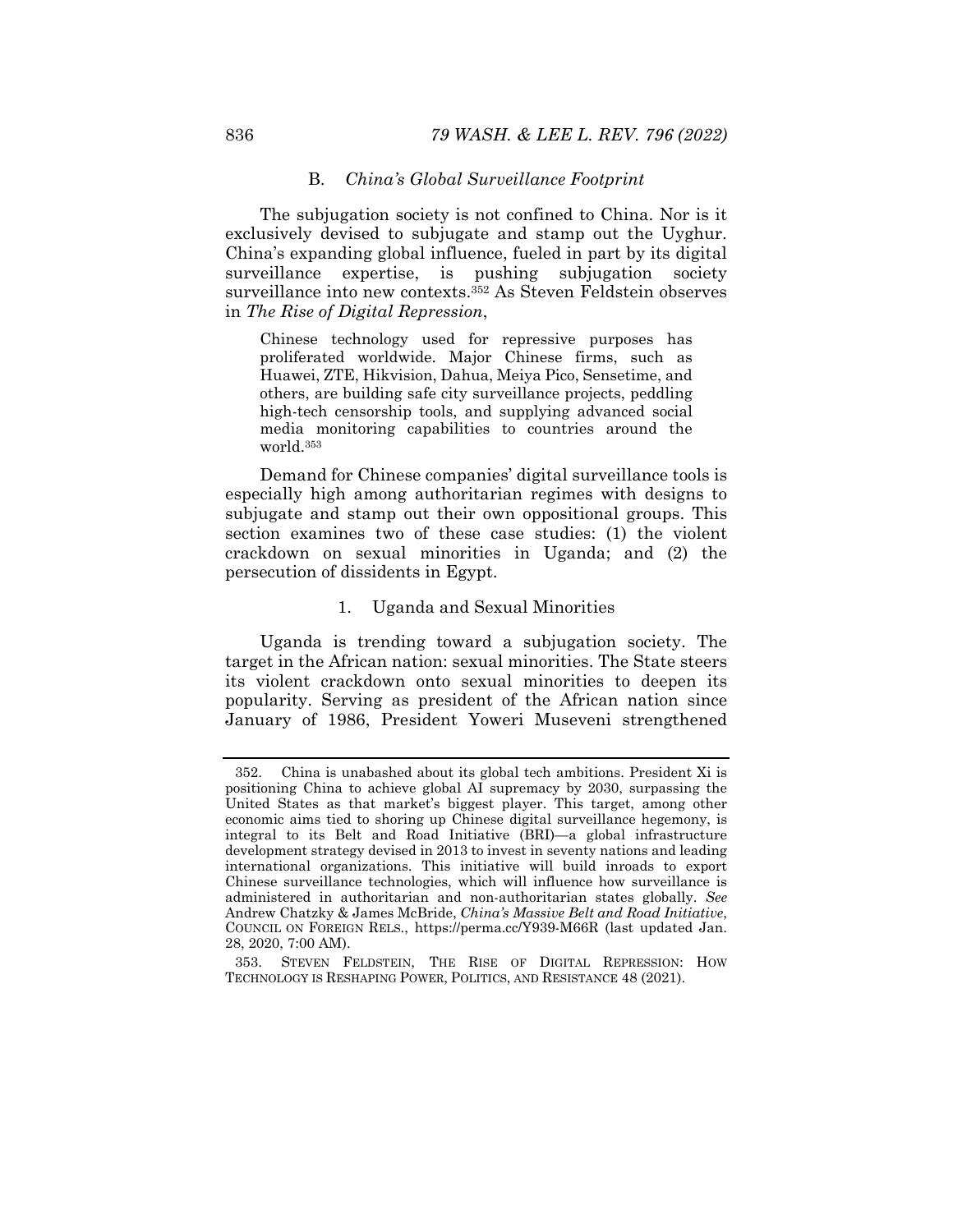relations with China to modernize Uganda's digital surveillance state, deepening his stranglehold on power.354

Ushered into Uganda through the Digital Silk Road project (DSR), China heads the assembly of a subjugation society in Uganda. Huawei, the Chinese tech giant, is the on-site architect of the African nation's modern surveillance architecture<sup>355</sup>—an ambitious vision comprised of cutting-edge assemblage of monitoring and mining tools that target Museveni's political opponents, chief of which are the nation's persecuted LGBTQ communities. This surveillance technology is poised to increase homophobic dragnets and witch hunts, which play out violently against sexual minority groups in Uganda.356

Powered by the smartphone tracking technology used in Xinjiang, Ugandan police carry out mass arrests that blur the lines between punishment and control.357 On November 17, 2019, *Human Rights Watch* reported, "[Ugandan] police [in Kampala] carried out two mass arrests on spurious grounds, abused the detainees, and forced at least 16 to undergo anal examinations. Such examinations violate their right to bodily integrity and freedom from torture and ill treatment."358 These sweeps are not uncommon in Uganda and are arbitrarily commenced on the slimmest of suspicion.359 Often initiated on no suspicion at all, they are staged to incite homophobic hysteria that nets political points for Museveni and his regime.<sup>360</sup>

<sup>354</sup>*. See* Joe Parkinson et al., *Huawei Technicians Helped African Governments Spy on Political Opponents*, WALL ST. J., https://perma.cc/EY27- JBFJ (last updated Aug. 15, 2019, 3:21 AM) ("The deal with Huawei is a survivor strategy to consolidate power. . . . It's an all-out assault." (internal quotation omitted)).

<sup>355</sup>*. See id.* ("Technicians from [Huawei] have, in at least two cases, personally helped African governments spy on their political opponents . . . .")*.*

 <sup>356.</sup> Anti-homosexuality laws and surveillance have collaterally impacted heterosexual communities as well, based on stereotypical and arbitrary presumptions of homosexual identity performance. *Uganda: Stop Police Harassment of LGBT People*, HUM. RTS. WATCH (Nov. 17, 2019, 9:00 PM), https://perma.cc/WT8M-J4SM.

<sup>357</sup>*. Id.*

<sup>358</sup>*. Id.*

<sup>359</sup>*. Id.* 

 <sup>360.</sup> For an account of homophobia and its popular and legal dimensions in Uganda, see Lydia Boyd, *What's Driving Homophobia in Uganda*, CONVERSATION (Nov. 20, 2019), https://perma.cc/VZ6K-PXF8.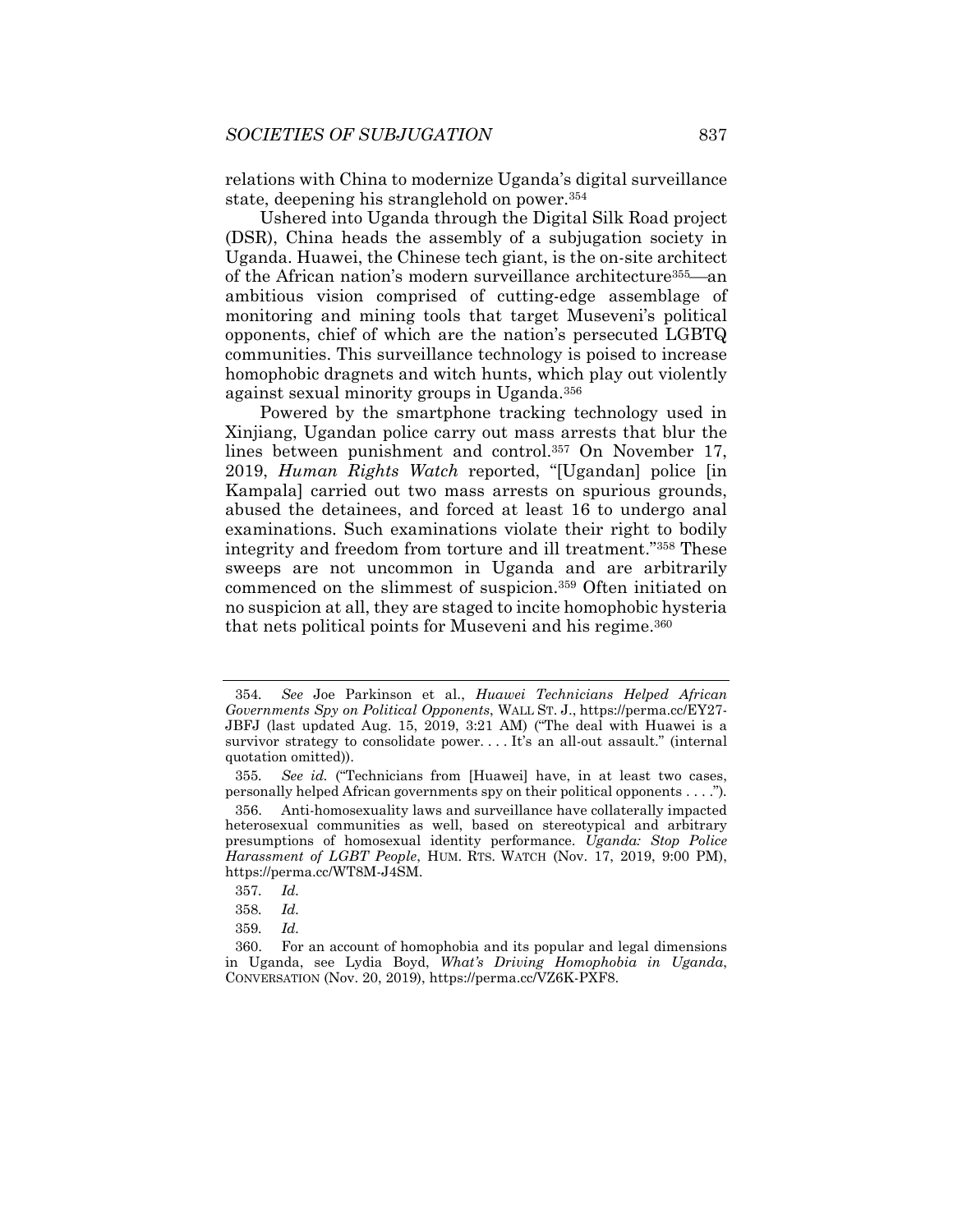Like counterterror surveillance in Xinjiang, this punitive policing has a sharp disciplining effect on sexual minorities in Uganda. Digital surveillance chills and deters same-sex relationships, pushes sexual minorities to "cover" their bona fide sexual identity, and incentivizes them to reperform their behavior in line with societal views of heterosexuality.361 In some instances, these overpoliced communities undergo violent conversion therapy—which renders lasting psychological and physical harm on survivors.362 In sum, sexual minorities are stripped of "human dignity" and subjugated by state-sponsored homophobic zeal that blends discipline, control, and corporal violence.363

With no viable threat to Museveni's dictatorship, the longstanding autocrat instrumentalizes state-sponsored homophobia as an authoritarian tactic to raise his popularity and deepen his authority. To further digitize this strategic and structural commitment to homophobia, Museveni completed a \$126 million deal with China to introduce facial recognition surveillance software.<sup>364</sup> Modeled after the strategy in Xinjiang, Huawei is building a system of interconnected CCTV cameras through Ugandan cities, starting with the capital, Kampala, that identify sexual minority activists and leaders, among other "political opponent" groups.365 President Museveni himself tweeted in celebration of the first installation of facial recognition cameras at Kampala police headquarters on November 28, 2019, updating the nation and his two million followers about the Huawei project.366

<sup>361</sup>*. See* Yoshino, *supra* note 347, at 769.

<sup>362</sup>*. See* Khatondi Soita Wepukhulu, *Anti-Gay 'Therapy" Offered at Uganda Health Centres Run by Aid-Funded Groups*, OPENDEMOCRACY (June 30, 2021, 10:56 AM), https://perma.cc/HU33-9XMA.

 <sup>363.</sup> Justice Kennedy's emphasis on human dignity drove his opinion upholding same-sex marriage rights on Fourteenth Amendment substantive due process grounds. *See* Obergefell v. Hodges, 576 U.S. 644, 681 (2015) ("They ask for equal dignity in the eyes of the law. The Constitution grants them that right.").

<sup>364</sup>*. See* Elias Biryabarema, *Uganda's Cash-Strapped Cops Spend \$126 Million on CCTV from Huawei*, REUTERS (Aug. 15, 2019, 4:48 AM), https://perma.cc/54L2-CTZN.

<sup>365</sup>*. Id*.

 <sup>366.</sup> Yoweri K. Museveni (@KagutaMuseveni), TWITTER (Nov. 28, 2019, 1:34 PM), https://perma.cc/7G4D-Q824.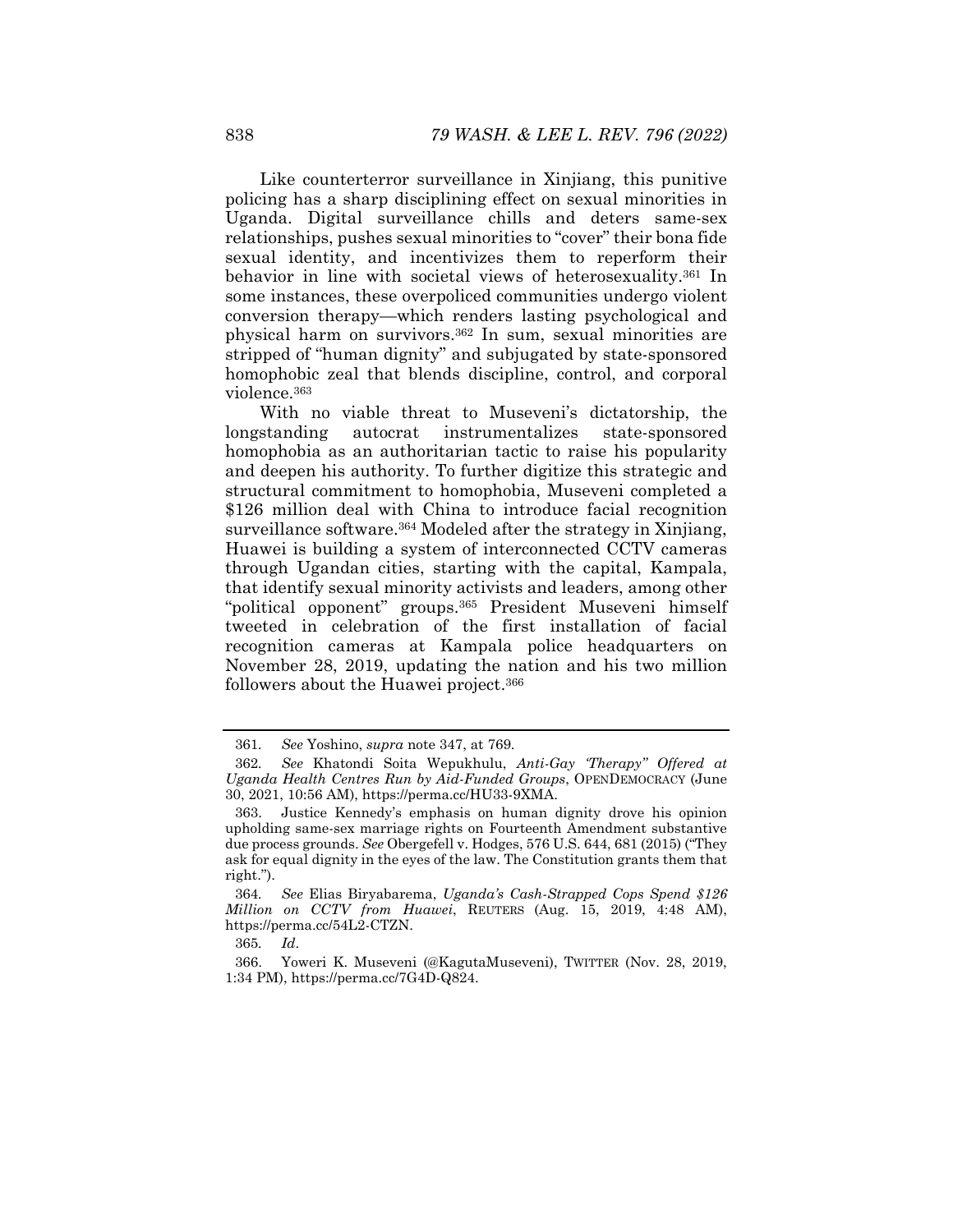The installation of Chinese facial recognition surveillance in Uganda will unfold in phases. "In the second phase, which started rolling out [in early 2020], 20 facial recognition cameras are expected to be installed and connected to 107 monitoring centers at different police stations within 2,319 mapped countryside municipalities and major towns."367 This gives Ugandan police deeper reach into LGBTQ political organizing and private life. The state of surveillance is made possible by the digital authoritarianism exported through the DSR, whereby China is reengineering Uganda into the sort of submission society it piloted in Xinjiang.<sup>368</sup>

#### 2. Egypt and Its Dissidents

The iconic images of Egyptian revolutionaries occupying Cairo's Tahrir Square live on. The faded pictures of an "Arab Spring" testify to the possibility of democracy, crumbled by another authoritarian regime that presides over the African nation today.369 These images stir the fears of Abdel Fattah el-Sisi, Egypt's current autocrat, who rose to power on the back of a military coup on July 3, 2013.370 In eight years, Sisi has restored the authoritarian rule of the dictator (Hosny Mubarak) whom Egypt's historic revolution ousted in 2011, making Sisi a "modern-day pharaoh" who, unlike fallen tyrants, is propped up by sophisticated Chinese surveillance technology.371

Repressing the dissidents who unseated Mubarak is the catalyst behind rising Egyptian-Sino relations. China and its

 369. The "Arab Spring" was the string of revolutions that began in 2010, which included the Egyptian revolution of 2011. For a critical political history of the Egyptian Revolution, see NEIL KETCHLEY, EGYPT IN A TIME OF REVOLUTION: CONTENTIOUS POLITICS AND THE ARAB SPRING (2017).

 370. For a succinct account of Sisi's rise to power, see Dieter Bednarz & Klaus Brinkbaumer, *The Swift Rise of Egypt's Sisi*, SPIEGEL INT'L (Sept. 2, 2015, 12:26 PM), https://perma.cc/SJ98-MPSA.

371*. See* Elie Podah & Elad Giladi, *With Sissi, Egypt Sees a Return of the Pharaohs*, HAARETZ (Aug. 17, 2018), https://perma.cc/CHK7-YYK5.

<sup>367</sup>*. Huawei Infiltration in Uganda*, PRIV. INT'L (June 25, 2020), https://perma.cc/MBW5-WVJV.

<sup>368</sup>*. See* Jonathan E. Hillman & Maesea McCalpin, *Watching Huawei's "Safe Cities"*, CTR. FOR STRATEGIC & INT'L STUD. (Nov. 2019), https://perma.cc/85QF-RY6S (analyzing the introduction of seventy-three "Safe City" agreements for surveillance products and services in fifty-two countries).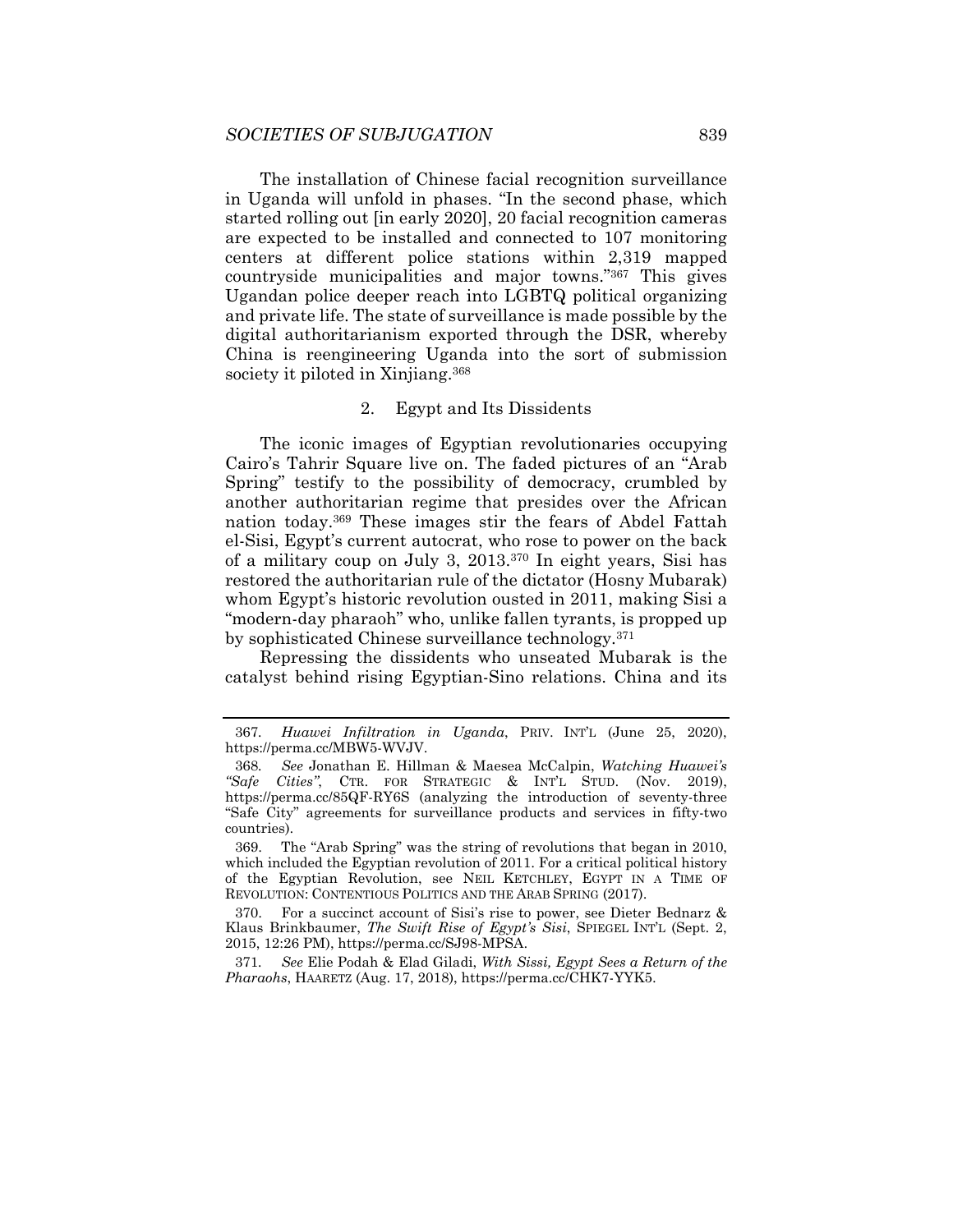private tech giants are at the center of reconstructing an Egyptian surveillance state that aborts the very possibility of another popular revolution. To neutralize the milieu of identity groups that spearheaded the 2011 Revolution, Sisi first directed Chinese State Construction (CSC) to build a new national capital thirty miles outside Cairo.372 The remote and tightly guarded New Administrative Capital, which will cost Egypt \$40 billion, will distance the state buildings from urban population centers.373 It will thus prevent the popular mobilization and protests that spurred the 2011 uprising. Municipal planning, as highlighted in Xinjiang, is the first step toward making a new state of surveillance. The massive "new capital" project has opened the door for "more than 1,500 other Chinese firms [that] are currently registered in Egypt," including telecommunications, facial recognition, and surveillance technology companies ready to wire the new capital and surrounding areas with the most cutting-edge monitoring machinery.374 With Chinese tech and expertise, Sisi is building the "smart capital" for purposes of digitally deepening his rule, identifying dissidents, and avoiding another popular revolution.

Sisi sees Islamic elements in Egypt as the principal threat to his rule. Already backed by the Kingdom of Saudi Arabia, a regional authoritarian power, Sisi has also forged relations with China along kindred lines of mistrust toward Muslim movements. While Egypt is a predominantly Muslim country, 375 modern Egyptian autocrats have been deeply mistrustful of Islamic political and grassroots movements,  $376$  most notably, the Muslim Brotherhood, which Sisi vowed to disband a year after

376*. See* Adam Lammon, *Why the Muslim Middle East Supports China's Xinjiang Crackdown*, NAT'L INT. (Oct. 24, 2020), https://perma.cc/6AFQ-9PCL.

<sup>372</sup>*. See* Eric Olander, *A New Chinese-Built Egyptian Capital Is Rising Out of the Sand Near Cairo*, CHINAFRICA PROJECT (Oct. 13, 2020), https://perma.cc/B4AV-KHNE.

 <sup>373.</sup> Mustafa Menshawy, *Why Is Egypt Building a New Capital?*, AL JAZEERA (July 5, 2021), https://perma.cc/2LM9-2ZWU.

 <sup>374.</sup> John Calabrese, *Towering Ambitions: Egypt and China Building the Future*, MIDDLE E. INST. (Oct. 6, 2020), https://perma.cc/GL7D-2YJF.

 <sup>375.</sup> The Egyptian population is 90 percent (Sunni) Muslim, and 10 percent Coptic Christian. U.S. DEP'T OF ST., EGYPT 2019 INTERNATIONAL RELIGIOUS FREEDOM REPORT (2019), https://perma.cc/E753-Z5B7 (PDF).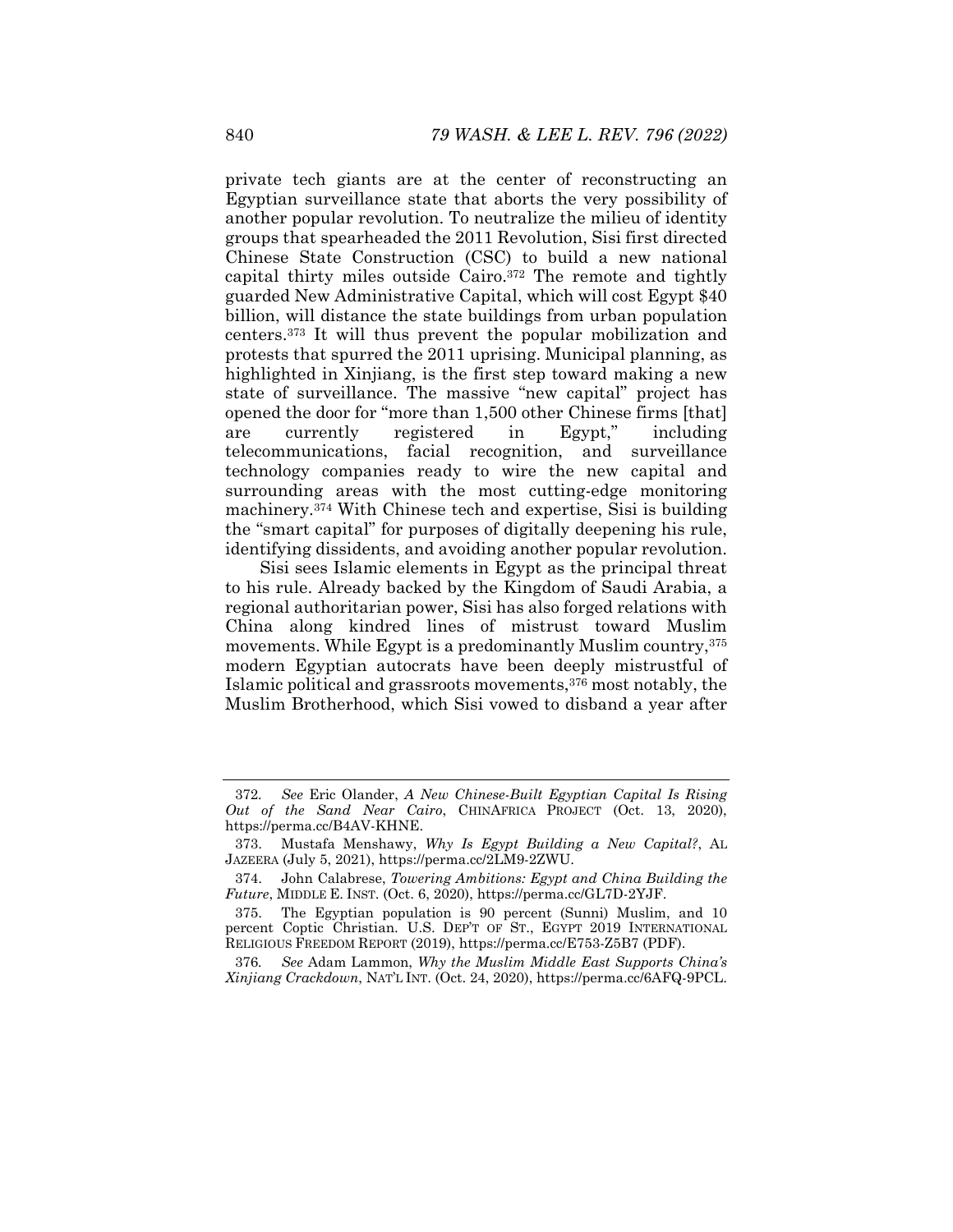claiming power.377 The Muslim Brotherhood are a longstanding political movement rooted in Egypt, with deep ties throughout the Muslim world, who leverage a Pan-Islamic political ethos to mobilize grassroots support and build power.378

Sisi designated the Muslim Brotherhood, which briefly held power in Egypt with the election of Mohamed Morsy as president in 2011,379 as a terrorist organization in 2014.380 The new head of state then pivoted to co-opt the centers and central figures of Islamic authority in Egypt, most notably Al-Azhar University, to cast out the Muslim Brotherhood on blurred political and religious grounds.<sup>381</sup> Shrouded by the endorsement from the leading Islamic centers in Egypt and billion-dollar surveillance projects with China, Sisi is shoring up his authoritarian hold on power through state opposition to the Muslim Brotherhood.

Sisi's surveillance campaign against the Islamist group mixes punitive violence with digital control. Even before the development of Chinese surveillance and smart-city projects in Egypt, the Sisi regime furiously cracked down on known and perceived members of the Muslim Brotherhood. *Human Rights Watch*, alongside Egyptian human rights partners, revealed,

The Interior Ministry's regular police and its National Security Agency have used widespread arbitrary arrests, enforced disappearances, and torture against perceived dissidents, many of them alleged members or sympathizers of the Muslim Brotherhood, al-Sisi's primary political opposition. The Egyptian Coordination for Rights and Freedoms (ECRF), an independent human rights group, has identified 30 people who died from torture while . . . [i]n 2016, the ECRF reported that its lawyers received 830

<sup>377</sup>*. See Egypt's Sisi Vows Muslim Brotherhood 'Will Not Exist'*, BBC NEWS (May 6, 2014), https://perma.cc/4XM9-CPKR.

 <sup>378.</sup> See CARRIE ROSEFSKY WICKHAM, THE MUSLIM BROTHERHOOD: EVOLUTION OF AN ISLAMIST MOVEMENT (2015), for a modern political history of the group and movement.

<sup>379</sup>*. See* Ashraf El-Sharif, *The Egyptian Muslim Brotherhood's Failures*, CARNEGIE ENDOWMENT FOR INT'L PEACE (July 1, 2014), https://perma.cc/7P38- JVTM.

<sup>380</sup>*. See* David D. Kirkpatrick, *Is the Muslim Brotherhood a Terrorist Group?*, N.Y. TIMES (April 30, 2019), https://perma.cc/DMH9-XSJL.

<sup>381</sup>*. See* Khalil Al-Anani, *All the Dictator's Sheikhs*, FOREIGN POL'Y (July 20, 2020), https://perma.cc/49LM-6RR4.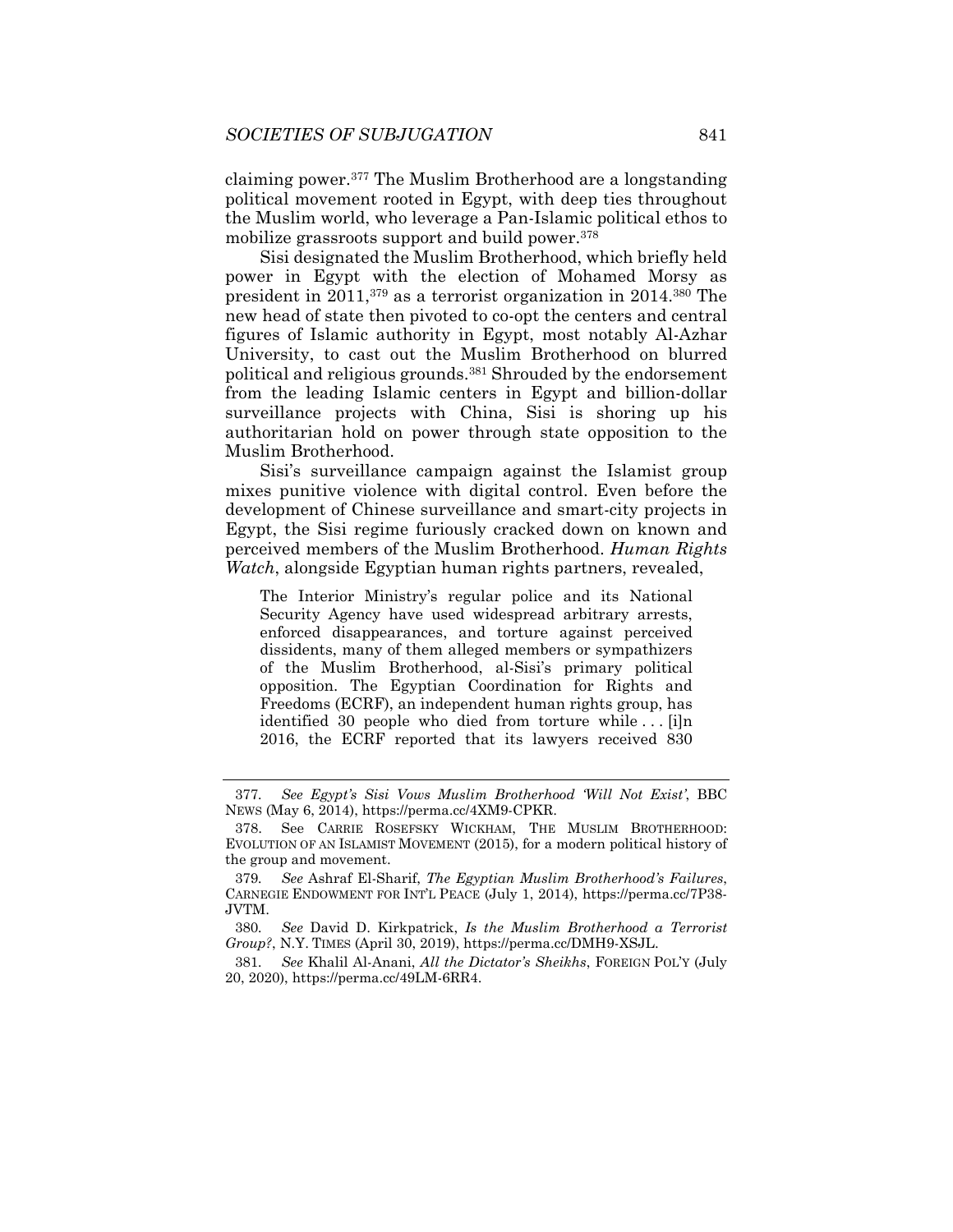torture complaints, and that another 14 people had died from torture in custody.382

Egypt's commitment to digitizing its surveillance state, powered by Chinese know-how and tech, centers on subjugating the Muslim Brotherhood in particular and Egyptians suspected of being sympathetic to the movement and its ideas more broadly.383

This suspicion, enforced selectively by the Sisi police state, deters members of society from speaking freely on political matters, attending specific mosques, and wearing a beard or hijab—among other forms of benign expression the State associated with the Muslim Brotherhood.384 After all, Muslims are the first and familiar target for these Chinese surveillance technologies, which were engineered to track the Uyghur in Xinjiang.

## C. *Beyond Subjugation, Subordination and Control*

During the inaugural *Race, Law, and Technology Convening* on November 11, 2022, Chaz Arnett asked, "Is it possible to conceive of the United States becoming a subjugation society?"385 This was not the first time this query was posed, particularly given the volatile surveillance moment that this Article was born into. Arnett's question, focusing on how digital surveillance and policing tools have been deployed in overpoliced communities of color in the United States, highlights the salience of subjugation society theory—a salience that, with the rapid expansion of Chinese digital surveillance products and the aggregate advancement of these tools, signals

 <sup>382.</sup> HUM. RTS. WATCH, "WE DO UNREASONABLE THINGS HERE": TORTURE AND NATIONAL SECURITY IN AL-SISI'S EGYPT 1 (2017), https://perma.cc/3M6A-MH8K (PDF).

<sup>383</sup>*. See* Barbara Zollner, *Surviving Repression: How Egypt's Muslim Brotherhood Has Carried On*, MALCOLM H. KERR CARNEGIE MIDDLE E. CTR. (Mar. 11, 2019), https://perma.cc/B97B-ZF8B.

 <sup>384. &</sup>quot;Soldiers on the street stop and ask me sometimes, 'are you in the *Akhwan*?' (the Arabic name for the Muslim Brotherhood) . . . or if my friends are part of it. . . . I think they stop me because I wear hijab." Interview with Sawsan H. (Apr. 3, 2020) (name changed to protect subject's anonymity).

 <sup>385.</sup> Professor Chaz Arnett, Remarks at Race, Law, and Technology Convening (Nov. 11–12, 2021). The convening was held virtually over Zoom and organized by Jessica Eaglin, Chaz Arnett, and Margaret Hu.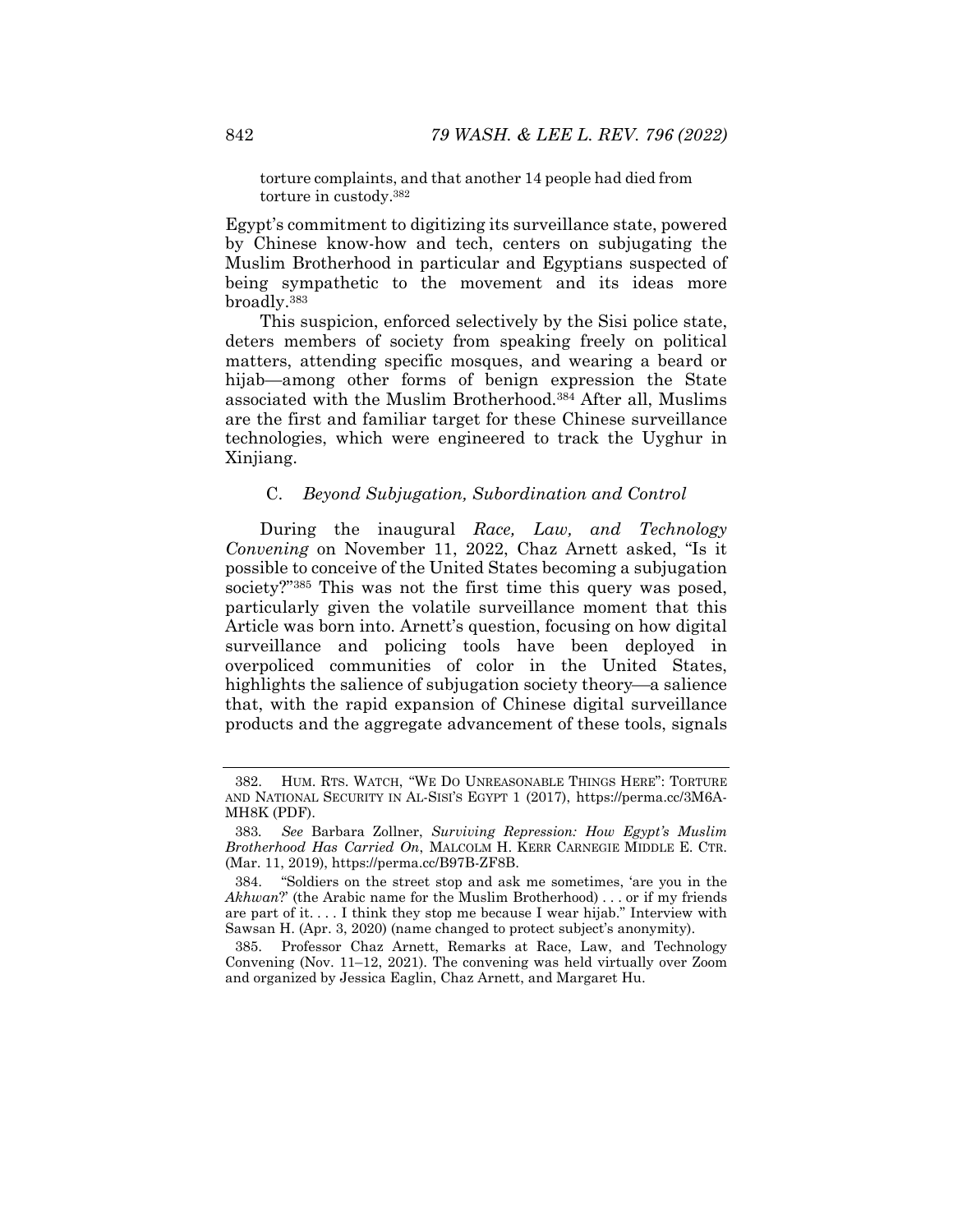the deepening of, at minimum, subjugation society tactics on the domestic front.

This Article crystallizes how the administration of surveillance is materially shaped by political context and the identity of the surveilled. Thinking about the United States as a democratic control society, where democratic safeguards and the singular objective of control unravel in overpoliced communities of color, reveals liminal sites of surveillance. These liminal sites, between the orders of control and subjugation, are where the ensemble of violence, discipline, and control are jointly administered against Black people in the name of criminal policing, against immigrant Muslim communities in furtherance of the War on Terror, or against urban enclaves populated with Latinx communities to regulate immigration through the heavy presence of Immigration Customs and Enforcement (ICE).386

Per Arnett's question, what distinguishes these heavily policed American geographies—and the communities that pull these surveillance technologies in—from the subjugation societies described above? What laws, or lack thereof, stifle foreign and domestic vendors of surveillance from equipping American law enforcement with the digital tools to reach deeper into the lives of targeted communities, which are often followed by the punitive violence inflicted on city streets or in prisons?

This Article may not provide clear answers to these questions. But it provides a theory that unveils how erased subjects of surveillance shine light on liminal sites of surveillance previously unseen and, thus, undeveloped. Currently, the (thinning) constitutional protections in even the most overpoliced spaces in the United States, where mass subordination has not yet devolved into the subjugation we see in Xinjiang, stands as the principal distinction between these more ominous sites of the American control society and the subjugation society.

Perhaps the subjugation society framework, which makes sense of surveillance targeting subaltern groups beyond the confines of race, will inspire additional theorizing that develops distinct, liminal, or additional surveillance societies. Or,

<sup>386</sup>*. See* Barton Gellman & Sam Adler-Bell, *The Disparate Impact of Surveillance*, CENTURY FOUND. (Dec. 21, 2017), https://perma.cc/G2GK-G9QV.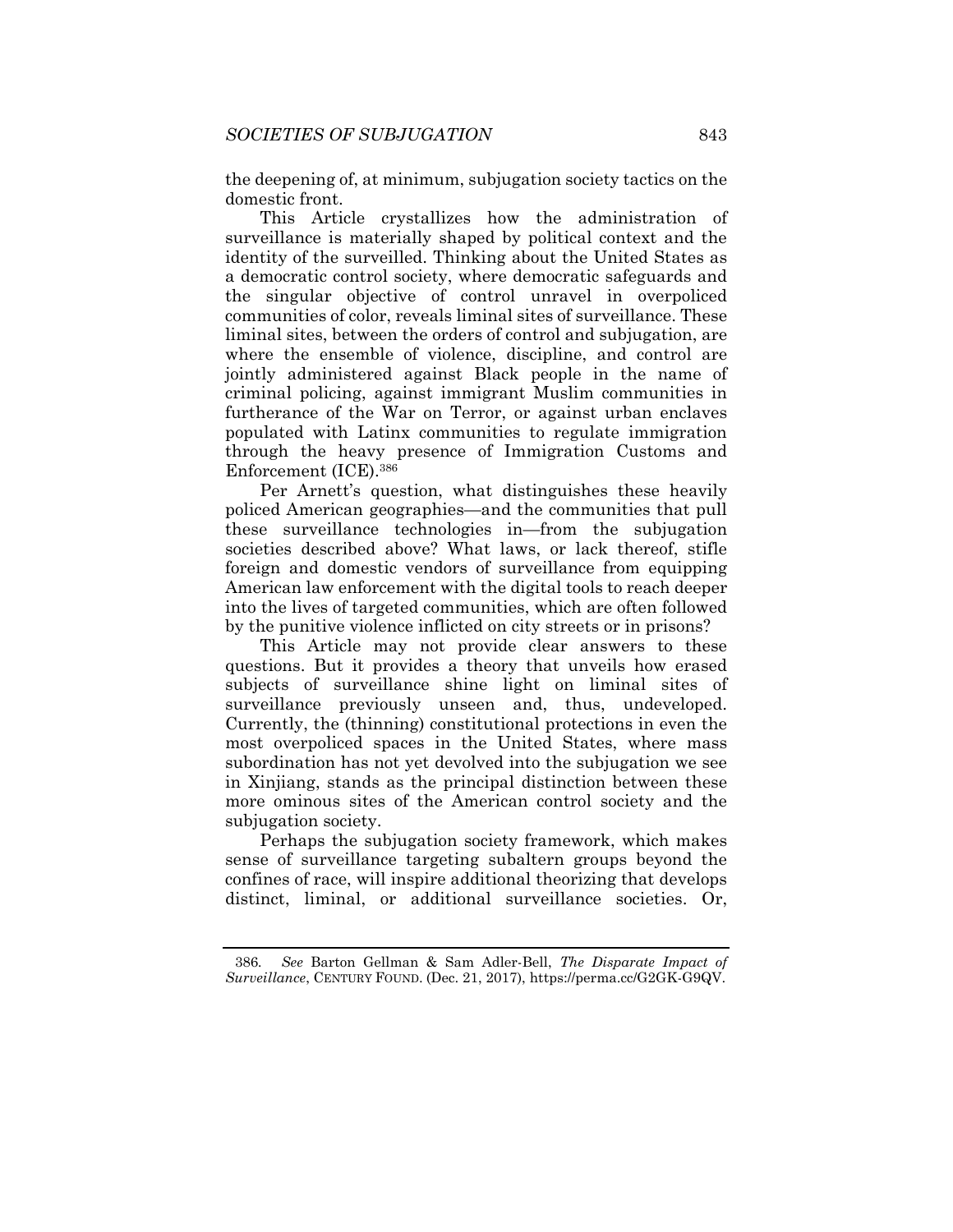perhaps, the digital surveillance technologies of tomorrow, developed in American labs or exported from Beijing, will dissolve the lines that currently stand between the two.

Theory is, after all, a technology. For it to make sense of the law and the world it creates, theory should emulate the dynamism and constant forward momentum of the digital surveillance tools described within and beyond the four corners of these pages. If it fails to do so, it falls short of seeing everything and everyone for what they are—particularly in the darkest corners where the most vulnerable dwell.

## **CONCLUSION**

*At night she kept looking at her son's picture and crying. Since the guards could see this on the camera, They yelled at her over the speaker, "If you look at your son's picture and cry again, We will take it away."* 

Darren Byler<sup>387</sup>

"Does technology favor tyranny?" probed a *Foreign Affairs* headline, atop a portrait of a Chinese policeman scrutinizing the smart ID card of a young Uyghur man in Kashgar. 388 This question grapples with Lawrence Lessig's view that technologies "do not naturally . . . tend" toward tyranny, or democracy for that matter.389 While pressing, the more important question for overpoliced and subaltern groups may be: *how does surveillance technology reshape the spaces of society that I call home?* These intimate spaces, which were once isolated from the gaze of the State, today dissolve the need for hardened bars and the theoretical bounds that separate surveillance society orders.

The development and mainstreaming of digital surveillance have led legal scholars to grapple directly with this latter question. By doing so, a burgeoning literature investigating the racialized administration of digital surveillance, and its deeply

 <sup>387.</sup> IN THE CAMPS, *supra* note 4, at 31.

<sup>388</sup>*. Does Technology Favor Tyranny?*, FOREIGN AFFS. (Feb. 12, 2019), https://perma.cc/R5VU-YWPK.

 <sup>389.</sup> Lessig, *supra* note 131, at 220.